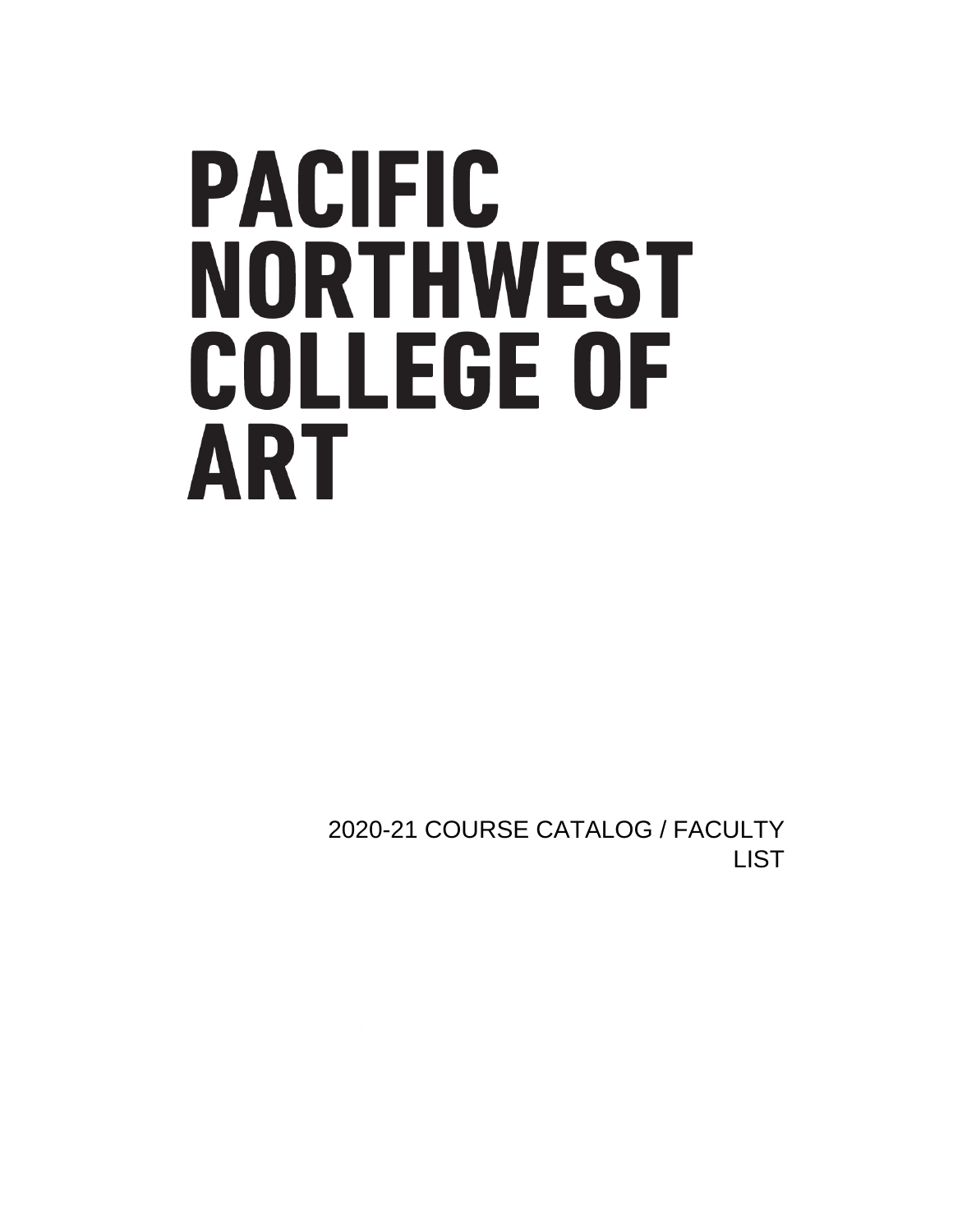### **FIRST YEAR FOUNDATION & LIBERAL ARTS**

| Crs#  | <b>Course Name Description</b> |                                                                                                                                                                                                                                                                                                                                                                                                                                                                                                                                                                                                                                                                                                                                                                                                                                                                                                                                                                                                                                                                                                      | Credit       |
|-------|--------------------------------|------------------------------------------------------------------------------------------------------------------------------------------------------------------------------------------------------------------------------------------------------------------------------------------------------------------------------------------------------------------------------------------------------------------------------------------------------------------------------------------------------------------------------------------------------------------------------------------------------------------------------------------------------------------------------------------------------------------------------------------------------------------------------------------------------------------------------------------------------------------------------------------------------------------------------------------------------------------------------------------------------------------------------------------------------------------------------------------------------|--------------|
| FD100 |                                | First Year Seminar This course is designed to help first year students make a successful transition to PNCA. Through<br>presentations, hands-on projects, discussions, and field trips, students will develop the skills and habits to<br>be successful in a new social and academic setting. Strong emphasis will be placed on building GDunity<br>and connecting students to resources that can enhance their studies and creative practices.                                                                                                                                                                                                                                                                                                                                                                                                                                                                                                                                                                                                                                                      | $\mathbf{1}$ |
| FD101 |                                | Visual Elements: 2D This semester long course introduces students to the basic elements and principles of 2D design and color<br>theory with an emphasis on compositional strategies and creative and conceptual thinking. Students will<br>develop a stronger visual language for GDunicating their ideas through problem solving, materials<br>exploration, and critical discussion. This course allows students to develop organizational control in visual<br>structures, and to improve their ability to manage complex design problems in a variety of disciplines.                                                                                                                                                                                                                                                                                                                                                                                                                                                                                                                            | 3            |
| FD102 |                                | Visual Elements: Digital Tools This semester long course introduces students to the fundamentals of digital imaging as a tool for design.<br>Students develop the use of line, shape, value, mass, texture and pattern and learn to apply this knowledge<br>to achieve certain effects: harmony, contrast, balance, symmetry, rhythm, movement, perspective and<br>space illusion. These concepts will be explored through the three basic types of applications used in<br>contemporary digital design: vector programs, raster (bitmapped) programs and to a lesser extent, page<br>layout programs.                                                                                                                                                                                                                                                                                                                                                                                                                                                                                               | 3            |
| FD105 |                                | Basic Drawing This semester long course focuses on the fundamental components of drawing. It will explore the use of<br>line and value to create and manipulate form, volume, composition and space on paper. The underlying<br>formal principles of drawing will be closely examined, and numerous mark making techniques employed.<br>The structure of the course will guide the student through a process of seeing, investigating, and realizing<br>the visible world on a two-dimensional surface. This course will also build on observational drawing skills<br>through projects with expanded parameters. Issues and ideas that inform and influence the function of<br>drawing and the decision-making process will also be discussed.                                                                                                                                                                                                                                                                                                                                                      | 3            |
| FD111 |                                | 3-D Design Three-dimensional design is a broad discipline and can be thought of in terms of sculpture, industrial<br>design, architecture and the creation of any space. This course introduces the fundamentals of three-<br>dimensional design techniques and concepts such as space, mass, form, volume, texture, material, and<br>structure. Spatial problems are investigated through a variety of traditional and non-traditional materials<br>and methods to develop skills, as well as contexts for their expression.                                                                                                                                                                                                                                                                                                                                                                                                                                                                                                                                                                        | 3            |
| FD112 |                                | Time Arts Time Arts introduces the concepts and practical study of space, sound and time as they relate to both<br>sequential and non-sequential narration, movement, timing and interactivity. Students will work both<br>individually and collaboratively to explore these concepts through a variety of media including video, sound,<br>performance, books (flipbooks, comic books, artist books), and other narrative and non-narrative                                                                                                                                                                                                                                                                                                                                                                                                                                                                                                                                                                                                                                                         | 3            |
| LA122 |                                | structures.<br>Writing in Context This course provides a writing-based introduction to a particular field of study in the liberal arts, ranging<br>from literature to political thought and from film to environmental studies. It is a reading-intensive course<br>taught by Liberal Arts faculty of many disciplines, and draws on both the expertise of the instructor and a<br>broad sampling of texts relevant to the course topic. Foundation Writing and Writing in Context classes<br>introduce students to various approaches to textual interpretation, critical thinking, and writing. In both<br>semesters, the instructors model and teach students how to use citations, appropriate and employ<br>quotations, summarize text, and to build relevant bibliographies. Students learn to read critically, to discuss<br>the material with classmates and with the instructor, to conduct relevant and documented research, and to<br>shape and present informed ideas in a variety of writing formats that demonstrate clarity, coherence,<br>intellectual force, and stylistic control. | 3            |
| AH125 |                                | Exploring Visual Culture This introductory course explores the relationship between art, design, and our current global culture. We<br>will look at varied examples of contemporary art and design in order to better understand the theories,<br>methods, trends, and histories that shape the production and reception of art and design today. This<br>course will generate ideas and vocabulary that will facilitate your ability to discuss your work and the work<br>of others. It will foster an understanding of how your creative work fits into a larger social, historical, and<br>cultural context.                                                                                                                                                                                                                                                                                                                                                                                                                                                                                      | 3            |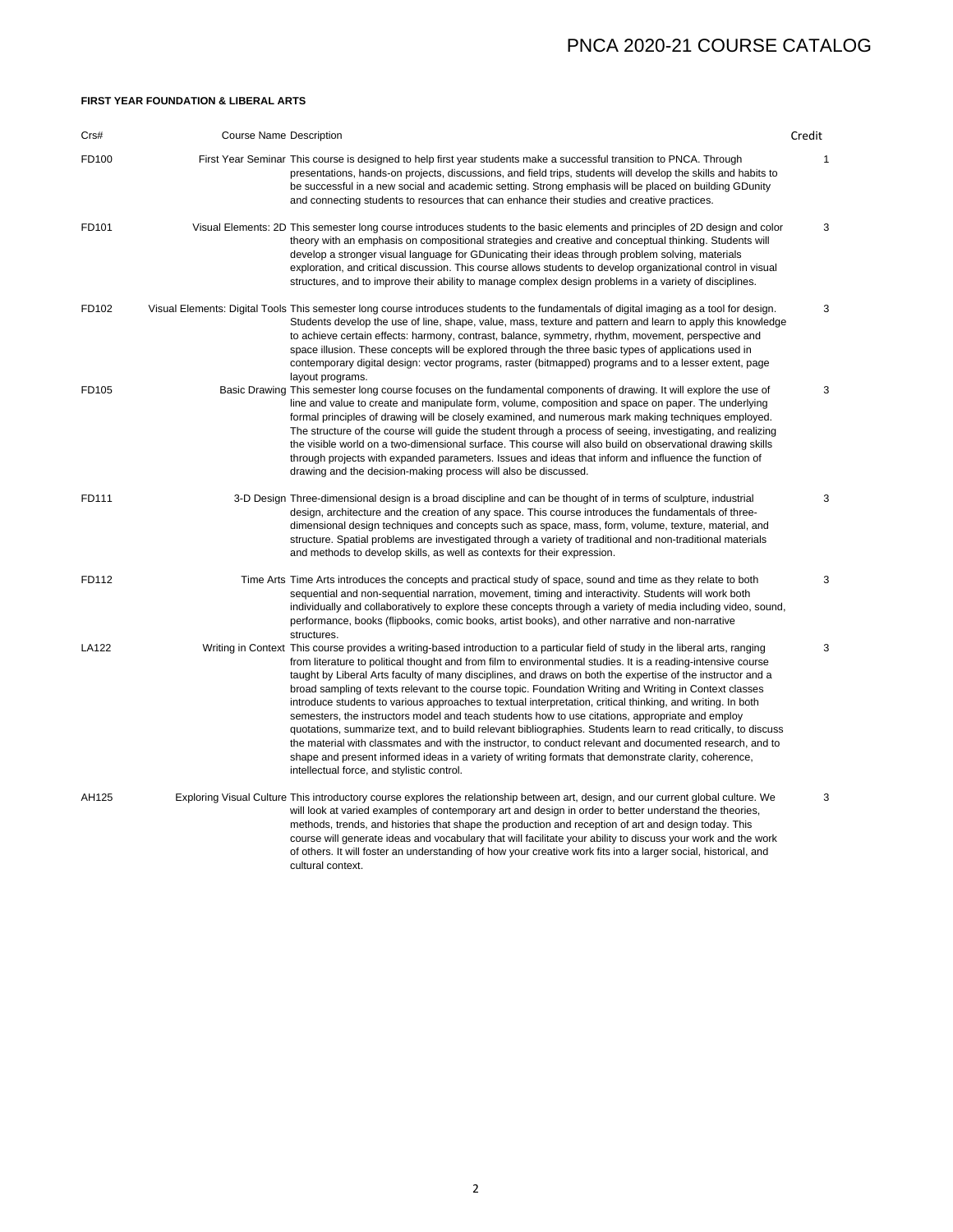### **ANIMATED ARTS**

| Crs#  | <b>Course Name Description</b> |                                                                                                                                                                                                                                                                                                                                                                                                                                                                                                                                                                                                                                                                                                                                                                                                                                                                                                                                                                                                                                                                                                                                                                                                                                                                                                                                                                                                                                                                                                                                                                                                                                                                                                                                                                                                                                                                                                                                                                                                         | Credit |
|-------|--------------------------------|---------------------------------------------------------------------------------------------------------------------------------------------------------------------------------------------------------------------------------------------------------------------------------------------------------------------------------------------------------------------------------------------------------------------------------------------------------------------------------------------------------------------------------------------------------------------------------------------------------------------------------------------------------------------------------------------------------------------------------------------------------------------------------------------------------------------------------------------------------------------------------------------------------------------------------------------------------------------------------------------------------------------------------------------------------------------------------------------------------------------------------------------------------------------------------------------------------------------------------------------------------------------------------------------------------------------------------------------------------------------------------------------------------------------------------------------------------------------------------------------------------------------------------------------------------------------------------------------------------------------------------------------------------------------------------------------------------------------------------------------------------------------------------------------------------------------------------------------------------------------------------------------------------------------------------------------------------------------------------------------------------|--------|
| AA231 |                                | Animation I: Materials, The first of a two-semester sequence, this studio course will explore the relationship of sound and moving<br>Methods & Motion image from the frame-by-frame perspective of fine art animation. Students with diverse interests within and<br>across, painting and drawing, sculpture, illustration, music, and performance will obtain a basic formal and<br>conceptual knowledge of animation principles, cinematic vocabulary and experimental structures.<br>Animation is investigated through projects, lecture/screenings on historical and contemporary works and<br>ideas, discussion of readings, visiting artists, research and writing, hands-on experiences, and<br>collaborative projects. In the first semester students will experiment with a variety of production methods<br>and materials using LunchBox Sync and iStop Motion for capturing. Students will be encouraged to explore<br>a range of alternative approaches to creating the illusion of movement as well as to see animation as a<br>nuanced medium for self-expression across various media platforms that communicate within and outside<br>the traditional movie house.<br>Prerequisites: All Foundation studio courses.                                                                                                                                                                                                                                                                                                                                                                                                                                                                                                                                                                                                                                                                                                                                                                    | 3      |
| AA232 |                                | Animation II: Hybrid Moving The second of a two-semester sequence, this studio course expands on the frame-by-frame perspective<br>Image and hybrid moving image making skills using digital software. Students with diverse interests within and<br>across, painting and drawing, sculpture, illustration, music, and performance will obtain a basic formal and<br>conceptual knowledge of animation principles, cinematic vocabulary and experimental structures.<br>Animation is investigated through projects, lecture/screenings on historical and contemporary works and<br>ideas, discussion of readings, visiting artists, research and writing, hands-on experiences, and<br>collaborative projects. In the second semester students will apply principles of timing and pacing as they<br>learn composite software: After Effects, Flash and Painter. Students will be encouraged to explore a range<br>of alternative approaches to creating the illusion of movement as well as to see animation as a nuanced<br>medium for self-expression across various media platforms that communicate within and outside the<br>traditional movie house.<br>Prerequisites: AA231.                                                                                                                                                                                                                                                                                                                                                                                                                                                                                                                                                                                                                                                                                                                                                                                                                    | 3      |
| AA235 |                                | Animated Arts Special Topics Special topics courses are approved to take advantage of timely subjects, the expertise of a faculty<br>member, or to test student interest in a topic which may later be added to the curriculum. Prerequisites:<br>AA231-232.                                                                                                                                                                                                                                                                                                                                                                                                                                                                                                                                                                                                                                                                                                                                                                                                                                                                                                                                                                                                                                                                                                                                                                                                                                                                                                                                                                                                                                                                                                                                                                                                                                                                                                                                            | 3      |
| AA236 |                                | Character and Identity Character Design has its roots in industry animation where a fixed set of shapes allowed studios to employ<br>any number of animators to work simultaneously. Character & Identity assumes audiences can relate to<br>and engage with a character without the maker having to dilute or amplify to arrive at a superficial<br>representation of a type. The course seeks to contrast the usual reductive approaches in thinking about<br>"character" by investigating the pitfalls of classifying and stereotyping. With a starting focus on media<br>literacy as a disruption to the usual introduction of "character," students will engage in a variety of research<br>methods aimed at gathering specifics rather than generalizations to inform visual development. How can<br>one use the typical character types as a departure point rather than a destination? How are the traditional<br>ways of categorizing and developing character effective and in what ways do they fail to reflect the fluidity<br>and complexity of humanity? With the goal of designing original characters, students will collect and<br>assemble a personal visual reference library to support their findings and challenge their own<br>preconceptions. Students will do field work where they would go out and actively study and document real<br>people as a way of researching when developing their designs that seek out and celebrate specifics rather<br>than generalizations. Students will conduct interviews with people and look for all the subtleties in<br>selfpresentation, dress, cadences of speech and physical vocabulary as well as consider how people move<br>in different spaces, bodies, and states of mind. Acting or improv segments and drawing from life will hone<br>observational skills. Students will assemble a personal visual reference library to support their findings and<br>challenge their own preconceptions. Prerequisites: Studio Foundation | 3      |
| AA237 |                                | Stop Motion This course builds upon basic animation principles with a focus on the puppet/object as a character. Open<br>to any student who completes the pre-requisite of Beginning Animated Arts I, this course introduces the<br>camera and lighting and applies principles of animated motion to 3D objects and puppets utilizing various<br>materials from paper cut-outs to ball & socket armatures. The practice and craft of Stop Motion animation<br>is investigated through lecture-demonstrations, screenings of historical and contemporary works, visiting<br>artists and industry professionals, and guided technical sessions in our stop motion suites. Throughout<br>students will be encouraged to use animated movement: timing, pacing, and gesture to communicate a                                                                                                                                                                                                                                                                                                                                                                                                                                                                                                                                                                                                                                                                                                                                                                                                                                                                                                                                                                                                                                                                                                                                                                                                                | 3      |

project suitable for portfolio and reel. Beginning Animated Arts I

range of nuanced expressions that create visual narrative. The course culminates in an individual final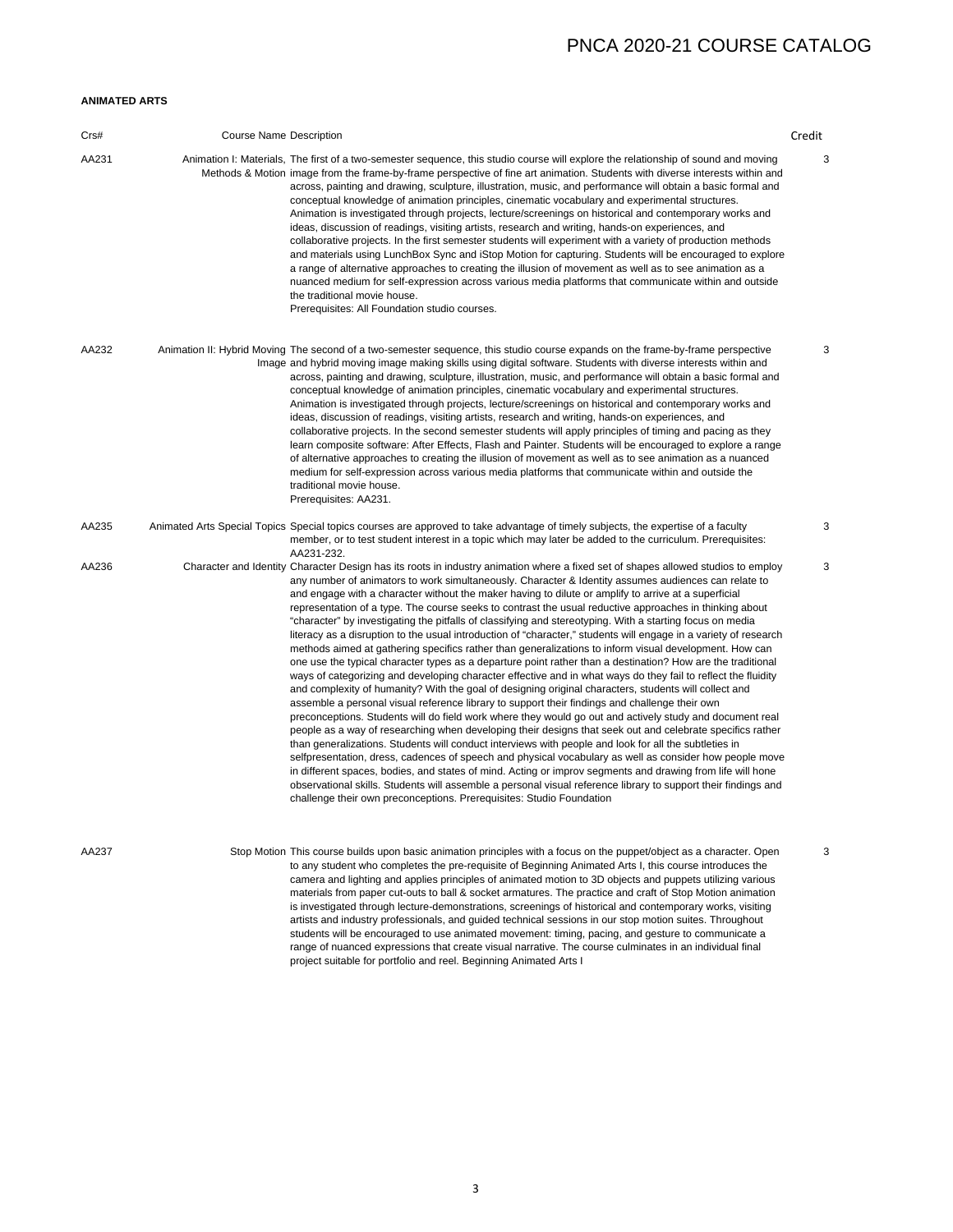### **ANIMATED ARTS (cont.)**

| Crs#  | <b>Course Name Description</b> |                                                                                                                                                                                                                                                                                                                                                                                                                                                                                                                                                                                                                                                                                                                                                                                                                                                                                                                                                                                                                                                                          | Credit |
|-------|--------------------------------|--------------------------------------------------------------------------------------------------------------------------------------------------------------------------------------------------------------------------------------------------------------------------------------------------------------------------------------------------------------------------------------------------------------------------------------------------------------------------------------------------------------------------------------------------------------------------------------------------------------------------------------------------------------------------------------------------------------------------------------------------------------------------------------------------------------------------------------------------------------------------------------------------------------------------------------------------------------------------------------------------------------------------------------------------------------------------|--------|
| AA331 |                                | Animated Short Film Animated Short Film. This upper division hybrid media studio extends the principles of animation – the<br>pacing of sequential images, the tension between stillness and movement, and the hybrid compositing<br>practices that define digital filmmaking – in the creation of innovative, upper division work constructed from<br>a frame-by-frame perspective. Animated Short Film - Topics include: digital film and hybrid moving image,<br>gestures and languages of movement, rotoscoping and the loss of the index, and the architecture of<br>animated space. The course is structured by individual and collaborative projects, critiques, lectures and<br>screenings on historical and contemporary animated art forms, discussions of theoretical readings,<br>research and writing, and field work to support in-depth investigations tied to non-traditional contexts,<br>interdisciplinary investigations and a range of display platforms. Prerequisites: AA231                                                                       | 3      |
| AA332 |                                | Animated Installation Animated Installation. This upper division studio course builds upon the principles of animation – while<br>pushing<br>the idea of 'screen' beyond the traditional single rectangular experience. Course topics<br>address both concepts and production to include: experiencing spatial form/moving<br>image in spaces, spectacle & poetics, and considerations for multi-channel projections.<br>The course includes individual and collaborative projects, equipment demonstrations<br>and hands-on technical experimenting, critiques, field trips, and lectures/screenings on<br>historical and contemporary installations and projections. Students will be asked to<br>participate and lead discussions of theoretical readings and engage in upper division<br>practice-based research to support in-depth investigations leading to the creation of<br>work designed for range of display platforms and audiences. Final projects will culminate<br>in a public exhibition. Prerequisites: AA231.                                         | 3      |
| AA333 |                                | Narrative Strategies This upper division course will investigate narrative construction, both implied and explicit, through the<br>frame of literature, film and critical theory with a focus on understanding and developing animated<br>narratives for short form platforms. Through applied exercises, lecture/screenings, critiques and<br>discussions of readings, participants will explore how the particular language of animation can be used to<br>create original and challenging work in single and multiple channels. Projects will address associative<br>thinking, visualization, narrative events, event analysis, and structural processes with direct reference to<br>traditional narrative forms, documentary and experimental practice. Through collaborative, provocative,<br>and spirited investigations of a variety of historical and contemporary approaches, students will engage in<br>advanced critical thinking as a means to investigate narrative structures and creative practice within<br>moving image arts. Prerequisites: AA231-232. | 3      |
| AA335 |                                | Animated Arts Special Topics Special topics courses are approved to take advantage of timely subjects, the expertise of a faculty<br>member, or to test student interest in a topic which may later be added to the curriculum. Prerequisites:<br>AA231-232.                                                                                                                                                                                                                                                                                                                                                                                                                                                                                                                                                                                                                                                                                                                                                                                                             | 3      |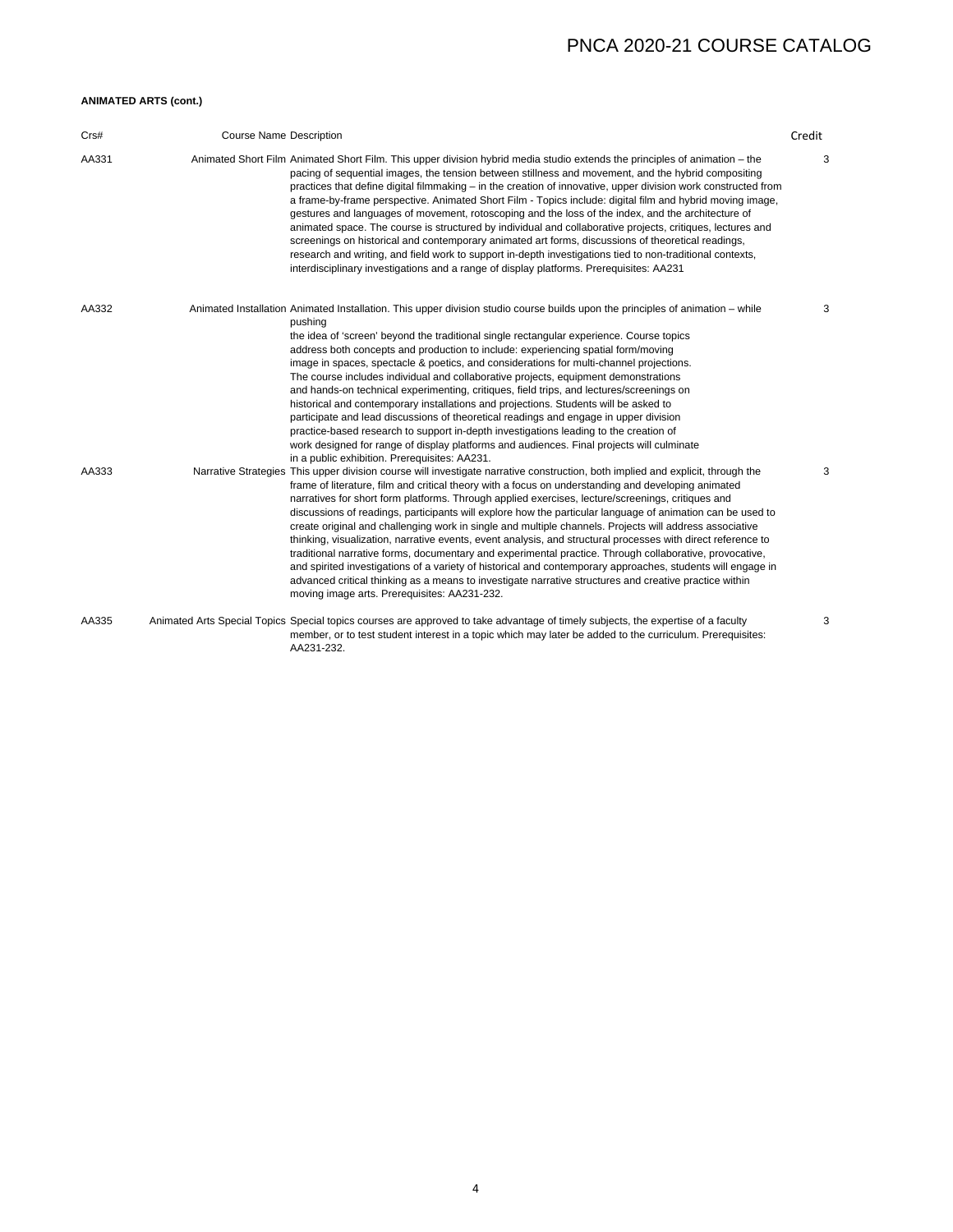### **GRAPHIC DESIGN**

| Crs#  | <b>Course Name Description</b> |                                                                                                                                                                                                                                                                                                                                                                                                                                                                                                                                                                                                                                                                                                                                                                                                                                                                                                   | Credit |
|-------|--------------------------------|---------------------------------------------------------------------------------------------------------------------------------------------------------------------------------------------------------------------------------------------------------------------------------------------------------------------------------------------------------------------------------------------------------------------------------------------------------------------------------------------------------------------------------------------------------------------------------------------------------------------------------------------------------------------------------------------------------------------------------------------------------------------------------------------------------------------------------------------------------------------------------------------------|--------|
| DA151 |                                | Design Arts Freshman In Design Arts Foundation Studio students are introduced to the processes of illustration and Graphic<br>Elective Design. While both disciplines have distinct characteristics and functions, they are closely linked historically<br>and in contemporary creative practice. This course offers students a strong technical and conceptual<br>framework for a major in Graphic Design or Illustration. In weekly experimental studio sessions, students<br>will explore various principles and methodologies from Graphic Design and illustration, exploring their<br>intersections in contemporary client-based practice. Through incorporation of drawing, typography,<br>painting, collage, and digital media, students will encounter new creative possibilities and find exposure to<br>the dynamic opportunities available to the contemporary illustrator & designer. | 3      |
| GD241 |                                | Design Studio I: Signs This course introduces the student to the structure of visual languages and how these structures are used<br>consciously and unconsciously in design. The course begins by exploring modes of signification and the<br>ideological roles of media in contemporary culture. Key strands in critical theory such as mythology and<br>ideology will be introduced. Students will examine the transmission of meaning in our visual culture. In<br>particular, students will be asked to judge for themselves the truth of old certainties relating to the<br>techniques and the very purposes of Graphic Design. Computer skills and compositional skills will be<br>stressed and enhanced.                                                                                                                                                                                   | 3      |
| GD242 |                                | Prerequisites: All Foundation studio courses.<br>Design Studio I: Psychology of This course focuses on the roles that human perception and cognition play in the world of design. As such<br>Seeing this studio course examines the notion of locating the individual in the sphere of cultural production and<br>consumption. The aim of the course is to discover how notions of the unconscious affect the decision-<br>making patterns of consumers in our visual culture. Students are introduced to various psychological<br>principles that facilitate our understanding of how humans are motivated to action or behavior in design<br>and advertising. Technically, the course will rely heavily on page layout, color response, and typography.<br>Prerequisites: All Foundation studio courses.                                                                                        | 3      |
| GD245 |                                | Typography I Typographic skills and concepts are applied to situations involving the use of type in layout, illustration, and<br>time-based applications. The emphasis is not only on style and composition, but also on formal and<br>semantic issues as these are influenced by project function and technological criteria. Students will be able<br>to understand the history and evolution of typography, and to discuss and analyze the physical aspects and<br>nuances of type and typographic measurements. Some key concepts in type design will be explored as<br>well. Projects will explore a variety of solutions to design problems that require both expressiveness as well<br>as an understanding of the practical uses of type in Graphic Design.<br>Prerequisites: All Foundation studio courses.                                                                               | 3      |
| GD246 |                                | Typography II Typography II is a continuation of systems and ideas explored initially in Typography I. This course<br>includes historical and contemporary lectures mixed with studio time for experimentation, research, and<br>personal application of concepts. This course is intended to give you a further understanding and<br>appreciation of type as a tool for the designer. During this course, typographic skills and concepts are<br>applied to situations involving the use of type in digital and manual applications.<br>Prerequisites: GD241 and GD245.                                                                                                                                                                                                                                                                                                                          | 3      |
| GD247 |                                | Production This course provides an understanding of the scope and correlation of design, pre-press preparation and<br>the production process. Fundamentals of computer hardware/software management and the importance of<br>time management and project planning will be stressed.<br>Prerequisites: All Foundation studio courses.                                                                                                                                                                                                                                                                                                                                                                                                                                                                                                                                                              | 3      |
| GD251 |                                | Fundamentals of Interactive Fundamentals of Interactive Media is first in the series of two interactive design courses, is offered in the<br>Media Spring semester, and is required for GD students. This course serves as an introduction to interactive<br>design with user experience and user interface methodologies. Basic principles of design for digital<br>platforms are discussed, as well as interaction design concepts such as app/web, augmented and virtual<br>reality, ocular/voice recognition, environmental/experience design, etc. Students will develop the<br>background needed to understand how audio, video, animation and motion graphics affect user interaction<br>and experience within digital media.<br>Prerequisites: All Foundation studio courses.                                                                                                             | 3      |
| GD310 |                                | GD Design Special Topics Special topics courses are approved to take advantage of timely subjects, the expertise of a faculty<br>member, or to test student interest in a topic which may later be added to the curriculum.                                                                                                                                                                                                                                                                                                                                                                                                                                                                                                                                                                                                                                                                       | 3      |
| GD341 |                                | Design Studio II: Culture and This course begins to prepare the student for understanding the audience that design always addresses.<br>Audience As a means to understand audience, we investigate where that is found - a cultural context. Borrowing<br>ideas from anthropology and political economy, students explore Graphic Design from the perspective of<br>total communication - from the larger issues confronting a society to the discreet objects and messages<br>contained therein. Projects include identity and collateral, produce and brand development, as well as<br>publication design.<br>Prerequisites: GD 241-242, GD 245 and GD 246, or Instructor permission.                                                                                                                                                                                                           | 3      |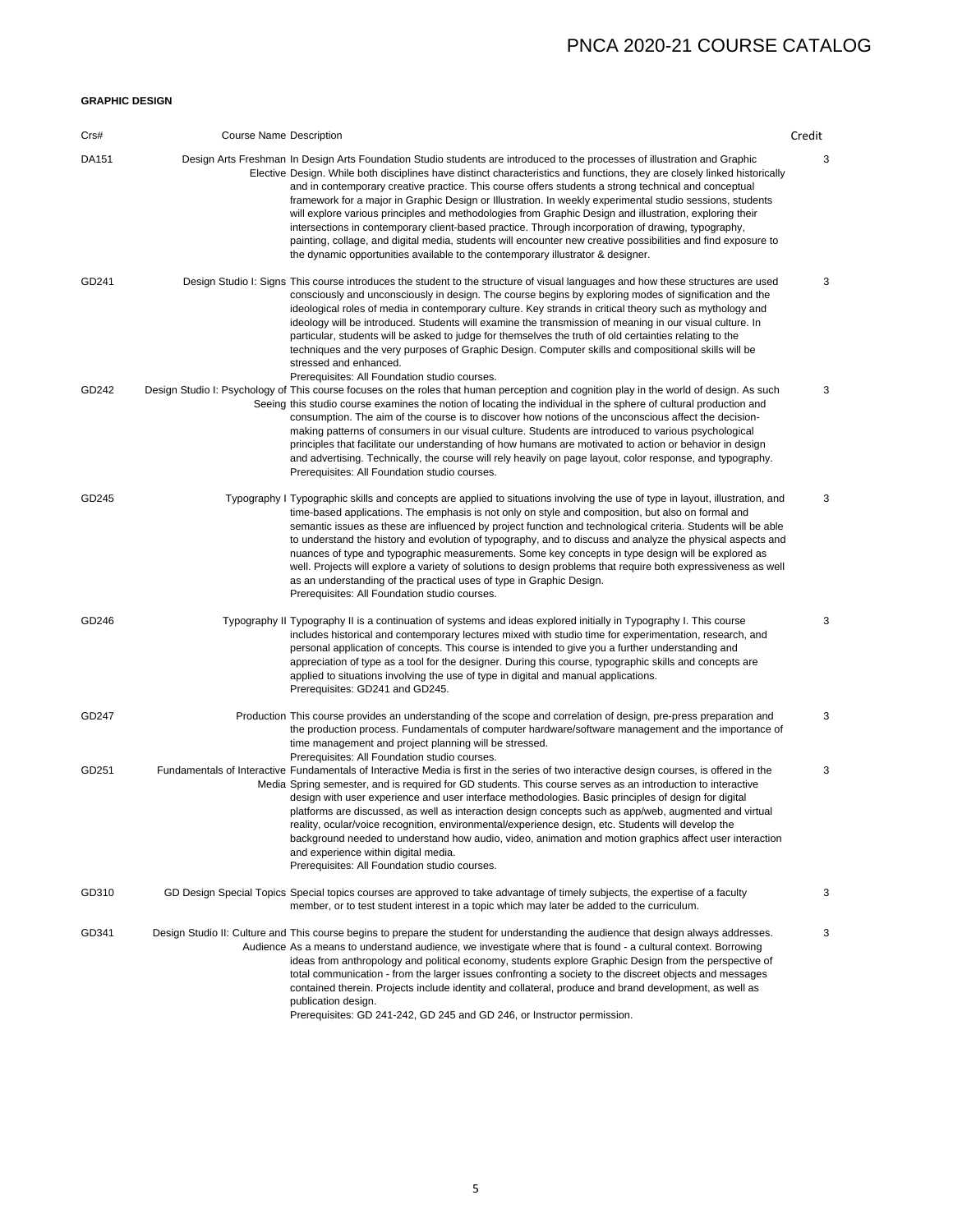### **GRAPHIC DESIGN (cont.)**

| Crs#  | <b>Course Name Description</b> |                                                                                                                                                                                                                                                                                                                                                                                                                                                                                                                                                                                                                                                                                                                                                                                                    | Credit |
|-------|--------------------------------|----------------------------------------------------------------------------------------------------------------------------------------------------------------------------------------------------------------------------------------------------------------------------------------------------------------------------------------------------------------------------------------------------------------------------------------------------------------------------------------------------------------------------------------------------------------------------------------------------------------------------------------------------------------------------------------------------------------------------------------------------------------------------------------------------|--------|
| GD342 |                                | Design Studio II: Rhetoric & The use of Graphic Design in shaping history, scholarly discourse, the media and even genres such as film<br>Persuasion and literature, seems transparent. This class will link to the traditional aims of rhetoric (developing a good<br>argument), with becoming a perceptive interpreter. We will investigate the integral role of building solid<br>visual arguments and developing the rhetorical skills to defend a position. Students will be asked to<br>develop an argument on a complex issue and advance that argument through the use of design media<br>such as posters, websites, billboards, etc. Prerequisites: GD241-242, GD245, GD246 and GD341, or<br>Instructor permission.                                                                       | 3      |
| GD344 |                                | Marketing & Branding This class is an overview of basic marketing principles and their relevance to the advertising art director<br>and Graphic Designer. Students will be exposed to product development, pricing, distribution and<br>promotion, merchandising and public relations in consumer and industrial markets and comparing various<br>media, their selection and use.                                                                                                                                                                                                                                                                                                                                                                                                                  | 3      |
| GD350 |                                | Prerequisites: LA121-122 and GD241-242, or Instructor permission.<br>Interface & Structure This course serves as an introduction to front-end design and development. Students will cultivate their<br>developmental abilities for the web by focusing on the core technical languages of HTML and CSS.<br>Exploration of current web trends, techniques, and best practices will be emphasized with special attention<br>paid to the role of the modern day professional as a hinge position between aesthetic sensitivity and<br>programmatic rigor.                                                                                                                                                                                                                                             | 3      |
| GD351 |                                | Prerequisites: GD241-242, GD251 or Instructor permission.<br>Motion Graphics This final course in the web sequence explores the conceptual mash up of art direction and heuristics,<br>visual affordance, narrative, technology, and data. Production values will be stressed and usability<br>concerns will be addressed. Students will create desire with interactive design following the constructs<br>unique to the digital medium and investigate parallels in other design sectors. A variety of design<br>techniques will be taught to challenge aesthetic approaches. Students will become versed in technology,<br>and explore dynamics of project collaboration, client relationships, and principle driven design.<br>Prerequisites: GD241-242, GD251, GD350 or consent of instructor. | 3      |
| GD410 |                                | Graphic Design Special Topics Special topics courses are approved to take advantage of timely subjects, the expertise of a faculty<br>member, or to test student interest in a topic which may later be added to the curriculum. Prerequisites:<br>Senior standing or Instructor permission.                                                                                                                                                                                                                                                                                                                                                                                                                                                                                                       | 3      |
| GD443 |                                | Graphic Design Advanced Running concurrently with the Practicum and Thesis, students use the opportunity to share their<br>Studio experiences, projects and evaluations. This exchange of information and insight benefits all class<br>members.                                                                                                                                                                                                                                                                                                                                                                                                                                                                                                                                                   | 3      |
| GD444 |                                | Prerequisite: Senior standing.<br>Graphic Design Advanced Running concurrently with the Practicum and Senior Project, students use the opportunity to share their<br>Studio experiences, projects and evaluations. This exchange of information and insight benefits all class<br>members.<br>the contract of the contract of the contract of the contract of the contract of the contract of the contract of                                                                                                                                                                                                                                                                                                                                                                                      | 3      |

Prerequisite: Senior standing.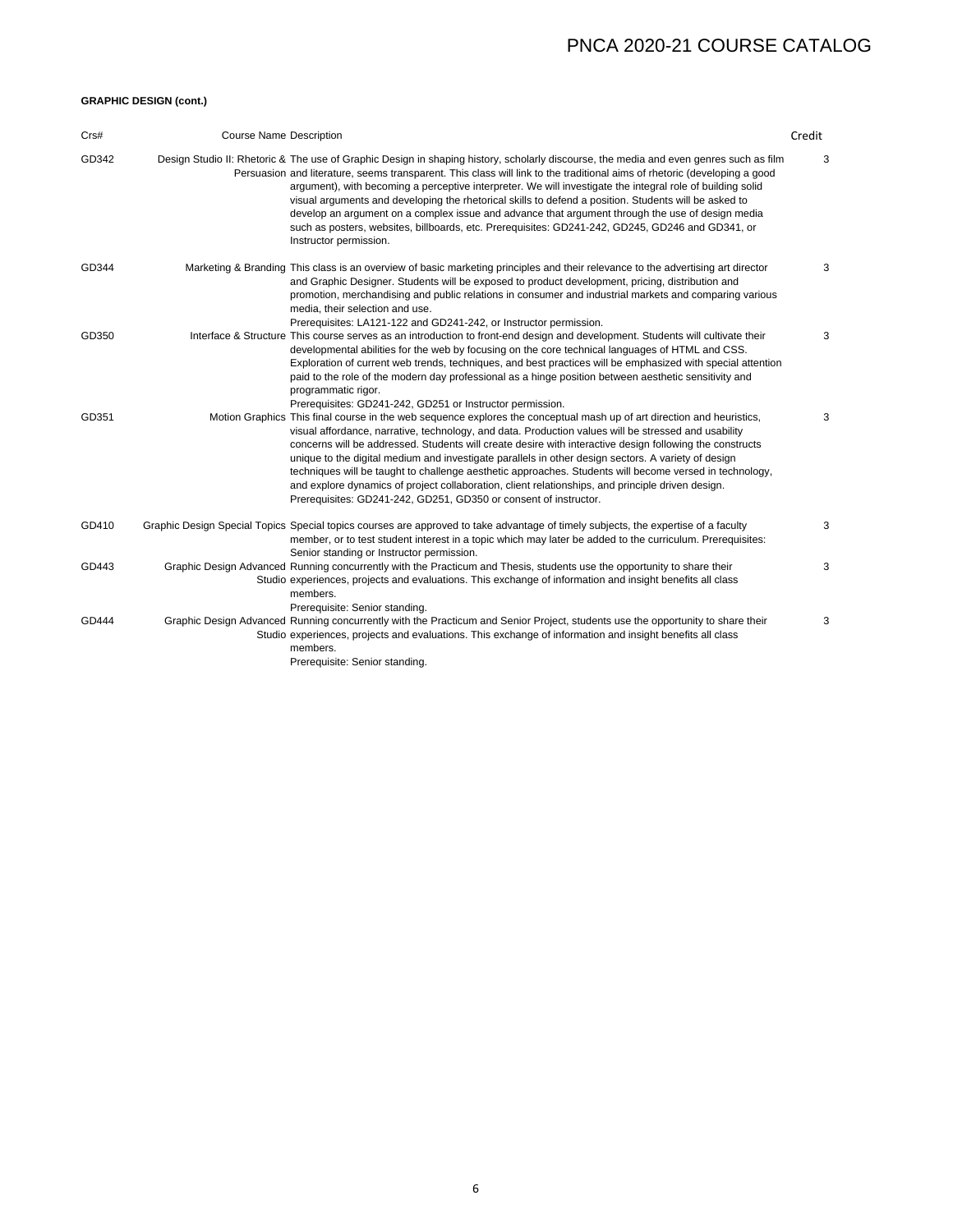### **ILLUSTRATION**

| Crs#  | Course Name Description |                                                                                                                                                                                                                                                                                                                                                                                                                                                                                                                                                                                                                                                                                                                                                                                                                                                                                                                                                                                                                                                                                                                                                                                                                                                                 | Credit |
|-------|-------------------------|-----------------------------------------------------------------------------------------------------------------------------------------------------------------------------------------------------------------------------------------------------------------------------------------------------------------------------------------------------------------------------------------------------------------------------------------------------------------------------------------------------------------------------------------------------------------------------------------------------------------------------------------------------------------------------------------------------------------------------------------------------------------------------------------------------------------------------------------------------------------------------------------------------------------------------------------------------------------------------------------------------------------------------------------------------------------------------------------------------------------------------------------------------------------------------------------------------------------------------------------------------------------|--------|
| DA151 |                         | Design Arts Freshman In Design Arts Foundation Studio students are introduced to the processes of illustration and Graphic<br>Elective Design. While both disciplines have distinct characteristics and functions, they are closely linked historically<br>and in contemporary creative practice. This course offers students a strong technical and conceptual<br>framework for a major in Graphic Design or Illustration                                                                                                                                                                                                                                                                                                                                                                                                                                                                                                                                                                                                                                                                                                                                                                                                                                      | 3      |
|       |                         | In weekly experimental studio sessions, students will explore various principles and methodologies from<br>Graphic Design and illustration, exploring their intersections in contemporary client-based practice.<br>Through incorporation of drawing, typography, painting, collage, and digital media, students will encounter<br>new creative possibilities and find exposure to the dynamic opportunities available to the contemporary<br>illustrator & designer                                                                                                                                                                                                                                                                                                                                                                                                                                                                                                                                                                                                                                                                                                                                                                                            |        |
| IL251 |                         | Word & Image This course provides an introduction to the verbal/visual relationship of the illustrator's creative process.<br>Students will gain an understanding of the history of illustration as it relates to the contemporary<br>marketplace and the key practitioners of the art form. Self-expression and experimentation are placed<br>within the context of illuminating information through pictures and symbols. Prerequisite: All Foundation<br>studio courses.                                                                                                                                                                                                                                                                                                                                                                                                                                                                                                                                                                                                                                                                                                                                                                                     | 3      |
| IL252 |                         | Visual Techniques Illustration is an art of illuminating ideas. This course provides the groundwork for developing the ability to<br>communicate effectively through image content. Multiple ways of expressing a visual solution are<br>investigated while working with a variety of contemporary and historical themes and ideas. In addition to<br>the student gaining the conceptual skills needed as an illustrator, technical skills and processes in a<br>number of key media areas will be explored and developed.<br>Prerequisite: IL251.                                                                                                                                                                                                                                                                                                                                                                                                                                                                                                                                                                                                                                                                                                              | 3      |
| IL253 |                         | Painting for Illustration This is a painting class. This class explores the possibilities for self-expression and story-telling with color<br>and composition. Students will build on their knowledge of color theory and composition gained in the<br>Foundation classes, further exploring color systems and how color and texture can be used as<br>compositional elements. Students will gain techniques and knowledge of mediums used with watercolor<br>and acrylic paint. The first part of this class will focus on correct color mixing and understanding of formal<br>elements of composition. In the second part, students will be asked to apply that understanding by<br>manipulating the color and compositional elements in front of them to achieve different effects. The final<br>part of this course is an independent final project proposed by the student, giving him/her an opportunity to<br>apply the skills and techniques learned over the semester to their own choice of subject matter and<br>conceptual content.                                                                                                                                                                                                                 | 3      |
| IL254 |                         | Digital Media Strategies 1 This class explores modes of digital-image making, placing an emphasis on integrating analog and digital<br>illustration processes, working between multiple image-making platforms and applications that incorporate<br>both raster and vector thinking with the goal of developing unique and original processes that stretch the<br>limits of the programs. Multiple ways of expressing a visual solution are investigated through a combination<br>of analog techniques (i.e. drawing, painting, composition, perspective, light, value, and color) and digital<br>tools (i.e. Adobe Photoshop and Illustrator). Prerequisites: All Foundation studio courses.                                                                                                                                                                                                                                                                                                                                                                                                                                                                                                                                                                   | 3      |
| IL255 |                         | Drawing for Illustration This course builds upon basic drawing skills to extend technical and conceptual range. Differing from<br>Experiments in Drawing, in that it is directed primarily towards the practice and consolidation of<br>observational drawing. These tools include analytical seeing, gesture, measuring, value/volume, linear<br>perspective, composition and varied mark making. This course is intent on tackling varying traditional and<br>non-traditional tactile media less GDonly explored in the painting curriculum. Each semester will begin with<br>simple vine charcoal and pencil extending to other media such as watercolor, gouache, pastel, oil pastel,<br>conte and colored pencils. Since each semester highlights a different medium or type of media, this course<br>may be taken singly or out of sequence. This course includes supervised studio work and working from live<br>models, critiques aimed at strengthening compositional skills by examining the coherence of the effects<br>within each composition, possible field trips to outside exhibits or off-campus drawing sites. Work outside<br>of class will be assigned to build skills rehearsed in class.<br>Prerequisite: All Foundation studio courses. | 3      |
| IL256 |                         | Digital Media Strategies 2 This course will explore advanced digital image making methodologies in the vector-based application<br>Adobe Illustrator and raster-based application Photoshop, as well as Procreate and Clip Studio. Students<br>will be exposed to a broad range of digital and analog image-making techniques with an emphasis on<br>shape-based image building processes, design thinking, collaborative ideation, and ultimately starting to<br>develop individual voice, style, and workflow through digital and analog experimentation. This class will<br>serve as a project incubator and focusing on student driven projects and strategic design solutions. Digital<br>production, printing techniques (both analog and digital), and file management will also be covered.<br>Prerequisites: DMS 1                                                                                                                                                                                                                                                                                                                                                                                                                                     | 3      |
| IL257 |                         | Illustration: Special Topics Special topics courses are approved to take advantage of timely subjects, the expertise of a faculty<br>member, or to test student interest in a topic which may later be added to the curriculum.                                                                                                                                                                                                                                                                                                                                                                                                                                                                                                                                                                                                                                                                                                                                                                                                                                                                                                                                                                                                                                 | 3      |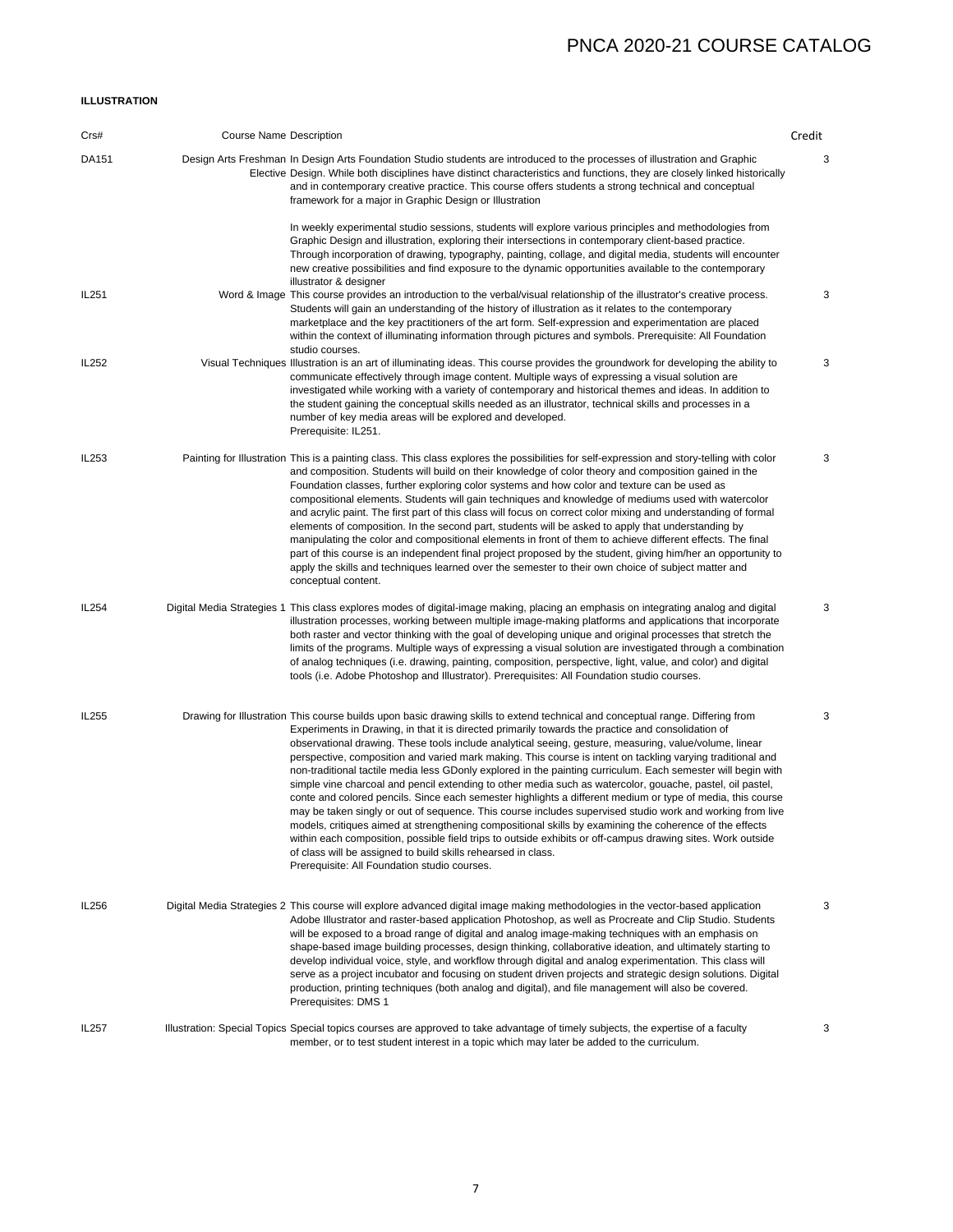### **ILLUSTRATION (cont.)**

| Crs#  | <b>Course Name Description</b> |                                                                                                                                                                                                                                                                                                                                                                                                                                                                                                                                                                                                                                                                                                                                                                                                                                                                                                                                                                                                                                                                                                   | Credit |
|-------|--------------------------------|---------------------------------------------------------------------------------------------------------------------------------------------------------------------------------------------------------------------------------------------------------------------------------------------------------------------------------------------------------------------------------------------------------------------------------------------------------------------------------------------------------------------------------------------------------------------------------------------------------------------------------------------------------------------------------------------------------------------------------------------------------------------------------------------------------------------------------------------------------------------------------------------------------------------------------------------------------------------------------------------------------------------------------------------------------------------------------------------------|--------|
| IL351 |                                | Visual Vocabulary A mature, well-developed personal vision is central to the contemporary illustrators practice. This course<br>focuses on the development of a personal artistic voice - bridging the gap between the boundaries of the<br>commercial marketplace and the highly personal act of making art. In this course, the student will interact<br>with a dynamic variety of themes placed in the context of art direction and time constraints. Refining the<br>highly relational creative process of concept sketch to finished art will be stressed. Prerequisite: IL251<br>Word and Image, IL254 DMS:Photoshop, IL255 Drawing for Illustration or permission of Dept. Head.                                                                                                                                                                                                                                                                                                                                                                                                           | 3      |
| IL352 |                                | Cultural Marketplace Contemporary culture and the illustration marketplace are fluid and ever changing. It is essential that<br>today's illustrator is equipped to function within this dynamic and competitive landscape. This course takes<br>the student into the current marketplace, exploring each of the key areas of creative opportunity including<br>digital media, games, entertainment, editorial, publishing, advertising, and product development. Each<br>student, while continuing the development of a personal artistic vision, will investigate projects relating to<br>the professional marketplace. Prerequisite: IL251 Word and Image, IL254 DMS:Photoshop, IL255 Drawing<br>for Illustration or permission of Dept. Head.                                                                                                                                                                                                                                                                                                                                                  | 3      |
| IL354 |                                | Design + Image In Design + Image students will engage in the vital disciplinary crossover between illustration and Graphic<br>Design. Through incorporation of drawing, painting, photography, typography, and digital media, students<br>will encounter the countless creative possibilities that hybrid techniques make available to the<br>contemporary illustrator. The class will place special emphasis on the practice of fusing the compositional<br>and conceptual elements of an image. In the end, students should appreciate why Illustrators who<br>understand design are far more likely to create powerfully resonant, compelling images than those who do<br>not. Prerequisite: IL251 Word and Image, IL254 DMS:Photoshop, IL255 Drawing for Illustration or<br>permission of Dept. Head.                                                                                                                                                                                                                                                                                         | 3      |
| IL356 |                                | Narrative Image This course sets the work of the visual artist in an enriching context of writing, ideas and story. The course<br>combines writing, reading and illustration in order to explore the confluence of visual and verbal art, while<br>addressing the need for the modern illustrator to be a multi-dimensional GDunicator with a strong personal<br>vision. The two disciplines inform and augment each other in bifocal artistic practice. The graphic novel will<br>be explored as a pertinent example of how these skills can work in concert. Through a process of self-<br>expression and experimentation, students are encouraged to develop their own visual vocabulary by<br>studying the work of writers and artists, and practicing personal creation in both realms. Some technical<br>skills will be addressed including reading comprehension, grammar and the writing process. Students will<br>gain fluency in using writing to discover and articulate visual tropes and using images to sharpen, deepen<br>and refine their writing. Prerequisite: IL251 and IL252. | 3      |
| IL357 |                                | Graphic Novel This course introduces the fundamentals of visual storytelling in the medium of comics and then builds on<br>that foundation through process and experimentation. The course will have a strong focus on three core<br>elements: 1.) Developing and telling a strong story, 2.) Process and creative problem solving 3.) Having the<br>following elements - concept, drawing, design, staging, pacing, and acting - come together in a cohesive<br>way to serve that story. By focusing on a series of smaller narratives, students will develop their storytelling<br>skills, as well as their own narrative voice. They will learn that how one tells a story can be as unique and<br>stylistic as the image or the writing. Practical considerations such as designing and drawing for black and<br>white, the final product, publishing, and professional practices will also be addressed. Prerequisite: IL251-<br>252 or Junior level standing.                                                                                                                               | 3      |
| IL358 |                                | Illustration: Special Topics Special topics courses are approved to take advantage of timely subjects, the expertise of a faculty<br>member, or to test student interest in a topic which may later be added to the curriculum. Junior Level.                                                                                                                                                                                                                                                                                                                                                                                                                                                                                                                                                                                                                                                                                                                                                                                                                                                     | 3      |
| IL450 |                                | Illustration Advanced Studio I The advanced studio allows the senior student to apply technical skill and an understanding of the<br>contemporary marketplace to the creation of a body of work related to their own personal vision.<br>Professional work processes will be employed and art direction will be central to this creative process as<br>each student begins the creation of professional level projects related to their chosen area of focus. This<br>16-week studio course works in close proximity with the Illustration Senior Project, allowing for a broader<br>context leading towards a completed senior portfolio.<br>Prerequisite: Senior standing.                                                                                                                                                                                                                                                                                                                                                                                                                      | 3      |
| IL451 |                                | Illustration Advanced Studio II The advanced studio allows the senior student to apply technical skill and an understanding of the<br>contemporary marketplace to the creation of a body of work related to their own personal vision.<br>Professional work processes will be employed and art direction will be central to this creative process as<br>each student begins the creation of professional level projects related to their chosen area of focus. This<br>16-week studio course works in close proximity with the Illustration Senior Project, allowing for a broader<br>context leading towards a completed senior portfolio.<br>Prerequisite: Senior standing.                                                                                                                                                                                                                                                                                                                                                                                                                     | 3      |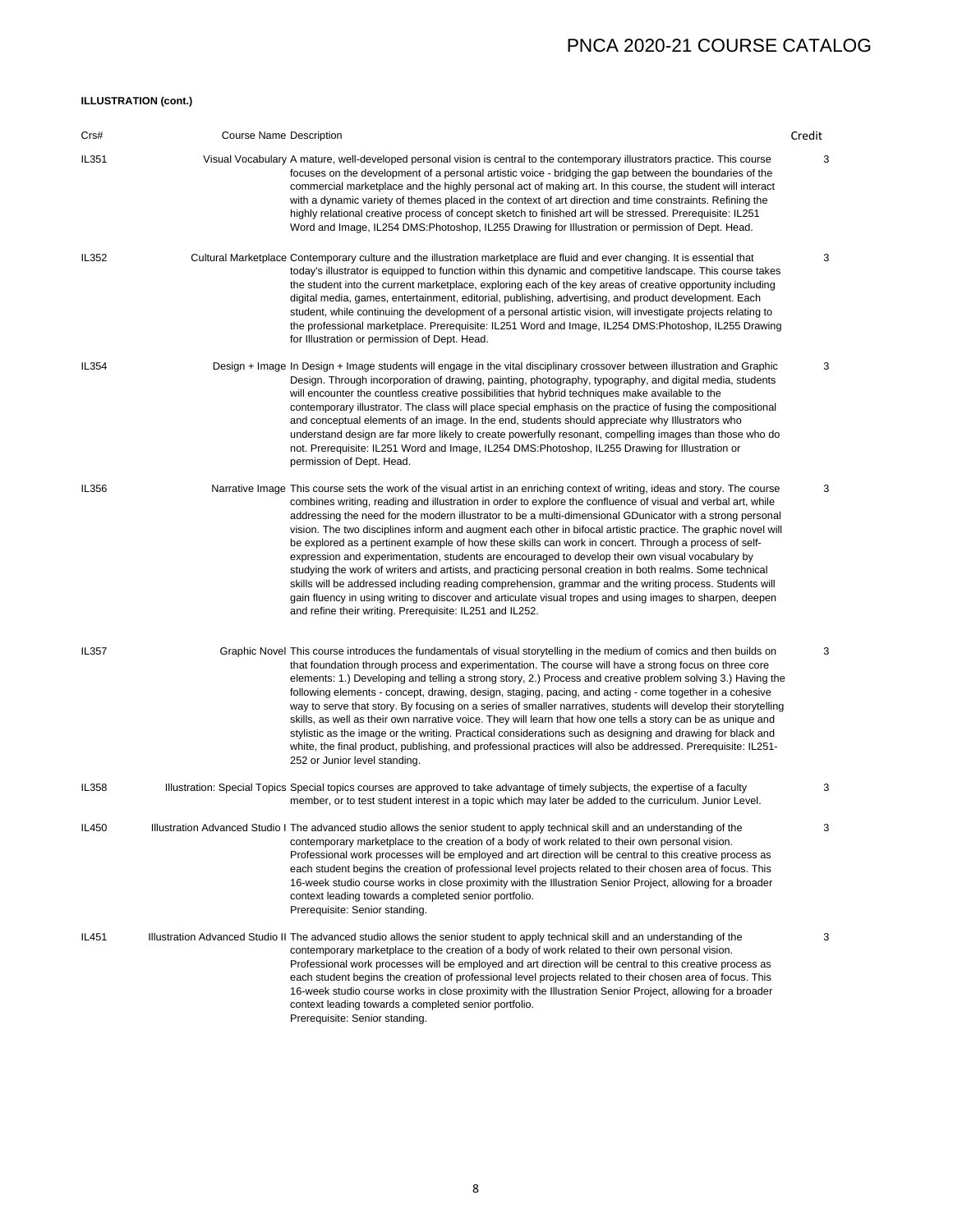### **INTERMEDIA**

| Crs#         | <b>Course Name Description</b> |                                                                                                                                                                                                                                                                                                                                                                                                                                                                                                                                                                                                                                                                                                                                                                                                                                                                                                                                                                                                                                                                                                                                                                                                                                                                                                                                                                                                                                                                                                                                                                                                                                                                                                                                                                                                             | Credit |
|--------------|--------------------------------|-------------------------------------------------------------------------------------------------------------------------------------------------------------------------------------------------------------------------------------------------------------------------------------------------------------------------------------------------------------------------------------------------------------------------------------------------------------------------------------------------------------------------------------------------------------------------------------------------------------------------------------------------------------------------------------------------------------------------------------------------------------------------------------------------------------------------------------------------------------------------------------------------------------------------------------------------------------------------------------------------------------------------------------------------------------------------------------------------------------------------------------------------------------------------------------------------------------------------------------------------------------------------------------------------------------------------------------------------------------------------------------------------------------------------------------------------------------------------------------------------------------------------------------------------------------------------------------------------------------------------------------------------------------------------------------------------------------------------------------------------------------------------------------------------------------|--------|
| <b>IM201</b> |                                | Theory & Practice Theory & Practice classes are interdisciplinary, research oriented studio courses that foster an idea-based,<br>non-media specific inquiry focusing on concerns within and outside the visual arts Prerequisite: Foundation<br>studio courses and LA122, LA125. Courses offerred under this Course #: Theory & Practice: Art in<br><b>Context - This studio-based, media blind seminar introduces conceptual and theoretical concerns within</b><br>the context of contemporary creative practice. Topics explored include language and semiotics,<br>appropriation, simulation, systems and networks, collaboration, relational practices, and deconstruction.<br>Through projects, critiques, lectures on contemporary art and ideas, discussions of readings, research and<br>writing, visiting artists, and field trips, students produce studio work utilizing conceptual strategies tied to<br>diverse roles that artists play within contemporary art and creative practice. Minor in Art & Ecology<br>required course: Theory & Practice: Global Culture and Ecology This studio-based, media blind<br>seminar examines climate change and other global issues in order to form a foundational understanding of<br>ecological principles, contemporary global society, and the complex ways that they interact. Students will<br>explore new models of social awareness and cultural production and learn from how artists and designers<br>are already responding in creative ways to social and ecological issues. Through projects, critiques,<br>lectures, discussions of readings, research and writing, visiting artists, and field trips, students will produce<br>studio work reflecting these pressing issues. Prerequisite: Foundation studio courses and LA122, LA125. | 3      |
| IM251        |                                | Performance This hybrid media studio course will explore a diverse range of strategies in identifying, creating and<br>activating a site through expanded performative actions. Basic skills tied to intended gesture, incidental<br>movement, stillness, repetition, fracture/rupture, prop and site manipulation, voice, language and sound will<br>be the topics and actions explored during this course. Emphasis will be placed on the active, deployed<br>body so a great deal of the course will involve physically engaged solo and collaborative workshops,<br>exercises and activities. Historical precedents and the work of contemporary practitioners will give the<br>student a deeper understanding of the discipline. This exposure coupled with research, projects, critique,<br>proposal development, scoring and scripting techniques, visiting artists, readings, attending performances,<br>and video /film screenings will give the student the primary tools and conceptual strategies to successfully<br>develop performative work. Engagement with PICA's annual TBA festival will give the students exposure to<br>top contemporary time based artists and potential collaborative opportunities with these visiting artists.<br>Prerequisite: All Foundation Studio courses.                                                                                                                                                                                                                                                                                                                                                                                                                                                                                                     | 3      |
| IM253        |                                | Intermedia Special Topics Special topics courses are approved to take advantage of timely subjects, the expertise of a faculty<br>member, or to test student interest in a topic which may later be added to the curriculum.                                                                                                                                                                                                                                                                                                                                                                                                                                                                                                                                                                                                                                                                                                                                                                                                                                                                                                                                                                                                                                                                                                                                                                                                                                                                                                                                                                                                                                                                                                                                                                                | 3      |
| <b>IM301</b> |                                | Theory & Practice Theory & Practice classes are interdisciplinary, research oriented studio courses that foster an idea-based,<br>non-media specific inquiry focusing on concerns within and outside the visual arts. Titles have included: Art<br>& Anthropology, Art and the Everyday, Body Politics, Art - Ethics & Transgression, Utopia/Dystopia,<br>Homeland.<br>Prerequisite: IM201.                                                                                                                                                                                                                                                                                                                                                                                                                                                                                                                                                                                                                                                                                                                                                                                                                                                                                                                                                                                                                                                                                                                                                                                                                                                                                                                                                                                                                 | 3      |
| IM351        | Intermedia Studio              | Intermediate level Intermedia courses - including: Hybrid Painting, Offsite Projects, Screen+Devices, Video<br>Installation, other upper-division hybrid studio courses are offered on a rotational basis. Topics include<br>collaboration, video and sound in non-traditional environments, conceptual work and more involved<br>installation applications. Prerequisite: Junior level standing.                                                                                                                                                                                                                                                                                                                                                                                                                                                                                                                                                                                                                                                                                                                                                                                                                                                                                                                                                                                                                                                                                                                                                                                                                                                                                                                                                                                                           | 3      |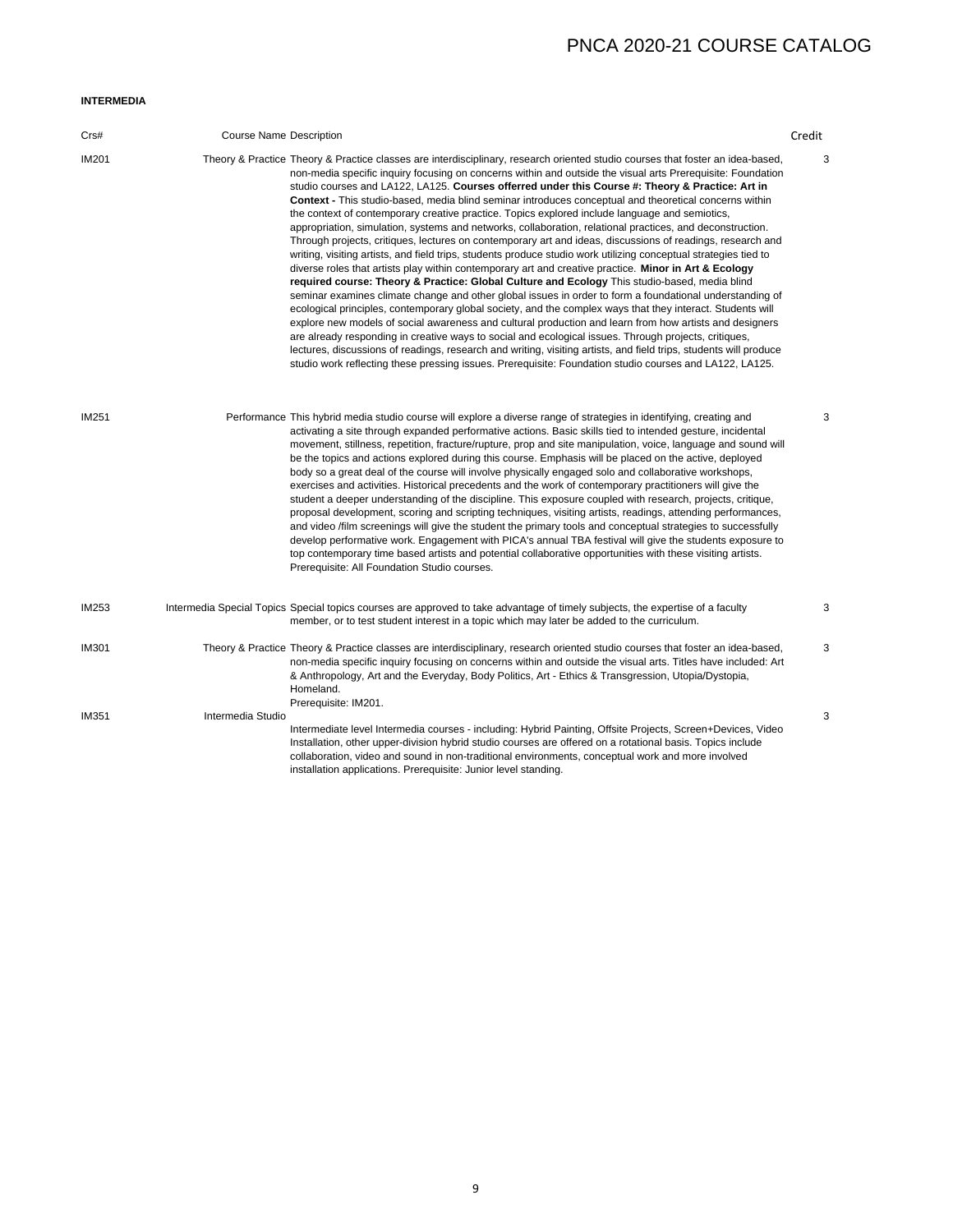| <b>PAINTING</b> |                                |                                                                                                                                                                                                                                                                                                                                                                                                                                                                                                                                                                                                                                                                                                                                                                                                                                                                                                                                                                                                                                                                              |        |
|-----------------|--------------------------------|------------------------------------------------------------------------------------------------------------------------------------------------------------------------------------------------------------------------------------------------------------------------------------------------------------------------------------------------------------------------------------------------------------------------------------------------------------------------------------------------------------------------------------------------------------------------------------------------------------------------------------------------------------------------------------------------------------------------------------------------------------------------------------------------------------------------------------------------------------------------------------------------------------------------------------------------------------------------------------------------------------------------------------------------------------------------------|--------|
| Crs#            | <b>Course Name Description</b> |                                                                                                                                                                                                                                                                                                                                                                                                                                                                                                                                                                                                                                                                                                                                                                                                                                                                                                                                                                                                                                                                              | Credit |
| DR261           |                                | The Figure This is a drawing class that takes as its subject the human form, generally nude but at times draped. As<br>such, it combines rigorous drawing instruction and practice to develop students' formal expressive<br>capacities along with an investigation of ideas that naturally come to bear on art that concerns itself directly<br>with representation of humankind. Class discussions and assignments will reflect this dual approach to the<br>figure. Most class time will be spent in drawing, but you may expect frequent short lectures on specific<br>artists and issues, and are encouraged to ask questions and participate in discussions. Prerequisite: All<br>Foundation studio courses or permission of the instructor.                                                                                                                                                                                                                                                                                                                           | 3      |
| DR265           |                                | Drawing Studio:Techniques & Drawing Studio:Techniques and Applications. This course builds upon basic drawing skills to extend<br>Applications technical and conceptual range. This course is directed primarily towards the practice of observational<br>drawing, relying on analytical seeing, gesture, measuring, value/volume, linear perspective, composition<br>and varied mark making. Beginning with simple vine charcoal and pencil, the course extends to a range of<br>other drawing media such as watercolor, gouache, pastel, oil pastel, conte and colored pencils. Each<br>semester may emphasize different media or types of media, depending upon the individual expertise of<br>instructors. This course includes supervised studio work and working from live models, critiques aimed at<br>strengthening compositional skills by examining the coherence of the effects within each composition,<br>possible field trips to outside exhibits or off-campus drawing site. Prerequisite: All Foundation studio<br>courses or permission of the instructor. | 3      |
| DR266           |                                | Drawing Studio: Image in Drawing Studio: Image in Context. While this course is designed to improve both perceptual and<br>Context conceptual skills the primary emphasis is on experimentation with materials and strategies for invention.<br>Problems are structured around a variety of spatial concepts, subject matters, materials and methods for<br>image generation and supported with examples of contemporary and historical artwork. Critiques are<br>structured around both visual coherence and engagement with subjects or concepts under consideration.<br>Prerequisite: All Foundation studio courses or permission of instructor.                                                                                                                                                                                                                                                                                                                                                                                                                          | 3      |
| <b>DR267</b>    |                                | Anatomy Anatomy: Skeletal Structure. This is a one-semester course in anatomy designed to strengthen your ability<br>to represent the human figure in art. It begins with a close examination of the skeleton, followed by an<br>introduction to the mechanics of movement and musculature, plus a survey of the main muscle groups.<br>Each week includes a lecture-demonstration using skeletons, charts, live models and our own bodies,<br>followed by drawing from the live model, and three outside hours of drawing using notes, memory and your<br>imagination. Very hard; lots of fun. Prerequisites: All Foundation studio courses or permission of the<br>instructor.                                                                                                                                                                                                                                                                                                                                                                                             | 3      |
| DR361           |                                | Advanced Figure Advanced Figure. This course is the advanced sequel to DR261 The Figure. As such it aims toward<br>significant mastery of representation and interpretation of the human figure in drawing. Students receive<br>advanced instruction in formal and expressive drawing within the context of contemporary artistic practice.<br>The course is structured around hands-on drawing but includes presentations on contemporary and<br>historical figurative art along with short independent projects. Prerequisite DR261 or permission of the<br>instructor.                                                                                                                                                                                                                                                                                                                                                                                                                                                                                                    | 3      |
| DR363           |                                | Drawing Seminar: Mediated Drawing Seminar: Mediated Image. The intent of this course is to introduce historical, technical and<br>Image conceptual frameworks to help support individual investigations through drawing practice. As a tool of<br>creative exploration, drawing informs visual discovery and envisions the development of perceptions and<br>ideas. This is an advanced level drawing course for students who are interested in developing a self-<br>directed, sustained body of work and an understanding of the relationships between the formal and<br>conceptual aspects of drawing practice. All work is developed outside the classroom and supported in the<br>classroom by individual and group critiques, guest critiques, written proposals, and readings. Prerequisites:<br>DR261 or DR265 or DR266 or DR267.                                                                                                                                                                                                                                    | 3      |
| DR364           |                                | Drawing Seminar: Systems, Drawing Seminar: Systems, Strategies, and Structures. The history of drawing predated written language<br>Strategies, and Structures and remains a fundamental means to translate, document, record and analyze our thoughts and<br>observations to ourselves and others. Contemporary drawing practice may be transitory and temporal or<br>provide a record of archival permanence. It may be propositional, preparatory, visionary, imaginative,<br>associative, factual, generative, transforming or performative in nature as a tool of investigation for the<br>realization and transference of ideas. At its best the means of making is harnessed to the realization of<br>ideas and concepts. To that end student will engage in a variety of strategies and means to explore and<br>express their ideas through drawing. Prerequisite: DR261 or DR265 or DR266 or DR267.                                                                                                                                                                 | 3      |
| PA261           |                                | Painting Studio:Materials & Painting Studio:Materials & Methods. The Painting program builds on Foundation skills of drawing, design,<br>Methods color theory and critical discourse. Projects focus on the materials and methods of traditional oil painting<br>while exploring a variety of subjects and pictorial strategies. Emphasis is on the development of core skills<br>in the discipline, knowledge of contemporary and historical work as well as critical judgment and<br>presentation. Prerequisite: All Foundation studio courses, or permission of the instructor.                                                                                                                                                                                                                                                                                                                                                                                                                                                                                           | 3      |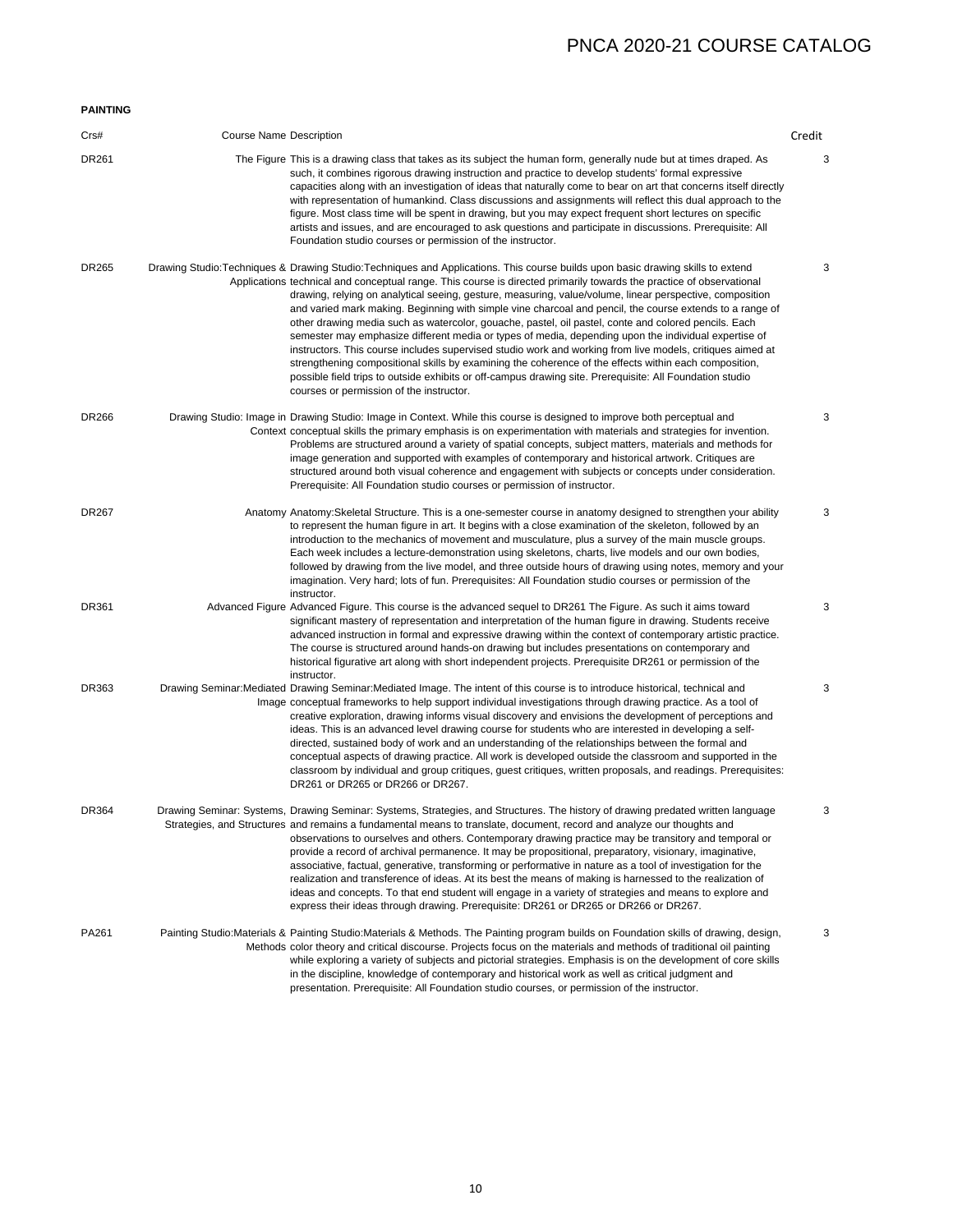### **PAINTING (cont.)**

| Crs#    | <b>Course Name Description</b> |                                                                                                                                                                                                                                                                                                                                                                                                                                                                                                                                                                                                                                                                                                                                                                                                                                                                                                                                                                                      | Credit |
|---------|--------------------------------|--------------------------------------------------------------------------------------------------------------------------------------------------------------------------------------------------------------------------------------------------------------------------------------------------------------------------------------------------------------------------------------------------------------------------------------------------------------------------------------------------------------------------------------------------------------------------------------------------------------------------------------------------------------------------------------------------------------------------------------------------------------------------------------------------------------------------------------------------------------------------------------------------------------------------------------------------------------------------------------|--------|
| PA262   |                                | Painting Std: Techniques & Painting Studio: Techniques and Applications. The second semester of the Painting Studio program is<br>Applications meant to help you consolidate the paint-handling skills introduced in Materials and Methods and extend the<br>range of painting approaches you undertake. Problems assigned may involve representation or<br>abstraction, or both, and may require working from direct observation, memory or imagination, or all three.<br>As in the first semester, class problems will be considered in the context of related work by historical and<br>contemporary masters, and we will also work on refining your ability to describe and analyze your own work<br>and that of others in critique. Students may be called upon to work in oils or acrylics, according to the<br>preference of the instructor. Prerequisite: PA261 or permission of the instructor.                                                                             | 3      |
| PA266   |                                | Observational Painting This course is intended to provide the student with a variety of opportunities to expand and refine their skill<br>in a realist manner by painting from direct observation. From 'Plein Air" to "in-studio" practice, on subjects<br>such as Landscape, the Figure, Portrait and Still Life, we will focus on creating work that is technically<br>skilled and of strong pictorial construction. To this end, Drawing and preliminary studies are a few of the<br>tools we will use as well as lectures, Gallery visits and "on site" demonstrations. Perspective, rendering in<br>atmospheric color, color saturation, underpainting and glazing techniques are also things that will be<br>important components of our class. For the most part we will be creating one painting each session<br>however a few subjects such as the Figure and the Portrait will require an additional week.<br>Prerequisites: All Foundation studio courses.               | 3      |
| PADR361 |                                | Paint & Drw Studio: Self- Painting and Drawing Studio: Self-Directed. This is the first in a two-course sequence of self-directed study<br>Directed in the Junior year. It aims to begin development of both studio discipline and a professional approach to<br>artistic practice. After an initial project assigned by the professor, Students will be expected to articulate<br>their aims and interests in a written proposal which will form the basis of the semester's work. This<br>proposal will be developed with the assistance of the professor and should be specific enough to provide<br>appropriate structure but with sufficient leeway for development and change. Students may work in<br>drawing, painting, or some combination of these or other media. Progress in the course will be supported<br>by individual instruction, short lectures, visiting artists, gallery visits, appropriate library and other research<br>resources, and group discussion.     | 3      |
| PADR362 |                                | Painting and Drawing Studio: Painting and Drawing Studio: Pre-Thesis. This course directly precedes the Thesis and as such can be<br>Pre-Thesis seen as a preparatory course for transition to entirely independent work in the Senior year. It aims to<br>develop both studio discipline and a professional approach to artistic practice. Students will be expected to<br>articulate their aims and interests in a written proposal which will form the basis of the semester's work.<br>This proposal will be developed with the assistance of the professor and should be specific enough to<br>provide appropriate structure but with sufficient leeway for development and change. Students may work in<br>drawing, painting, or some combination of these or other media. Progress in the course will be supported<br>by individual instruction, short lectures, visiting artists, gallery visits, appropriate library and other research<br>resources, and group discussion. | 3      |
| PADR365 |                                | Special Topics Special topics courses are approved to take advantage of timely subjects, the expertise of a faculty<br>member, or to test student interest in a topic which may later be added to the curriculum.                                                                                                                                                                                                                                                                                                                                                                                                                                                                                                                                                                                                                                                                                                                                                                    | 3      |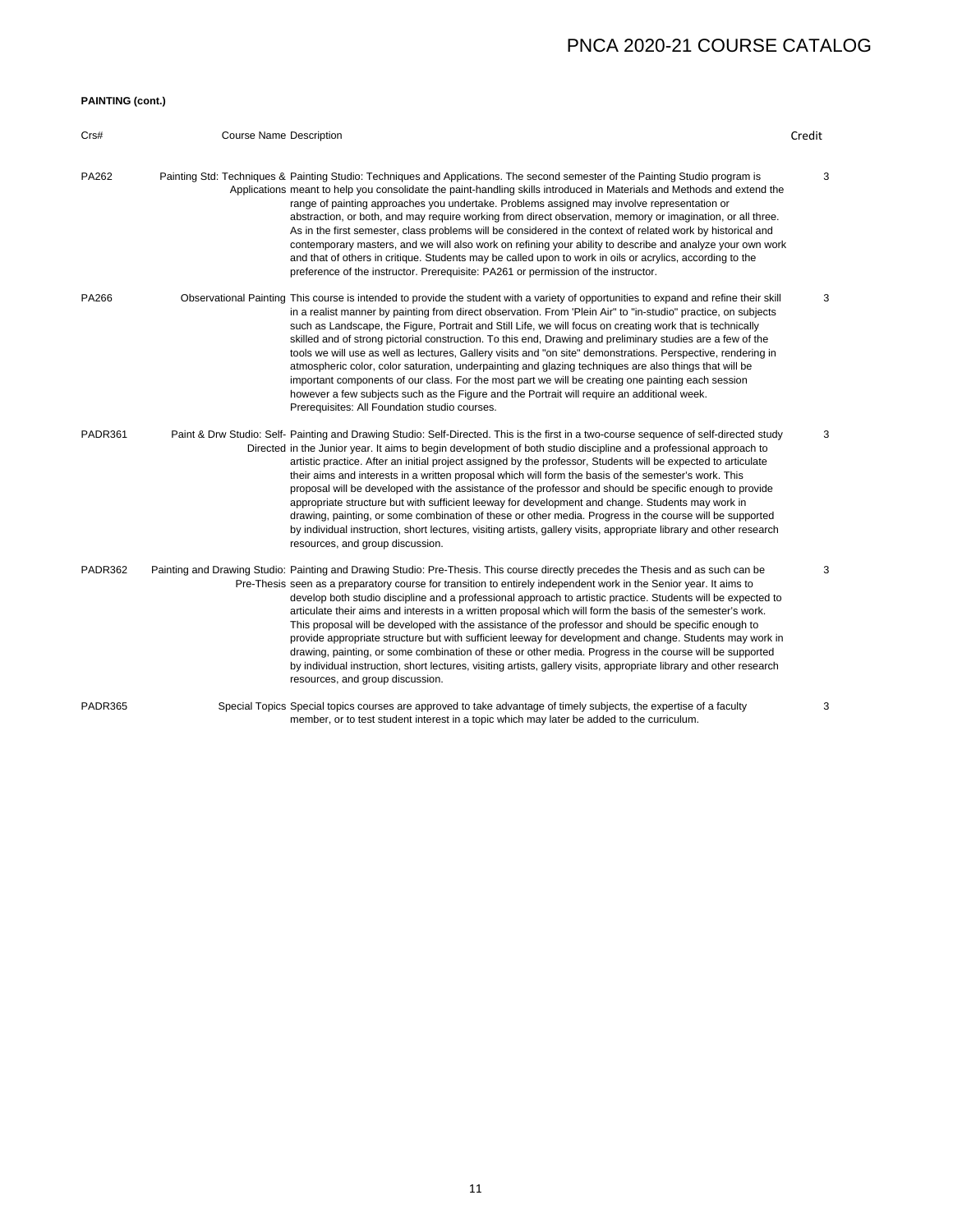### **PHOTOGRAPHY**

| Crs#  | <b>Course Name Description</b> |                                                                                                                                                                                                                                                                                                                                                                                                                                                                                                                                                                                                                                                                                                                                                                                                                                                                                                                                                                                                                                                                                                                                                                                                                                                                                                                                                                                                                                                                                                                                                                                                                                                                                                                                                                                                                              | Credit         |
|-------|--------------------------------|------------------------------------------------------------------------------------------------------------------------------------------------------------------------------------------------------------------------------------------------------------------------------------------------------------------------------------------------------------------------------------------------------------------------------------------------------------------------------------------------------------------------------------------------------------------------------------------------------------------------------------------------------------------------------------------------------------------------------------------------------------------------------------------------------------------------------------------------------------------------------------------------------------------------------------------------------------------------------------------------------------------------------------------------------------------------------------------------------------------------------------------------------------------------------------------------------------------------------------------------------------------------------------------------------------------------------------------------------------------------------------------------------------------------------------------------------------------------------------------------------------------------------------------------------------------------------------------------------------------------------------------------------------------------------------------------------------------------------------------------------------------------------------------------------------------------------|----------------|
| PH265 |                                | Introduction to the Introduction to the Photographic Image is a class that explores multiple paths by which to generate,<br>Photographic Image manipulate and interrogate photographic content and pursue the wide array of platforms on which<br>photographic images are experienced (i.e. paper, screen, and object). The expansive definition of a<br>camera will be investigated through the use of iPhones, scanners, video cameras, photograms, and digital<br>negatives as tools for creating photographic images. Skills taught will include digital SLR manual camera<br>functions, an introduction to darkroom processes, and basic Adobe Lightroom workflow. Assignments,<br>lectures and readings will provide a comprehensive overview of the photographic image in the media and<br>art world and will challenge students to interrogate photography as they know it.                                                                                                                                                                                                                                                                                                                                                                                                                                                                                                                                                                                                                                                                                                                                                                                                                                                                                                                                          | 3              |
| PH272 |                                | Concept / Capture / Print I This studio course examines every step of the photographic workflow, encouraging students to align formal<br>choices related to composition, exposure, editing and presentation with their conceptual intent. Using both<br>digital SLR and medium format film cameras, students will scan film and import RAW files, using Adobe<br>Lightroom and Photoshop as processing tools. Technical instruction will focus on manual camera functions,<br>shooting with available light, simple modifiers and fill flash, custom white balancing, retouching, post-<br>production digital manipulations, and large format inkjet printing. Conceptual development will be<br>emphasized and students will practice articulating ideas verbally and visually, creating coherent bodies of<br>work based on assignments. Through readings and lectures, students will be exposed to contemporary<br>photographic practices and theories.<br>Prerequisite: FD102 Visual Elements: Digital Tools                                                                                                                                                                                                                                                                                                                                                                                                                                                                                                                                                                                                                                                                                                                                                                                                             | 3              |
| PH273 |                                | Studio Lighting Essentials Studio Lighting Essentials teaches lighting techniques both in and out of the studio that can be applied to<br>the practices of students working in various mediums from photography to animation to video. Students will<br>learn to work with continuous tungsten lights as well as off camera strobe speed lights in a variety of<br>situations using modifiers and grip equipment. Understanding light on form, shadows and lighting ratios are<br>concepts that will be covered, as well as color management and digital workflow using digital SLR cameras.<br>Assignments, readings and lectures will expose students to contemporary and historic photographic<br>lighting techniques in both fine art and commercial contexts.                                                                                                                                                                                                                                                                                                                                                                                                                                                                                                                                                                                                                                                                                                                                                                                                                                                                                                                                                                                                                                                           | 3              |
| PH274 |                                | Prerequisites: FD102 Visual Elements Digital Tools, FD102 Visual Elements 2D<br>Photographic Investigations Photographic Investigations is a class that allows students the opportunity to explore a specific application<br>of the photographic medium and participate in rich dialogue around historic and contemporary approaches.<br>Topics for investigation are offered on rotation and include:<br>Alternative Processes: Introduces students to a variety of alternative photographic processes as a means<br>to artistic expression with a focus on contemporary concerns. Students will experiment with antique photo<br>processes as well as newer imaging technologies, interfacing the traditional with digital advances.<br>Analog Practices: A darkroom based class focused on analog black and white photography in which<br>students will learn film exposure, camera functions, darkroom processes, and the use of natural and<br>available light.<br>Fashion Photography: Explores themes of fashion photography in contemporary artistic as well as<br>commercial contexts. Skills taught include considerations of concept, pre-production, set design, styling,<br>lighting, post production, model contracts, and other professional practice elements of the industry.<br>Product Photography: Explores language and aesthetics of advertising photography and its dialogue with<br>fine art photography. Skills taught include? ?concept, set design, lighting strategies, capture and post<br>production, client contracts, and other professional practice elements of the industry.<br>Documentary Photography: ?Investigates the history of documentary photography while working with<br>assignments that push students to ask questions of ethics, practice and aesthetics in their own work. | $\overline{4}$ |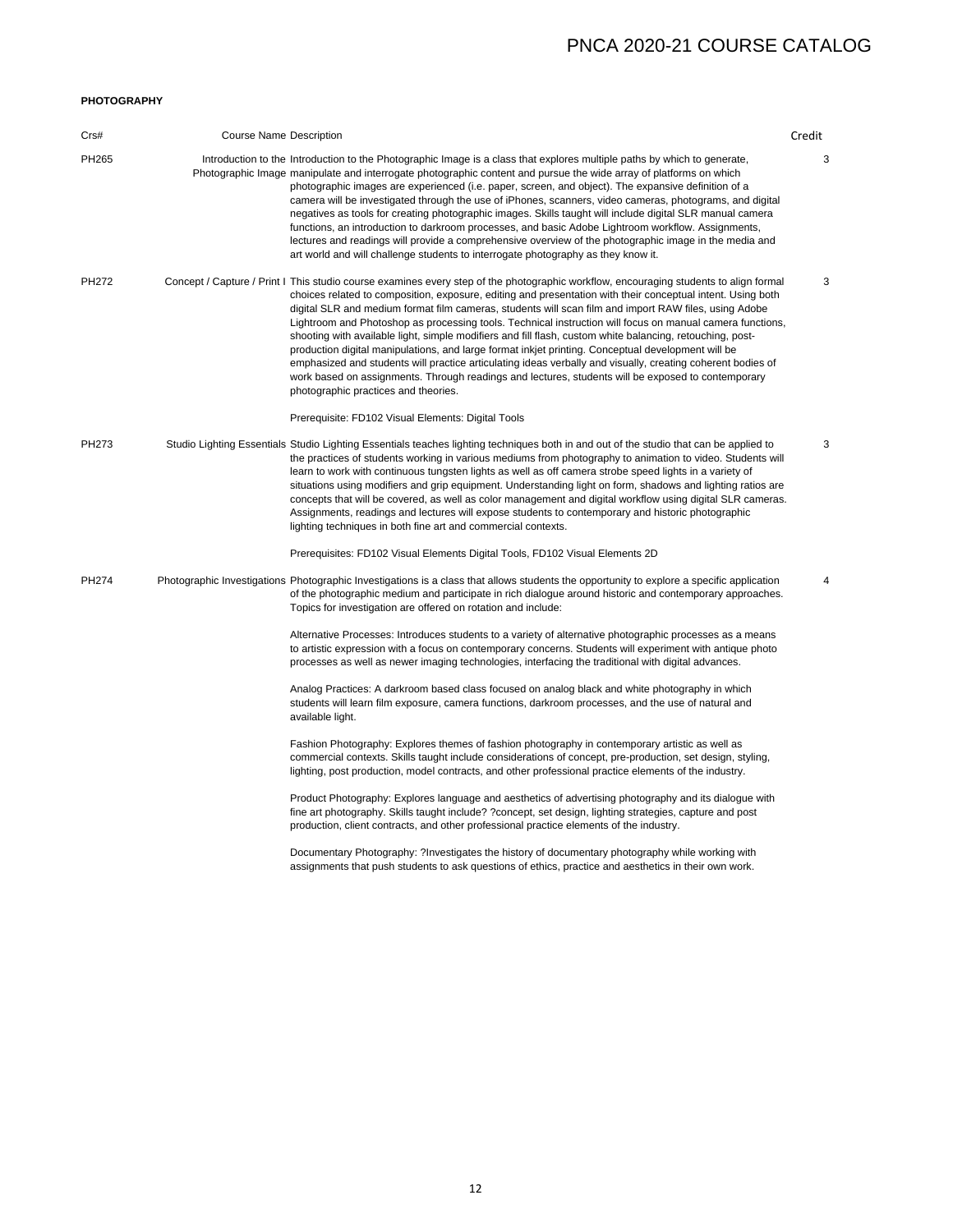3

### **PHOTOGRAPHY (cont.)**

| Crs#         | <b>Course Name Description</b> |                                                                                                                                                                                                                                                                                                                                                                                                                                                                                                                                                                                                                                                                                                                                                                                                                                                                                                                                                                                                | Credit |
|--------------|--------------------------------|------------------------------------------------------------------------------------------------------------------------------------------------------------------------------------------------------------------------------------------------------------------------------------------------------------------------------------------------------------------------------------------------------------------------------------------------------------------------------------------------------------------------------------------------------------------------------------------------------------------------------------------------------------------------------------------------------------------------------------------------------------------------------------------------------------------------------------------------------------------------------------------------------------------------------------------------------------------------------------------------|--------|
| PH371        |                                | Photographic Practice & In this course students work on a term-long project using the 4x5 view camera. One on one meetings with<br>Research the instructor and in-progress critiques will give students feedback on their work throughout the term.<br>Weekly readings and class discussions will cover photographic criticism and theory from the 1920's to<br>today.<br>Prerequisite: All Foundation studio courses, PH272, PH273 and one other 200 level photography class.                                                                                                                                                                                                                                                                                                                                                                                                                                                                                                                 | 3      |
| <b>PH372</b> |                                | Photographic in Contemporary This course investigates contemporary photographic ways of seeing and creating, exploring work that<br>Art expands beyond the boundaries of the photographic print. This class is about experimentation and<br>students are expected to take risks, producing work that challenges their normal mode of art-making.<br>There is an emphasis on critical theory and students are urged to make connections between their studio<br>practice and critical literary knowledge. Weekly readings and discussions will inform the work and aid<br>students in placing their work in a historical context.                                                                                                                                                                                                                                                                                                                                                               | 3      |
| <b>PH374</b> |                                | Studio Lighting As a continuation of PH273 Lighting Essentials, this course will focus on the manipulation and control of<br>photographic lighting to align with conceptual intent. Students will work with strobe light kits and a wide<br>range of modifiers and grip equipment both in and out of the studio. They will practice mixing available<br>light, tungsten and flash in complex lighting scenarios while using both digital and medium format film<br>cameras. Professional practice will be taught through consideration of scenarios that involve working with<br>clients, drawing up contracts and collaborating in groups. Assignments, readings and lectures will expose<br>students to contemporary and historic photographic lighting techniques in both fine art and commercial<br>contexts.<br>Prerequisite: PH273, PH272                                                                                                                                                | 3      |
| PH375        |                                | Concept / Capture / Print II As a continuation of PH272 Concept / Capture / Print I, this course will focus on aligning formal choices in<br>capture, post-production and print processes with conceptual intent. An advanced investigation of digital<br>capture, Adobe Photoshop, Lightroom, color management and digital workflow will be pursued as we<br>examine the whats and whys of industry standards and learn a wide range of professional approaches to<br>post-production editing. Through written project proposals, readings, and lectures students will be<br>encouraged to develop their practice in relation to contemporary issues in fine art photography.<br>Professional practice is integrated into the class through field trips to photography studios, discussion of<br>marketing strategies and a final project that centers around the presentation of a body of work in book<br>format. Prerequisite: All Foundation studio courses, PH272 or Instructor consent. |        |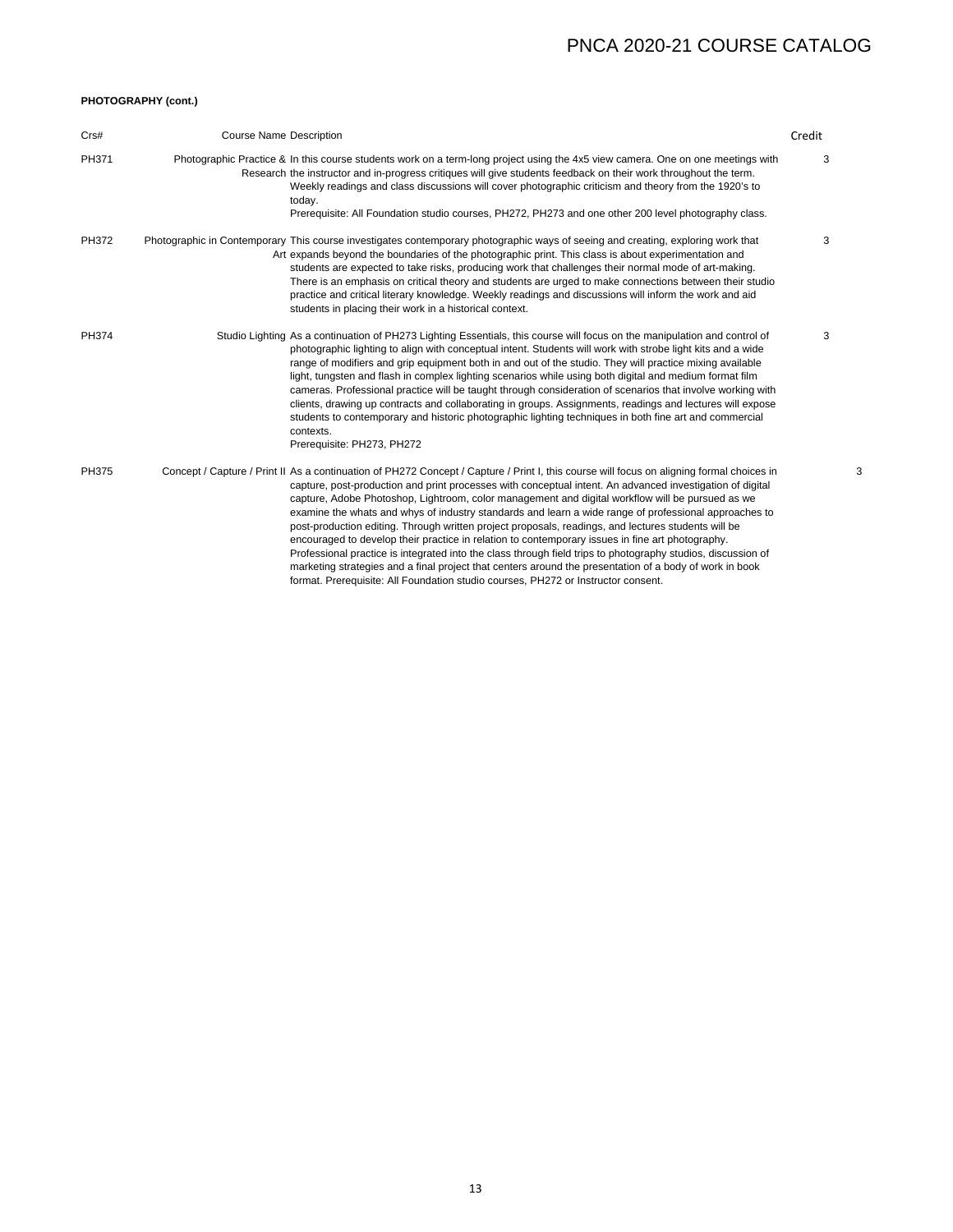### **PRINTMAKING**

| Crs#         | <b>Course Name Description</b> |                                                                                                                                                                                                                                                                                                                                                                                                                                                                                                                                                                                                                                                                                                                                                                                                                                                                                                                                                                                                                                                                                                                                                                                                                                                                                                                                                          | Credit |
|--------------|--------------------------------|----------------------------------------------------------------------------------------------------------------------------------------------------------------------------------------------------------------------------------------------------------------------------------------------------------------------------------------------------------------------------------------------------------------------------------------------------------------------------------------------------------------------------------------------------------------------------------------------------------------------------------------------------------------------------------------------------------------------------------------------------------------------------------------------------------------------------------------------------------------------------------------------------------------------------------------------------------------------------------------------------------------------------------------------------------------------------------------------------------------------------------------------------------------------------------------------------------------------------------------------------------------------------------------------------------------------------------------------------------|--------|
| PR281        |                                | Intaglio + Relief This beginning printmaking course introduces intaglio and relief printing techniques within an active, hands-<br>on studio experience. With a keen eye towards craft, composition, concept and engagement, this course<br>explores the unique and varied visual effects and pragmatic considerations of copperplate intaglio and<br>relief printing. Intaglio processes will include<br>drypoint, hard ground and soft ground techniques on copper plates. The developing, working, and<br>reworking of plates will be supported through step etching and scraping and burnishing.<br>Relief printing techniques will include components of both Japanese and Western carving.<br>inking, and printing traditions. Linoleum and woodcut printing will be covered in single and<br>multiple blocks. Image and mark-making, line and value, strategies of layering, and<br>composition are discussed and developed in both techniques. Current and historical applications of intaglio<br>and relief printing for artists and designers will be a focus during the course. A program of demonstrations,<br>lectures, in-class projects, readings & discussions, visiting artists, and individual & group critiques will<br>support student exploration.<br>12 student capacity. Prerequisites: Foundations 2-Design and/or Basic Drawing | 3      |
| PR282        |                                | Screen + Lithography This beginning printmaking course introduces screen- and lithography-printing techniques<br>within an active, hands-on studio experience. With a keen eye towards craft, composition,<br>concept and engagement, this course explores the unique and varied visual effects and<br>pragmatic considerations of screenprinting and lithography printing. Screenprinting techniques will include<br>hand-made, digital, and drawn stencils, as well as direct-to-screen and photo-processes. Lithography<br>printing techniques will include drawing and printing directly from lithography stones, and the photographic<br>capabilities of plate lithography. Image and markmaking, color interaction, strategies of layering, and<br>composition are discussed and developed in both techniques. Current and historical applications of<br>lithography and screenprinting for artists and designers will be a focus during the course. A program of<br>demonstrations, lectures, in-class projects, readings & discussions, visiting artists, and individual & group<br>critiques will support student exploration.<br>12 student capacity<br>Prerequisites: Foundations 2-Design and/or Basic Drawing                                                                                                                               | 3      |
| <b>PR286</b> |                                | Letterpress + Book Letterpress + Book. This beginning printmaking course introduces letterpress & book-making techniques<br>within an active, hands-on studio experience. With a keen eye towards craft, composition, concept and<br>engagement, this course explores the ways that letterpress and books can function separately or interact.<br>Letterpress techniques will focus on myriad applications of the typesetting and printing of lead & wood type,<br>photopolymer plates, and other image-making processes. Traditional and non-traditional bookbinding will<br>be introduced, including sewn and adhesive bindings. Alongside technical concerns, this course introduces<br>the historical and contemporary considerations of print, paper & book culture as well as sequencing,<br>narrative, typography, and the relationship between text and image. Current applications in letterpress and<br>book for artists and designers, as well as how we read prints, texts and books, will be a focus during the<br>course. A program of demonstrations, lectures, in-class projects, readings & discussions, visiting artists,<br>and individual & group critiques will support student exploration.                                                                                                                                        | 3      |
| <b>PR288</b> |                                | Intro to Textile Printing: Relief This beginning, printmaking course introduces relief and screen-printing techniques on fabric within an<br>+ Screen active, hands-on studio experience. Small-scale fabric printing for applications in fine art, apparel, interiors,<br>and more will be covered while focusing on craft and personal voice and vision. Screenprinting techniques<br>will include hand-made, digital, and drawn stencils, as well as direct-to-screen and photoprocesses. Relief<br>printing techniques will include components of both Eastern and Western carving, inking, and printing<br>traditions on fabric. Linoleum and woodcut printing will be covered in single and multiple blocks. Image and<br>mark-making, color interaction, patterns & motifs, strategies of layering, and composition are discussed<br>and developed in both techniques. Current and historical applications of printed fabric and apparel, surface<br>design, and relief and screenprinting for artists and designers will be a focus during the course. A program<br>of demonstrations, lectures, in-class projects, readings & discussions, visiting artists, and individual &<br>group critiques will support student exploration. Prerequisites: One semester Foundation courses<br>recommended.                                               | 3      |
| PR289        |                                | Printmaking: Special Topics Special topics courses are approved to take advantage of timely subjects, the expertise of a faculty<br>member, or to test student interest in a topic which may later be added to the curriculum.                                                                                                                                                                                                                                                                                                                                                                                                                                                                                                                                                                                                                                                                                                                                                                                                                                                                                                                                                                                                                                                                                                                           | 3      |

14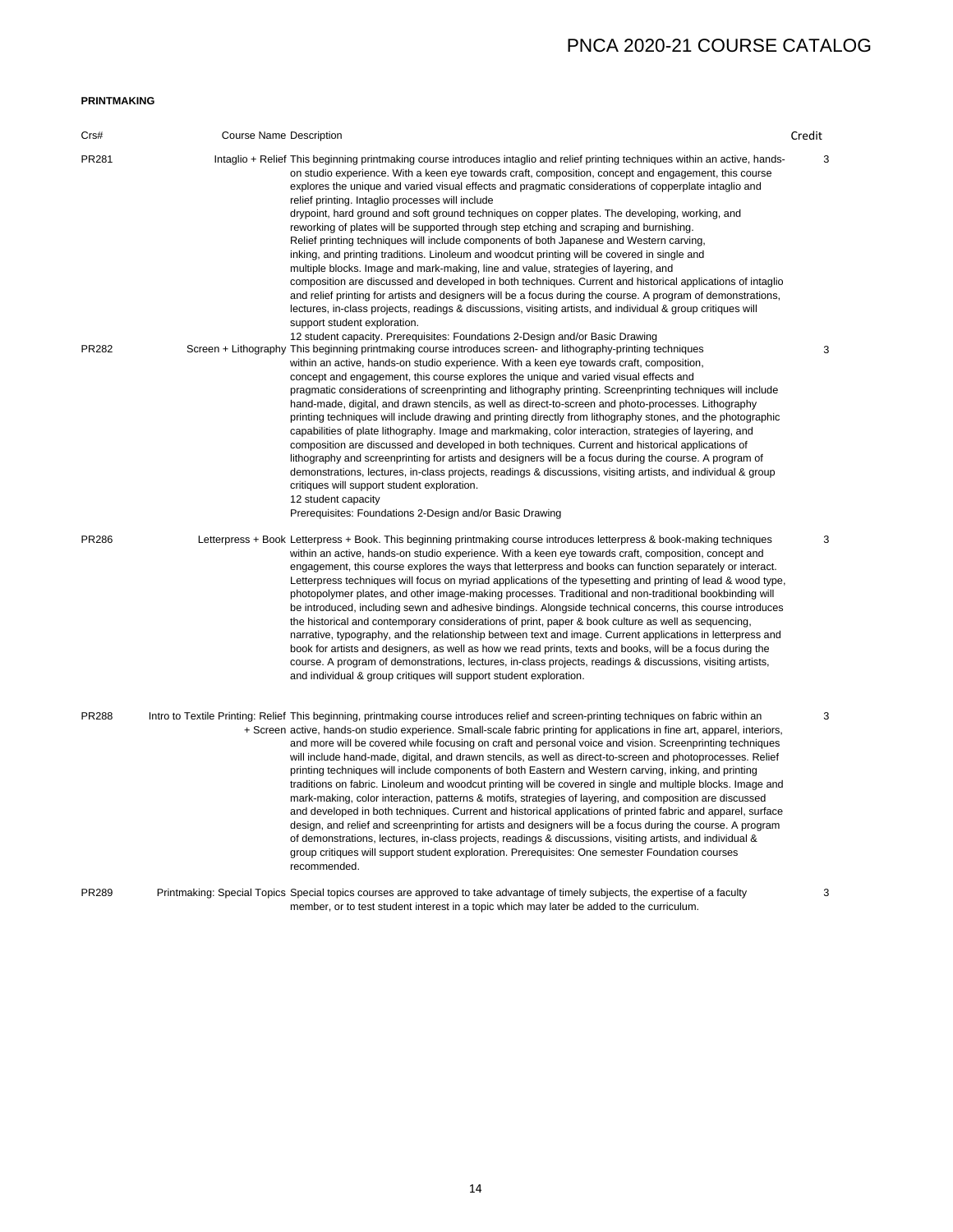### **PRINTMAKING (cont.)**

| Crs#  | <b>Course Name Description</b> |                                                                                                                                                                                                                                                                                                                                                                                                                                                                                                                                                                                                                                                                                                                                                                                                                                                                                                                                                                                                                                                                                                                                                                         | Credit |
|-------|--------------------------------|-------------------------------------------------------------------------------------------------------------------------------------------------------------------------------------------------------------------------------------------------------------------------------------------------------------------------------------------------------------------------------------------------------------------------------------------------------------------------------------------------------------------------------------------------------------------------------------------------------------------------------------------------------------------------------------------------------------------------------------------------------------------------------------------------------------------------------------------------------------------------------------------------------------------------------------------------------------------------------------------------------------------------------------------------------------------------------------------------------------------------------------------------------------------------|--------|
| PR370 |                                | Printstallation PR370 Printstallation<br>Printstallation is an intermediate printmaking course that examines the role of printed matter in and as<br>installation. Students will utilize and expand upon techniques gained in beginning printmaking classes while<br>completing print-based installation projects. This course encompasses all methods of printed media and<br>students are encouraged to employ multiple techniques and strategies. Print-based installation through<br>accumulation & scale, print's interaction with other media & forms, prints as objects, and the active role of<br>printed take-aways will all be considered. Strategies around site specificity, temporality, interactivity,<br>immersion, and distribution are also integral to this course. Historical and contemporary artists working in<br>print-based installation will be viewed and discussed. A program of demonstrations, lectures, in-class<br>projects, readings & discussions, visiting artists, and individual & group critiques will support student<br>exploration.<br>Prerequisites: at least one 200-level printmaking class, two or more strongly encouraged | 3      |
| PR371 |                                | Print Studio PR371 Print Studio<br>Print Studio is an intermediate printmaking course where students can focus on and refine one or two<br>printmaking techniques - honing technical skills and expanding knowledge around craft, materials, and<br>processes. Self-directed projects that employ printmaking toward personal, idiosyncratic voice and vision<br>are supported by faculty and peers in this studio course. Building off of skills learned in beginning<br>printmaking classes, students will propose and focus on extended projects, ideas, and print processes.<br>Skills in professional writing, research, presentation, documentation, and exhibition will also be supported.<br>This course is ideal for students wishing to gain a greater depth of knowledge in specific printmaking<br>traditions while creating a focused body of work. A program of demonstrations, lectures, in-class projects,<br>readings & discussions, visiting artists, and individual & group critiques will support student exploration.<br>Prerequisites: at least one 200-level printmaking class, two or more strongly encouraged                                  | 3      |
| PR372 |                                | Printing on Fabric PR372 Printing on Fabric - Printing on Fabric, an intermediate printmaking course, primarily focuses on<br>screenprinting on fabric, but will also cover relief printing, intaglio, pochoir, and some small-batch fabric<br>dyeing. Utilizing and expanding upon techniques gained in beginning printmaking classes, students will<br>learn how to successfully print on fabric. Students will employ their printed fabric in multiple ways while<br>utilizing strategies of apparel/wearables, interior design, sculpture and installation. Pattern repeats, non-<br>repeating imagery, and printing on yardage will all be covered alongside printing on previously sewn<br>textiles. Historical and contemporary artists/designers working in and with printed textiles will be viewed<br>and discussed. A program of demonstrations, lectures, in-class projects, readings & discussions, visiting<br>artists, and individual & group critiques will support student exploration.<br>Prerequisite: 200-level Screenprint is required, 200-level Relief and/or Intaglio are recommended. <p></p>                                                  | 3      |
| PR385 |                                | Experiments in Combined Experiments in Combined Print Media is an intermediate print course that focuses on strategies for<br>Print Media creating work that combines traditional and non-traditional print based media and a wide range of image<br>sources. In addition, students will explore ways of combining print media with non-printed media, three-<br>dimensional objects, and time-based media. The work created in this course requests openness to the<br>possibility of how printed media can function from a framed image on a wall to a wide variety of contexts. In<br>addition to assigned projects and recommended readings, there will be critiques, image lectures on related<br>work with an emphasis on contemporary practice and context. Prerequisite: Minimum of two 200 level Print<br>studio courses or permission of instructor. This course also fulfills the Junior interdisciplinary Intermedia<br>requirement.                                                                                                                                                                                                                        | 3      |
| PR389 |                                | Printmaking: Special Topics Special topics courses are approved to take advantage of timely subjects, the expertise of a faculty<br>member, or to test student interest in a topic which may later be added to the curriculum. Prerequisite:<br>Senior standing or permission of Department Chair.                                                                                                                                                                                                                                                                                                                                                                                                                                                                                                                                                                                                                                                                                                                                                                                                                                                                      | 3      |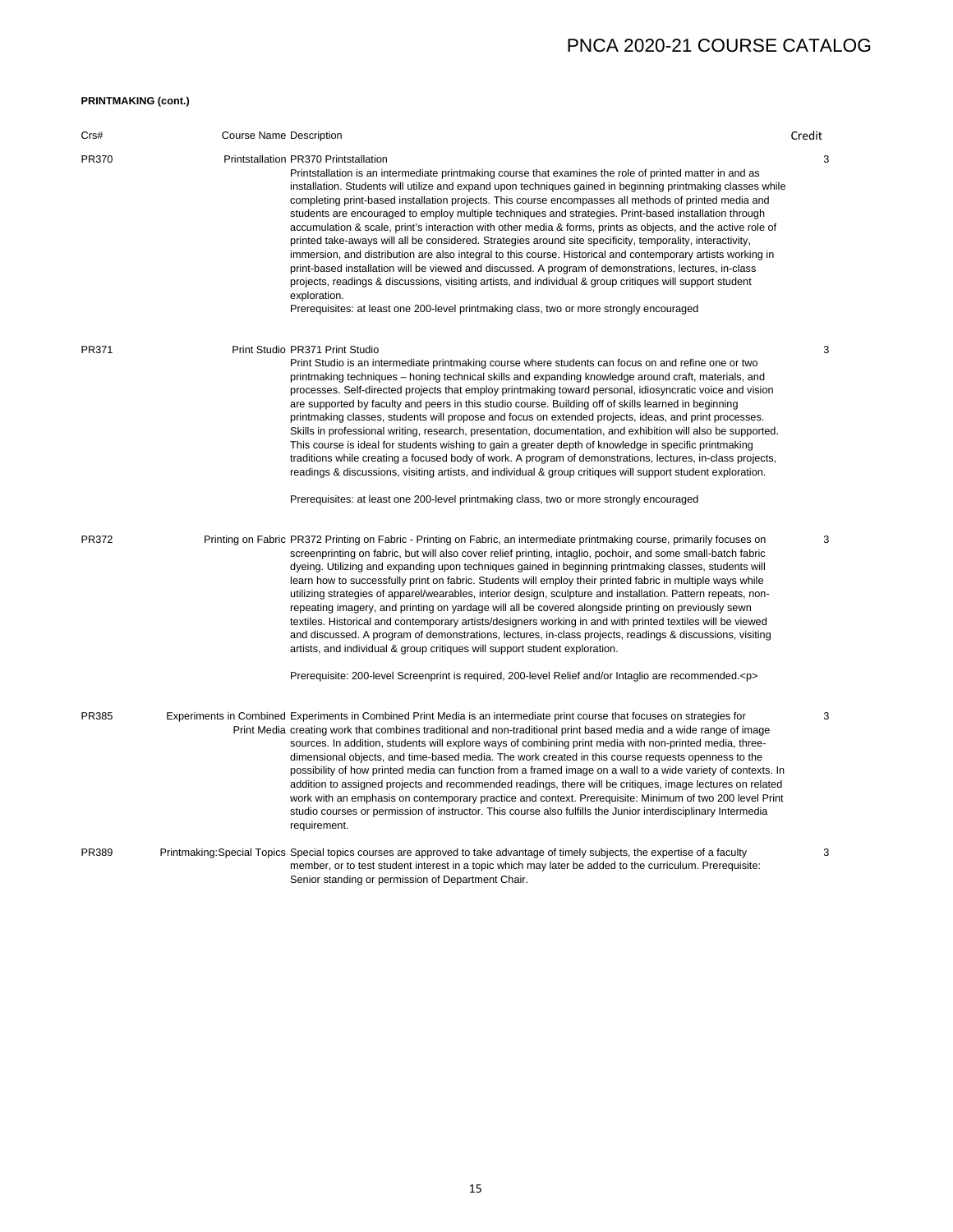### **SCULPTURE**

| Crs#            | Course Name Description |                                                                                                                                                                                                                                                                                                                                                                                                                                                                                                                                                                                                                                                                                                                                                                                                                                                                                                                                                                                                                                                                                                                                                                                                                                                                                                                                                                                                                                                                                                                                                                                                                                                                                                                       | Credit |
|-----------------|-------------------------|-----------------------------------------------------------------------------------------------------------------------------------------------------------------------------------------------------------------------------------------------------------------------------------------------------------------------------------------------------------------------------------------------------------------------------------------------------------------------------------------------------------------------------------------------------------------------------------------------------------------------------------------------------------------------------------------------------------------------------------------------------------------------------------------------------------------------------------------------------------------------------------------------------------------------------------------------------------------------------------------------------------------------------------------------------------------------------------------------------------------------------------------------------------------------------------------------------------------------------------------------------------------------------------------------------------------------------------------------------------------------------------------------------------------------------------------------------------------------------------------------------------------------------------------------------------------------------------------------------------------------------------------------------------------------------------------------------------------------|--------|
| SC291/<br>SC391 |                         | Sculpture I & Sculpture II Sculpture I and II Courses<br>Courses These courses are offered at a 200 or 300 level with the different learning outcomes and expectations<br>clearly defined. Students taking a studio course at a 300 level must have previously completed a 200 level<br>course or have received permission to enroll from the instructor.<br>Prerequisites for 200 level: All Foundation studio credits.                                                                                                                                                                                                                                                                                                                                                                                                                                                                                                                                                                                                                                                                                                                                                                                                                                                                                                                                                                                                                                                                                                                                                                                                                                                                                              | 3      |
| SC291/391       |                         | Ceramics I or II Ceramics SC291/391<br>This class introduces the student to wheel and hand building techniques, clay bodies, kiln firing and glazing<br>strategies. With the acquisition of these basic skills, the student can begin to build competency in clay, slip<br>and glaze handling and develop a sustaining personal vocabulary of form, surface, content and context.<br>Prerequisites: All Foundation studio credits.                                                                                                                                                                                                                                                                                                                                                                                                                                                                                                                                                                                                                                                                                                                                                                                                                                                                                                                                                                                                                                                                                                                                                                                                                                                                                    | 3      |
| SC291/391       |                         | Object Design & Digital This is a split-level introductory/intermediate course focused on the fundamentals of functional object<br>Fabrication I II design and fabrication. In addition to smaller exercises, one longer project will allow for development of<br>individual pursuits in three-dimensional design; this can include furniture, industrial design products, and<br>artistic structures among others. Students engage in a design practice, which integrates technical<br>knowledge and skills with material, form and contextual issues in contemporary design. Through a series<br>of lectures, field trips, and demonstrations students will be informed of the different skills, knowledge and<br>abilities a designer requires in order to create a three dimensional object. Students are exposed to a<br>variety of planning approaches, construction skills, prototyping techniques, and digital fabrication tools as a<br>means of supplementing their studio practice with new and emerging technologies. Students will be<br>introduced to drafting, scale models, and various modeling and design software in order to problem solve,<br>communicate ideas, and realize their ideas in different forms. Methods of digital fabrication are explored<br>including 3D scanning, 3D printing, laser cutting and CNC machining. Students learn fundamental<br>principals of hand and power tool operations and applications. Projects may encompass wood/metal<br>working, casting techniques, and prototyping equipment. Strategies for production design and<br>entrepreneurial opportunities are addressed. Prerequisites: the completion of Foundation 3D Design is<br>strongly recommended | 3      |
| SC291/391       |                         | Fabrication Techniques-Metal Fabrication Techniques-Metal and Wood SC291/391<br>and Wood I or II This course will provide the student with a variety of techniques and approaches for fabricating with both<br>wood and metal. Traditional techniques including wood joinery methods, laminating, woodturning, mild<br>steel shaping and welding, TIG welding, and brazing will be taught in addition to more creative and unique<br>fabrication techniques.<br>Shop, material and tool safety and project/time management strategies will also be part of the course. The<br>techniques learned will help bring your ideas, designs and imaginings into stable, dimensional reality.<br>Prerequisites: All Foundation studio credits                                                                                                                                                                                                                                                                                                                                                                                                                                                                                                                                                                                                                                                                                                                                                                                                                                                                                                                                                                                 | 3      |
| SC291/391       |                         | Moldmaking I or II Moldmaking SC291/391<br>This course explores the primary tools, materials, and processes used in mold making technology as it<br>relates to contemporary sculptural practice. An overview of various methods of both rigid and flexible mold<br>making will be explored as well as both solid and hollow shell casting techniques and materials. There will<br>be an emphasis on studio etiquette, craftsmanship and production as well as creative applications of mold<br>making and casting. Students will also be exposed to contemporary artists who utilize mold making as a<br>central part of their practice. Prerequisites: All Foundation studio credits                                                                                                                                                                                                                                                                                                                                                                                                                                                                                                                                                                                                                                                                                                                                                                                                                                                                                                                                                                                                                                 | 3      |
| SC291/391       |                         | Multiples I or II Multiples SC291/391<br>Many approaches to making sculpture involve concerns of the multiple either through simple reproductive<br>strategies, duplicating, serializing or sequencing elements within the imagery. Further, many concerns for<br>"objectness" in sculpture often involve thematic or conceptual connections contrasting ideas of the singular<br>with the other-the present with the past or future (change) perhaps with particular places, sites or concerns<br>of identity- or conversations implied through contrasting materiality. This course concentrates on several of<br>the more focal concerns that these strategies can bring to bear on three-dimensional image making. We<br>will concentrate on three elements, or general themes, implied by constructs involving multiples in imagery<br>with an assignment in each of the following areas: The original, the module and the transformed.                                                                                                                                                                                                                                                                                                                                                                                                                                                                                                                                                                                                                                                                                                                                                                          | 3      |
| SC291/391       |                         | Soft Sculpture I or II Soft Sculpture SC291/391<br>Soft Sculpture is designed as a studio class that is technique and assignment driven with lectures to<br>contextualize the work. We will knit, make patterns, inflate, sew (hand and with the machines), draw,<br>crochet, felt, stuff, bake, shoot images, videotape, perform, experiment, etc. I will encourage students to try<br>new things and stretch our understanding of what SOFT can be. By definition SOFT is an adjective with<br>many meanings - pleasing to the senses, mellow flavor, subdued, quiet, smooth, delicate, balmy, mild,<br>easy, gradual rising, having curved outlines, tender, kind, low key, impressionable, feeble, not firm,<br>spreadable, low energy and it can also be a noun. We will develop a working visual and verbal vocabulary<br>drawn from historical precedents as well as contemporary practices and trial and error. We will begin to<br>identify and understand deeper intent in our work through applying what we are learning, reading,<br>discussions, field trips, sketchbooks and critiques. Prerequisites: All Foundation studio credits.                                                                                                                                                                                                                                                                                                                                                                                                                                                                                                                                                                   | 3      |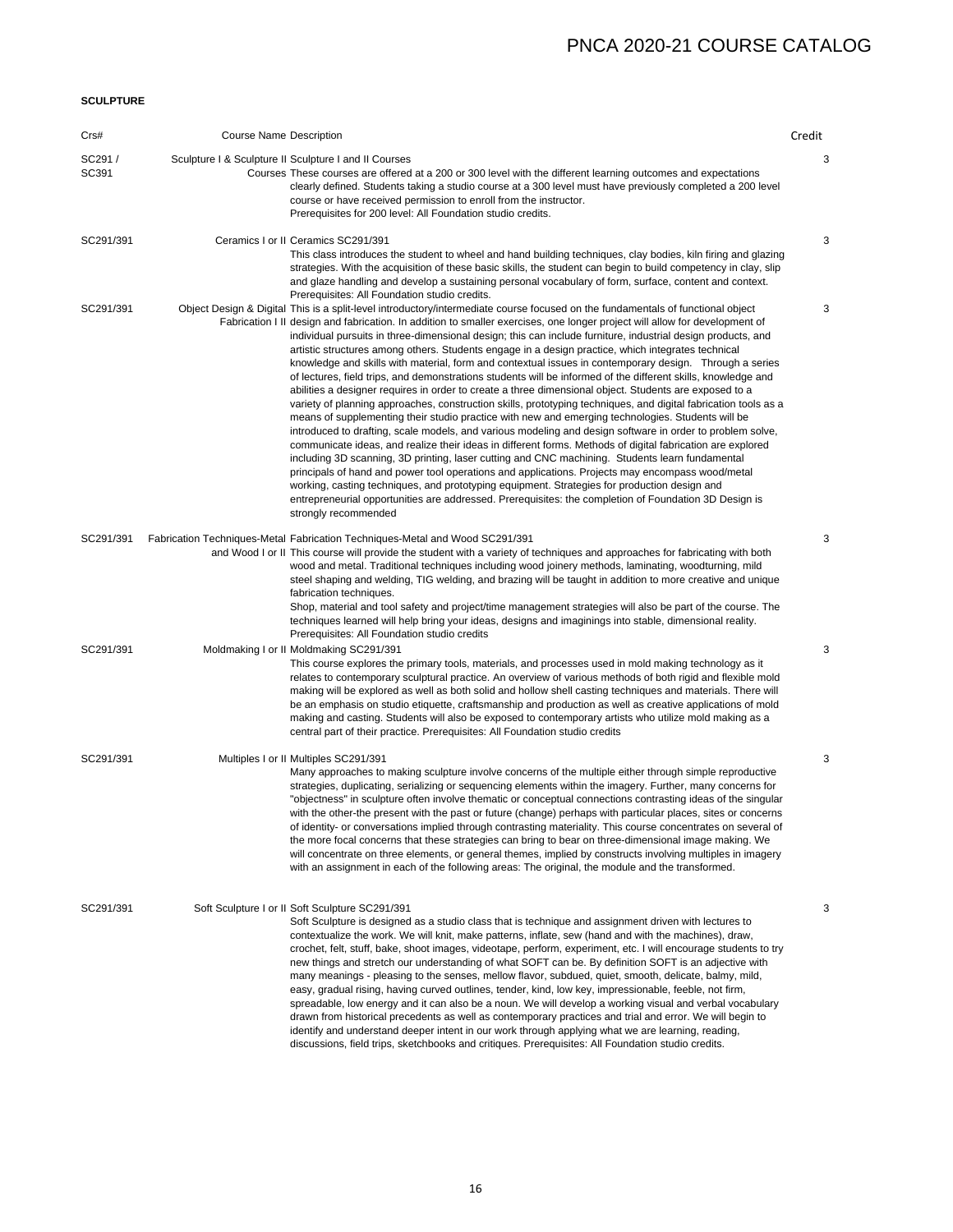| <b>SCULPTURE (cnnt).</b> |                                                                                                                                                                                                                                                                                                                                                                                                                                                                                                                                                                                                                                                                                                                                                                                                                                                                                                                                                                                                                                                                                                                                                                                                                                                                                                                                                                                                                                                                                                                                               |   |
|--------------------------|-----------------------------------------------------------------------------------------------------------------------------------------------------------------------------------------------------------------------------------------------------------------------------------------------------------------------------------------------------------------------------------------------------------------------------------------------------------------------------------------------------------------------------------------------------------------------------------------------------------------------------------------------------------------------------------------------------------------------------------------------------------------------------------------------------------------------------------------------------------------------------------------------------------------------------------------------------------------------------------------------------------------------------------------------------------------------------------------------------------------------------------------------------------------------------------------------------------------------------------------------------------------------------------------------------------------------------------------------------------------------------------------------------------------------------------------------------------------------------------------------------------------------------------------------|---|
|                          | SC291/391 Experimenting With Materials I Experimenting With Materials SC291/391<br>or II The focus of this studio class is to give the students the freedom to experiment with new materials without<br>the pressure of the finished piece. Critiques will be based on a discussion of the process, successes and<br>'failures' and potentially will lead to content and concept, though the ideas are not the emphasis here. Class<br>time will be used to research materials, costs, artists working this way and to understand the materials<br>potential uses and meanings. The process of creating these works will be the majority of class time, trying<br>several approaches to achieve a basic level of mastery. Workshops, lectures and readings will drive our<br>material choices. Prerequisites: All Foundation studio credits.                                                                                                                                                                                                                                                                                                                                                                                                                                                                                                                                                                                                                                                                                                  | 3 |
| SC291/391                | Activated Objects I or II Activated Objects SC291/391<br>The focus for this course will be on the activated object. Pulling the forms off the pedestal and wall and<br>giving them a secondary or expanded function beyond the formal and static. We will be constructing<br>objects, interventions, props, tools and models that will explore notions of use, function, application, task<br>and performance. This arena will be a rich space to deploy poetic metaphors, present social challenges,<br>reveal personal predilections and dynamically activate the spaces between maker, object, audience and<br>impact. Prerequisites: All Foundation studio credits.                                                                                                                                                                                                                                                                                                                                                                                                                                                                                                                                                                                                                                                                                                                                                                                                                                                                       | 3 |
| SC291/391                | The Figure I or II The Figure SC291/391<br>This course will focus on obtaining the skills necessary to depict the human form from life, and truly<br>learning how to observe and work from the model. Students will become adept with proportion and scale,<br>and will learn how to make gestures in clay, build armatures, and create a finished figure sculpture.<br>Students will become familiar with the different clays and sculpting tools available. At the completion of this<br>course, the students will be comfortable in visualizing 3D forms in clay and how to develop their own<br>sculptural styles and techniques. Students at this level also begin experimentation with a range of<br>alternative materials and process that support current practices in contemporary art. The course will<br>provide an introduction to the theoretical perspective of the past, present and future state of figure<br>sculpture concerns. Prerequisites: All Foundation studio credits.                                                                                                                                                                                                                                                                                                                                                                                                                                                                                                                                               | 3 |
| SC391 (or<br>SA410)      | Material, Process, Idea I or II Material, Process, Idea SC391 (or SA410)<br>This studio class is designed to immerse students in the complex interrelationship of their ideas, working<br>methods, material choices and language through independently directed bodies of work and through<br>research and experimentation and refined, concentrated approaches to sculptural problems. Students will<br>be asked to investigate, establish and refine the interrelated influences that direct their specific making.<br>They will be asked to refine their verbal language to become more fluent in both discussing and defending<br>the specifics of their concerns and to connect those concerns to broader conversations. They will also be<br>asked to refine their visual language and align it with the materials and processes they employ. Virtually<br>any sort of working project will be possible as long as it engages the sculptural language or an interest in<br>where sculptural ideas bump into imagery more GDonly placed outside the sculptural discourse. Students<br>may start with familiar imagery, materials and processes— Track similar projects or interests they have<br>underway in new ways or that are sourced in different media or disciplines— or they may wish to break<br>new ground and explore and establish entirely new ways of GDunicating through making. Projects and<br>trajectories will be negotiated with the instructor. Prerequisites: Prerequisites: 200 level Sculpture or<br>permission. | 3 |
| SC394                    | Sculpture: Special Topics Sculpture Special topics courses are approved to take advantage of timely subjects, the expertise of a<br>faculty member, or to test student interest in a topic which may later be added to the curriculum.<br>Prerequisite: Junior Standing                                                                                                                                                                                                                                                                                                                                                                                                                                                                                                                                                                                                                                                                                                                                                                                                                                                                                                                                                                                                                                                                                                                                                                                                                                                                       | 3 |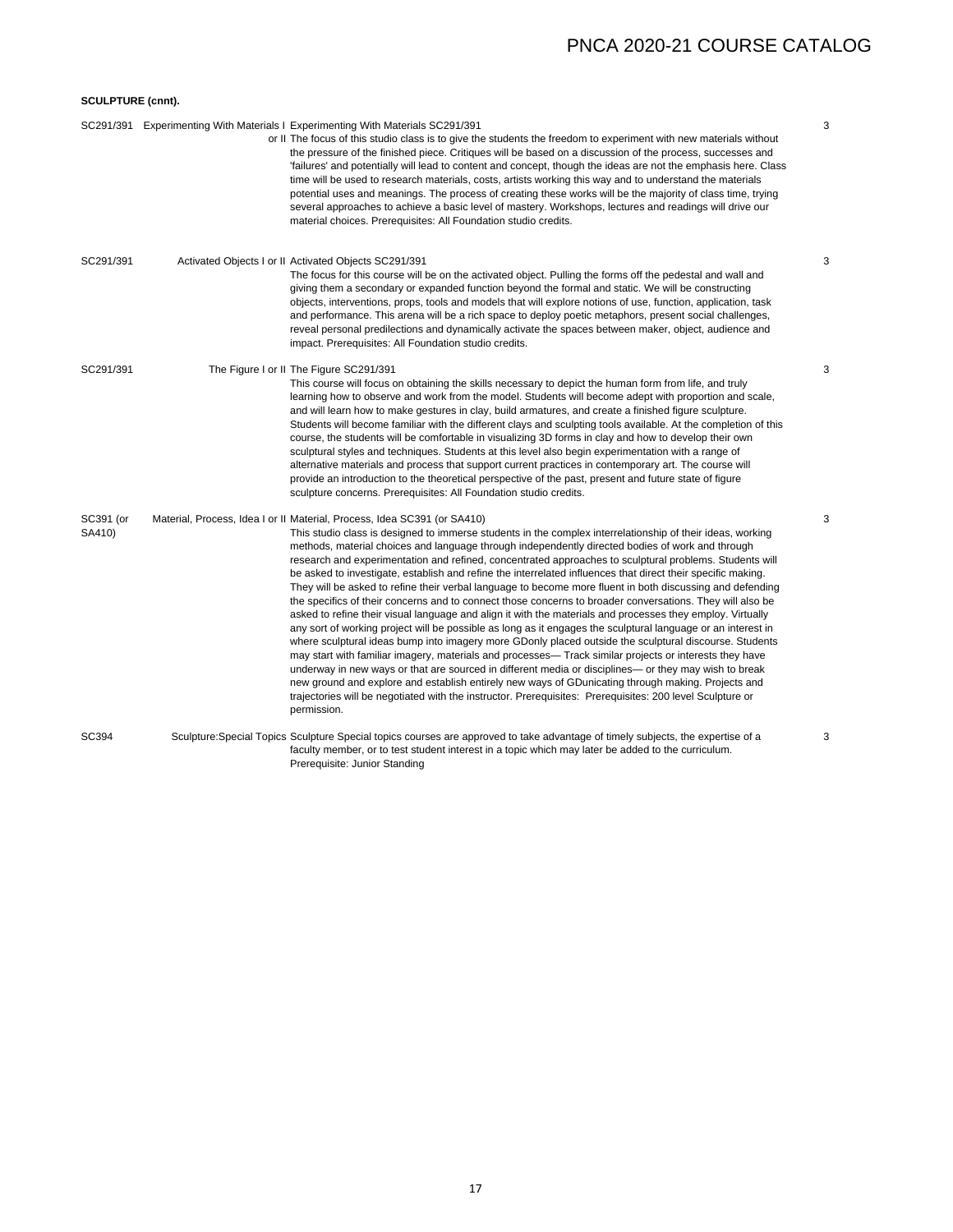### **VIDEO & SOUND**

| Crs#          | <b>Course Name Description</b> |                                                                                                                                                                                                                                                                                                                                                                                                                                                                                                                                                                                                                                                                                                                                                                                                                                                                                                                                                                                                                                                                                                                    | Credit |
|---------------|--------------------------------|--------------------------------------------------------------------------------------------------------------------------------------------------------------------------------------------------------------------------------------------------------------------------------------------------------------------------------------------------------------------------------------------------------------------------------------------------------------------------------------------------------------------------------------------------------------------------------------------------------------------------------------------------------------------------------------------------------------------------------------------------------------------------------------------------------------------------------------------------------------------------------------------------------------------------------------------------------------------------------------------------------------------------------------------------------------------------------------------------------------------|--------|
| <b>VID211</b> |                                | Beginning Video This lower division studio course will explore video as a distinct medium and will encourage an<br>understanding of sound-image relationships. Topics include fundamentals of video editing and production,<br>camera use, sound acquisition, framing, composition, content and context, coverage, sequencing, and<br>linear and non-linear narrative structures. Premiere Pro will be the primary software used in this course. An<br>understanding of video and sound will be gained through lectures on historical and contemporary<br>applications and ideas, hands on exercises, projects, research and writing, visiting artists, discussions of<br>readings as well as film and video screenings. Prerequisites: All Foundation studio courses.                                                                                                                                                                                                                                                                                                                                             | 3      |
| <b>VID212</b> |                                | Beginning Sound This beginning level course introduces fundamental sound design, audio engineering and music production<br>concepts. Basic equipment will be demonstrated and used, including microphones, mixers, digital<br>recorders and DAW software. We will practice procedures for capturing high-quality recordings and<br>explore creative techniques for artistic sonic expression. We will examine sound in a variety of contexts,<br>including live mixing, abstract composition, editing to picture, voice recording and music. We will also<br>discuss relevant principles of acoustics and essential sound processing concepts. Throughout the<br>semester we will experience a wide range of artistic, conceptual and aesthetic approaches to working with<br>sound as a medium.                                                                                                                                                                                                                                                                                                                   | 3      |
| <b>VID213</b> |                                | Video Strategies This studio course focuses on developing a critical awareness of the techniques and conventions that<br>structure our experience of fiction and nonfiction video. The first section of the course is a close<br>examination of how the components of video combine to yield an overall sense of form: narrative, mise-en-<br>scene, cinematography, editing, and sound. The next two sections of the course investigate a variety of<br>modes of making and thinking about video, including histories and traditions within the medium, as well as<br>critical and theoretical frameworks. Through studio projects, critiques, readings, written assignments,<br>lectures, screenings, class visits from specialists, and ongoing reflection, students will develop a GDon<br>vocabulary and base of knowledge from which to continue further study of video and sound. Prerequisites:<br>All Foundation studio courses.                                                                                                                                                                          | 3      |
| <b>VID311</b> |                                | Intermediate Video In this upper division studio course, we will explore interrelated video and sound practices with an<br>emphasis on single channel video. From conception to distribution, we will examine the role of artist-made<br>videos in our culture while simultaneously honing our technical knowledge of the medium. Students will<br>generate personalized projects, proceeding from research and experimentation to proposal and production.<br>Building on fundamental video and sound skills, this course presents advanced techniques for capturing<br>and editing video such as compositing, lighting, and camera movement. The two primary editing tools for<br>this course are Adobe Premiere and After Effects. Screenings, readings, visiting speakers, and<br>discussions tied to contemporary video practices will provide a context for creating individual projects. Our<br>investigations will encourage a fuller understanding of image-sound relationships, advanced methods for<br>making videos, and exhibition possibilities for completed work.<br>Prerequisite: VID211 & VID212 | 3      |
| <b>VID312</b> |                                | Intermediate Sound This upper division studio course will explore sound as a medium in its own right. Advanced audio<br>expertise will be developed through recording, composing, mixing, scoring and improvisation. Experiential<br>exercises in sonic ethnography will ground our discussions in everyday life and demonstrate acoustic<br>principles, while improvisation workshops will develop sonic perception and communication. Studio projects<br>will focus on principles of form and signification while strengthening fundamental engineering techniques,<br>through practical interactions with microphones, mixers, hardware and software. Examples will be drawn<br>from a wide range of sources, including historical and contemporary sound art, popular and avant-garde<br>music and interdisciplinary contemporary arts. Students will learn to connect artistic intentions to<br>compositional structures and gain methods for integrating expanded sonic resources into their broader<br>practice. Prerequisites: VID212.                                                                     | 3      |
| <b>VID313</b> |                                | Screen & Devices This course investigates the role of artists in relation to mobile screens, portable media players, smart<br>phones and other network enabled digital devices. In individual and group projects and exercises, students<br>will explore both the intended modes of digital media production and the possibilities for novel forms of<br>expression. In parallel with the rich histories of, and intersections between, art, technology and the cultural<br>imagination, a versatile, cross-platform approach to problem solving will be cultivated. Emphasizing the<br>value of experimental research, creative inquiry and collaborative production models, students will develop<br>adaptive strategies applicable in a wide range of professional context.<br>Prerequisite: VID211-212.                                                                                                                                                                                                                                                                                                        | 3      |
| <b>VID314</b> |                                | Projection, Sound & Space This upper division studio course will explore the use of video and sound as tools to activate space.<br>Building on fundamental skills, this course will liberate video and sound from the confines of the single-<br>screen viewing environment by encouraging multidimensional approaches. Students will examine spatial<br>variables including architecture, scale, acoustics, sculpture, multiples, sound levels, and luminosity.<br>Additionally, students will gain an understanding of how time-specific elements such as cycling,<br>synchronization, and duration interact with space. Screenings, readings, visiting speakers, and discussions<br>tied to contemporary video and sound practices will help students understand their work in a broader<br>context. Individual and collaborative projects in this course will provide opportunities for understanding<br>image-sound-space relationships, developing an independent voice, and planning exhibitions.<br>Prerequisites: VID211 and VID212.                                                                      | 3      |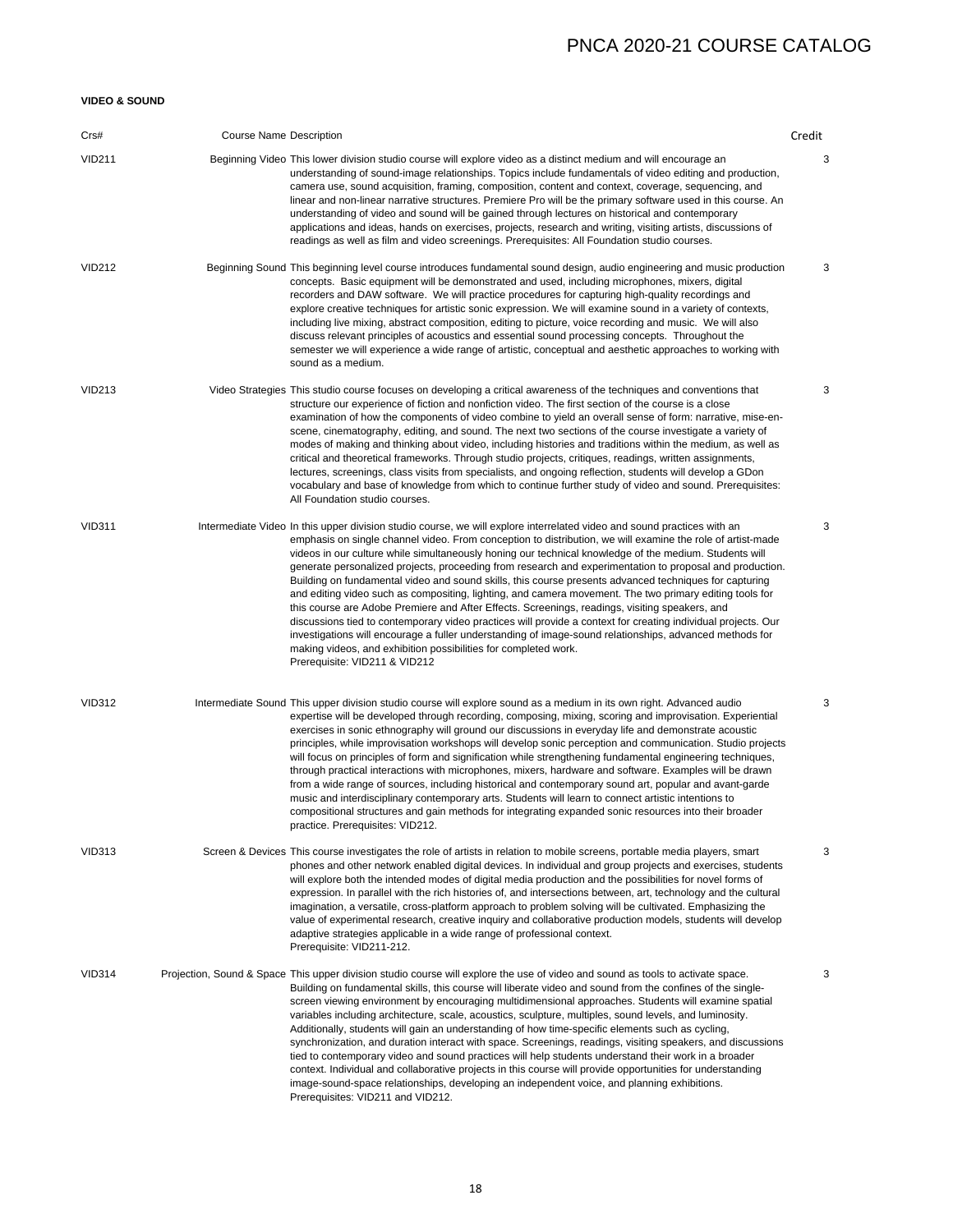VID315 Documentary Video In this upper division studio course, we will explore documentary video and audio practices. From conception to distribution, we will examine the role of documentary videos in our culture while simultaneously honing our technical knowledge of the medium. Students will generate personalized projects, proceeding from research and experimentation to proposal and production. Building on fundamental video and sound skills, this course presents advanced methods for capturing and editing video such as conducting interviews, storytelling techniques, and documentary ethics. The two primary editing tools for this course are Adobe Premiere and Adobe Audition. Screenings, readings, visiting speakers, and discussions tied to contemporary documentary video practices will provide context to the development of individual projects. Prerequisites: Beginning Video

3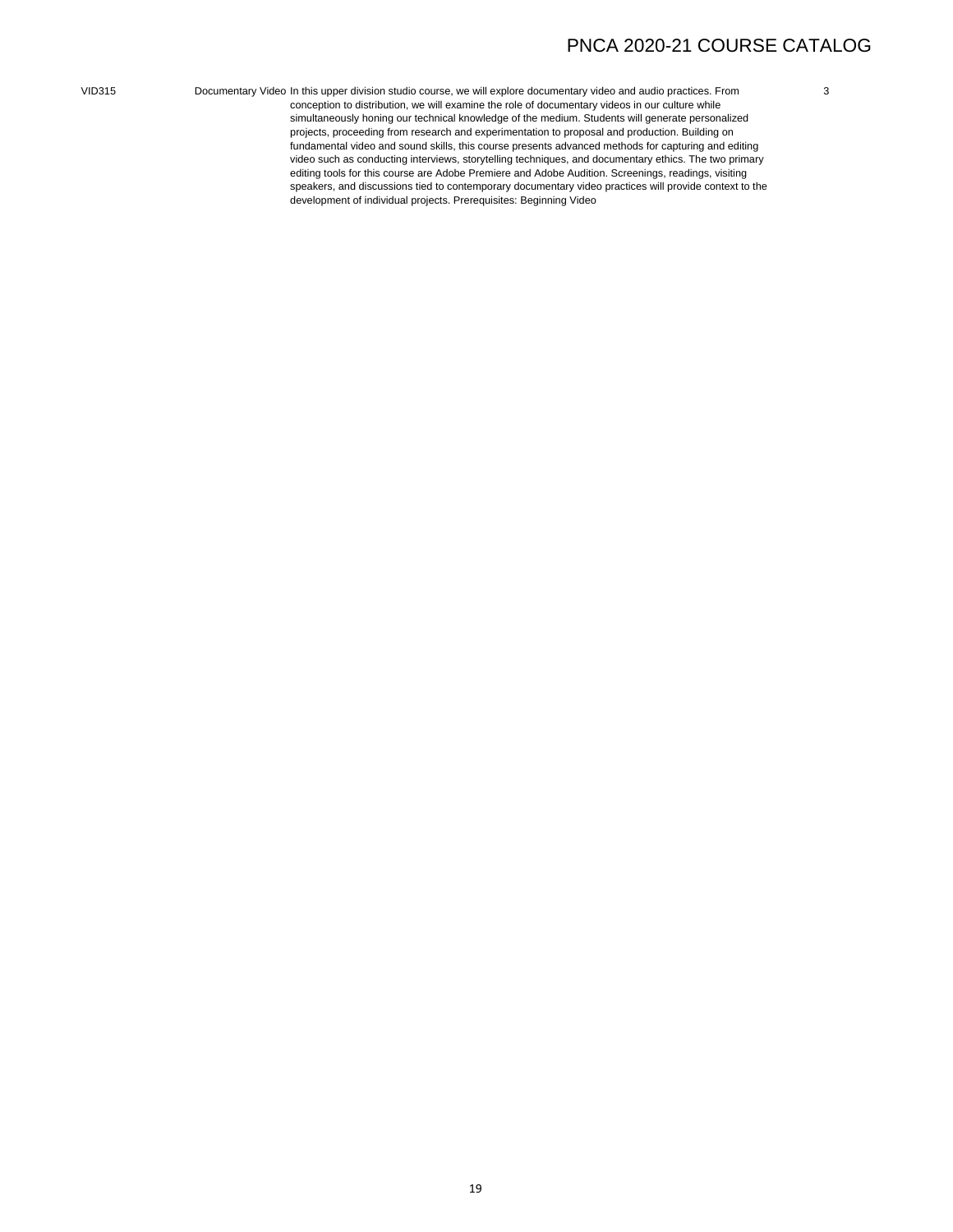### **CREATIVE WRITING**

| Crs#  | <b>Course Name Description</b> |                                                                                                                                                                                                                                                                                                                                                                                                                                                                                                                                                                                                                                                                                                                                                                                                                                                                                                                                                                                                                                                                                                                                                                                                                                                                                                                                                                       | Credit |   |
|-------|--------------------------------|-----------------------------------------------------------------------------------------------------------------------------------------------------------------------------------------------------------------------------------------------------------------------------------------------------------------------------------------------------------------------------------------------------------------------------------------------------------------------------------------------------------------------------------------------------------------------------------------------------------------------------------------------------------------------------------------------------------------------------------------------------------------------------------------------------------------------------------------------------------------------------------------------------------------------------------------------------------------------------------------------------------------------------------------------------------------------------------------------------------------------------------------------------------------------------------------------------------------------------------------------------------------------------------------------------------------------------------------------------------------------|--------|---|
| CW220 |                                | Writing Special Topics Special topics courses are approved to take advantage of timely subjects, the expertise of a faculty<br>member, or to test student interest in a topic which may later be added to the curriculum.                                                                                                                                                                                                                                                                                                                                                                                                                                                                                                                                                                                                                                                                                                                                                                                                                                                                                                                                                                                                                                                                                                                                             |        | 3 |
| CW221 |                                | Introduction to Short Forms This cross-genre and workshop-based writing course takes as its focus specific concerns of crafting and<br>reading shorter work, including compressed narrative and narrative fragments. Students will read published<br>writing, analyze literature, write original material and offer feedback for the work of their peers. They will<br>gain familiarity with the conventions of the traditional short-story as well as flash fiction, (a.k.a. the "short-<br>short,") short poetry forms, the ten-minute play, the one-page essay or editorial, the conte, and micro-<br>formats, including social media and the nascent art of serialized literary work delivered in microinstallments<br>via hand-held technology as either self-published material or with indie or corporate representation.<br>Assigned readings will model successful writing, articulate aesthetic values, and offer a platform for<br>discussion and debate. Students will complete a final project which may take the form of a portfolio,<br>creative work with an analytical explication, an anthology with a contextualizing introduction, or other<br>comprehensive work spanning creative, analytic and intellectual processes and production. This course<br>counts as a studio elective for all other areas of concentration.<br>Prerequisite: LA122. | 3      |   |
| CW223 |                                | Expanded Poetic Fields This workshop-based writing course includes the study of language-based creative work not dependent<br>upon or highly utilizing a narrative line to sustain or construct meaning, and that foregrounds language's<br>malleability and potential for expression. Over the course students will investigate and gain an<br>understanding of contemporary poetics and writing for various media. This course welcomes consideration<br>of language as object, of word as symbol, and of image as mark-making alongside written words. Students<br>will read assigned work; consider related images, visual material, and videos; write in class; work on<br>projects outside of class; share work in a guided peer review; complete a substantial final project.                                                                                                                                                                                                                                                                                                                                                                                                                                                                                                                                                                                  | 3      |   |
| CW224 |                                | Scripting This course introduces students to the basic terminology, tools and media of contemporary scriptwriting,<br>with specific emphasis and practice in telling stories destined for the stage, television, film, comics, and/or<br>games. Course time will be spent in a combination of lecture blended and peer critique in a workshop<br>setting. Upon successful completion of this course, students will have learned the basics in the craft of<br>scriptwriting, conceived a workable idea, formulated an outline for the expression/execution of that idea,<br>and made significant work towards a complete and cohesive script for a stage production, television<br>pilot/series, film, comics series/graphic novel, or board/videogame. This course counts as a studio elective<br>for all other areas of concentration.<br>Prerequisite: LA122.                                                                                                                                                                                                                                                                                                                                                                                                                                                                                                      | 3      |   |
| CW225 |                                | Writing with Digital Media Surveying established and emergent modes of writing across media, this writing-based course augments<br>traditional scholarship with the affordances of digital technology and social media. Drawing on the histories<br>of language and the theories of linguistics and performance, students will explore new possibilities for the<br>articulation and analysis of their ideas. Through various lenses, this course investigates themes such as<br>translation, redaction, immediacy, visibility/invisibility, and various forms of remediation as they are<br>manifest in flash fiction, dead drops, and other new media platforms. The course explores how new<br>technologies depend on and reanimate ancient ways of thinking about language, communication, and<br>meaning making. This course counts as a studio elective for all other areas of concentration.<br>Prerequisite: LA122.                                                                                                                                                                                                                                                                                                                                                                                                                                           | 3      |   |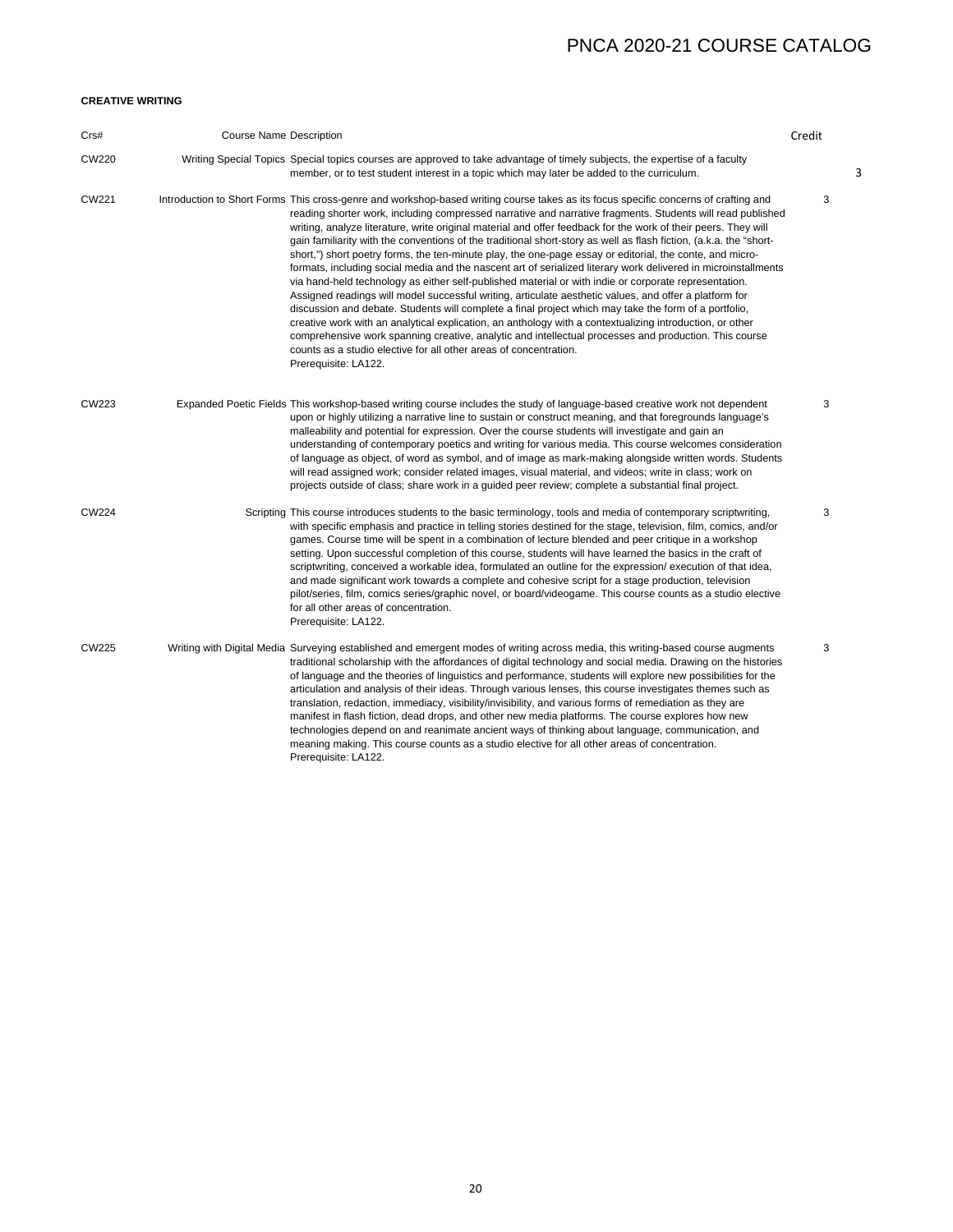### **CREATIVE WRITING (cont.)**

| Crs#  | <b>Course Name Description</b> |                                                                                                                                                                                                                                                                                                                                                                                                                                                                                                                                                                                                                                                                                                                                                                                                                                                                                                                                                                                                                                                                                                                                                                                                                                                                                                                                                                                                                                                                                                                                                                                                                                                                                                                                             | Credit |
|-------|--------------------------------|---------------------------------------------------------------------------------------------------------------------------------------------------------------------------------------------------------------------------------------------------------------------------------------------------------------------------------------------------------------------------------------------------------------------------------------------------------------------------------------------------------------------------------------------------------------------------------------------------------------------------------------------------------------------------------------------------------------------------------------------------------------------------------------------------------------------------------------------------------------------------------------------------------------------------------------------------------------------------------------------------------------------------------------------------------------------------------------------------------------------------------------------------------------------------------------------------------------------------------------------------------------------------------------------------------------------------------------------------------------------------------------------------------------------------------------------------------------------------------------------------------------------------------------------------------------------------------------------------------------------------------------------------------------------------------------------------------------------------------------------|--------|
| CW320 |                                | Creative Writing Special Special topics courses are approved to take advantage of timely subjects, the expertise of a faculty<br>Topics member, or to test student interest in a topic which may later be added to the curriculum.                                                                                                                                                                                                                                                                                                                                                                                                                                                                                                                                                                                                                                                                                                                                                                                                                                                                                                                                                                                                                                                                                                                                                                                                                                                                                                                                                                                                                                                                                                          | 3      |
| CW322 |                                | Lit Zine Lit Zine. During the semester, students will design and publish the BFA in Writing Program's literary arts<br>journal, which features fiction, creative non-fiction, and poetry and showcases the creative writing work of<br>the BFA in Writing Program and the PNCA GDunity. Students working on the journal will solicit original<br>work by student writers and artists, set up promotional events, and network with writers and publishers<br>within the Portland area and beyond, if desired. They will also workshop their own creative writing. As part<br>of this process, students will study history of small press and independent press literary journals along with<br>the people and movements related to (and responsible for) this history. At the end of the semester,<br>students will organize and host a release party to share their work with the PNCA GDunity. Prerequisites:<br>LA122, or a 200-level Writing course, or Instructor permission.                                                                                                                                                                                                                                                                                                                                                                                                                                                                                                                                                                                                                                                                                                                                                           | 3      |
| CW323 |                                | Poetry Intensive This writing intensive poetry studio course is designed to expose students to a variety of language-driven<br>creative works and to support a rigorous poetry writing practice in its participants. Students will read, hear,<br>and witness the delivery of poetic forms, and will write original work throughout the semester. Assignments,<br>both in class and those to be completed outside of class, will move from idea generation to editing and re-<br>envisioning. Students will present their work for critique several times during the semester and participate<br>in a collaborative project. The final project can take multiple forms, such as a portfolio, chapbook, e-book,<br>or digital installation, etc., and will draw from works produced during the semester, reproducing the<br>professional writing practice of generation, revision and submission or presentation/exhibition. In addition<br>to self-directed independent study of writers chosen by the student, a selection of shared reading<br>assignments will help students frame/consider questions about immediacy and accessibility, narrative, non-<br>linearity, dissonance, collage and other contemporary poetic concepts. In this section, student participation<br>will include workshop, discussion and critique forums, as well as self-directed study. The course will open<br>and close with a discussion around the idea of what and where the poetic exists in a contemporary, media-<br>driven landscape (print publishing, online, performance, etc.). This course counts as a studio elective for all<br>other areas of concentration. Prerequisites: LA122, or a 200-level Writing course, or Instructor permission. | 3      |
| CW324 |                                | Scripting Intensive This course builds on Introduction to Scripting, giving students creative time to practice and employ<br>methods learned. It focuses on terminology, tools and media of contemporary scriptwriting in consideration<br>of the stage, television, film and/or comics alongside analysis of successful work by professionals in the<br>field. Course time will be spent in a combination of lecture and peer critique in a workshop setting. Upon<br>successful completion of this course, students will have put into practice the basics of the craft of<br>scriptwriting, conceived a workable idea, formulated an outline for the expression/execution of that idea,<br>and maintained creative momentum toward a complete and cohesive script for a stage production,<br>television pilot, film or graphic novel. They will have also closely considered the work of a professional in<br>the field and written a detailed analysis and presentation of that writer's work. This course counts as a<br>studio elective for all other areas of concentration. Prerequisites: LA122, or a 200-level Writing course, or<br>Instructor permission.                                                                                                                                                                                                                                                                                                                                                                                                                                                                                                                                                                       | 3      |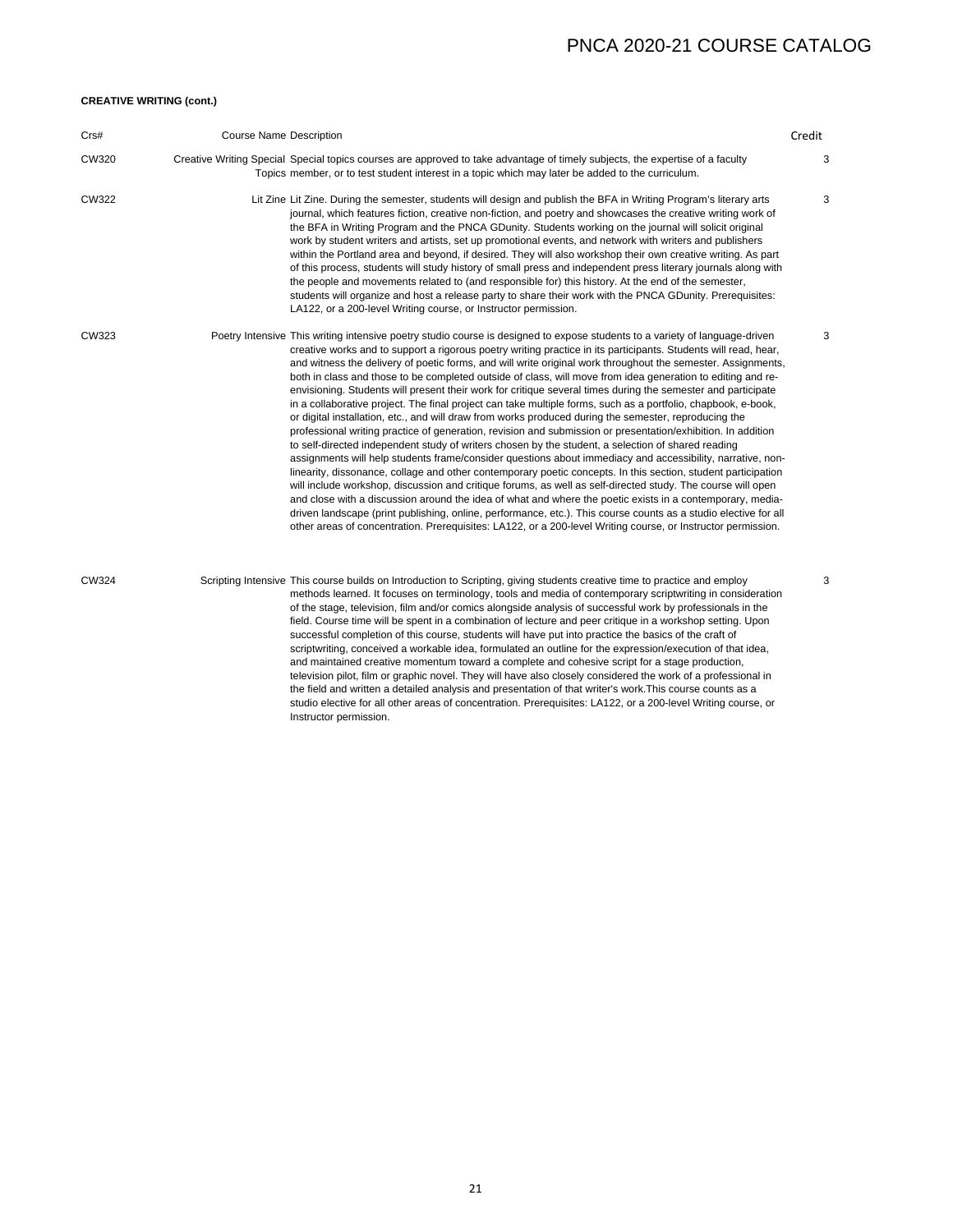### **LIBERAL ARTS**

| Crs#  | <b>Course Name Description</b> |                                                                                                                                                                                                                                                                                                                                                                                                                                                                                                                                                                                                                                                                                                                                                                                                                                                                                                                                                                     | Credit |
|-------|--------------------------------|---------------------------------------------------------------------------------------------------------------------------------------------------------------------------------------------------------------------------------------------------------------------------------------------------------------------------------------------------------------------------------------------------------------------------------------------------------------------------------------------------------------------------------------------------------------------------------------------------------------------------------------------------------------------------------------------------------------------------------------------------------------------------------------------------------------------------------------------------------------------------------------------------------------------------------------------------------------------|--------|
| AH125 |                                | Exploring Visual Culture This introductory course explores the relationship between art, design, and our current global culture. We<br>will look at varied examples of contemporary art and design in order to better understand the theories,<br>methods, trends, and histories that shape the production and reception of art and design today. This<br>course will generate ideas and vocabulary that will facilitate your ability to discuss your work and the work<br>of others. It will foster an understanding of how your creative work fits into a larger social, historical, and<br>cultural context. First year course that is pre-req. for AH210.                                                                                                                                                                                                                                                                                                       | 3      |
| AH210 |                                | Introduction to World Art This one-semester survey introduces the student to basic concepts and tenets of art history. Lectures,<br>History group discussion and in-class exercises are designed to foster development of the critical and analytical<br>skills needed to pursue more focused study and to help students situate their own practice within the<br>contemporary, global and diverse art world. Thematically organized, the course considers diverse media<br>and samples art and design from a variety of cultures. The course asks students to consider the following<br>questions: Why does art from the past look the way it does? How are the creation, process, appearance,<br>and reception of art dependent on cultural context? How do different cultures express similar ideas<br>differently? How do the subjects, impetuses and goals from the past inform contemporary art?<br>Prerequisite: AH125 and LA122.                            | 3      |
| AH213 |                                | History of Design Arts History of Design Arts introduces students to a wide span of eras, cultures, ideas, and practitioners that<br>shaped graphic history and continue to shape it today. Students will examine key historical figures and<br>movements from different vantages, mapping the intersections of design, illustration, and communication<br>through diverse yet overlapping critical lenses. In two-week segments, the class will consider the big<br>picture of graphic history through one of its formative themes to analyze how the forces of culture, media,<br>technology, style, and marketplace have formed the graphic arts through their overlaps, collisions, fusions,<br>and innovations. Through guided discussions, collaborative workshops, and research projects, students will<br>grapple with how design practices throughout history relate to the contemporary state of Graphic Design<br>and illustration. Prerequisite: AH210. | 3      |
| AH214 |                                | History of Printed Matter The historical-social context of "print & paper culture" from its historic roots to contemporary culture will be<br>viewed through systems of production & distribution, conditions of power & dissent, knowledge platforms,<br>and the existing and evolving tactics and strategies around communication & visual representation.<br>Philosophies, ideas, practices and personalities of print media and the multiple will be studied through<br>these lenses and will track the influences and rich inspirations from global cultural perspectives.<br>Coursework includes weekly reading selections, two formal analysis essays, a multi-step research project<br>and an in-class presentation. Prerequisite: AH210.                                                                                                                                                                                                                   | 3      |
| AH215 |                                | History of Object, Space, and History of Object, Space, and Time <p>This is a course that traces the twentieth century shift in our<br/>Time understanding of three-dimensional art from the Modernist concept of the unique, original, autonomous<br/>object to the more contemporary perspective of experience, space and time. It also builds a foundation for<br/>approaching sculpture, installation, video and performance work, as well as, developing skills in reading,<br/>writing, research and analysis. Laying a firm foundation for students interested in sculpture as well as,<br/>interdisciplinary and intermedia practices, this course provides a point of departure for upper division<br/>liberal arts classes and contemporary studio critique. Prerequisite: AH210.</p>                                                                                                                                                                     | 3      |
| AH216 |                                | History of Moving Image This course charts a history of moving image arts and artists operating within, alongside and in opposition<br>to dominant forms of cinema, television and digital media. We will survey work by video artists, filmmakers,<br>animators and new media artists, critically viewing examples of works that use the tools and techniques of<br>realism, abstraction, appropriation, documentary, and performance. We will inform our understanding of<br>the historical and social context of these works by reading and discussing historical, theoretical, and critical<br>texts that relate to the weekly screenings. In addition, writing assignments, moving image analysis and<br>class discussions will provide students with opportunities to increase and enrich the range of their media<br>literacy skills. Prerequisite: AH210.                                                                                                   | 3      |
| AH217 |                                | History of Photography This course will study a wide range of images, critical theories, and creative practices that have<br>informed photography's social and artistic history. We will examine our contemporary understanding of<br>photography through an investigation of the social discourse and artistic trends that have surrounded<br>photography's evolution. We will look at the evolution of photographic technologies, techniques and<br>images, as well as the various roles photography has served in our culture through design, commercial art,<br>journalism, and emerging photographic media. Our exploration of this material will be made up of weekly<br>readings, discussions, lectures, and independent writing and research. Prerequisite: AH210.                                                                                                                                                                                          | 3      |
| AH218 |                                | History of Painting and This History of Painting and Drawing surveys the history, philosophies, practices, and personalities of<br>Drawing painting and drawing from their Paleolithic origins to their current status throughout the Western world.<br>Emphasis is given to major works studied in relation to the evolution of style, technical innovations and<br>developments, and the history of ideas. Influences and inspirations of non-Western works will be<br>addressed as pertinent. Hierarchies of the discipline will also be discussed within the canon of the visual<br>arts. For example, we will address the grandeur of history painting in the 18th century French Academy and<br>the inclusion of graffiti into the institution in the late 20th century. Prerequisite: AH210.                                                                                                                                                                 | 3      |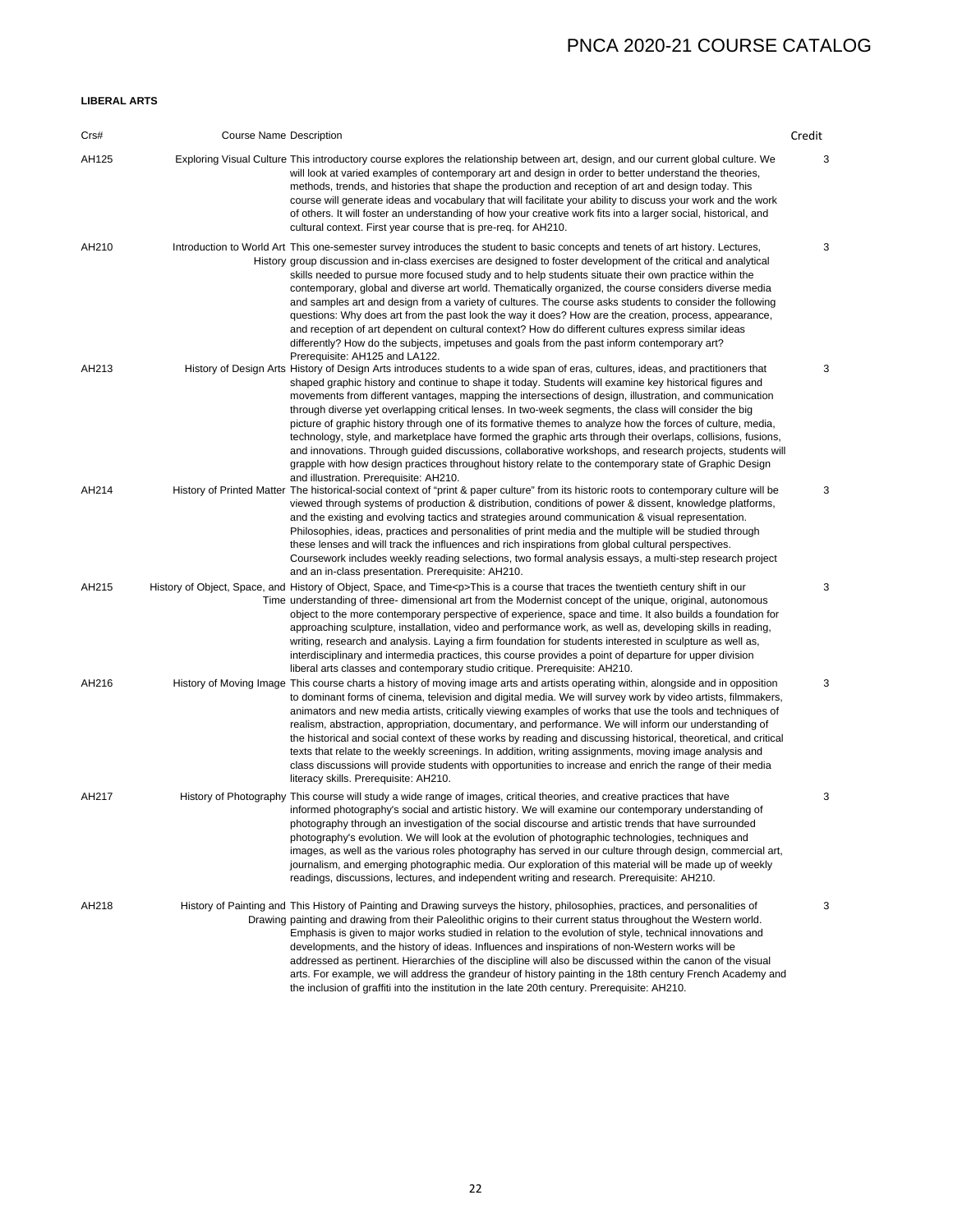### **LIBERAL ARTS (cont.)**

| Crs#  | <b>Course Name Description</b> |                                                                                                                                                                                                                                                                                                                                                                                                                                                                                                                                                                                                                                                                                                                           | Credit |
|-------|--------------------------------|---------------------------------------------------------------------------------------------------------------------------------------------------------------------------------------------------------------------------------------------------------------------------------------------------------------------------------------------------------------------------------------------------------------------------------------------------------------------------------------------------------------------------------------------------------------------------------------------------------------------------------------------------------------------------------------------------------------------------|--------|
| AH311 |                                | Art Since 1945 Each semester of this art history survey focuses on developments in the visual arts after WW II primarily of<br>Western traditions, yet with increasing acknowledgement of our global culture. Media covered includes<br>painting, construction and sculpture, environmental art, performance, mixed media, video, and<br>experimental film. AH311 focuses on Abstract Expressionism to Minimalism, while AH312 begins with Post-<br>Minimalism and continues to examine contemporary issues. Both semesters study individual artists and<br>address the ideas and cultural context of visual art and contemporary art criticism.<br>Prerequisites: AH210 and a 200-level "History of " class.             | 3      |
| AH312 |                                | Contemporary Art History Each semester of this art history survey focuses on developments in the visual arts after WW II primarily of<br>Western traditions, yet with increasing acknowledgement of our global culture. Media covered includes<br>painting, construction and sculpture, environmental art, performance, mixed media, video, and<br>experimental film. AH 311 focuses on Abstract Expressionism to Minimalism, while AH 312 begins with<br>Post-Minimalism and continues to examine contemporary issues. Both semesters study individual artists<br>and address the ideas and cultural context of visual art and contemporary art criticism.<br>Prerequisites: AH 210 and a 200-level "History of " class. | 3      |
| AH319 |                                | Art History Special Topics Special topics courses are approved to take advantage of timely subjects, the expertise of a faculty<br>member, or to test student interest in a topic which may later be added to the curriculum. Prerequisites:<br>AH210 and a 200-level "History of " class.                                                                                                                                                                                                                                                                                                                                                                                                                                | 3      |
| AH419 |                                | Art History: Special Topics Special topics courses are approved to take advantage of timely subjects, the expertise of a faculty<br>member, or to test student interest in a topic which may later be added to the curriculum. Prerequisites:<br>AH210 and a 200-level "History of " class.                                                                                                                                                                                                                                                                                                                                                                                                                               | 3      |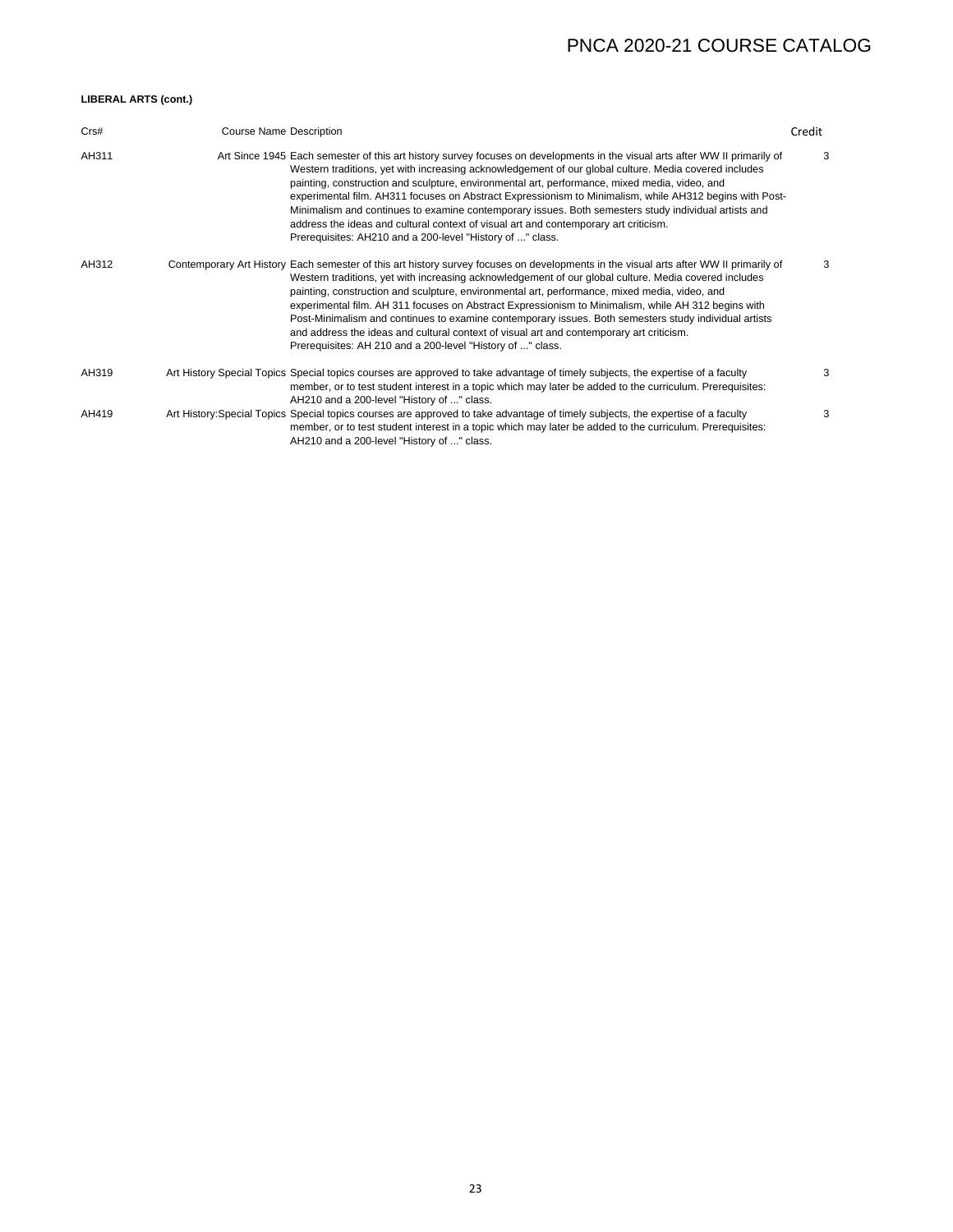### **LIBERAL ARTS (cont.)**

| Crs#           | Course Name Description |                                                                                                                                                                                                                                                                                                                                                                                                                                                                                                                                                                                                                                                                                                                                                                                                                                                                                                                                                                                                                                                                                                                                                                                                                                                                                                                                                                                                                                                                                                                                                                                                                                                                                                                                                                                                                                                                                             | Credit |
|----------------|-------------------------|---------------------------------------------------------------------------------------------------------------------------------------------------------------------------------------------------------------------------------------------------------------------------------------------------------------------------------------------------------------------------------------------------------------------------------------------------------------------------------------------------------------------------------------------------------------------------------------------------------------------------------------------------------------------------------------------------------------------------------------------------------------------------------------------------------------------------------------------------------------------------------------------------------------------------------------------------------------------------------------------------------------------------------------------------------------------------------------------------------------------------------------------------------------------------------------------------------------------------------------------------------------------------------------------------------------------------------------------------------------------------------------------------------------------------------------------------------------------------------------------------------------------------------------------------------------------------------------------------------------------------------------------------------------------------------------------------------------------------------------------------------------------------------------------------------------------------------------------------------------------------------------------|--------|
| LA122          |                         | Writing in Context This course provides a writing-based introduction to a particular field of study in the liberal arts, ranging<br>from literature to political thought and from film to environmental studies. It is a reading-intensive course<br>taught by Liberal Arts faculty of many disciplines, and draws on both the expertise of the instructor and a<br>broad sampling of texts relevant to the course topic. Foundation Writing and Writing in Context classes<br>introduce students to various approaches to textual interpretation, critical thinking, and writing. In both<br>semesters, the instructors model and teach students how to use citations, appropriate and employ<br>quotations, summarize text, and to build relevant bibliographies. Students learn to read critically, to discuss<br>the material with classmates and with the instructor, to conduct relevant and documented research, and to<br>shape and present informed ideas in a variety of writing formats that demonstrate clarity, coherence,<br>intellectual force, and stylistic control.                                                                                                                                                                                                                                                                                                                                                                                                                                                                                                                                                                                                                                                                                                                                                                                                       | 3      |
| LA225          |                         | Society and Culture The Perspectives on Society and Culture courses aim to introduce students to wider cultural conversations,<br>providing context for deeper inquiry. The course explores fundamental questions and methods in the<br>disciplines found under the umbrella term of social science. Topics will be drawn from Cultural<br>Anthropology, Ethnic Studies, Gender Studies, History, Media Studies, Philosophy, Politics, Psychology,<br>Religious Studies, Sexuality, Social and Environmental Justice, and Sociology. Topics offered on a<br>rotational basis. Prerequisite: LA122 and AH125.                                                                                                                                                                                                                                                                                                                                                                                                                                                                                                                                                                                                                                                                                                                                                                                                                                                                                                                                                                                                                                                                                                                                                                                                                                                                                | 3      |
| LA321          |                         | Social Science Seminar The Social Sciences encompass anthropology, geography, history, religion, politics, economics,<br>psychology and sociology. In this upper-division seminar, a selection of topics are offered each semester<br>and studied in a way that offer students the opportunity to study a particular historical period or problem or<br>a specific issue within the social sciences. Students investigate and apply the principles and methods of<br>inguiry and critique, reading a variety of scholarly articles and monographs and completing at least one<br>research project. The course also addresses the relationship of social science to other disciplines and to<br>the arts. Recent offerings include: A History of Expositions, Race in America, and Reconsidering the Good<br>War.                                                                                                                                                                                                                                                                                                                                                                                                                                                                                                                                                                                                                                                                                                                                                                                                                                                                                                                                                                                                                                                                            | 3      |
| LA325          |                         | Prerequisites: LA122, LA225.<br>Literature Seminar An upper-division literature course on topics related to concerns of the studio artist. Every semester,<br>faculty propose topics and/or forms of literature in which they ask students to actively investigate and<br>participate. Recent offerings include: Poetry, Aesthetics of Ugliness, Ethnic American Experience in<br>Literature and Film, Race in America, Reading the Personal Memoir, Science F(r)iction, Page to Film:<br>Writing & the Movies, and Hippie!<br>Prerequisite: LA122, LA225.                                                                                                                                                                                                                                                                                                                                                                                                                                                                                                                                                                                                                                                                                                                                                                                                                                                                                                                                                                                                                                                                                                                                                                                                                                                                                                                                  | 3      |
| LA410          |                         | Liberal Arts Special Topics Liberal Arts Special Topics courses are approved to take advantage of timely subjects, the expertise of a<br>faculty member, or to test student interest in a topic which may later be added to the curriculum.<br>Prerequisites: Senior standing or permission of Deptartment Chair.                                                                                                                                                                                                                                                                                                                                                                                                                                                                                                                                                                                                                                                                                                                                                                                                                                                                                                                                                                                                                                                                                                                                                                                                                                                                                                                                                                                                                                                                                                                                                                           | 3      |
| LA421<br>LA521 |                         | Research for a Creative This course provides a framework for students to examine ideas relevant to their critical investigations and<br>Practice art and design projects, in order to help them contextualize their work in relation to historical, sociopolitical,<br>scientific, and cultural perspectives. Students in this course demonstrate the ability to frame questions and<br>concepts, and to incorporate research methodologies into ongoing inquiry presented through a variety of<br>formats including extended note-taking, annotated Bibliographies, important terms, quotes, and summaries<br>and responses collected in a research journal/log. The emphasis is on research as a process of critical<br>engagement and inquiry in order to observe connections between seemingly disparate ideas, to hone a<br>well-founded point of view, to plan future actions and strategies, to make predictions, and to ask more<br>insightful questions. While this research will inspire creative projects (either in parallel or in the future), the<br>actual projects are outside the scope of this class. Environment (Internal, External and Constructed<br>Worlds): This theme will explore the ways in which we conceptualize and are affected by our surroundings.<br>We will examine the cultural constructs and scientific underpinnings of environmental; sustainable;<br>wilderness; development and other terminology derived from our socio-economic discourse, and the way<br>these concepts interact with our internal psychology and exists as part of our governance structure.<br>Research topics include issues of climate change, international aid, pollution, environmental justice, policy<br>and law, psychology, evolution and the mind. Prerequisite: Senior or second semester Junior standing, or<br>permission of Instructor or Liberal Arts Chair. | 3      |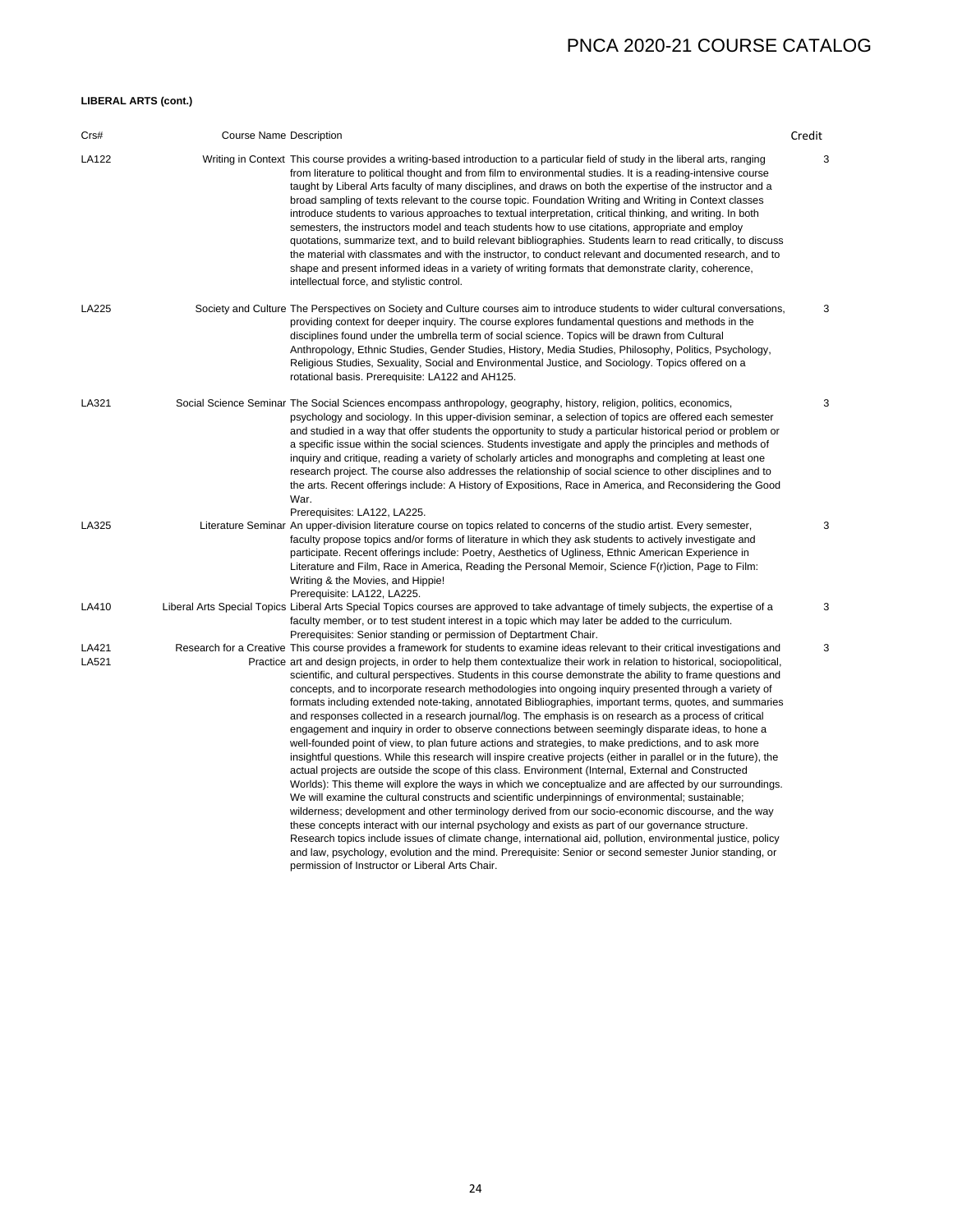### **LIBERAL ARTS - MATH - SCIENCE (cont.)**

| Crs#          | <b>Course Name Description</b>        |                                                                                                                                                                                                                                                                                                                                                                                                                                                                                                                                                                                                                                                                                                          | Credit |
|---------------|---------------------------------------|----------------------------------------------------------------------------------------------------------------------------------------------------------------------------------------------------------------------------------------------------------------------------------------------------------------------------------------------------------------------------------------------------------------------------------------------------------------------------------------------------------------------------------------------------------------------------------------------------------------------------------------------------------------------------------------------------------|--------|
| <b>MTH101</b> |                                       | Mathematics: Visualization & In this course students will explore how to critically analyze data — using both qualitative and quantitative<br>Analysis of Data  approaches — and presenting data in visual and quantitative manner to optimize the desired interpretation<br>of the information. A basic introduction to the concepts and methods of statistics and probability will be<br>presented as well methods of interpreting and modeling data using mathematical functions. There will be<br>some straightforward computer-related spreadsheet work Prerequisite: None                                                                                                                          | 3      |
| <b>MTH101</b> |                                       | Mathematics: Mathematical Mathematics: Modelling: may include Algebra, Calculus, Linear Algebra, Differential Equations.<br>Modelling Mathematics courses inspire you to critically and imaginatively engage with a complex and evolving world<br>increasingly influenced by data, technology and science. The curriculum emphasizes research, debate and<br>creative inquiry; cultivates an appreciation of beautiful ideas and powerful methods; and empowers your<br>with the analytical tools, research skills, and knowledge base to reason logically, to argue persuasively, and<br>to interpret theories in science and mathematics through a creative and considered lens. Prerequisite:<br>None | 3      |
| <b>MTH101</b> |                                       | Mathematics: Number Number Theory, Cryptography, Data Mining and Analysis, Discrete Mathematics. Mathematics courses<br>Theory inspire you to critically and imaginatively engage with a complex and evolving world increasingly influenced<br>by data, technology and science. The curriculum emphasizes research, debate and creative inquiry;<br>cultivates an appreciation of beautiful ideas and powerful methods; and empowers your with the analytical<br>tools, research skills, and knowledge base to reason logically, to argue persuasively, and to interpret<br>theories in science and mathematics through a creative and considered lens. Prerequisite: None                               | 3      |
| <b>MTH101</b> |                                       | Mathematics: Financial Math Mathematics: Financial Math for Artists. This is an introductory course to Financial Mathematics. In this<br>for Artists course students will learn how to work with interest, loans, and debt. Students will also learn how to create<br>a price point for their art. By the end of the course students will be able to create both professional and<br>personal budgets. Prerequisite: None                                                                                                                                                                                                                                                                                | 3      |
| <b>MTH101</b> |                                       | Mathematics: Computer Topics Include Programming, Mathematical and Boolean Logic, Algorithms, Data Structures. Mathematics<br>Science courses inspire you to critically and imaginatively engage with a complex and evolving world increasingly<br>influenced by data, technology and science. The curriculum emphasizes research, debate and creative<br>inquiry; cultivates an appreciation of beautiful ideas and powerful methods; and empowers your with the<br>analytical tools, research skills, and knowledge base to reason logically, to argue persuasively, and to<br>interpret theories in science and mathematics through a creative and considered lens. Prerequisite: None                | 3      |
| <b>MTH101</b> |                                       | Mathematics:Physics Topics are quantitative methods only and must include trigonometry/calculus. Mathematics courses inspire<br>you to critically and imaginatively engage with a complex and evolving world increasingly influenced by<br>data, technology and science. The curriculum emphasizes research, debate and creative inquiry; cultivates<br>an appreciation of beautiful ideas and powerful methods; and empowers your with the analytical tools,<br>research skills, and knowledge base to reason logically, to argue persuasively, and to interpret theories in<br>science and mathematics through a creative and considered lens. Prerequisite: None                                      | 3      |
|               | <b>LIBERAL ARTS - SCIENCE (cont.)</b> |                                                                                                                                                                                                                                                                                                                                                                                                                                                                                                                                                                                                                                                                                                          |        |

# Crs# Course Name Description Credit

| <b>SCI223</b> | Natural Science Each semester of this science class introduces and explores the scientific worldview and its impact on the<br>contemporary landscape and society through a variety of windows. Students learn scientific vocabulary and |  |
|---------------|-----------------------------------------------------------------------------------------------------------------------------------------------------------------------------------------------------------------------------------------|--|
|               | principles, practice empirical interpretation of the physical world, are introduced to current research areas,                                                                                                                          |  |
|               | and investigate parallels between science, sociology, and the arts. Topics range from global to local                                                                                                                                   |  |
|               | interests including: Global Environmental Issues, Food Production and our Environment, Evolution, and                                                                                                                                   |  |
|               | Plant Ecology of the Pacific Northwest.                                                                                                                                                                                                 |  |
|               | Prerequisite: LA122                                                                                                                                                                                                                     |  |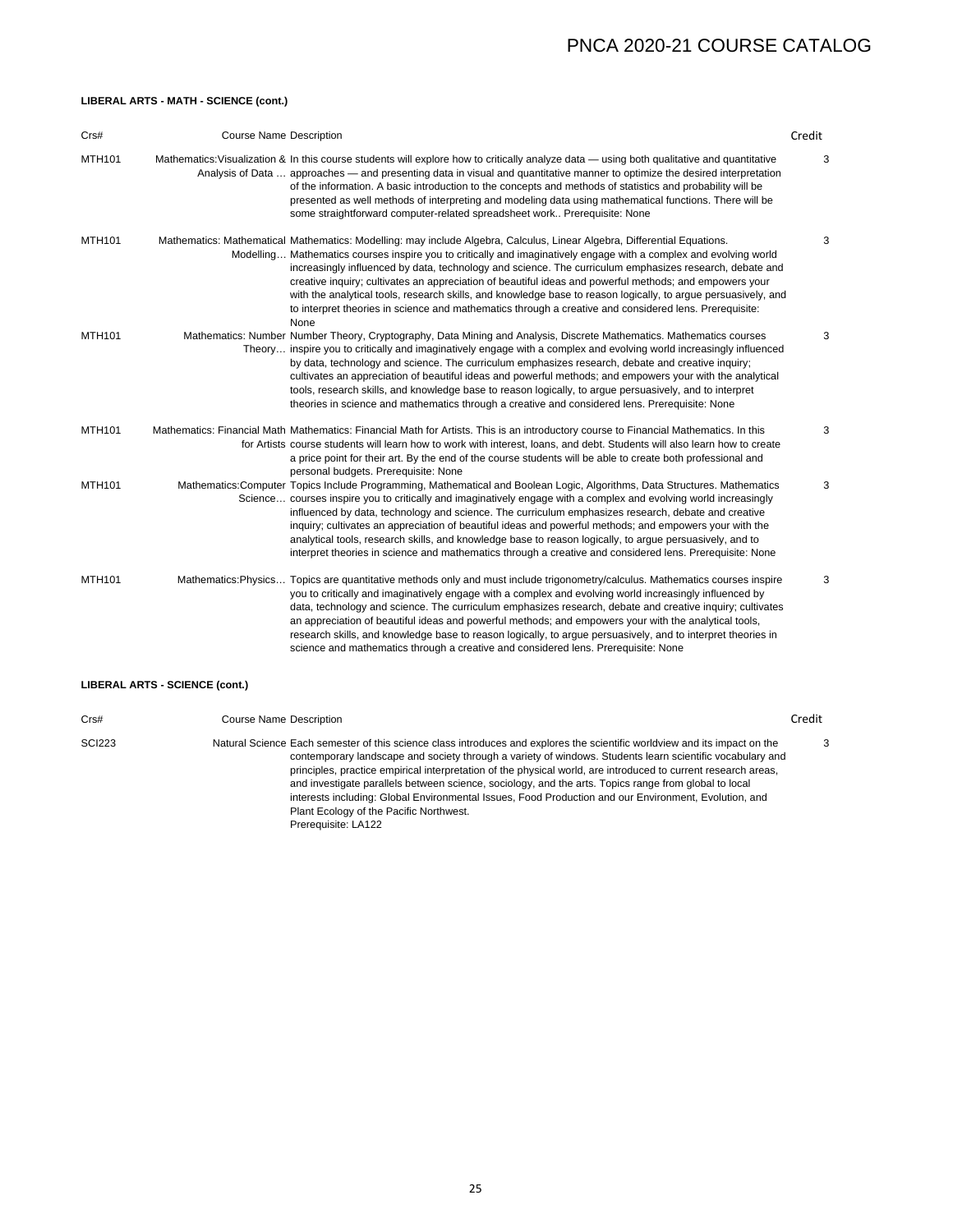### **NON-DEPARTMENTAL**

| Crs#         | <b>Course Name Description</b> |                                                                                                                                                                                                                                                                                                                                                                                                                                                                                                                                                                                                                                                                                                                                                                                                                                                                                                                                                                                                                                                                                                                                                                                                    | Credit     |
|--------------|--------------------------------|----------------------------------------------------------------------------------------------------------------------------------------------------------------------------------------------------------------------------------------------------------------------------------------------------------------------------------------------------------------------------------------------------------------------------------------------------------------------------------------------------------------------------------------------------------------------------------------------------------------------------------------------------------------------------------------------------------------------------------------------------------------------------------------------------------------------------------------------------------------------------------------------------------------------------------------------------------------------------------------------------------------------------------------------------------------------------------------------------------------------------------------------------------------------------------------------------|------------|
| <b>ND300</b> |                                | Independent Study Independent Study Contracts are available in the Registration Office. They require the approval of the<br>Department Head and Academic Dean. Independent Study is for the purpose of studies which are not<br>incorporated into the curricula of regular classes. Students are encouraged to enroll in regularly scheduled<br>courses whenever possible. Many studio courses may be repeated for additional credit. Independent Study<br>may not be used to add additional credit to an existing course. The student is restricted to no more than<br>one Independent Study per semester unless granted permission by the Academic Dean. One credit of<br>Independent Study requires 3 hours of work per week for 15 weeks, or 45 hours of work. Faculty contact is<br>defined as 3 hours per credit per semester, with meeting times arranged. Studio work: Independent Study<br>is available only to full-time Junior or Senior class level students unless granted an exception by the<br>Academic Dean. An Independent Study may be for no more than 3 studio credits. Independent Study in<br>Liberal Arts is available to all levels, no more than 3 credits per semester. | $1$ to $3$ |
| ND301        |                                | Internship An art-related work experience administered by the Career Center Office. Internships, graded on a<br>pass/fail basis, may range from 1 to 6 credits, at a ratio of 45 hours of work per credit. Available to juniors<br>and seniors.                                                                                                                                                                                                                                                                                                                                                                                                                                                                                                                                                                                                                                                                                                                                                                                                                                                                                                                                                    | $1$ to $6$ |
| <b>ND302</b> |                                | Global Studios: The PNCA Global Studios Program is founded on the principles of experiential education and intended to<br>lead students to engage in creative practice in unfamiliar cultural settings. A high standard of creative<br>practice in the contemporary world is an understanding of the communicative value and effect of work on a<br>global stage.                                                                                                                                                                                                                                                                                                                                                                                                                                                                                                                                                                                                                                                                                                                                                                                                                                  | 3          |
| <b>ND303</b> |                                | Semester Abroad PNCA students are encouraged to spend a semester abroad with one of our exchange partners or<br>program affiliates. Contact the Academic Advisor International for details of available programs and<br>eligibility requirements.                                                                                                                                                                                                                                                                                                                                                                                                                                                                                                                                                                                                                                                                                                                                                                                                                                                                                                                                                  | 12         |
| <b>ND304</b> |                                | Global Learning Projects Global Learning Projects: All projects are between 4 and 10 days, with substantial work before and after<br>project dates. Projects may be domestic or outside the U.S. but must be outside Portland. We might think<br>of these as pop ups, and they may be initiated by students, staff or faculty, but must have faculty as Project<br>Director. Studio work of up to 3 credits (by application).                                                                                                                                                                                                                                                                                                                                                                                                                                                                                                                                                                                                                                                                                                                                                                      | 3          |
| ND305        |                                | AICAD Mobility MOBILITY PROGRAM - Students can spend one semester in their junior year at a sister art school within<br>the US or Canada. Participating schools are members of AICAD (Association of Independent Colleges of<br>Art & Design). Not all AICAD members participate in this program so see Student Handbook for list of<br>participants. Students apply in their sophomore year and can apply to more than one school. If accepted,<br>the student pays PNCA tuition, but will be responsible for any non-tuition fees required by the Host<br>institution.                                                                                                                                                                                                                                                                                                                                                                                                                                                                                                                                                                                                                           | 12         |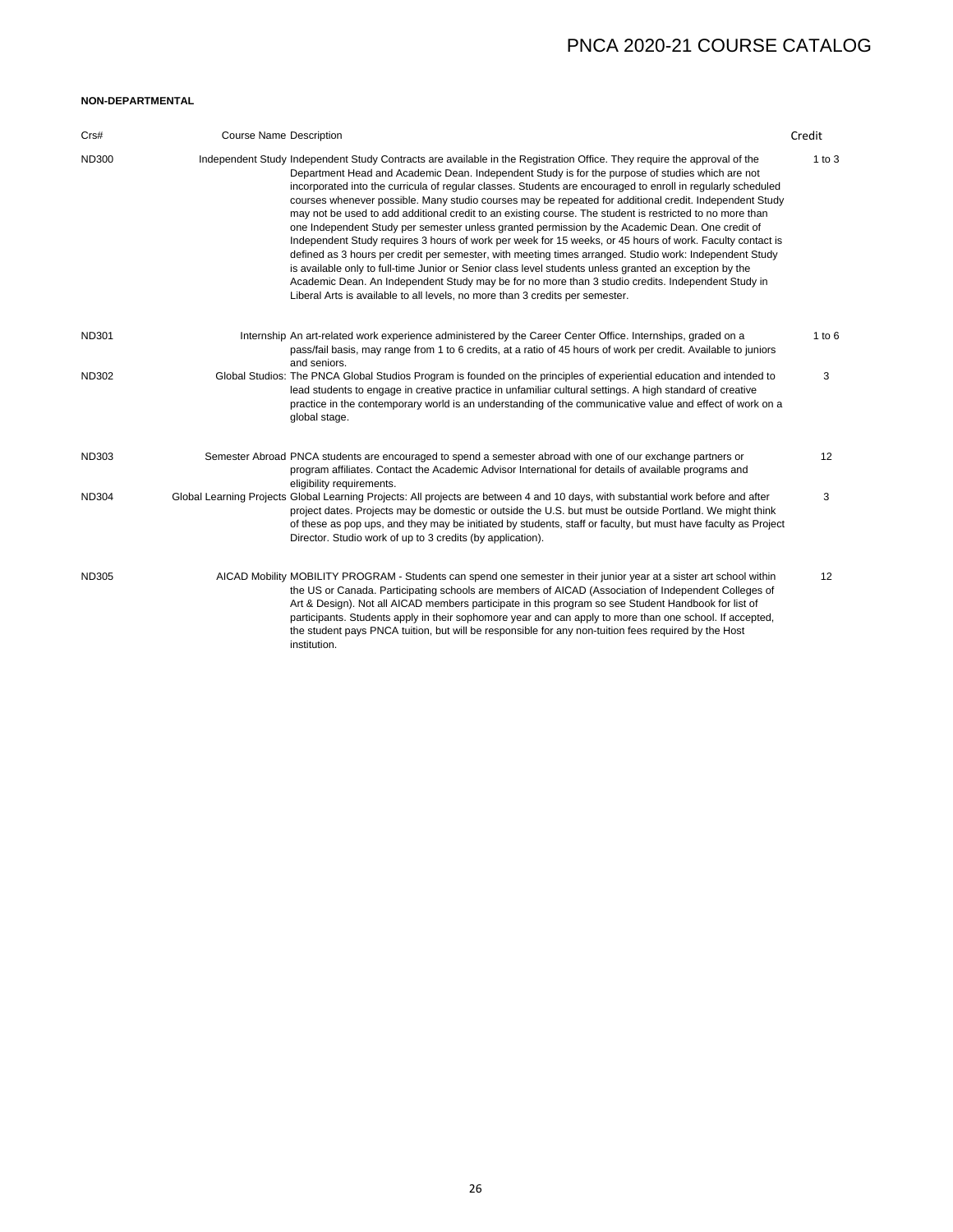### **DESIGN ARTS / THESIS**

| Crs#  | <b>Course Name Description</b> |                                                                                                                                                                                                                                                                                                                                                                                                                                                                                                                                                                                                                                                                                                                                                                                                                                                                                                                                                                                                                                                                                                                                                                                                                                                                                                                                                                                                                                                                                                                                                                                                                                                                                                                                | Credit |
|-------|--------------------------------|--------------------------------------------------------------------------------------------------------------------------------------------------------------------------------------------------------------------------------------------------------------------------------------------------------------------------------------------------------------------------------------------------------------------------------------------------------------------------------------------------------------------------------------------------------------------------------------------------------------------------------------------------------------------------------------------------------------------------------------------------------------------------------------------------------------------------------------------------------------------------------------------------------------------------------------------------------------------------------------------------------------------------------------------------------------------------------------------------------------------------------------------------------------------------------------------------------------------------------------------------------------------------------------------------------------------------------------------------------------------------------------------------------------------------------------------------------------------------------------------------------------------------------------------------------------------------------------------------------------------------------------------------------------------------------------------------------------------------------|--------|
| DA400 |                                | Design Arts Thesis The BFA Thesis is a creative project and related writing elements that are developed in conjunction with<br>one another and whose form and content are informed by research. Each student completes a coherent<br>body of work or a substantial singular project that evolves from the student's creative practice and<br>demonstrates vision, thought, competence, and an understanding of the work's historical and social<br>context and reflects the maturity of the artist. The Thesis Project will be completed during the second<br>semester of the student's senior year and presented during Focus Week of that semester.<br>Prerequisite: Senior standing and IL450 and DA453, or GD443 and DA445.                                                                                                                                                                                                                                                                                                                                                                                                                                                                                                                                                                                                                                                                                                                                                                                                                                                                                                                                                                                                | 3      |
| DA410 |                                | Design Arts Special Topics Special topics courses are approved to take advantage of timely subjects, the expertise of a faculty<br>member, or to test student interest in a topic which may later be added to the curriculum. Prerequisites:<br>Senior standing or Instructor permission.                                                                                                                                                                                                                                                                                                                                                                                                                                                                                                                                                                                                                                                                                                                                                                                                                                                                                                                                                                                                                                                                                                                                                                                                                                                                                                                                                                                                                                      | 3      |
| DA441 |                                | Design Arts Internship Design Arts students with junior or senior standing are placed with cooperating employers for<br>approximately 9 hours per week. Employers include designers, design firms, advertising agencies and<br>other creative firms. Within the actual creative environment, students are able to sharpen their skills, gain<br>confidence and have practical work experiences that are invaluable. Before registering, students must apply<br>directly to an internship site and receive confirmation of acceptance.<br>Prerequisite: Junior or Senior standing or consent of Department Chair.                                                                                                                                                                                                                                                                                                                                                                                                                                                                                                                                                                                                                                                                                                                                                                                                                                                                                                                                                                                                                                                                                                               | 3      |
| DA445 |                                | Center for Design The Center for Design is a student -staffed design studio located on campus. Art direction for the variety of<br>client projects is provided by PNCA faculty. In addition to developing a large body of work for a portfolio the<br>student will have an insider's look the complicated interactions of a working design studio where art and<br>business meet. Student designers are chosen based on portfolio review. Prerequisites: Junior or Senior<br>standing or permission of Department Chair.                                                                                                                                                                                                                                                                                                                                                                                                                                                                                                                                                                                                                                                                                                                                                                                                                                                                                                                                                                                                                                                                                                                                                                                                       | 3      |
| DA453 |                                | Design Arts Thesis This course provides an in-depth exploration into the daily practice of the professional Designer or<br>Development Illustrator, equipping the student with the skills and knowledge to effectively enter the professional job<br>market. Central to this work is the preparation & building of a final portfolio in both web & traditional<br>formats. <p> The primary goal of this course is the development of a Design Arts Thesis Proposal. This<br/>comprehensive project, while having a clear independent language, will also function as a conceptually and<br/>visually integrated component of the student's final graduation portfolio. Additionally, the course is<br/>designed to engage each student in a comprehensive investigation of creative professional practice with a<br/>strong emphasis on client-based application and entrepreneurial studies. Ultimately, students will form the<br/>basis of a creative strategy for life beyond PNCA. Students will engage in systems &amp; methodologies for the<br/>creation of complex, multi-level design &amp; imagebased project proposals presented visually, verbally, and in<br/>writing. They will sharpen their analytical &amp; conceptual skills, broaden their ability to place their work within<br/>historical, cultural and theoretical contexts and create a consistent voice in their visual, written and oral<br/>communication. In collaboration with the other 400 level courses, Design Arts Thesis Development begins<br/>a rigorous &amp; inspiring senior year experience that integrates art making, design strategies, and<br/>contemporary creative business practices. Prerequisites: IL351-356, GD351-356</p> | 3      |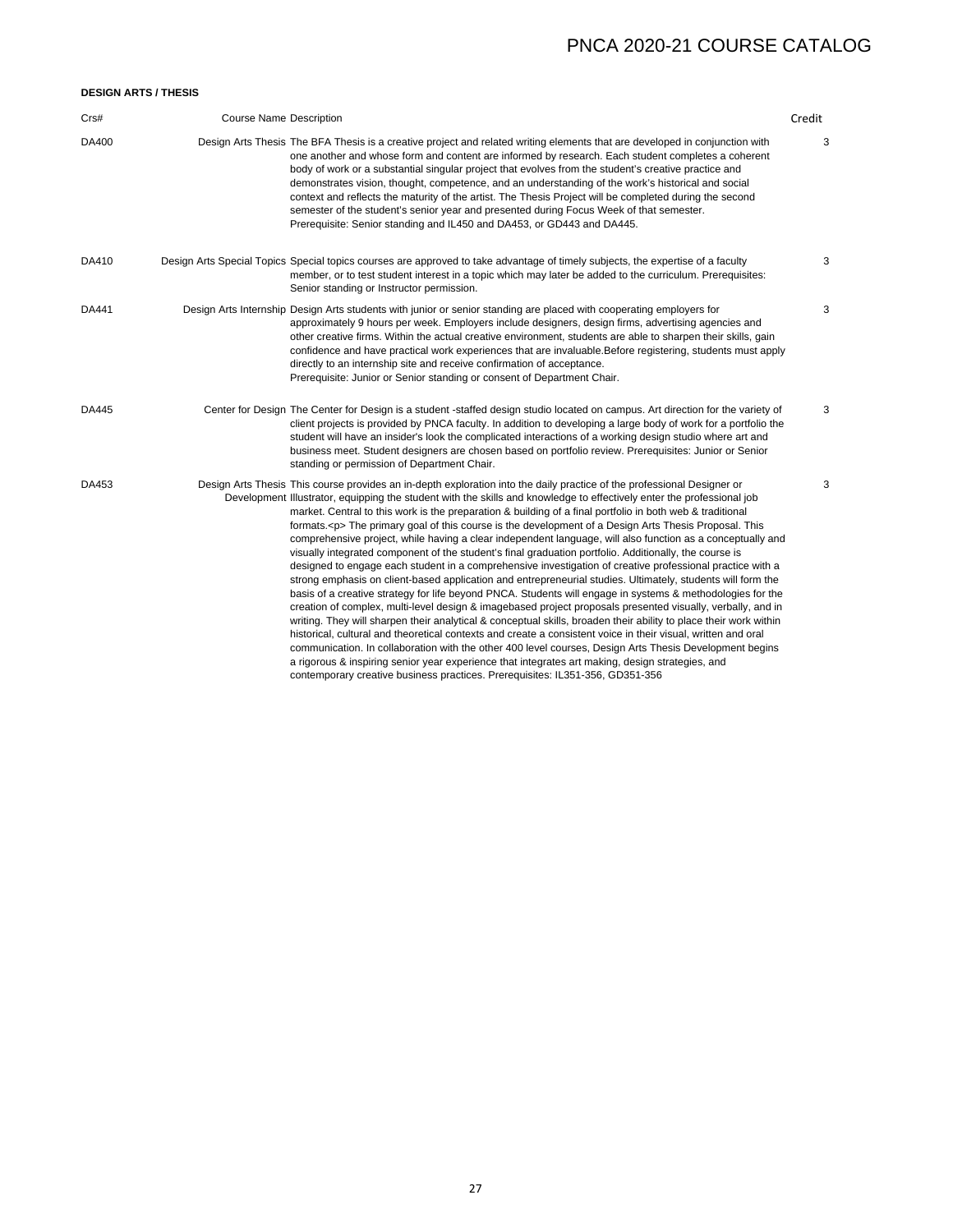### **MEDIA ARTS / THESIS**

| Crs#  | <b>Course Name Description</b> |                                                                                                                                                                                                                                                                                                                                                                                                                                                                                                                                                                                                                                                                                                                                                                                                                                                                        | Credit |
|-------|--------------------------------|------------------------------------------------------------------------------------------------------------------------------------------------------------------------------------------------------------------------------------------------------------------------------------------------------------------------------------------------------------------------------------------------------------------------------------------------------------------------------------------------------------------------------------------------------------------------------------------------------------------------------------------------------------------------------------------------------------------------------------------------------------------------------------------------------------------------------------------------------------------------|--------|
| MA300 |                                | Media Arts Professional During the course of this semester each student will build professional strategies, further develop their<br>Practice portfolio, identify audiences and establish life habits, using recently completed creative projects, resources<br>culled from their digital archive, tied to future planning and aspirational goals. Based upon awareness of<br>students existing strengths and need for further development, the course prepares students for a<br>successful Thesis year and the pursuit of postgraduate and/or professional pathways. Through iteration,<br>research, and practice, students will complete this course with a digital portfolio, resource archive, visual<br>and verbal presentation skills and a practical and conceptual framework toward professional pathways.<br>Prerequisites: second semester Junior standing. | 3      |
| TH401 |                                | Thesis Critique Seminar This course provides a forum for developing, researching, presenting and critiquing an independent studio<br>practice, resulting in the final execution of a thesis project the following term. The curriculum is designed to<br>support the first semester thesis student as they address issues of context, audience, methods and<br>strategies relating to contemporary practice and individual expression. Classes will be cross-departmental<br>and students will participate in individual and group critiques, discussions, written assignments and<br>presentations. Prerequisite: Senior standing.                                                                                                                                                                                                                                    | 3      |
| MA400 |                                | Media Arts Thesis The BFA Thesis is a creative project and related writing elements that are developed in conjunction with<br>one another and whose form and content are informed by research. Each student completes a coherent<br>body of work or a substantial singular project that evolves from the student's creative practice and<br>demonstrates vision, thought, competence, and an understanding of the work's historical and social<br>context and reflects the maturity of the artist. The Thesis Project will be completed during the second<br>semester of the student's senior year and presented during Focus Week of that semester. Prerequisite:<br>Senior standing and TH401.                                                                                                                                                                       | 3      |
| MA410 |                                | Media Arts Special Topics Special topics courses are approved to take advantage of timely subjects, the expertise of a faculty<br>member, or to test student interest in a topic which may later be added to the curriculum.                                                                                                                                                                                                                                                                                                                                                                                                                                                                                                                                                                                                                                           | 3      |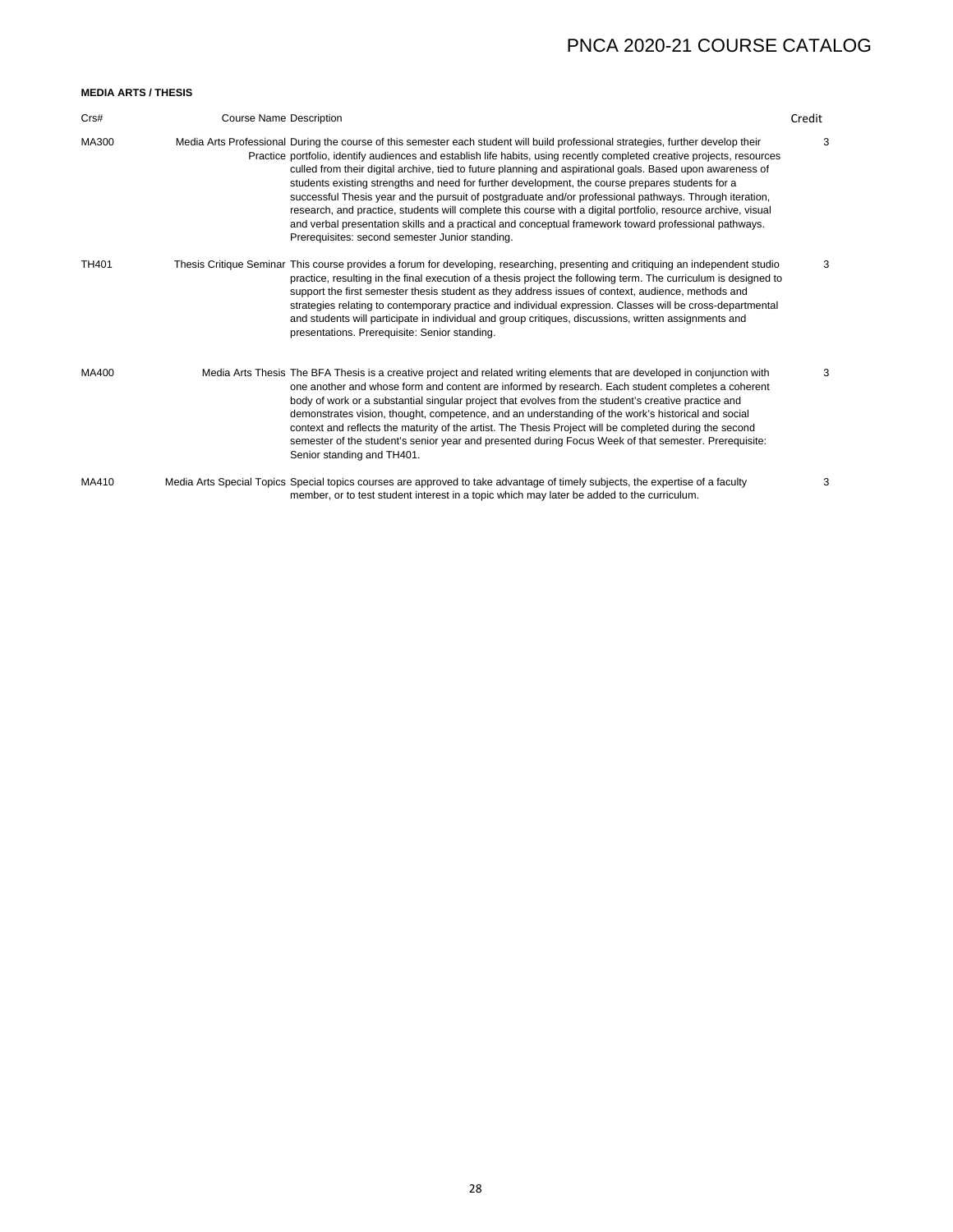### **STUDIO ARTS / THESIS**

| Crs#  | <b>Course Name Description</b> |                                                                                                                                                                                                                                                                                                                                                                                                                                                                                                                                                                                                                                                                                                                                                                                                                                                                                                                                                                                                                                                                                                                                                            | Credit |
|-------|--------------------------------|------------------------------------------------------------------------------------------------------------------------------------------------------------------------------------------------------------------------------------------------------------------------------------------------------------------------------------------------------------------------------------------------------------------------------------------------------------------------------------------------------------------------------------------------------------------------------------------------------------------------------------------------------------------------------------------------------------------------------------------------------------------------------------------------------------------------------------------------------------------------------------------------------------------------------------------------------------------------------------------------------------------------------------------------------------------------------------------------------------------------------------------------------------|--------|
| SA300 |                                | Studio Arts Professional During the course of this semester each student will build professional strategies, further develop their<br>Practice portfolio, identify audiences and establish life habits, using recently completed creative projects, resources<br>culled from their digital archive, tied to future planning and aspirational goals. Based upon awareness of<br>students existing strengths and need for further development, the course prepares students for a<br>successful Thesis year and the pursuit of postgraduate and/or professional pathways. Through iteration,<br>research, and practice, students will complete this course with a digital portfolio, resource archive, visual<br>and verbal presentation skills and a practical and conceptual framework toward professional pathways.<br>Prerequisites: second semester junior standing.                                                                                                                                                                                                                                                                                    | 3      |
| TH401 |                                | Thesis Critique Seminar This course provides a forum for developing, researching, presenting and critiquing an independent studio<br>practice, resulting in the final execution of a thesis project the following term. The curriculum is designed to<br>support the first semester thesis student as they address issues of context, audience, methods and<br>strategies relating to contemporary practice and individual expression. Classes will be cross-departmental<br>and students will participate in individual and group critiques, discussions, written assignments and<br>presentations. Prerequisite: Senior standing.                                                                                                                                                                                                                                                                                                                                                                                                                                                                                                                        | 3      |
| SA400 |                                | Studio Arts Thesis The BFA Thesis is a creative project and related writing elements that are developed in conjunction with<br>one another and whose form and content are informed by research. Each student completes a coherent<br>body of work or a substantial singular project that evolves from the student's creative practice and<br>demonstrates vision, thought, competence, and an understanding of the work's historical and social<br>context and reflects the maturity of the artist. The Thesis Project will be completed during the second<br>semester of the student's senior year and presented during Focus Week of that semester. Prerequisite:<br>Senior standing and TH401.                                                                                                                                                                                                                                                                                                                                                                                                                                                          | 3      |
| SA410 |                                | Studio Arts Special Topics Studio Arts Special topics courses are approved to take advantage of timely subjects, the expertise of a<br>faculty member, or to test student interest in a topic which may later be added to the curriculum.<br>Prerequisites: Senior standing or permission of Deptartment Chair.                                                                                                                                                                                                                                                                                                                                                                                                                                                                                                                                                                                                                                                                                                                                                                                                                                            | 3      |
| SA411 |                                | Artist Publications Studio Arts - Printmaking: Artist Publications, Multiples & Distribution. Contemporary artists and designers<br>use printed matter, publications, and multiples in myriad ways. They engage in different models for<br>distributing to an audience, from free "take-aways" to using the postal service and subscription-based<br>work. This class will focus on printed matter made for distribution and dispersal, the very definition of a<br>publication. The course specifically asks where publications and distribution can fit into many different art +<br>design practices. Technically, this course works across multiple media, allowing for forays in commercial<br>printing and object-making, with an eye toward seriality, craft, and content. A focus will also be on how<br>publications and modes of dispersal have been used historically and by contemporary artists. A program of<br>lectures, discussions, field trips to local special collections, and visiting artists whose practice include<br>publication and distribution will support student exploration. Senior standing or permission of Dept. Chair. | 3      |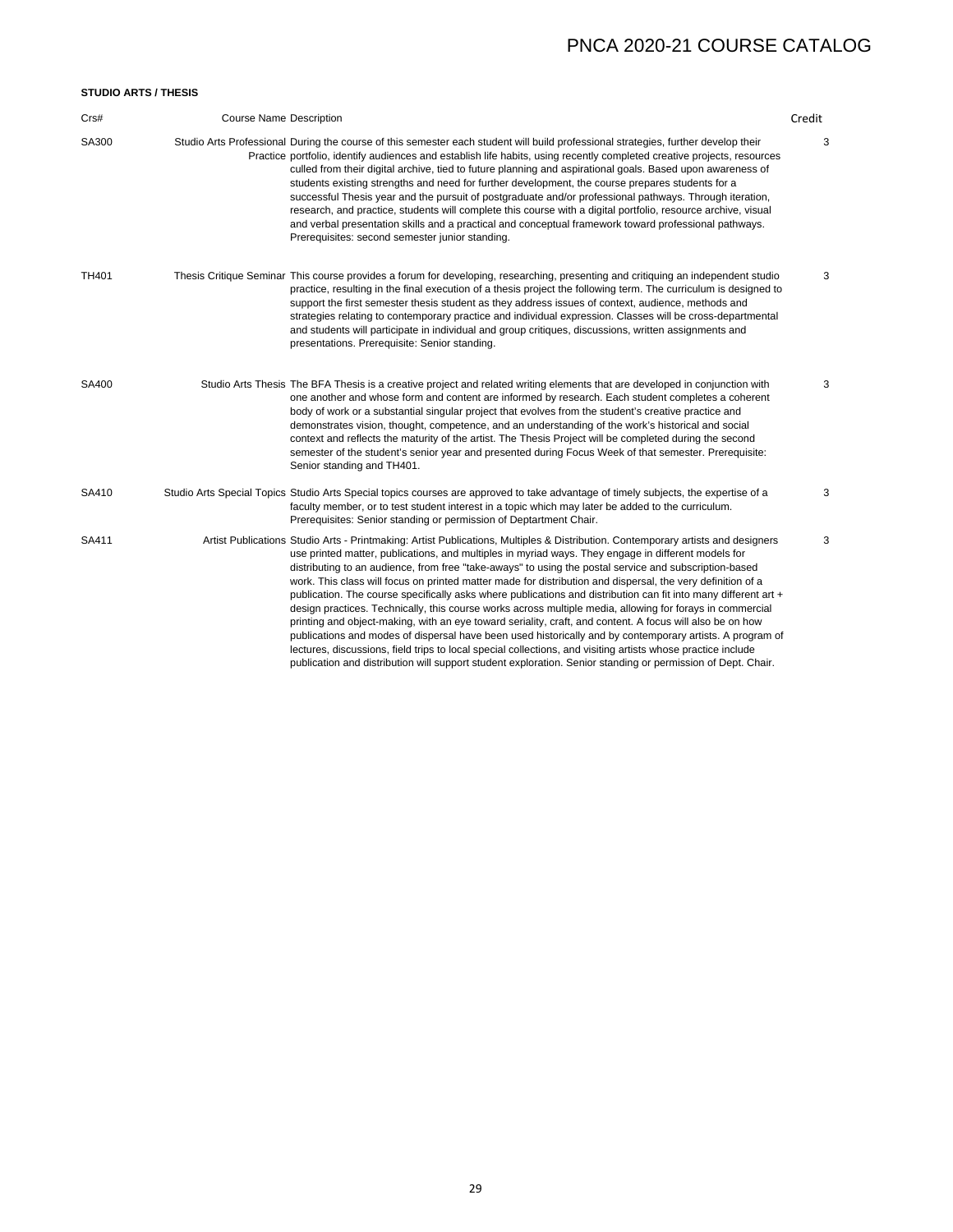### **POST-BACCALAUREATE**

Crs# Course Name Description Credit

6 to 9

PB300 Post Bacc Independent Studio Post-Baccalaureate Independent Studio: In consultation with their mentor, each student will undertake indepth, self-determined, studio exploration, engage in research relevant to their studio work, and participate in critique and dialog. Students may choose to take Independent Studio for 6 or 9 credits depending upon their desire/need to take an additional Elective or an Internship.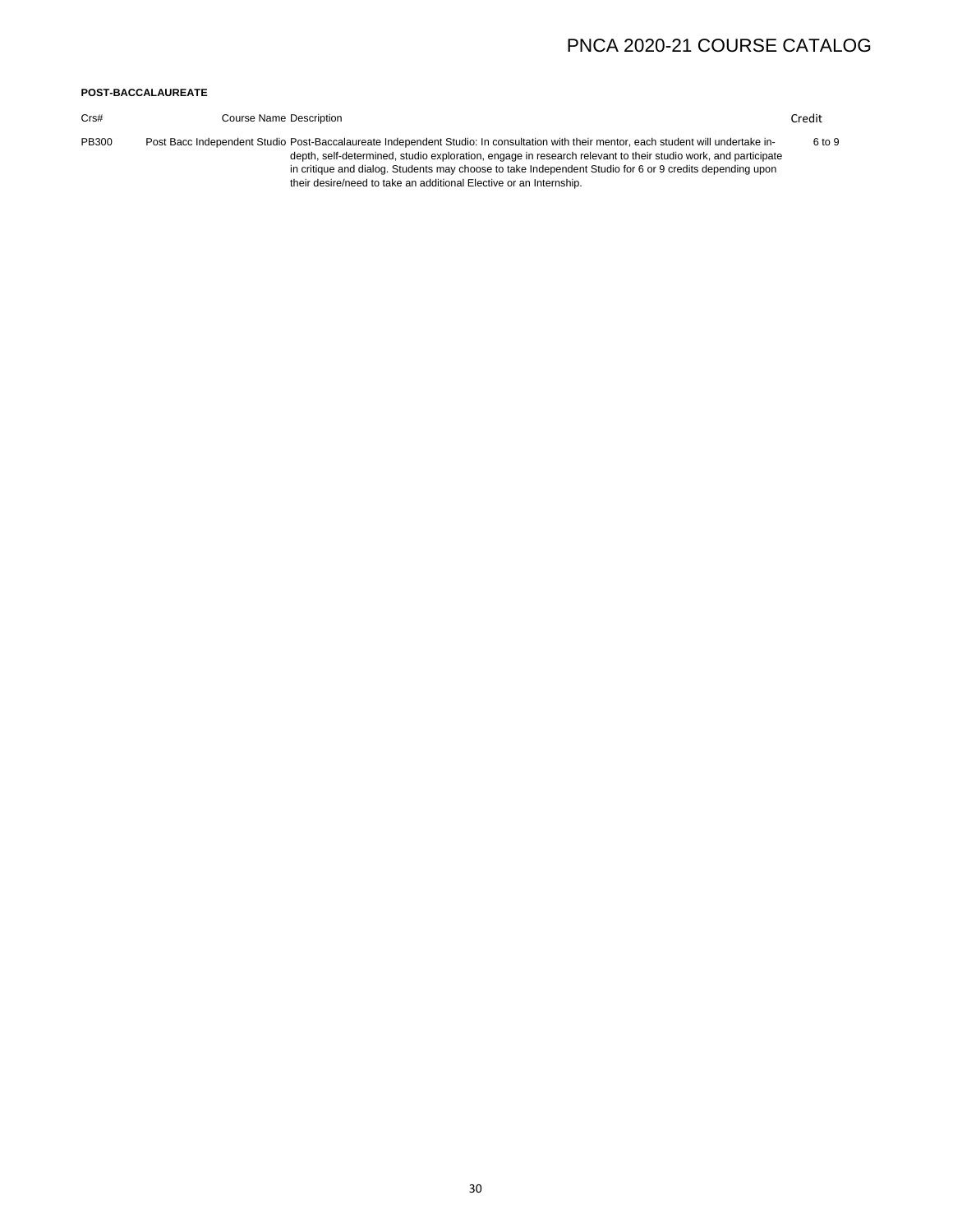1 to 6

### **The Hallie Ford School of Graduate Studies at PNCA**

| Crs#  | <b>Course Name Description</b> |                                                                                                                                                                                                                                                                                                                                                                                                                                                                                                                                                                                                                                                                                                                              | Credit       |
|-------|--------------------------------|------------------------------------------------------------------------------------------------------------------------------------------------------------------------------------------------------------------------------------------------------------------------------------------------------------------------------------------------------------------------------------------------------------------------------------------------------------------------------------------------------------------------------------------------------------------------------------------------------------------------------------------------------------------------------------------------------------------------------|--------------|
| HF501 |                                | Graduate Internship This graduate level internship is a work experience intended to supplement your academic, creative and<br>professional education. Internships introduce you to a specific field, bridge the academic environment with<br>the world of employment and provide a unique opportunity to gain valuable professional experience before<br>graduation. Internships can help build your résumé and expand your network of professional connections.<br>Administered by BridgeLab Career Services, internships are graded on a pass/fail basis, may range from 1<br>to 6 credits, at a ratio of 45 hours of work per credit. All internships must be aligned with BridgeLab<br>quidelines as listed on Homeroom. | $\mathbf{1}$ |

### **GRADUATE / Applied Craft and Design**

| Crs#          | <b>Course Name Description</b> |                                                                                                                                                                                                                                                                                                                                                                                                                                                                                                                                                                                                                                                                                                                                                                                                                                                                                                                                                                                                                                                                                                                                                                                                                          | Credit |
|---------------|--------------------------------|--------------------------------------------------------------------------------------------------------------------------------------------------------------------------------------------------------------------------------------------------------------------------------------------------------------------------------------------------------------------------------------------------------------------------------------------------------------------------------------------------------------------------------------------------------------------------------------------------------------------------------------------------------------------------------------------------------------------------------------------------------------------------------------------------------------------------------------------------------------------------------------------------------------------------------------------------------------------------------------------------------------------------------------------------------------------------------------------------------------------------------------------------------------------------------------------------------------------------|--------|
| ACD500        |                                | MFA AGD Independent Study Independent Study requires approval of the Dept. Chair                                                                                                                                                                                                                                                                                                                                                                                                                                                                                                                                                                                                                                                                                                                                                                                                                                                                                                                                                                                                                                                                                                                                         | 3      |
| ACD501        |                                | Studio Practice With students' individual spaces located in a workshop environment, the AC+D Program embraces an<br>approach to design rooted in the culture of making and emphasizes learning from materials to ground<br>concepts.                                                                                                                                                                                                                                                                                                                                                                                                                                                                                                                                                                                                                                                                                                                                                                                                                                                                                                                                                                                     | 6      |
|               |                                | A central feature of the studio experience is the one-on-one interaction with a mentor selected by the<br>student and Program Head. The mentor-student relationship is personal and unique and is at the heart of<br>the MFA in Applied Craft and Design Program. The mentor acts as an advocate, critic, resource, and<br>colleague for the student, providing a supportive setting to pursue a self-designed, independent<br>investigation, and experimentation.                                                                                                                                                                                                                                                                                                                                                                                                                                                                                                                                                                                                                                                                                                                                                       |        |
|               |                                | The mentor meets with the student for 60 minutes per week, guiding the student in explorations, discussing<br>the student's goals, and fostering an awareness of social, environmental, and ethical concerns and<br>responsibilities in the student's creative practice. Mentors are selected from a group of accomplished<br>artists, designers, makers, and faculty. The Program Head will connect the student with a mentor whose<br>expertise is directly relevant to the student's focus.                                                                                                                                                                                                                                                                                                                                                                                                                                                                                                                                                                                                                                                                                                                           |        |
| <b>ACD502</b> |                                | Studio Practice With students' individual spaces located in a workshop environment, this Program embraces an approach<br>to design rooted in the culture of making, and emphasizes learning from materials to ground concepts. A<br>central feature of the studio experience is the one-on-one interaction with a mentor selected by the student<br>and Program Chair. The mentor-student relationship is personal and unique, and is at the heart of the MFA<br>in Applied Craft and Design Program. The mentor acts as advocate, critic, resource, and colleague for the<br>student, providing a supportive setting to pursue self-designed, independent investigation and<br>experimentation. The mentor meets with the student for approximately 1.5 hours per week, quiding the<br>student in his/her explorations, discussing the student's goals, and fostering an awareness of social,<br>environmental and ethical concerns and responsibilities in the student's creative practice. Mentors are<br>selected from a group of accomplished artists, designers, makers, and faculty. The Program will connect<br>the student with a mentor whose expertise is directly relevant to the student's focus.           | 6      |
| <b>ACD525</b> |                                | Critique Seminar Through Seminar, students engage in thorough, critical analysis of work-in-progress, benefiting from in-<br>depth exposure to the wide variety of disciplines represented in the program. This course includes group<br>critiques with guest critics, studio and design firm visits, workshops, and one-on-one dialogue with leading<br>contemporary practitioners and theorists through the Program's Visiting Artists Series. Emphasis is placed<br>on cultivating the synergistic relationship between the act of making and designing, as well as on seeking<br>opportunities for cross-pollination between disciplines. Students working with metal, for instance, are<br>encouraged to look for possibilities to incorporate or adapt conceptual and technical approaches of<br>students working with wood, ceramics, or fibers, etc. In Seminar students explore issues and topics such<br>as: the relationship of identity and status to material processes; the impact of knowledge-based social<br>policy on craft culture; the concept of gesamtkunstwerk in contemporary society; and the potential for<br>integration of the hand-made into computer based, menu-driven design assemblies. | 3      |
| <b>ACD526</b> |                                | Critique Seminar Through Seminar, students engage in thorough, critical analysis of work-in-progress, benefiting from in-<br>depth exposure to the wide variety of disciplines represented in the program. This course includes group<br>critiques with guest critics, studio and design firm visits, workshops, and one-on-one dialogue with leading<br>contemporary practitioners and theorists through the Program's Visiting Artists Series. Emphasis is placed<br>on cultivating the synergistic relationship between the act of making and designing, as well as on seeking<br>opportunities for cross-pollination between disciplines. Students working with metal, for instance, are<br>encouraged to look for possibilities to incorporate or adapt conceptual and technical approaches of<br>students working with wood, ceramics, or fibers, etc. In Seminar students explore issues and topics such<br>as: the relationship of identity and status to material processes; the impact of knowledge-based social<br>policy on craft culture; the concept of gesamtkunstwerk in contemporary society; and the potential for<br>integration of the hand-made into computer based, menu-driven design assemblies. | 3      |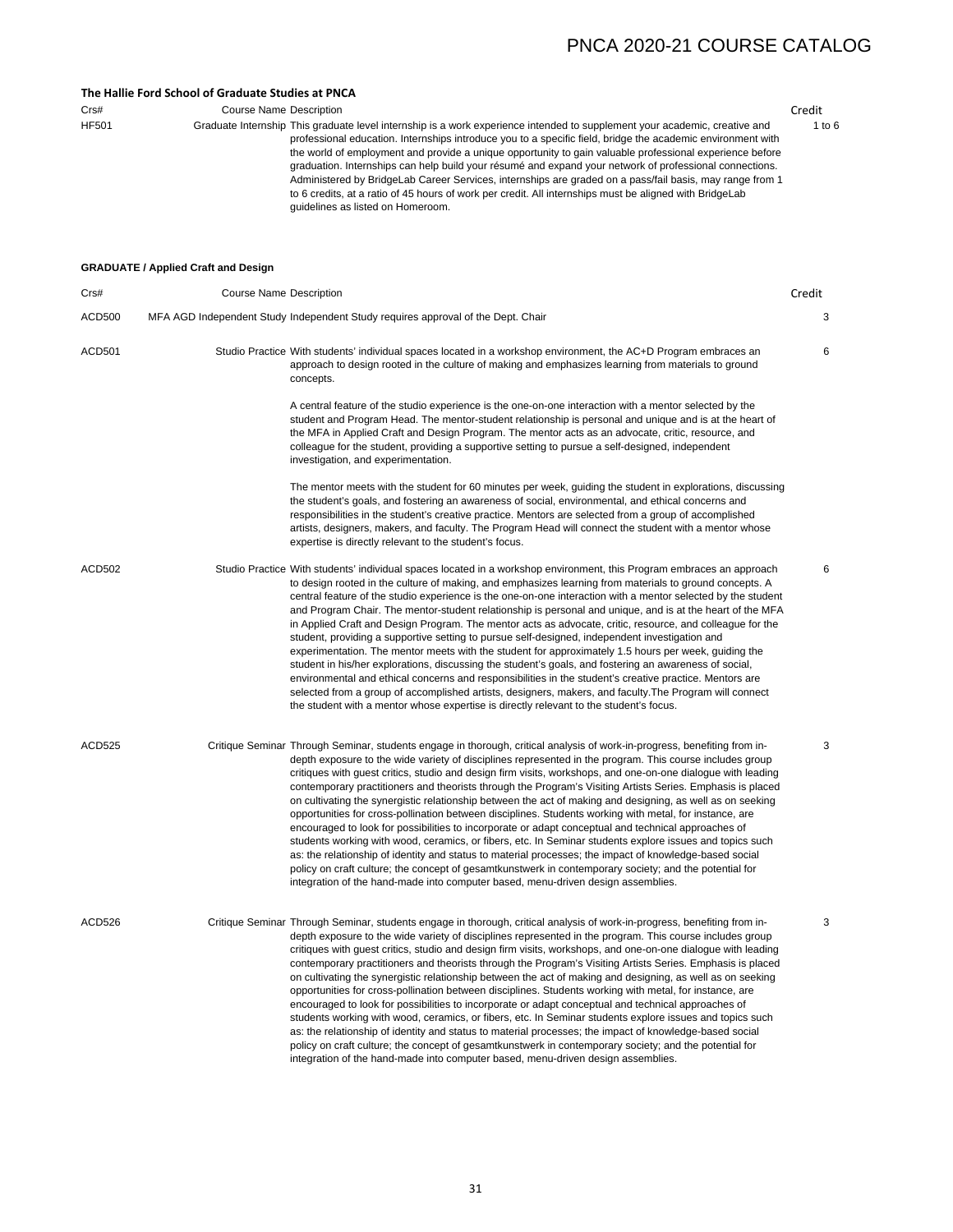### **GRADUATE / Applied Craft and Design (cont.)**

| Crs#   | <b>Course Name Description</b> |                                                                                                                                                                                                                                                                                                                                                                                                                                                                                                                                                                                                                                                                                                                                                                                                                                                                                                                                                                                                                                                                                                                                                                                                                                                                                                                                                                                                                                                                                                                                                                                                                                                                                                                                                                              | Credit |
|--------|--------------------------------|------------------------------------------------------------------------------------------------------------------------------------------------------------------------------------------------------------------------------------------------------------------------------------------------------------------------------------------------------------------------------------------------------------------------------------------------------------------------------------------------------------------------------------------------------------------------------------------------------------------------------------------------------------------------------------------------------------------------------------------------------------------------------------------------------------------------------------------------------------------------------------------------------------------------------------------------------------------------------------------------------------------------------------------------------------------------------------------------------------------------------------------------------------------------------------------------------------------------------------------------------------------------------------------------------------------------------------------------------------------------------------------------------------------------------------------------------------------------------------------------------------------------------------------------------------------------------------------------------------------------------------------------------------------------------------------------------------------------------------------------------------------------------|--------|
| ACD535 |                                | Creative Entrepreneurship I The Creative Entrepreneurship course provides a comprehensive introduction to establishing and<br>sustaining a creative entrepreneurial endeavor, with an emphasis on professional arts practices and<br>strategies for small businesses. The course is structured as a series of modules overseen by the instructor,<br>exposing students to the fundamentals of business, marketing, and financial planning for a hybrid based<br>arts practice or small business.<br>Through intense thematic workshops students develop a creative business pitch, explore strategies for<br>networking and self promotion, and learn the basic fundamentals related to legal, tax, and accounting<br>issues. In support of the Program's philosophy of engagement through service learning, each student<br>networks with creative professionals through off campus studio visits and potential internship opportunities.<br>Prerequisites: Students outside of the Applied Craft + Design Program: Permission of instructor<br>The year-long course is organized across two semesters, breaking each semester into quarterly modules<br>that serve as intense thematic workshops. Each thematic workshop results in one to three assignments<br>and requires students to make and produce materials outside of class (six required hours per week). The<br>modules are a la carte, tailored to the specific interests of an arts based practice or a small business,<br>resulting in personalized curriculum.                                                                                                                                                                                                                                              | 3      |
| ACD551 |                                | Modern Craft & Design History Critical Studies courses challenge students to develop in-depth knowledge of social and environmental<br>movements in Modern craft and design history, articulate positions in discussions concerning<br>contemporary craft and design theory, and place current trends in making into a global context. Studies in<br>modern craft and design history emphasize a careful engagement with key individuals and movements<br>rather than a comprehensive survey. Students focus not only on the history of these fields, but on the<br>critical discussion of the scholarship that frames them. In becoming fluent in contemporary theory, students<br>investigate the DIY movement, concepts such as valorization of the hand, and the shifting boundaries and<br>relationships between fine art, craft, and design. Examining the transformation of craft traditions and<br>adaptive reuse of materials in craft and design globally — and in developing countries in particular —<br>students explore notions of individual and collective identity. In support of the Program's emphasis on<br>applied knowledge, students are required to submit research papers to peer-reviewed journals or<br>conferences in each of the three Critical Studies courses.                                                                                                                                                                                                                                                                                                                                                                                                                                                                                | 3      |
| ACD552 |                                | Critical Studies: Theory of the This course attempts to map productive, perhaps unexpected, interfaces between craft, design, art,<br>Object architecture, and technology, and develop means for thinking about emerging disciplines and applications<br>that may synthesize them in interesting ways. Our questions include: What are the relations between<br>material culture, thought, creativity, tradition, and innovation? What is a thing in the age of the telematic,<br>and what is its fate? What does it mean to speak of an "impossible object"? What are the relations<br>between hand and mind, human and machine, making and thinking, objects and systems, and what are the<br>ramifications of their interaction for perception, sensibility, and intelligence? Part of our task will entail<br>looking at some things that may or may not be things, from pots, rings, and wheels to puzzles, labyrinths,<br>and column capitals to photographs, money, and prims to applications that utilize the perennial techniques<br>of craft in novel fashion, for example, textile weaving as a model for 3-D tissue-regeneration scaffolding.<br>Criteria for judgment include scale, texture, contrast, material, dimensionality, process, pattern, hapticity,<br>interactivity, function, and use-value, among others. Readings include works by Flusser, Kubler,<br>Heidegger, Benjamin, Belting, McLuhan, Bachelard, Perec, Summers, Lacan, Ruskin, Tufte, and Focillon.<br>By the end of the course, students will be able to think critically and creatively about questions relevant to<br>their discipline, exhibit mastery of a sophisticated lexicon, and explore interesting conjunctions of theory<br>and practice in their work and that of others. | 3      |
| ACD601 |                                | Studio Practice With students' individual spaces located in a workshop environment, the AC+D Program embraces an<br>approach to design rooted in the culture of making and emphasizes learning from materials to ground<br>concepts.<br>A central feature of the studio experience is the one-on-one interaction with a mentor selected by the<br>student and Program Head. The mentor-student relationship is personal and unique and is at the heart of<br>the MFA in Applied Craft and Design Program. The mentor acts as an advocate, critic, resource, and<br>colleague for the student, providing a supportive setting to pursue a self-designed, independent<br>investigation, and experimentation.<br>The mentor meets with the student for 60 minutes per week, guiding the student in explorations, discussing<br>the student's goals, and fostering an awareness of social, environmental, and ethical concerns and<br>responsibilities in the student's creative practice. Mentors are selected from a group of accomplished<br>artists, designers, makers, and faculty. The Program Head will connect the student with a mentor whose<br>expertise is directly relevant to the student's focus.                                                                                                                                                                                                                                                                                                                                                                                                                                                                                                                                                                 | 6      |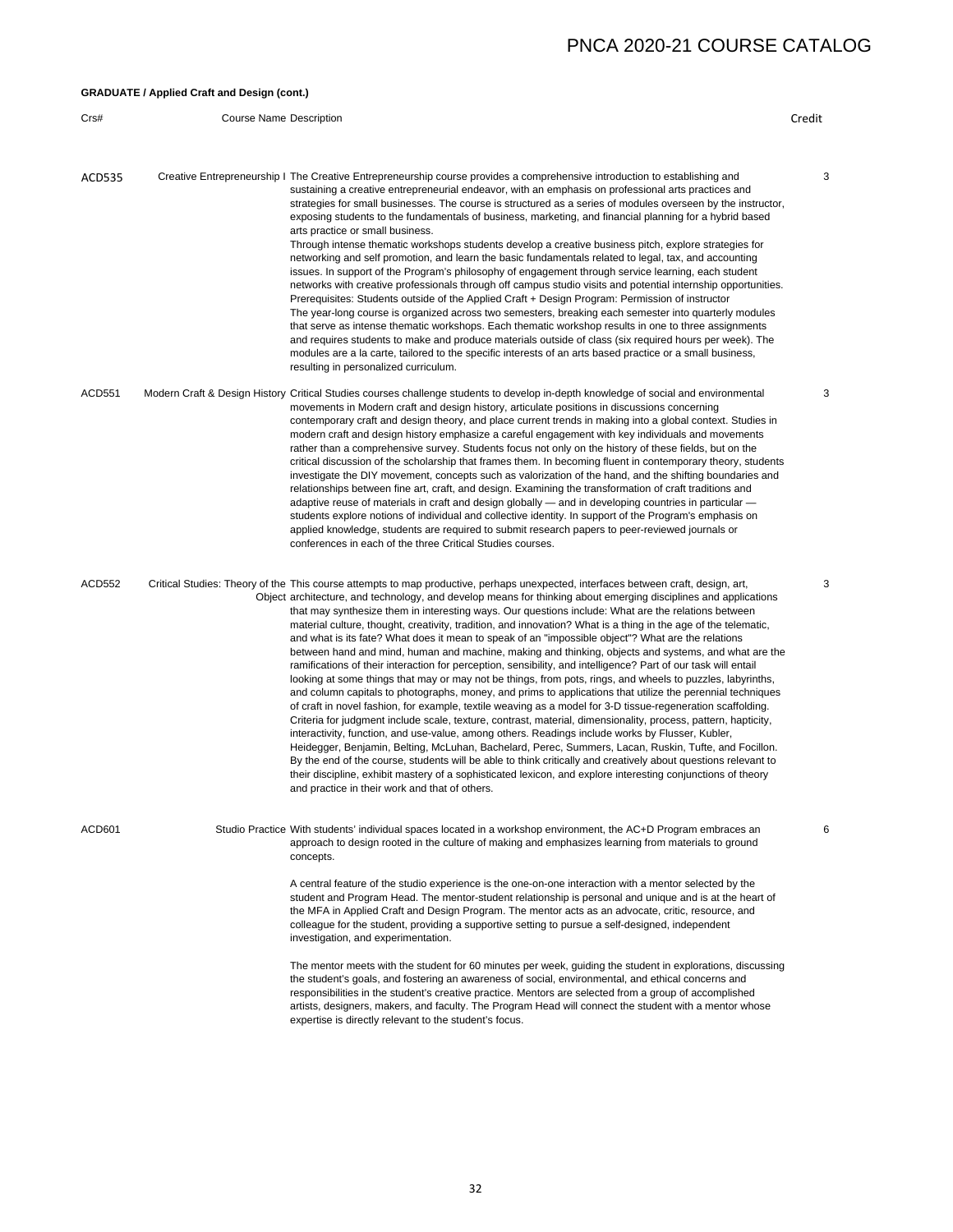### **GRADUATE / Applied Craft and Design (cont.)**

| Crs#   | Course Name Description |                                                                                                                                                                                                                                                                                                                                                                                                                                                                                                                                                                                                                                                                                                                                                                                                                                                                                                                                                                                                                                                                                                                                                                                                                                                                                                                                                                                                                                                                                                                                                                                                                        | Credit |
|--------|-------------------------|------------------------------------------------------------------------------------------------------------------------------------------------------------------------------------------------------------------------------------------------------------------------------------------------------------------------------------------------------------------------------------------------------------------------------------------------------------------------------------------------------------------------------------------------------------------------------------------------------------------------------------------------------------------------------------------------------------------------------------------------------------------------------------------------------------------------------------------------------------------------------------------------------------------------------------------------------------------------------------------------------------------------------------------------------------------------------------------------------------------------------------------------------------------------------------------------------------------------------------------------------------------------------------------------------------------------------------------------------------------------------------------------------------------------------------------------------------------------------------------------------------------------------------------------------------------------------------------------------------------------|--------|
| ACD602 |                         | Studio Practice With students' individual spaces located in a workshop environment, this Program embraces an approach<br>to design rooted in the culture of making, and emphasizes learning from materials to ground concepts. A<br>central feature of the studio experience is the one-on-one interaction with a mentor selected by the student<br>and Program Chair. The mentor-student relationship is personal and unique, and is at the heart of the MFA<br>in Applied Craft and Design Program. The mentor acts as advocate, critic, resource, and colleague for the<br>student, providing a supportive setting to pursue self-designed, independent investigation and<br>experimentation. The mentor meets with the student for approximately 1.5 hours per week, guiding the<br>student in his/her explorations, discussing the student's goals, and fostering an awareness of social,<br>environmental and ethical concerns and responsibilities in the student's creative practice. Mentors are<br>selected from a group of accomplished artists, designers, makers, and faculty. The Program will connect<br>the student with a mentor whose expertise is directly relevant to the student's focus.                                                                                                                                                                                                                                                                                                                                                                                                         | 6      |
| ACD625 |                         | Critique Seminar Through Seminar, students engage in thorough, critical analysis of work-in-progress, benefiting from in-<br>depth exposure to the wide variety of disciplines represented in the program. This course includes group<br>critiques with guest critics, studio and design firm visits, workshops, and one-on-one dialogue with leading<br>contemporary practitioners and theorists through the Program's Visiting Artists Series. Emphasis is placed<br>on cultivating the synergistic relationship between the act of making and designing, as well as on seeking<br>opportunities for cross-pollination between disciplines. Students working with metal, for instance, are<br>encouraged to look for possibilities to incorporate or adapt conceptual and technical approaches of<br>students working with wood, ceramics, or fibers, etc. In Seminar students explore issues and topics such<br>as: the relationship of identity and status to material processes; the impact of knowledge-based social<br>policy on craft culture; the concept of gesamtkunstwerk in contemporary society; and the potential for<br>integration of the hand-made into computer based, menu-driven design assemblies.                                                                                                                                                                                                                                                                                                                                                                                               | 3      |
| ACD626 |                         | Critique Seminar Through Seminar, students engage in thorough, critical analysis of work-in-progress, benefiting from in-<br>depth exposure to the wide variety of disciplines represented in the program. This course includes group<br>critiques with guest critics, studio and design firm visits, workshops, and one-on-one dialogue with leading<br>contemporary practitioners and theorists through the Program's Visiting Artists Series. Emphasis is placed<br>on cultivating the synergistic relationship between the act of making and designing, as well as on seeking<br>opportunities for cross-pollination between disciplines. Students working with metal, for instance, are<br>encouraged to look for possibilities to incorporate or adapt conceptual and technical approaches of<br>students working with wood, ceramics, or fibers, etc. In Seminar students explore issues and topics such<br>as: the relationship of identity and status to material processes; the impact of knowledge-based social<br>policy on craft culture; the concept of gesamtkunstwerk in contemporary society; and the potential for<br>integration of the hand-made into computer based, menu-driven design assemblies.                                                                                                                                                                                                                                                                                                                                                                                               | 3      |
| ACD635 |                         | Creative Entrepreneurship II The Creative Entrepreneurship course provides a comprehensive introduction to establishing and<br>sustaining a creative entrepreneurial endeavor, with an emphasis on professional arts practices and<br>strategies for small businesses. The course is structured as a series of modules overseen by the instructor,<br>exposing students to the fundamentals of business, marketing, and financial planning for a hybrid based<br>arts practice or small business.<br>Through intense thematic workshops students develop a creative business pitch, explore strategies for<br>networking and self promotion, and learn the basic fundamentals related to legal, tax, and accounting<br>issues. In support of the Program's philosophy of engagement through service learning, each student<br>networks with creative professionals through off campus studio visits and potential internship opportunities.<br>Prerequisites: Applied Craft + Design Students are required to take AGD535 to enter into AGD635.<br>Students outside of the Applied Craft + Design Program: Permission of instructor. The year-long course is<br>organized across two semesters, breaking each semester into quarterly modules that serve as intense<br>thematic workshops. Each thematic workshop results in one to three assignments and requires students to<br>make and produce materials outside of class (six required hours per week). The modules are a la carte,<br>tailored to the specific interests of an arts based practice or a small business, resulting in personalized<br>curriculum. | 3      |
| ACD671 |                         | Practicum Practicum will focus on supporting the introduction to your Thesis project along with facilitating your<br>Practicum Committee Meetings. The Thesis emphasizes the practical application of knowledge or skill in a<br>new way, through an independent project approved by the student's committee during the Thesis Proposal.<br>The main thrust of the Thesis is to create work through engagement with a specific audience, community,<br>client, or user, and with an emphasis on addressing social and environmental concerns. The type and<br>scale of projects students pursue for the Thesis ranges widely, but is centrally informed by the act of<br>making and design-thinking. The Thesis is intended to be an externalized expression of the work produced<br>in Studio Practice and requires a Thesis paper. In preparing the rationale for your Thesis Proposal,<br>students pursue rigorous methods of applied research, as well as utilizing strategies to identify and interact<br>with various stakeholders. Students present reports of their progress to their committee at preliminary and<br>intermediate stages. Upon completion, the Thesis culminates in a formal public presentation during the<br>Spring term.                                                                                                                                                                                                                                                                                                                                                                   | 3      |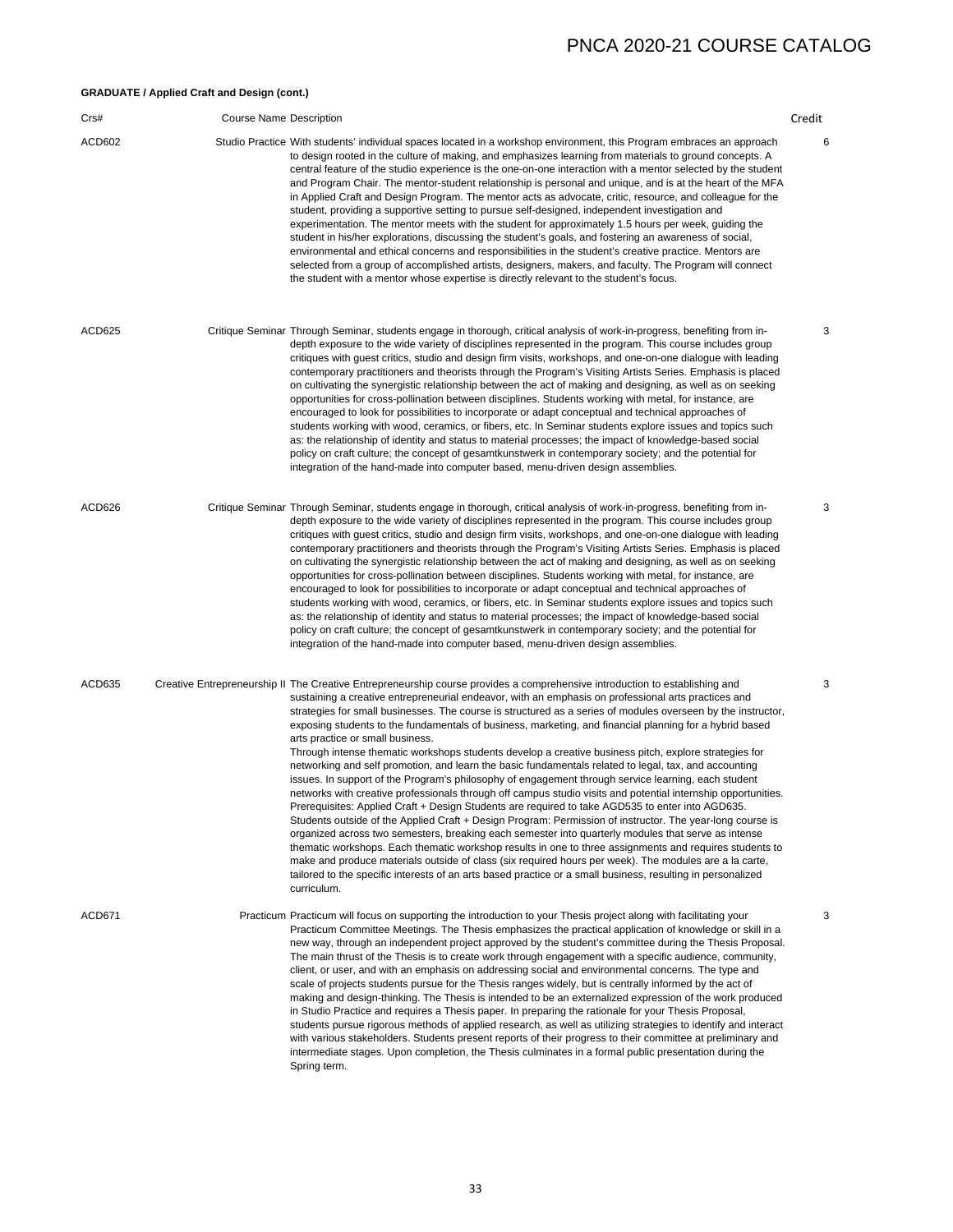### **GRADUATE / Applied Craft and Design (cont.)**

### Crs# Course Name Description Credit

3

ACD672 Practicum The Practicum is similar to a Thesis, but emphasizes practical application of knowledge or skill in a new way, through an independent project approved by the student's GDittee. The main thrust of the Practicum is to create work through engagement with a specific GDunity, client, or user, and with an emphasis on addressing social and environmental concerns. The type and scale of projects students pursue for the Practicum ranges widely, but is centrally informed by the act of making and design-thinking. The Practicum is intended to be an externalized expression of the work produced in Studio Practice, and requires a capstone paper. In preparing the rationale for their proposal, students pursue rigorous methods of applied research, as well as utilizing strategies to identify and interact with various stakeholders. Students present reports of their progress to their GDittee at preliminary and intermediate stages. Upon completion, the Practicum culminates in a formal public presentation.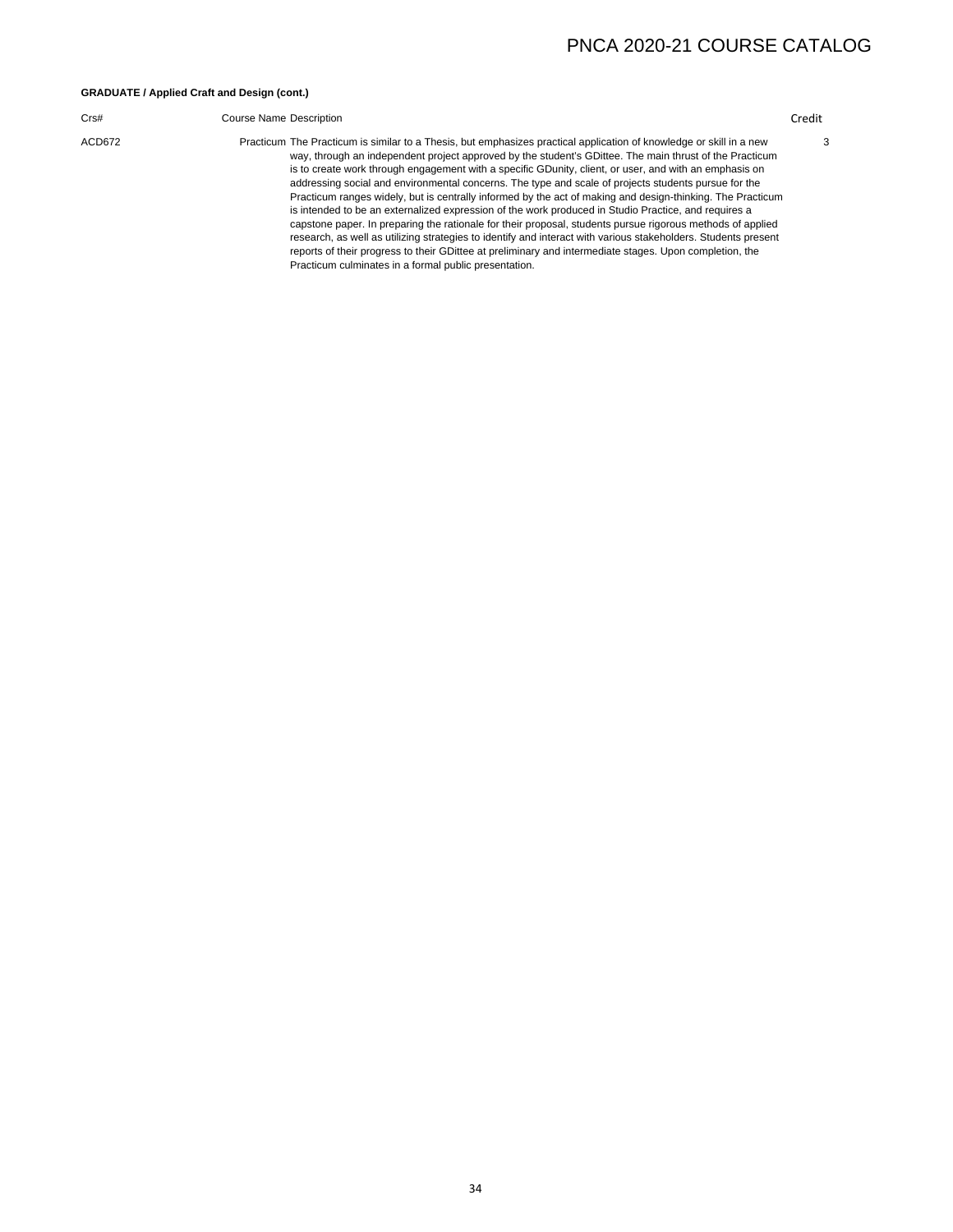### **GRADUATE / Collaborative Design & Design Systems**

| Crs#          | <b>Course Name Description</b> |                                                                                                                                                                                                                                                                                                                                                                                                                                                                                                                                                                                                                                                                                                                                                                                                                                                                                                                                                                                                                                                                                                                                                                                                                                                                                                                           | Credit |
|---------------|--------------------------------|---------------------------------------------------------------------------------------------------------------------------------------------------------------------------------------------------------------------------------------------------------------------------------------------------------------------------------------------------------------------------------------------------------------------------------------------------------------------------------------------------------------------------------------------------------------------------------------------------------------------------------------------------------------------------------------------------------------------------------------------------------------------------------------------------------------------------------------------------------------------------------------------------------------------------------------------------------------------------------------------------------------------------------------------------------------------------------------------------------------------------------------------------------------------------------------------------------------------------------------------------------------------------------------------------------------------------|--------|
| <b>COL500</b> |                                | Studio Elective MFA in Collaborative Design Electives - THE INSTITUTES IN COLLABORATIVE DESIGN are a series of<br>workshops that introduce new design strategies and methods for stakeholder engagement. Each workshop<br>is led by a different innovator in the design field. Past presenters include Carl DiSalvo, Tad Hirsch,<br>Catherine Kramer, Stewart Long, Sara Huston, and Don Harker. Their inquiries into the intersections of<br>politics, engineering, environmentalism, and design have resulted in a range of provocative and innovative<br>projects. Topics of exploration have included web-based networks that regulate social and environmental<br>accountability, mapping software that enables people to avoid CCTV surveillance, traditional ecological<br>knowledge mapping, ecosystem design, process design for tsunami cleanup, gardening robots, edible<br>clouds, and cross-species picnics.                                                                                                                                                                                                                                                                                                                                                                                                 | 3      |
| <b>COL501</b> |                                | CD Studio I COL 501 Collaborative Design Studio (3 cr engagements)<br>Collaborative Design Studios are structured to give students a hands-on experience of working intimately<br>with clients, collaborators and partners, and to go through the process of formulating a project that must be<br>client-centric. Each studio begins with a design brief and initial resources, moves to problems and<br>challenges, ideation, prototype solutions, and finishes with deliverables. Studio design briefs will adapt<br>each year to local, regional and global opportunities, as well as faculty and student interests. Topic area<br>include: Design Ethnography, Product Design, Living Systems Design, Redesign, Participatory Design,<br>Disruptive Design, Institutional Design, Video Design, Sound Design, Rapid Prototyping, Design<br>Essentials, Science, Policy & Design.                                                                                                                                                                                                                                                                                                                                                                                                                                     | 3      |
| COL502        |                                | CD Studio II Graduate Studios are structured to give students a hands-on experience of working intimately with clients,<br>collaborators and partners, and to go through the process of formulating a client-centric project. Each<br>studio will facilitate a pattern of discovery, proposal, and build, where students are presented with $-$ or<br>develop - a design brief, and collaboratively create potential design solutions. Graduate Studio topics will<br>adapt each year to local, regional and global opportunities and concerns, as well as faculty and student<br>interests.                                                                                                                                                                                                                                                                                                                                                                                                                                                                                                                                                                                                                                                                                                                              | 3      |
| <b>COL511</b> |                                | Workshop Graduate Workshops are a chance for students to build specific skills in a studio intensive. The role of the<br>workshop instructor is to bring domain expertise or a thoughtful plan for experimentation that allows<br>students to acquire a set of skills, techniques or way of working. This workshop experience will encourage<br>collaborative and independent practice while supporting the individual student's needs. Also offering - THE<br>INSTITUTES IN COLLABORATIVE DESIGN are a series of workshops that introduce new design<br>strategies and methods for stakeholder engagement. Each workshop is led by a different innovator in the<br>design field. Past presenters include Carl DiSalvo, Tad Hirsch, Catherine Kramer, Stewart Long, Sara<br>Huston, and Don Harker. Their inquiries into the intersections of politics, engineering, environmentalism,<br>and design have resulted in a range of provocative and innovative projects. Topics of exploration have<br>included web-based networks that regulate social and environmental accountability, mapping software that<br>enables people to avoid CCTV surveillance, traditional ecological knowledge mapping, ecosystem design,<br>process design for tsunami cleanup, gardening robots, edible clouds, and cross-species picnics. | 1      |
| COL525        |                                | Critique Seminar This seminar introduces students to local, regional and global environmental - social - economic issues and<br>stakeholders, to help students present their work in a professional manner, to articulate the issues their<br>work is intended to address, and to formulate a basis of evaluation of their work and the work of others.<br>The course will specifically explore issues and stakeholders relevant to students' individual practices,<br>potential projects and portfolios. The seminar will meet weekly to critique, in rotation, the work-in-progress<br>of all candidates and studio lab teams. The seminar will include visiting artists and scholars, critiques with<br>academic and industry experts, and off-campus trips to regional GDunity stakeholders. During each<br>graduate seminar students will work on the development of their capstone project.                                                                                                                                                                                                                                                                                                                                                                                                                         | 3      |
| COL526        |                                | Critique Seminar The course is intended to introduce students to various design research methodologies both in theory and<br>practice including, but not limited to, qualitative and quantitative research utilizing the following lenses:<br>Anthropologist, Scientist, Designer, Journalist, Marketer and Historian. The seminar will specifically explore<br>design methodologies and issues/stakeholders relevant to students' individual practices, potential projects<br>and proposed capstones. The seminar will meet weekly offering a mixture of lecture, field trips, guest<br>speakers, and critique. Students will be expected to engage in research resulting in written, visual and oral<br>presentations.                                                                                                                                                                                                                                                                                                                                                                                                                                                                                                                                                                                                  | 3      |
| <b>COL535</b> | <b>Independent Study</b>       | Collaborative Design Collaborative Design Independent Study requires approval of the Dept. Chair in MFA Collaborative Design.                                                                                                                                                                                                                                                                                                                                                                                                                                                                                                                                                                                                                                                                                                                                                                                                                                                                                                                                                                                                                                                                                                                                                                                             | 1      |
| COL551        |                                | Critical Studies In this course, we will examine social-ecological systems and regimes from a specific perspective: the roles<br>of public and private individuals and organizations as agents of change. Seeking a systemic and critical<br>understanding of ethical bases for social activism, we will discuss successes and failures of current social-<br>ecological regimes ("business as usual") in providing for social wellbeing, as well as the bases for<br>considering the wellbeing of nature more broadly. We will examine the composition and relative stability of<br>regimes, and we will examine frameworks for understanding and assessing the effectiveness of social<br>inquiries and interventions aimed at regime transformation.                                                                                                                                                                                                                                                                                                                                                                                                                                                                                                                                                                   | 3      |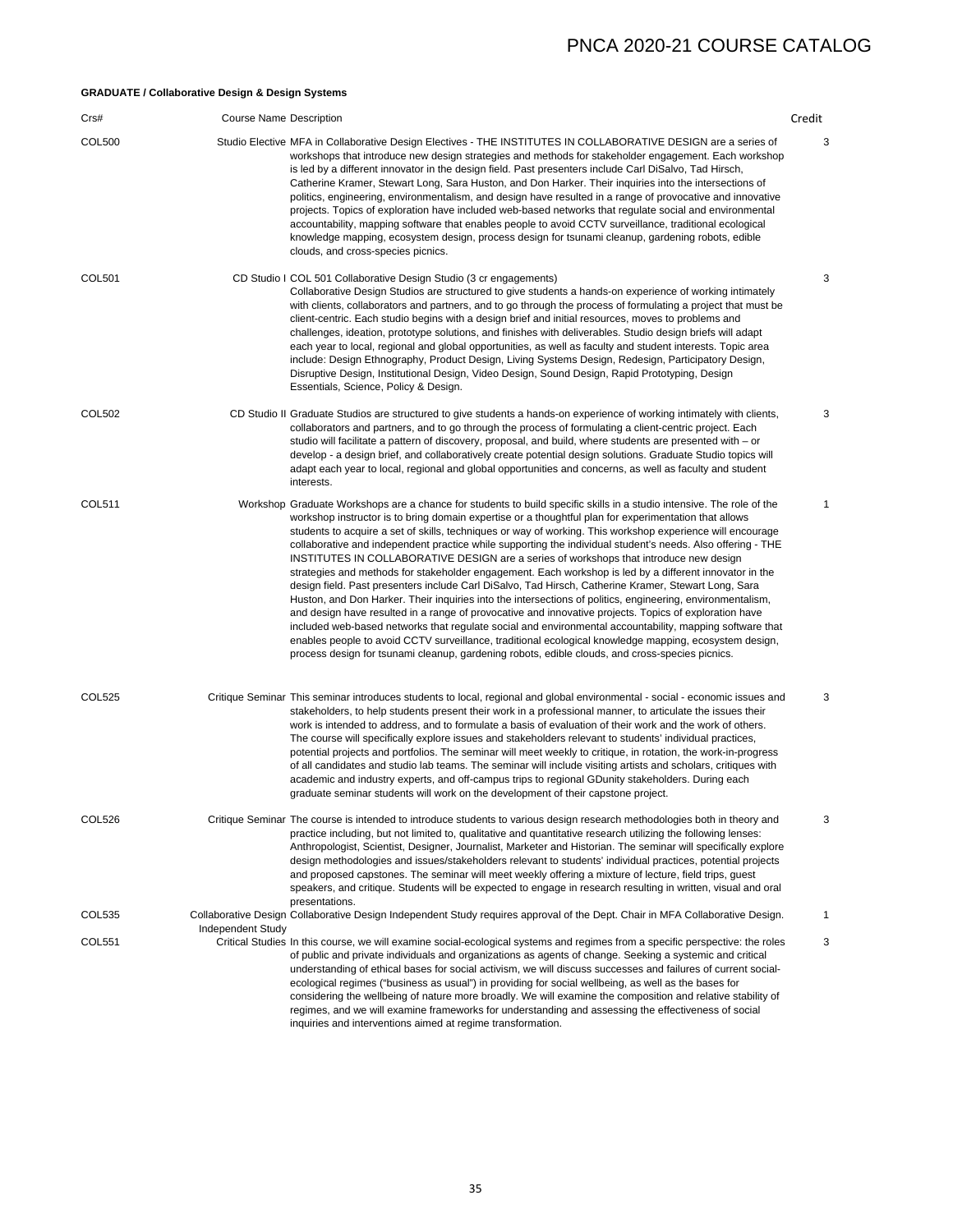### **GRADUATE / Collaborative Design & Design Systems (cont.)**

| Crs#          | <b>Course Name Description</b> |                                                                                                                                                                                                                                                                                                                                                                                                                                                                                                                                                                                                                                                                                                                                                                                                                                                                                                          | Credit |
|---------------|--------------------------------|----------------------------------------------------------------------------------------------------------------------------------------------------------------------------------------------------------------------------------------------------------------------------------------------------------------------------------------------------------------------------------------------------------------------------------------------------------------------------------------------------------------------------------------------------------------------------------------------------------------------------------------------------------------------------------------------------------------------------------------------------------------------------------------------------------------------------------------------------------------------------------------------------------|--------|
| <b>COL552</b> |                                | Critical Studies Through lectures, discussions, and field trips we will explore successful strategies of designing for<br>complexity in Portland, Oregon. The instructor and guest presenters will discuss iterative, generative and<br>transdisciplinary design processes as they relate to dynamic systems. Skills such as matrix mapping,<br>creating cooperative networks, adaptive processes and effective means of client engagement will be<br>demonstrated. This course will explore successful strategies for creating solutions for diverse ecological,<br>social and economic issues. It will also train students to recognize the design opportunities through system<br>indicators in the world around them. Students will develop their own design epistemology and tool kit for<br>strategic planning.                                                                                    | 3      |
| COL601        |                                | Studio Capstone Collaborative Design Studios are structured to give students a hands-on experience of working intimately<br>with clients, collaborators and partners, and to go through the process of formulating a project that must be<br>client-centric. Each studio begins with a design brief and initial resources, moves to problems and<br>challenges, ideation, prototype solutions, and finishes with deliverables. Studio design briefs will adapt<br>each year to local, regional and global opportunities, as well as faculty and student interests. Topic area<br>include: Design Ethnography, Product Design, Living Systems Design, Redesign, Participatory Design,<br>Disruptive Design, Institutional Design, Video Design, Sound Design, Rapid Prototyping, Design<br>Essentials, Science, Policy & Design.                                                                          | 3      |
| <b>COL602</b> |                                | Studio Capstone Graduate Studios are structured to give students a hands-on experience of working intimately with clients,<br>collaborators and partners, and to go through the process of formulating a client-centric project. Each<br>studio will facilitate a pattern of discovery, proposal, and build, where students are presented with – or<br>develop - a design brief, and collaboratively create potential design solutions. Graduate Studio topics will<br>adapt each year to local, regional and global opportunities and concerns, as well as faculty and student<br>interests.                                                                                                                                                                                                                                                                                                            | 3      |
| COL611        |                                | Workshop Graduate Workshops are a chance for students to build specific skills in a studio intensive. The role of the<br>workshop instructor is to bring domain expertise or a thoughtful plan for experimentation that allows<br>students to acquire a set of skills, techniques or way of working. This workshop experience will encourage<br>collaborative and independent practice while supporting the individual student's needs.                                                                                                                                                                                                                                                                                                                                                                                                                                                                  | 1      |
| COL625        |                                | Graduate Critique Seminar Collaboration, Facilitation, Participation<br>This course will explore different models of collaboration, facilitation and participation as they apply to local,<br>regional and global ecological -social - economic issues and stakeholders, help students to present their<br>work in a professional manner, to articulate the issues their work is intended to address, and to formulate a<br>basis of evaluation of their work and the work of others. It will also explore these models as they apply to<br>students' individual practices, potential projects and portfolios. The seminar will meet weekly to critique, in<br>rotation, the work-in-progress of all candidates and studio lab teams. The seminar will include visiting<br>artists and scholars, critiques with academic and industry experts, and off-campus trips to regional GDunity<br>stakeholders. | 3      |
| COL626        |                                | Graduate Critique Capstone seminar is intended to help students realize a successful final project by providing structure and<br>Seminar:Capstone guidance during the completion of the capstone. This course provides students with an opportunity to<br>present, refine and receive feedback on their capstone project. Regular presentations and critiques of<br>capstone projects will be supplemented with small workshops, lectures and site visits throughout the<br>semester. It is essential that students meet each milestone and deadline provided in the course syllabus in<br>order to remain in good standing in the program.                                                                                                                                                                                                                                                              | 3      |
| <b>COL652</b> |                                | Critical Studies: Creative This course helps participants refine skills for professional life. By the end of the course students will have<br>Leadership a thoughtful and well-designed online presence that presents the individual and their work to potential<br>collaborators and employers. Participants will have an updated CV and a pdf portfolio. Students will<br>develop a personalized job / grant tracking system and will have successfully completed job and/or grant<br>applications. Students are also given the opportunity to initiate a kickstarter or other online crowd-sourced<br>funding project, and develop an exhibition strategy for presenting their capstone to the public.                                                                                                                                                                                                | 3      |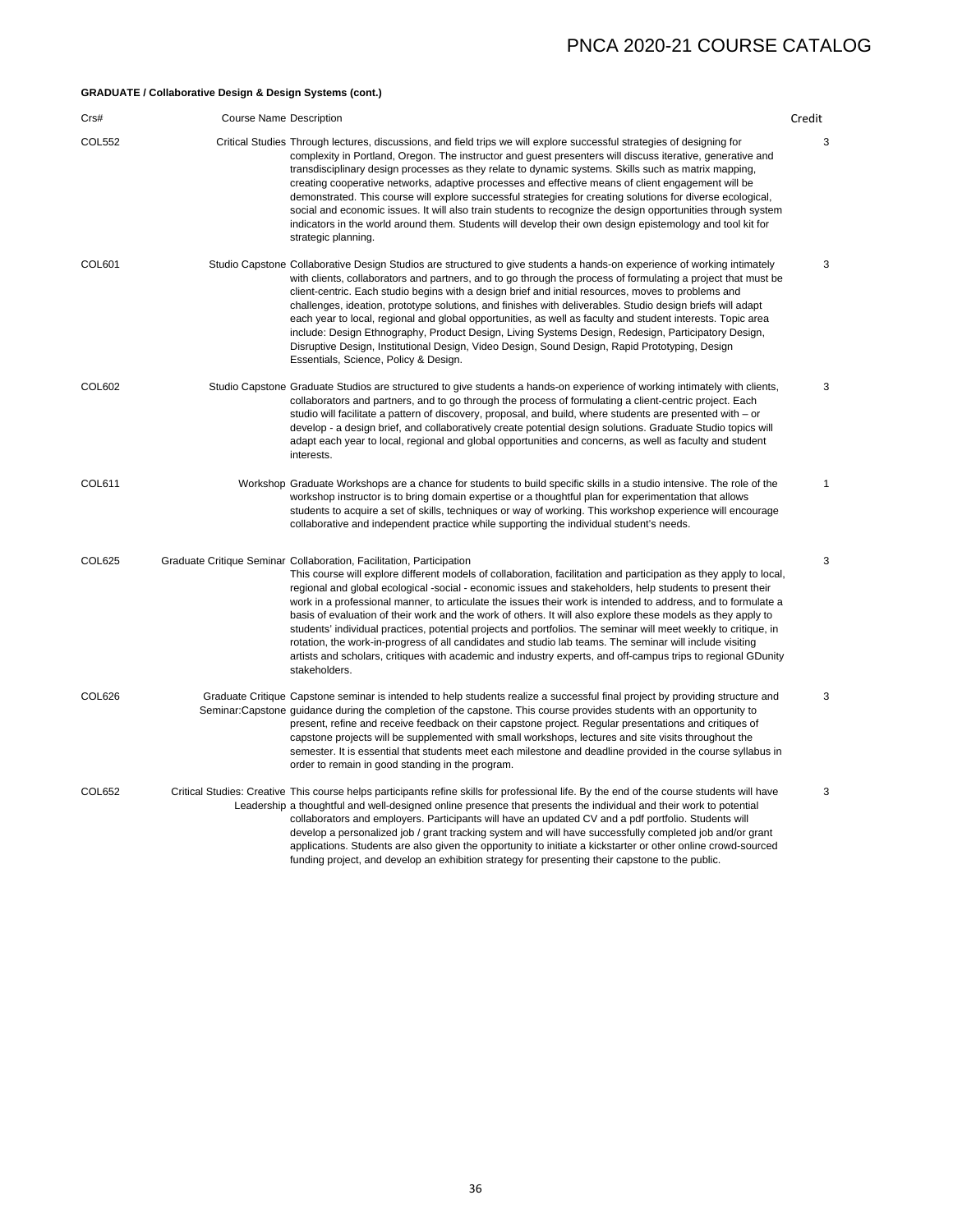### **GRADUATE / Critical Studies**

| Crs#  | <b>Course Name Description</b> |                                                                                                                                                                                                                                                                                                                                                                                                                                                                                                                                                                                                                                                                                                                                                                                                                                                                                                                                                                                                                                                                                            | Credit |
|-------|--------------------------------|--------------------------------------------------------------------------------------------------------------------------------------------------------------------------------------------------------------------------------------------------------------------------------------------------------------------------------------------------------------------------------------------------------------------------------------------------------------------------------------------------------------------------------------------------------------------------------------------------------------------------------------------------------------------------------------------------------------------------------------------------------------------------------------------------------------------------------------------------------------------------------------------------------------------------------------------------------------------------------------------------------------------------------------------------------------------------------------------|--------|
| CS501 |                                | Critical Theory 1: Introduction This seminar is an introduction to major concepts and questions in critical theory, beginning with key<br>figures in the Frankfurt School and moving through feminism, critical race theory, and postcolonial<br>criticism. The seminar claims critical theory as a creative project of analysis and exposure radically<br>interested in accountability and the material effects of ideas. Because the course is taught in the context of<br>an art school, we will pay particular attention to images, exploring overlaps and tensions between critical<br>theory and visual studies and investigating the role critical theory and art can play in transforming<br>institutions and ideologies.                                                                                                                                                                                                                                                                                                                                                          | 3      |
| CS502 |                                | Critical Theory 2: Critical Race This seminar explores Critical Race Theory, Postcolonial Theory as analytical frameworks that provide<br>Theory, Postcolonial Theory epistemological and methodological approaches to the study of structural inequalities. The seminar takes<br>as its starting point Critical Race Theory's insistence that racism is pervasive, persistent, and ongoing and<br>examines how institutional racism, colonialism, and imperialism are embedded in institutions, laws,<br>practices, and policies. The seminar approaches "race" as a social construction with material effects<br>(racism) and investigates the roles language, images, and other forms of cultural production play in racism,<br>(de)colonization, and resistance movements. The seminar will combine required content with opportunities<br>for intense engagement with specialized topics the student chooses to explore more deeply related to their<br>thesis work. Students will be encouraged to connect assigned texts to their own areas of expertise and<br>research interests. | 3      |
| CS521 |                                | Research for a Creative This seminar explores the connection between critical theory and creative research, providing a framework<br>Practice 1 for students to pose questions and incorporate qualitative research methodologies into ongoing inquiry.<br>The emphasis is on research as a process of critical engagement for observing connections between<br>seemingly disparate ideas, planning future actions and strategies, and asking better questions. The<br>seminar will investigate how power (mis)shapes knowledge production and will introduce students to a<br>range of qualitative research methods and examples of creative inquiries that cross the boundaries of<br>discipline and genre. By the end of the class, students will identify the questions that will frame their thesis<br>research and writing, and the methods they will use to investigate those questions.                                                                                                                                                                                            | 3      |
| CS522 |                                | Research for a Creative This seminar approaches thesis research as a process of revealing, challenging, and dismantling systems<br>Practice 2 of oppression—and reimagining alternatives. By the end of the seminar, students will have written a<br>literature review of relevant theorists, artists, and creative practices that will inform their thesis work and<br>will be prepared to transform core concepts and questions into a novel, researchable project that will make<br>a contribution to the field. In addition, students will develop presentation skills for clearly GDunicating<br>research ideas with theoretical and methodological rigor to various audiences. At the end of the term<br>during Focus Week, student will make public presentation of their proposed projects, which will be<br>evaluated by a panel composed of faculty, artists, and GDunity stakeholders.                                                                                                                                                                                          | 3      |
| CS525 |                                | Ethics & Visual Culture This seminar explores critical theory as a critique of seeing. The course models the program's combination<br>of critical theory and creative research and investigates practices of looking and the production, circulation,<br>and effects of visual images. When images can be used both to liberate and to oppress, to save and to kill,<br>what does it mean to be an artist? What does it mean to be a viewer? This seminar investigates how<br>images are used both to construct and resist "otherness." Drawing on visual studies, critical theory,<br>religious studies, performance theory, rhetorical analysis, and ethics, the seminar attends to the<br>responsibilities of image-makers and image consumers; the roles of artists and viewers in an image-<br>saturated culture; the use of images to create difference; and questions about how human beings engage<br>language and images to make and unmake worlds.                                                                                                                               | 3      |
| CS526 |                                | Creative Non-Fiction Writing In this writing workshop, students will explore the broad genre of creative nonfiction—from small-scale<br>constraint based writing exercises to the personal essay to academic articles to art reviews to non-<br>narrative poetry and beyond. Through a variety of writing exercises, experiments, and reading<br>assignments, we will play with language, content, and form. Emphasis is placed on experimentation and<br>argument as means to develop a personal vocabulary while initiating a self-directed writing practice. A<br>series of visiting writers will assist us in this work. The course is designed to support graduate students<br>preparing for thesis writing, visual artists who use language and text in their work, and creative writers.                                                                                                                                                                                                                                                                                            | 3      |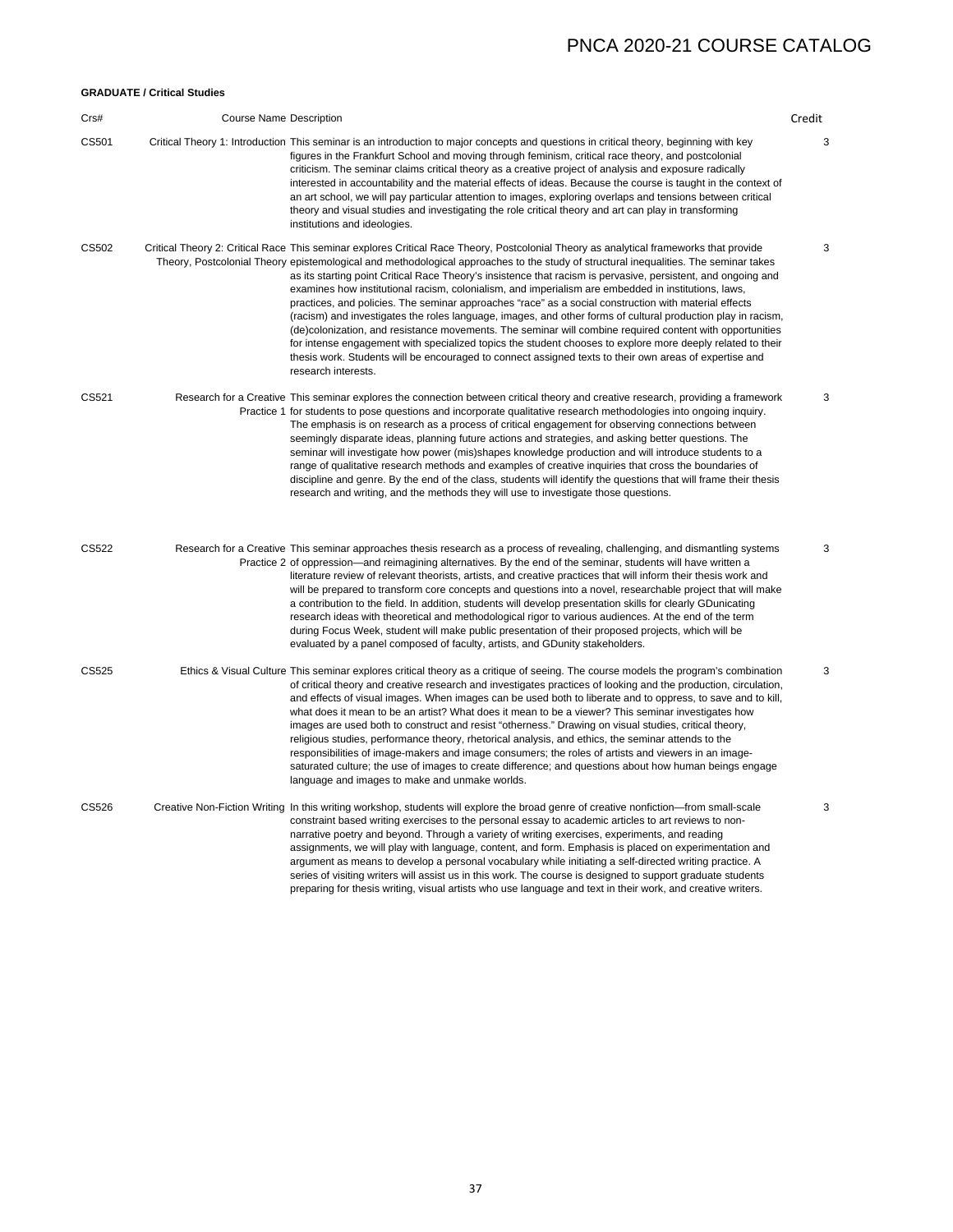### **GRADUATE / Critical Studies (cont.)**

| Crs#  | <b>Course Name Description</b> |                                                                                                                                                                                                                                                                                                                                                                                                                                                                                                                                                                                                                                                                                                                                                                                                                                                                                                                                                                                     | Credit |
|-------|--------------------------------|-------------------------------------------------------------------------------------------------------------------------------------------------------------------------------------------------------------------------------------------------------------------------------------------------------------------------------------------------------------------------------------------------------------------------------------------------------------------------------------------------------------------------------------------------------------------------------------------------------------------------------------------------------------------------------------------------------------------------------------------------------------------------------------------------------------------------------------------------------------------------------------------------------------------------------------------------------------------------------------|--------|
| CS630 |                                | Professional Practice In this seminar, students develop effective professional strategies to successfully pursue a chosen career<br>path upon completion of the CS program. The course helps students identify opportunities for achieving<br>meaningful career objectives and for making a contribution as a critical citizen. Students learn concrete<br>professional skills: curriculum vitae formatting, email and communication etiquette, letter writing,<br>interviewing, public speaking, job search resources, portfolio development, and how to apply for<br>opportunities (which may include PhD programs, teaching positions, publications, grants, fellowships,<br>internships, residencies, or exhibitions). The objective is to prepare the future CS graduate to identify, plan<br>and pursue a strategy for meaningful career development and a rewarding professional life in which their<br>talents translate into a significant critical cultural contribution. | 9      |
| CS631 |                                | Thesis Writing 1 This thesis workshop seminar is intended to support students as they complete and defend a successful<br>master's thesis for the CS program. The thesis (30-50 pages) will be both critical and constructive; that is,<br>it should reveal, challenge, and dismantle systems of oppression, while also reimagining possible ways<br>forward. The course will provide students with opportunities to present, refine, and receive feedback on<br>their written work. Regular reviews of drafts will occur in a combination of writing workshops, assigned<br>critical friends groups, and meetings with the professor throughout the semester. Each student will be<br>provided with an additional mentor with expertise in their area of investigation. Final thesis work will be<br>presented to a panel of faculty, artists, and GDunity stakeholders at the start of the spring semester.                                                                       | 6      |
| CS632 |                                | Thesis Writing 2: Preparing for Due to the fact that so much graduate writing ends up gathering dust on library shelves or serving as<br>Publication doorstops, this workshop is designed to help students prepare their thesis work for publication in the world.<br>At the beginning of the semester, students will present and defend their completed thesis paper to a panel<br>composed of faculty, artists, and GDunity stakeholders. In addition to evaluating the thesis work, the panel<br>will also help students determine the next shape(s) their thesis work should take and the best venues for its<br>distribution. The form of publication will depend on the student's area of interest and professional practice<br>plans—perhaps an essay for Art Forum, articles for peer-reviewed academic journals, a mission statement<br>and business plan for a non-profit, a series of critical art essays, a GDunity manifesto, a zine, or something<br>else entirely.   | 6      |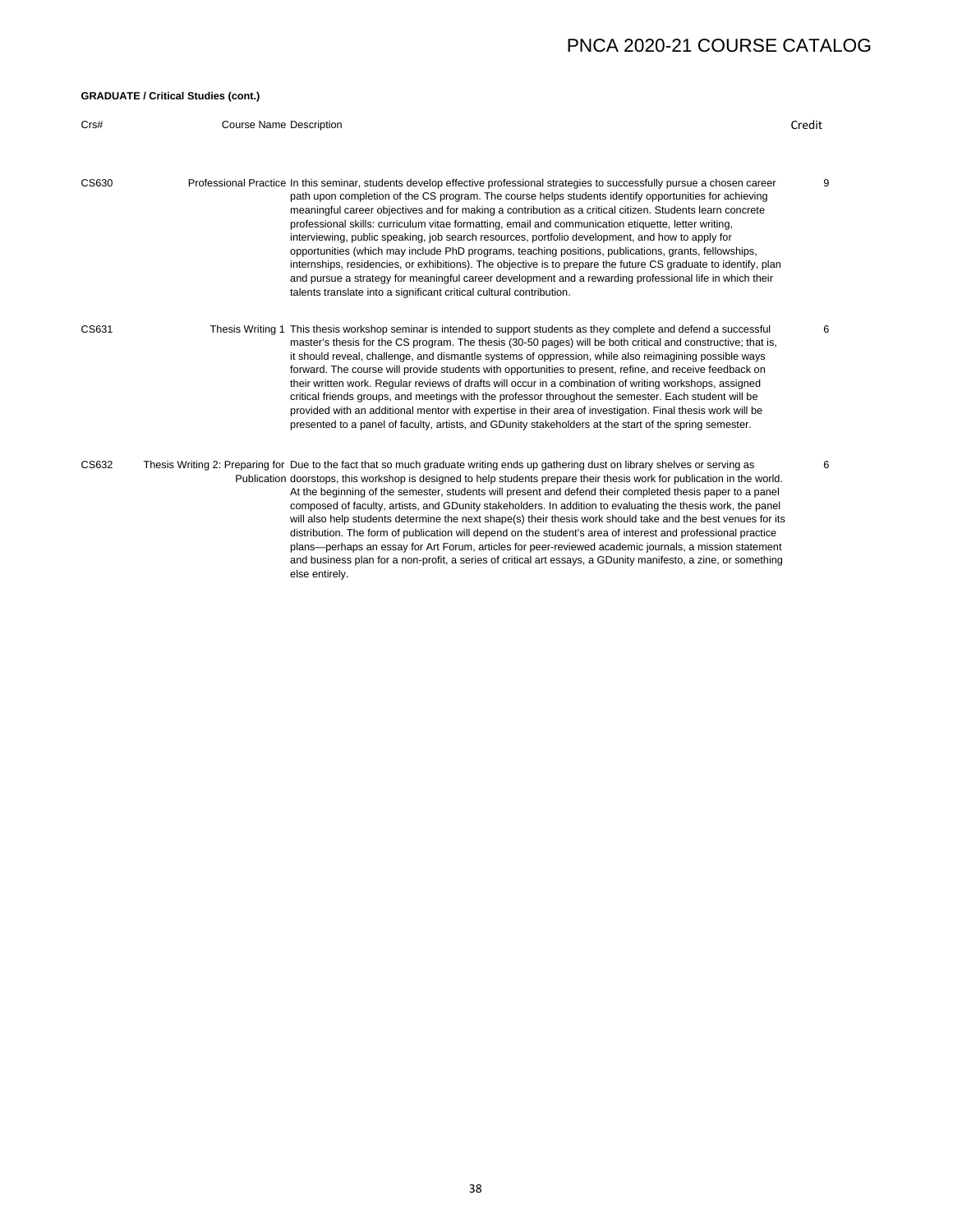### **GRADUATE / Print Media**

| Crs#          | <b>Course Name Description</b> |                                                                                                                                                                                                                                                                                                                                                                                                                                                                                                                                                                                                                                                                                                                                                                                                                                                                                                                                                                                                                                                                                                                                                                                                                          | Credit |
|---------------|--------------------------------|--------------------------------------------------------------------------------------------------------------------------------------------------------------------------------------------------------------------------------------------------------------------------------------------------------------------------------------------------------------------------------------------------------------------------------------------------------------------------------------------------------------------------------------------------------------------------------------------------------------------------------------------------------------------------------------------------------------------------------------------------------------------------------------------------------------------------------------------------------------------------------------------------------------------------------------------------------------------------------------------------------------------------------------------------------------------------------------------------------------------------------------------------------------------------------------------------------------------------|--------|
| <b>PRM501</b> |                                | Print Media - Graduate Studio Graduate Studio, the foundation of the 60-credit, two-year MFA in Print Media program, students take an<br>individualized approach to their education, synthesizing their diverse experiences into their work. Students<br>work in private studios within a shared GDunity environment, where cross-disciplinary exchange is highly<br>encouraged. Studio practice is guided by faculty mentors who meet with students weekly to provide<br>critique, dialogue, and occasional assignments geared toward the individual student's creative<br>investigations. Graduate Studio culminates in an exhibition of work and a written thesis presented at the<br>end of the second year. In addition to working with faculty mentors, students meet for group critiques and<br>on-campus activities.                                                                                                                                                                                                                                                                                                                                                                                             | 3      |
| <b>PRM502</b> |                                | Print Media - Graduate Studio Graduate Studio, the foundation of the 60-credit, two-year MFA in Print Media program, students take an<br>individualized approach to their education, synthesizing their diverse experiences into their work. Students<br>work in private studios within a shared GDunity environment, where cross-disciplinary exchange is highly<br>encouraged. Studio practice is guided by faculty mentors who meet with students weekly to provide<br>critique, dialogue, and occasional assignments geared toward the individual student's creative<br>investigations. Graduate Studio culminates in an exhibition of work and a written thesis presented at the<br>end of the second year. In addition to working with faculty mentors, students meet for group critiques and<br>on-campus activities.                                                                                                                                                                                                                                                                                                                                                                                             | 3      |
| <b>PRM525</b> |                                | Graduate Critique Seminar Taken all four semesters by all students in the Print Media program, the Graduate Critique Seminar<br>provides candidates with an intellectual GDunity and critical forum in which they may test, temper, and<br>enlarge the ideas that underlie their artistic goals. The Seminar will meet weekly to critique, in rotation, the<br>work-in-progress of all candidates. The cross-disciplinary nature of the conversation is meant to foster the<br>widest possible dialogue among artists, encourage divergent thinking and discourage the easy acceptance<br>of received notions. The seminar will also include lectures, critiques, and discussions with Visiting<br>Artists/Scholars/Critics. The Seminar is led by one of the MFA in Print Media faculty, who may also enlist<br>other faculty members, as well as visiting artists, critics and scholars, to join discussions and critiques.<br>Students may also be assigned critical readings to prepare for presentation and discussion, and class<br>meetings would be supplemented by lectures and performances of visiting artists to PNCA, as well as by<br>trips off-campus to exhibitions and performances locally and beyond. | 3      |
| <b>PRM526</b> |                                | Graduate Critique Seminar Taken all four semesters by all students in the Print Media program, the Graduate Critique Seminar<br>provides candidates with an intellectual GDunity and critical forum in which they may test, temper, and<br>enlarge the ideas that underlie their artistic goals. The Seminar will meet weekly to critique, in rotation, the<br>work-in-progress of all candidates. The cross-disciplinary nature of the conversation is meant to foster the<br>widest possible dialogue among artists, encourage divergent thinking and discourage the easy acceptance<br>of received notions. The seminar will also include lectures, critiques, and discussions with Visiting<br>Artists/Scholars/Critics. The Seminar is led by one of the MFA in Print Media faculty, who may also enlist<br>other faculty members, as well as visiting artists, critics and scholars, to join discussions and critiques.<br>Students may also be assigned critical readings to prepare for presentation and discussion, and class<br>meetings would be supplemented by lectures and performances of visiting artists to PNCA, as well as by<br>trips off-campus to exhibitions and performances locally and beyond. | 3      |
| <b>PRM551</b> |                                | Collaboration & Research Lab This four semester course provides an experimental laboratory experience supporting research,<br>collaboration and creativity. Students will collaborate on projects as both experiments and professional<br>practice. They will be required to search out a topic of research for each semester, which could continue<br>through all four semesters. Research logs and presentations will be conducted in the lab and presented to<br>the GDunity. This course allows the student to use the scientific process as an alternative form of making<br>as they take a more independent and creative line of inquiry in other courses.                                                                                                                                                                                                                                                                                                                                                                                                                                                                                                                                                         | 3      |
| <b>PRM552</b> |                                | Collaboration & Research Lab This four semester course provides an experimental laboratory experience supporting research,<br>collaboration and creativity. Students will collaborate on projects as both experiments and professional<br>practice. They will be required to search out a topic of research for each semester, which could continue<br>through all four semesters. Research logs and presentations will be conducted in the lab and presented to<br>the GDunity. This course allows the student to use the scientific process as an alternative form of making<br>as they take a more independent and creative line of inquiry in other courses.                                                                                                                                                                                                                                                                                                                                                                                                                                                                                                                                                         | 3      |
| <b>PRM561</b> |                                | Critical Studies:Pedagogy This is a MFA course addressing pedagogical strategies in post-secondary arts education. Through<br>readings, students will be introduced to various philosophies of education from arts educators and<br>philosophers from around the globe and will critically discuss these ideas in class. By the end of the course,<br>students will develop their own written teaching philosophy, a sample syllabus for a Foundation class at<br>PNCA, as well as a sample syllabus for a class of their choice, and will teach one topic from this course.<br>Lectures and guests will augment discussion of professional practice issues surrounding arts education<br>and what is involved in successfully applying for teaching positions. MFA students enrolled in this course<br>will simultaneously act as a student teacher to a PNCA faculty member and will maintain a weekly log of<br>their experience as a student teacher.                                                                                                                                                                                                                                                                | 3      |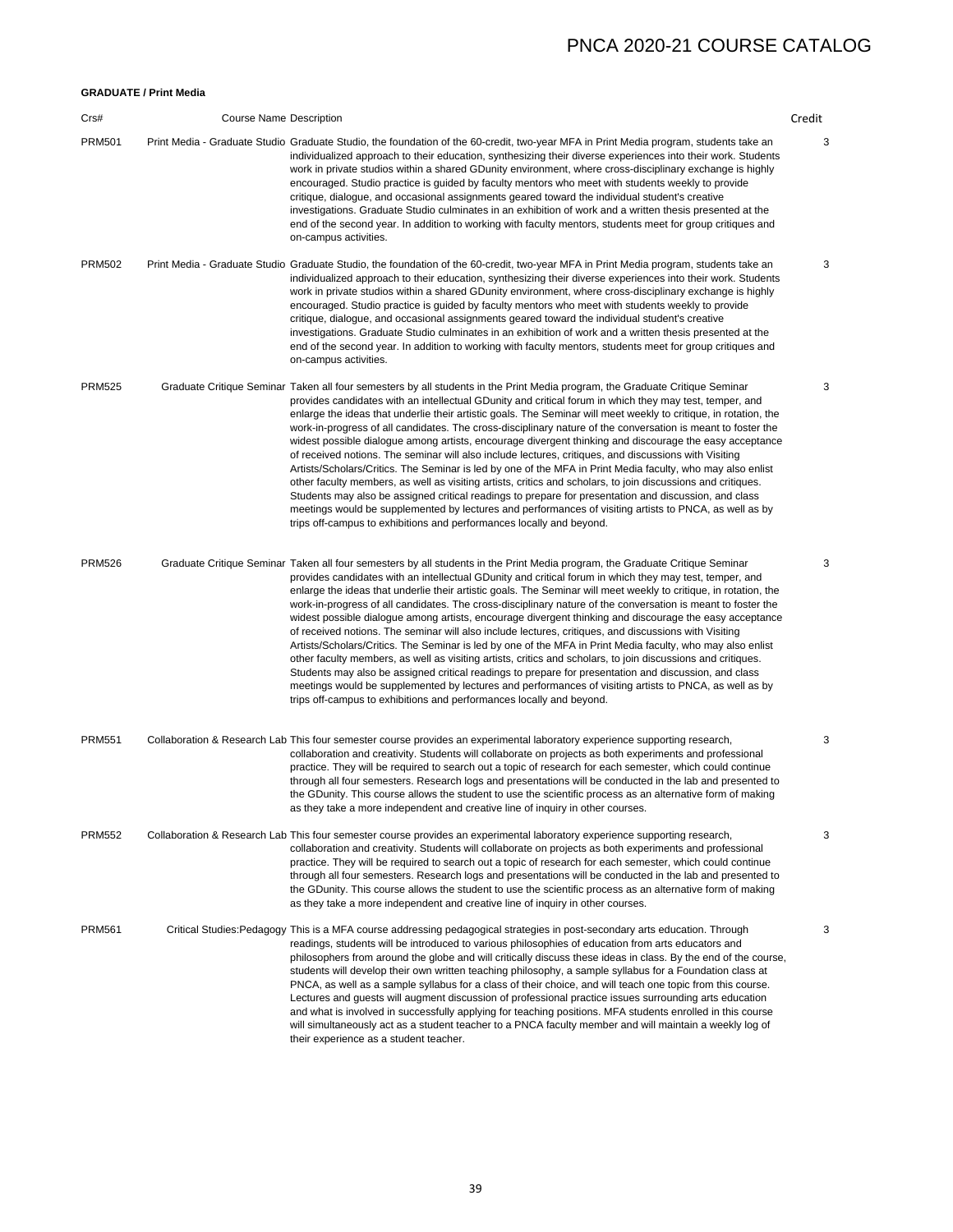### **GRADUATE / Print Media (cont.)**

| Crs#          | Course Name Description |                                                                                                                                                                                                                                                                                                                                                                                                                                                                                                                                                                                                                                                                                                                                                                                                                                                                                                                                                                                                                                                                                                                                                                                                                                                               | Credit |
|---------------|-------------------------|---------------------------------------------------------------------------------------------------------------------------------------------------------------------------------------------------------------------------------------------------------------------------------------------------------------------------------------------------------------------------------------------------------------------------------------------------------------------------------------------------------------------------------------------------------------------------------------------------------------------------------------------------------------------------------------------------------------------------------------------------------------------------------------------------------------------------------------------------------------------------------------------------------------------------------------------------------------------------------------------------------------------------------------------------------------------------------------------------------------------------------------------------------------------------------------------------------------------------------------------------------------|--------|
| <b>PRM562</b> |                         | CS:Contemporary Print Media This seminar will immerse students in the world of contemporary printmaking by looking at the prominent<br>Seminar producers and disseminators of print media. With the definition of "what is a print?" rapidly expanding,<br>students will contextualize works by identifying and analyzing trends and influences. Innovations in media,<br>including digital interfaces and 3D fabrication, will be examined for how they shape the meaning,<br>appearance, display, and audience for fine prints, which have come to include objects, installations, video<br>and other time-based art. Lectures, readings, and discussions will take up the critical theory and aesthetics<br>of contemporary print practices, addressing questions such as the place of craft and process, the idea of<br>originality and authenticity, the role of collaboration and GDunity in professional print workshops, the<br>relation of image and text, and the intersection of fine art and Graphic Design, commercialism, industry,<br>technology, and society. The course will be complemented by museum and gallery tours and visits from<br>guest speakers. Students will contribute oral presentations and complete a final research essay. | 3      |
| <b>PRM601</b> |                         | Print Media Graduate Studio Graduate Studio, the foundation of the 60-credit, two-year MFA in Print Media program, students take an<br>individualized approach to their education, synthesizing their diverse experiences into their work. Students<br>work in private studios within a shared GDunity environment, where cross-disciplinary exchange is highly<br>encouraged. Studio practice is guided by faculty mentors who meet with students weekly to provide<br>critique, dialogue, and occasional assignments geared toward the individual student's creative<br>investigations. Graduate Studio culminates in an exhibition of work and a written thesis presented at the<br>end of the second year. In addition to working with faculty mentors, students meet for group critiques and<br>on-campus activities.                                                                                                                                                                                                                                                                                                                                                                                                                                    | 3      |
| <b>PRM602</b> |                         | Capstone Project with Mentor This credit bearing studio assignment allows graduate students to explore, experiment and apply their<br>creative practice in either an independent or collaborative process. This assignment will continue through<br>all four semesters of the program. Every semester, students will be assessed by their chair, program<br>faculty, invited quests and peers as they develop a body of work.<br>In the final semester, students will be linked with a mentor to focus on a capstone project. The capstone<br>project will also be evaluated by the chair, program faculty and invited guests. Students will be required to<br>give an oral presentation and defend their outcomes. This capstone process is linked to a thesis paper,<br>which is developed in the Capstone Research + Writing Course.                                                                                                                                                                                                                                                                                                                                                                                                                       | 6      |
| <b>PRM625</b> |                         | Graduate Critique Seminar Taken all four semesters by all students in the Print Media program, the Graduate Critique Seminar<br>provides candidates with an intellectual GDunity and critical forum in which they may test, temper, and<br>enlarge the ideas that underlie their artistic goals. The Seminar will meet weekly to critique, in rotation, the<br>work-in-progress of all candidates. The cross-disciplinary nature of the conversation is meant to foster the<br>widest possible dialogue among artists, encourage divergent thinking and discourage the easy acceptance<br>of received notions. The seminar will also include lectures, critiques, and discussions with Visiting<br>Artists/Scholars/Critics. The Seminar is led by one of the MFA in Print Media faculty, who may also enlist<br>other faculty members, as well as visiting artists, critics and scholars, to join discussions and critiques.<br>Students may also be assigned critical readings to prepare for presentation and discussion, and class<br>meetings would be supplemented by lectures and performances of visiting artists to PNCA, as well as by<br>trips off-campus to exhibitions and performances locally and beyond.                                      | 3      |
| <b>PRM626</b> |                         | Graduate Critique Seminar Taken all four semesters by all students in the Print Media program, the Graduate Critique Seminar<br>provides candidates with an intellectual GDunity and critical forum in which they may test, temper, and<br>enlarge the ideas that underlie their artistic goals. The Seminar will meet weekly to critique, in rotation, the<br>work-in-progress of all candidates. The cross-disciplinary nature of the conversation is meant to foster the<br>widest possible dialogue among artists, encourage divergent thinking and discourage the easy acceptance<br>of received notions. The seminar will also include lectures, critiques, and discussions with Visiting<br>Artists/Scholars/Critics. The Seminar is led by one of the MFA in Print Media faculty, who may also enlist<br>other faculty members, as well as visiting artists, critics and scholars, to join discussions and critiques.<br>Students may also be assigned critical readings to prepare for presentation and discussion, and class<br>meetings would be supplemented by lectures and performances of visiting artists to PNCA, as well as by<br>trips off-campus to exhibitions and performances locally and beyond.                                      | 3      |
| <b>PRM651</b> |                         | Collaboration & Research Lab This four semester course provides an experimental laboratory experience supporting research,<br>collaboration and creativity. Students will collaborate on projects as both experiments and professional<br>practice. They will be required to search out a topic of research for each semester, which could continue<br>through all four semesters. Research logs and presentations will be conducted in the lab and presented to<br>the GDunity. This course allows the student to use the scientific process as an alternative form of making<br>as they take a more independent and creative line of inquiry in other courses.                                                                                                                                                                                                                                                                                                                                                                                                                                                                                                                                                                                              | 3      |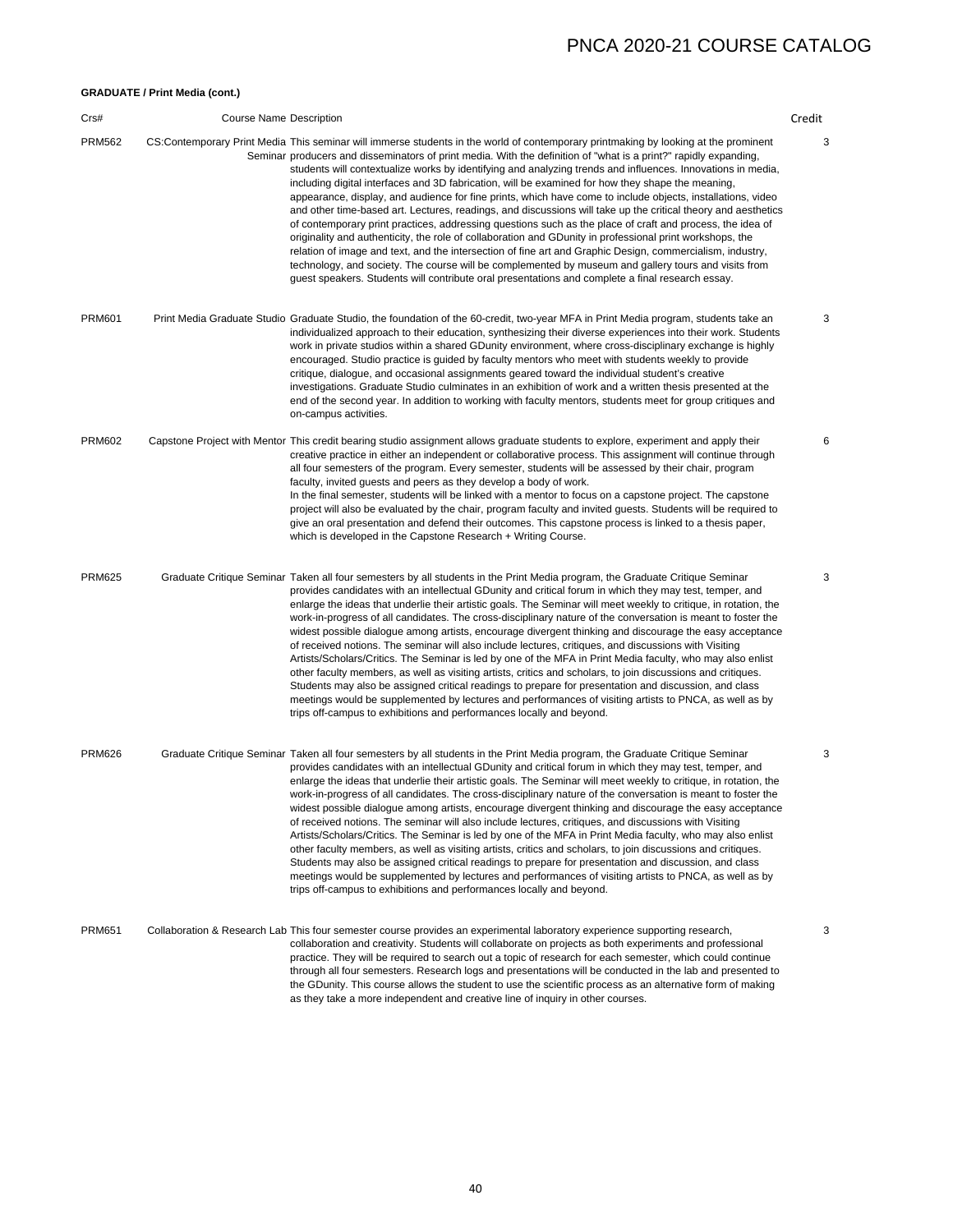### **GRADUATE / Print Media (cont.)**

| Crs#          | <b>Course Name Description</b> |                                                                                                                                                                                                                                                                                                                                                                                                                                                                                                                                                                                                                                                                                                                                                                                                                                                                                                                                                                               | Credit |
|---------------|--------------------------------|-------------------------------------------------------------------------------------------------------------------------------------------------------------------------------------------------------------------------------------------------------------------------------------------------------------------------------------------------------------------------------------------------------------------------------------------------------------------------------------------------------------------------------------------------------------------------------------------------------------------------------------------------------------------------------------------------------------------------------------------------------------------------------------------------------------------------------------------------------------------------------------------------------------------------------------------------------------------------------|--------|
| <b>PRM652</b> |                                | Collaboration & Research Lab This four semester course provides an experimental laboratory experience supporting research,<br>collaboration and creativity. Students will collaborate on projects as both experiments and professional<br>practice. They will be required to search out a topic of research for each semester, which could continue<br>through all four semesters. Research logs and presentations will be conducted in the lab and presented to<br>the GDunity. This course allows the student to use the scientific process as an alternative form of making<br>as they take a more independent and creative line of inquiry in other courses.                                                                                                                                                                                                                                                                                                              | 3      |
| <b>PRM661</b> |                                | Critical Studies: Multiples This course examines "multiples" in historical and contemporary contexts in order to develop criteria for<br>understanding and strategies for reconfiguring the concept. Our exploration will include examples from<br>craft, design, art, media, and technology and the intersections and exchanges between these interrelated<br>fields. Throughout, we will be interested in exploring relations between making and thinking, hand and<br>mind, human and machine, objects and systems, materiality and abstraction and the ramifications of the<br>pairs' interactions for perception, sensibility and intelligence. The course will also address issues relevant<br>to the course material raised by and related to the MFA lectures and invited guests. In addition to preparing<br>weekly readings, students will engage in a semester-long research project and present their findings in<br>both written formats and oral presentations. | 3      |
| <b>PRM662</b> |                                | Crit Studies: Capstone This course is designed to instruct, guide, and support Print Media students with the completion of a<br>Research & Writing Thesis Paper. The Thesis Paper is a statement of your critical positions as an artist and/or collaborator. It<br>is informed by your creative practice and supported by relevant sources. This course prepares students to<br>develop a successfully researched paper that relates the concept, process, and evaluation of their<br>capstone project. At the end of this course, the student should be prepared to present a thoroughly<br>developed Thesis Paper, Oral Presentation, and defense of their Capstone Project. Each student will be<br>led through rough drafts before the final paper is presented for grading, binding, and storage in the PNCA<br>library holdings.                                                                                                                                       | 3      |

3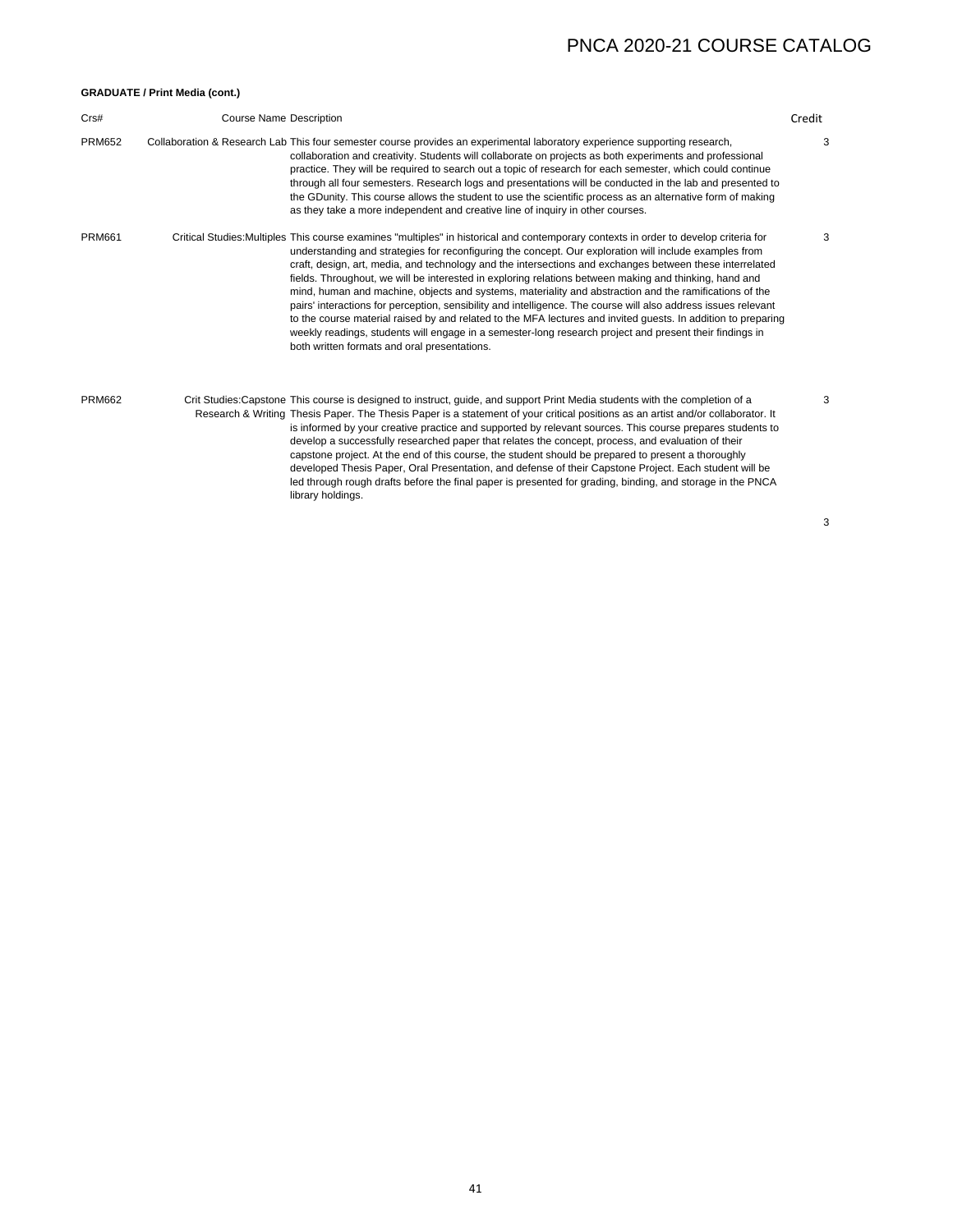### **GRADUATE / Visual Studies**

| Crs#         | <b>Course Name Description</b> |                                                                                                                                                                                                                                                                                                                                                                                                                                                                                                                                                                                                                                                                                                                                                                                                                                                                                                                                                                                                                                                                                                                                                                                                                                  | Credit |
|--------------|--------------------------------|----------------------------------------------------------------------------------------------------------------------------------------------------------------------------------------------------------------------------------------------------------------------------------------------------------------------------------------------------------------------------------------------------------------------------------------------------------------------------------------------------------------------------------------------------------------------------------------------------------------------------------------------------------------------------------------------------------------------------------------------------------------------------------------------------------------------------------------------------------------------------------------------------------------------------------------------------------------------------------------------------------------------------------------------------------------------------------------------------------------------------------------------------------------------------------------------------------------------------------|--------|
| <b>VS501</b> |                                | Graduate Studio Graduate Studio, the foundation of the 60-credit, two-year MFA in VS program, students take an<br>individualized approach to their education, synthesizing their diverse experiences into their work. Students<br>work in private studios within a shared GDunity environment, where cross-disciplinary exchange is highly<br>encouraged. Studio practice is guided by faculty mentors who meet with students weekly to provide<br>critique, dialogue, and occasional assignments geared toward the individual student's creative<br>investigations. Graduate Studio culminates in an exhibition of work and a written thesis presented at the<br>end of the second year. In addition to working with faculty mentors, students meet for group critiques and<br>on-campus activities.                                                                                                                                                                                                                                                                                                                                                                                                                            | 9      |
| <b>VS502</b> |                                | Graduate Studio Graduate Studio, the foundation of the 60-credit, two-year MFA in VS program, students take an<br>individualized approach to their education, synthesizing their diverse experiences into their work. Students<br>work in private studios within a shared GDunity environment, where cross-disciplinary exchange is highly<br>encouraged. Studio practice is guided by faculty mentors who meet with students weekly to provide<br>critique, dialogue, and occasional assignments geared toward the individual student's creative<br>investigations. Graduate Studio culminates in an exhibition of work and a written thesis presented at the<br>end of the second year. In addition to working with faculty mentors, students meet for group critiques and                                                                                                                                                                                                                                                                                                                                                                                                                                                     | 9      |
| <b>VS525</b> |                                | on-campus activities.<br>Graduate Critique Seminar Taken all four semesters by all students in the MFA program, the Graduate Critique Seminar provides<br>candidates with an intellectual GDunity and critical forum in which they may test, temper, and enlarge the<br>ideas that underlie their artistic goals. The Seminar will meet weekly to critique, in rotation, the work-in-<br>progress of all candidates. The cross-disciplinary nature of the conversation is meant to foster the widest<br>possible dialogue among artists, encourage divergent thinking and discourage the easy acceptance of<br>received notions. The seminar will also include, critiques, and discussions with Visiting<br>Artists/Scholars/Critics. The Seminar is led by MFA faculty members, as well as visiting artists, critics and<br>scholars, who join in on discussions and critiques. Students may also be assigned critical readings to<br>prepare for presentation and discussion, and class meetings are supplemented by lectures and<br>performances of visiting artists to PNCA through the MFAVS visiting artist series.                                                                                                        | 3      |
| <b>VS526</b> |                                | Graduate Critique Seminar Taken all four semesters by all students in the MFA program, the Graduate Critique Seminar provides<br>candidates with an intellectual GDunity and critical forum in which they may test, temper, and enlarge the<br>ideas that underlie their artistic goals. The Seminar will meet weekly to critique, in rotation, the work-in-<br>progress of all candidates. The cross-disciplinary nature of the conversation is meant to foster the widest<br>possible dialogue among artists, encourage divergent thinking and discourage the easy acceptance of<br>received notions. The seminar will also include, critiques, and discussions with Visiting<br>Artists/Scholars/Critics. The Seminar is led by MFA faculty members, as well as visiting artists, critics and<br>scholars, who join in on discussions and critiques. Students may also be assigned critical readings to<br>prepare for presentation and discussion, and class meetings are supplemented by lectures and<br>performances of visiting artists to PNCA through the MFAVS visiting artist series.                                                                                                                                 | 3      |
| VS633        |                                | VS Independent Study Visual Studies Independent Study requires approval of the Dept. Chair in MFA Visual Studies with<br>Independent Study Form available in the Registration office.                                                                                                                                                                                                                                                                                                                                                                                                                                                                                                                                                                                                                                                                                                                                                                                                                                                                                                                                                                                                                                            | 3      |
| <b>VS551</b> |                                | Contemporary Art and Design This is a graduate level one-semester course that exposes students to contemporary art making strategies,<br>Seminar artists, curators, critics, histories and systems that influence and drive the expansion of the current art<br>world. This is an image-based course in which art and theory are approached in an interconnected fashion,<br>with an emphasis on the flow and interchange of significant ideas between the visual and the textual — art<br>in dialogue with theory and history. Topics will be explored through: slide lectures, museum and gallery<br>visits, videos and web sites, as well as reading discussion of selected books, articles and essays. Students<br>engage in research methodology as part of the oral presentation and writing component of the class,<br>providing an opportunity to share research. In order to reflect a variety of viewpoints and disciplines, quests<br>are invited to speak on a broad range of contemporary art and theoretical concerns. Over the course of the<br>semester, a series of related issues are addressed in conjunction with invited guests and MFA lectures<br>whose work is relevant to the subject under discussion. | 3      |
| <b>VS552</b> |                                | Contemporary Theory Seminar This seminar explores critical theory as a critique of seeing, images, art, the construction of "otherness"<br>(sexism, racism, classism, heterosexism, nationalism, etc.), and the roles and responsibilities of artists and<br>viewers. Questions about theory and practice will be grounded in examples of the work of artists. The<br>seminar begins and ends with questions. When images can be used both to save and to kill, what does it<br>mean to be an artist? Drawing on critical theory, performance theory, rhetorical analysis, and ethics, we will<br>attend to the responsibilities of image-makers and image consumers; the roles of artists in an image-<br>saturated culture; the (mis)use of images to construct difference; and questions about how human beings<br>engage language and images to make worlds. Topics to be covered include: visuality, panopticism,<br>performativity, ideology, experience, racism, whiteness, phenomenology, postcolonialism, sexism,<br>queerness, resistance, agency, language, grievability, mystery, and (in)visibility.                                                                                                                | 3      |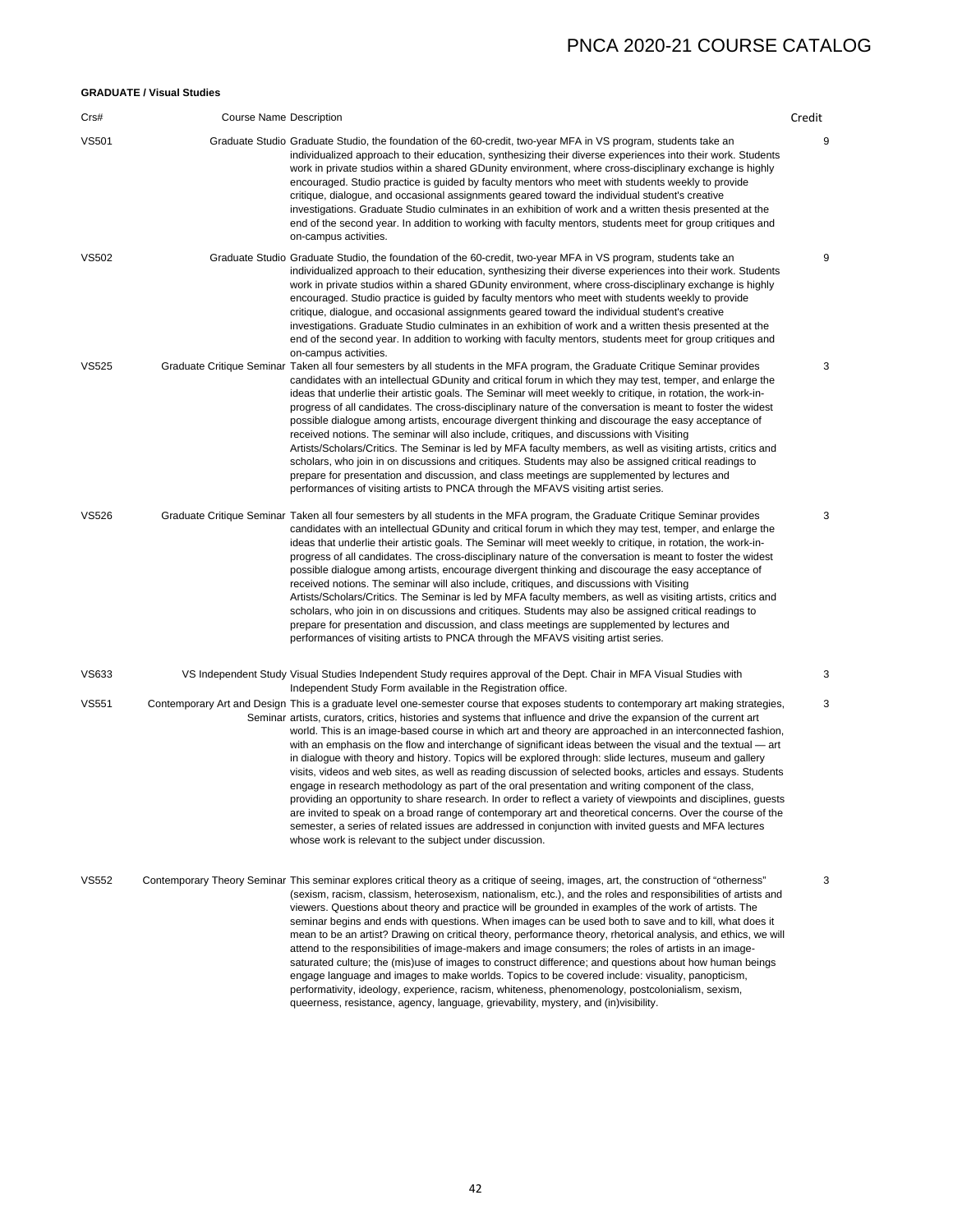### **GRADUATE / Visual Studies (cont.)**

| Crs#         | <b>Course Name Description</b> |                                                                                                                                                                                                                                                                                                                                                                                                                                                                                                                                                                                                                                                                                                                                                                                                                                                                                                                                                                                                                                                                                                  | Credit |
|--------------|--------------------------------|--------------------------------------------------------------------------------------------------------------------------------------------------------------------------------------------------------------------------------------------------------------------------------------------------------------------------------------------------------------------------------------------------------------------------------------------------------------------------------------------------------------------------------------------------------------------------------------------------------------------------------------------------------------------------------------------------------------------------------------------------------------------------------------------------------------------------------------------------------------------------------------------------------------------------------------------------------------------------------------------------------------------------------------------------------------------------------------------------|--------|
| VS555        |                                | Critical Pedagogy Offered both Fall Semester and Spring Semester<br>This is a graduate level course addressing pedagogical strategies in post-secondary arts education.<br>Students will be introduced through readings to various philosophies of education from arts educators and<br>philosophers from around the globe and will critically discuss these ideas in class. By the end of the course<br>students will develop their own written teaching philosophy, a sample syllabus of a class of their choice, a<br>cover letter and a teaching CV. Lectures and invited quests will augment discussion of professional<br>practice issues surrounding arts education and what is involved in successfully applying for teaching<br>positions. MFA students enrolled in this course will simultaneously act as a student teacher to one of the<br>PNCA faculty and will maintain a weekly log of their experience in the class.                                                                                                                                                             | 3      |
| <b>VS601</b> |                                | Graduate Studio Graduate Studio, the foundation of the 60-credit, two-year MFA in VS program, students take an<br>individualized approach to their education, synthesizing their diverse experiences into their work. Students<br>work in private studios within a shared GDunity environment, where cross-disciplinary exchange is highly<br>encouraged. Studio practice is guided by faculty mentors who meet with students weekly to provide<br>critique, dialogue, and occasional assignments geared toward the individual student's creative<br>investigations. Graduate Studio culminates in an exhibition of work and a written thesis presented at the<br>end of the second year. In addition to working with faculty mentors, students meet for group critiques and<br>on-campus activities.                                                                                                                                                                                                                                                                                            | 9      |
| <b>VS602</b> |                                | Graduate Studio Graduate Studio, the foundation of the 60-credit, two-year MFA in VS program, students take an<br>individualized approach to their education, synthesizing their diverse experiences into their work. Students<br>work in private studios within a shared GDunity environment, where cross-disciplinary exchange is highly<br>encouraged. Studio practice is guided by faculty mentors who meet with students weekly to provide<br>critique, dialogue, and occasional assignments geared toward the individual student's creative<br>investigations. Graduate Studio culminates in an exhibition of work and a written thesis presented at the<br>end of the second year. In addition to working with faculty mentors, students meet for group critiques and<br>on-campus activities.                                                                                                                                                                                                                                                                                            | 6      |
| <b>VS625</b> |                                | Graduate Critique Seminar Taken all four semesters by all students in the MFA program, the Graduate Critique Seminar provides<br>candidates with an intellectual GDunity and critical forum in which they may test, temper, and enlarge the<br>ideas that underlie their artistic goals. The Seminar will meet weekly to critique, in rotation, the work-in-<br>progress of all candidates. The cross-disciplinary nature of the conversation is meant to foster the widest<br>possible dialogue among artists, encourage divergent thinking and discourage the easy acceptance of<br>received notions. The seminar will also include, critiques, and discussions with Visiting<br>Artists/Scholars/Critics. The Seminar is led by MFA faculty members, as well as visiting artists, critics and<br>scholars, who join in on discussions and critiques. Students may also be assigned critical readings to<br>prepare for presentation and discussion, and class meetings are supplemented by lectures and<br>performances of visiting artists to PNCA through the MFAVS visiting artist series. | 3      |
| VS626        |                                | Graduate Critique Seminar Taken all four semesters by all students in the MFA program, the Graduate Critique Seminar provides<br>candidates with an intellectual GDunity and critical forum in which they may test, temper, and enlarge the<br>ideas that underlie their artistic goals. The Seminar will meet weekly to critique, in rotation, the work-in-<br>progress of all candidates. The cross-disciplinary nature of the conversation is meant to foster the widest<br>possible dialogue among artists, encourage divergent thinking and discourage the easy acceptance of<br>received notions. The seminar will also include, critiques, and discussions with Visiting<br>Artists/Scholars/Critics. The Seminar is led by MFA faculty members, as well as visiting artists, critics and<br>scholars, who join in on discussions and critiques. Students may also be assigned critical readings to<br>prepare for presentation and discussion, and class meetings are supplemented by lectures and<br>performances of visiting artists to PNCA through the MFAVS visiting artist series. | 3      |
| <b>VS672</b> |                                | Graduate Thesis Writing This course is designed to instruct, quide, and support the MFA student with the completion of her/his<br>Thesis Paper. The Thesis Paper is a statement of your critical positions as an artist. It is informed by your<br>studio practice and supported by relevant sources. This course prepares the MFA student to develop a<br>successfully researched Thesis Paper that relates the concept, process, and evaluation of their artwork to<br>a reader. At the end of this course, the student should be prepared to present a thoroughly developed<br>Thesis Paper. Each student will be led through three rough drafts before the final paper is presented for<br>grading, binding, and storage in the PNCA library holdings. The final body of text will be between 6000 and<br>9000 words (approximately 20-30 pages) in length.                                                                                                                                                                                                                                  | 3      |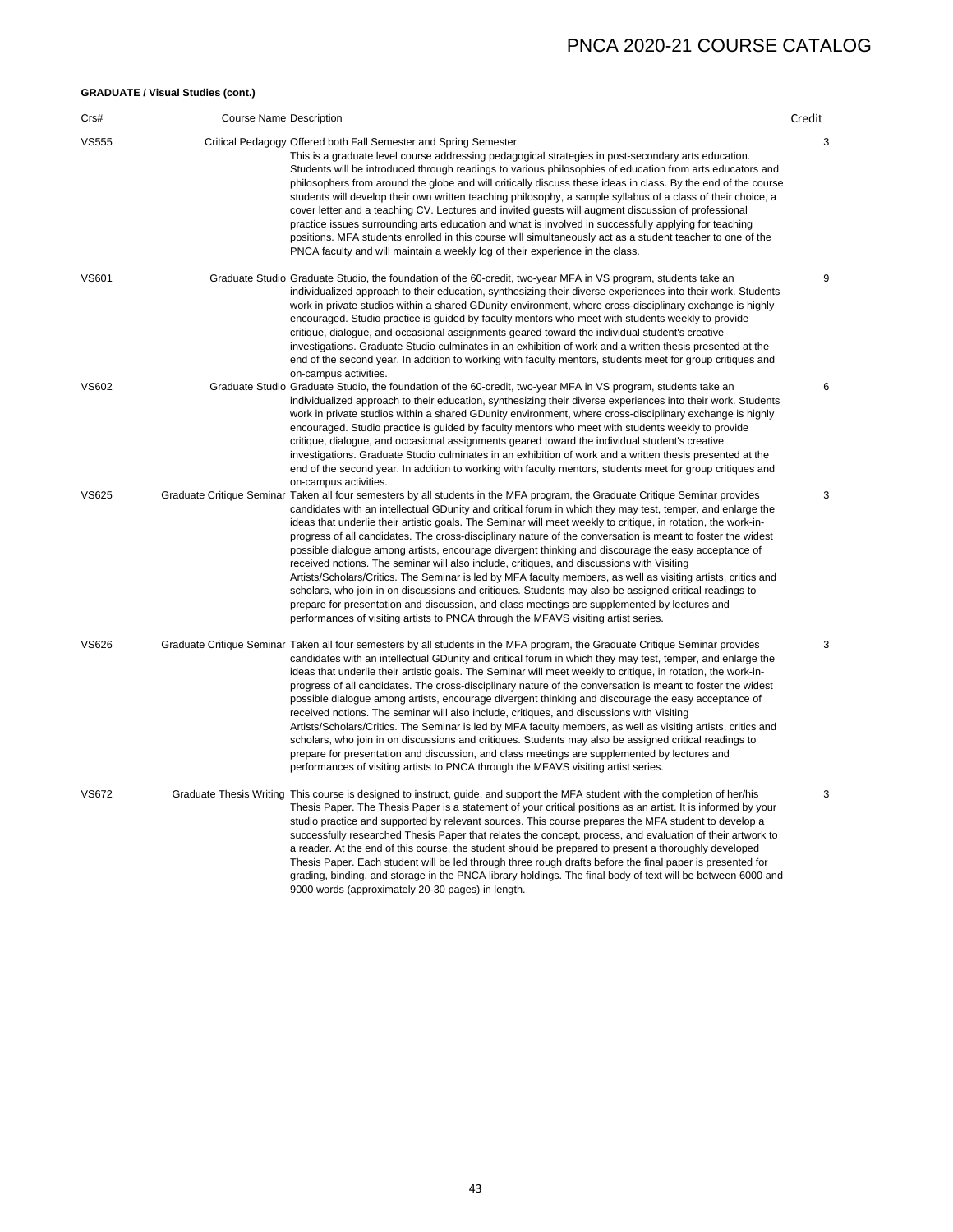### **GRADUATE / Visual Studies Low-Residency**

| Crs#                             | <b>Course Name Description</b> |                                                                                                                                                                                                                                                                                                                                                                                                                                                                                                                                                                                                                                                                                                                                                                                                                                                                                                                                                                                                                                                                                                                                                                                            | Credit |
|----------------------------------|--------------------------------|--------------------------------------------------------------------------------------------------------------------------------------------------------------------------------------------------------------------------------------------------------------------------------------------------------------------------------------------------------------------------------------------------------------------------------------------------------------------------------------------------------------------------------------------------------------------------------------------------------------------------------------------------------------------------------------------------------------------------------------------------------------------------------------------------------------------------------------------------------------------------------------------------------------------------------------------------------------------------------------------------------------------------------------------------------------------------------------------------------------------------------------------------------------------------------------------|--------|
| <b>VSLR501</b>                   |                                | Graduate Studio Summer Graduate Studio, the foundation of the 60-credit, MFA in VS (low-res) program, students take an<br>Onsite individualized approach to their education, synthesizing their diverse experiences into their work. Students<br>work in private studios within a shared GDunity environment, where cross-disciplinary exchange is highly<br>encouraged. Studio practice is guided by faculty mentors who meet with students weekly to provide<br>critique, dialogue, and occasional assignments geared toward the individual student's creative<br>investigations. Graduate Studio culminates in an exhibition of work and a written thesis presented at the<br>end of their final summer. In addition to working with faculty mentors, students meet for group critiques and                                                                                                                                                                                                                                                                                                                                                                                             | 4.5    |
| <b>VSLR502</b><br><b>VSLR503</b> |                                | on-campus activities.<br>Graduate Studio Fall Offsite / Graduate Studio, the foundation of the 60-credit, MFA in VS (low-res) program, students take an<br>Spring Offsite individualized approach to their education, synthesizing their diverse experiences into their work. Students<br>work in private studios within a shared GDunity environment, where cross-disciplinary exchange is highly<br>encouraged. Studio practice is quided by faculty mentors who meet with students weekly to provide<br>critique, dialogue, and occasional assignments geared toward the individual student's creative<br>investigations. Graduate Studio culminates in an exhibition of work and a written thesis presented at the<br>end of their final summer. In addition to working with faculty mentors, students meet for group critiques and<br>on-campus activities.                                                                                                                                                                                                                                                                                                                           | 3      |
| <b>VSLR512</b>                   |                                | Winter Studio Review During five days in January, students meet on campus for Winter reviews during which they receive<br>feedback on work produced during the Fall and engage in intensive seminars and short workshops.                                                                                                                                                                                                                                                                                                                                                                                                                                                                                                                                                                                                                                                                                                                                                                                                                                                                                                                                                                  | 1.5    |
| <b>VSLR525</b>                   |                                | Graduate Critique Seminar The goal of this course is to provide candidates with an intellectual GDunity and critical forum in which they<br>may test, temper, and enlarge the ideas that underlie their artistic goals. The Seminar will meet regularly to<br>critique, in rotation, the work of all candidates. The cross-disciplinary nature of the conversation is meant to<br>foster the widest possible dialogue among artists, encourage divergent thinking and discourage the easy<br>acceptance of received notions. MFA students will participate with regional, national and international<br>visiting artists, designers, critics, scholars, curators and others, in student critiques and discussions.<br>Professional practice is embedded in these seminars. Faculty leading this course may also enlist other<br>faculty members, as well as visiting artists, critics and scholars, to join discussions and critiques. Students<br>may also be assigned critical readings to prepare for presentation and discussion. Visiting artists may<br>engage students through demonstrations as well as by trips off-campus to exhibitions and performances<br>locally and beyond. | 3      |
| <b>VSLR531</b>                   |                                | VSLR Independent Study Dept. Chair approval required                                                                                                                                                                                                                                                                                                                                                                                                                                                                                                                                                                                                                                                                                                                                                                                                                                                                                                                                                                                                                                                                                                                                       | 3      |
| <b>VSLR532</b>                   |                                | Visiting Artist Lecture Series Each week during the intensive a Visiting Artist or Scholar is hosted by the program introducing MFA<br>students to the breadth of contemporary artistic, scholarly, philosophical and cultural voices. Each summer<br>the Low-Residency MFA also hosts an Artist-in-Residence who works for an extended period within the<br>program. Visiting Artists, Scholars, and Artists-in-Residence are selected specifically in response to the<br>MFA students within the program and their areas of inquiry.                                                                                                                                                                                                                                                                                                                                                                                                                                                                                                                                                                                                                                                     | 1.5    |
| <b>VSLR534</b>                   |                                | Library Research Seminar Structured to take place during the first year winter review session, the Library Research Seminar provides<br>both an orientation to library resources and critical independent research skills for students who will be at<br>distance between summer intensives. The seminar provides tools and instruction for using online digital<br>resources and access to journals, periodicals and texts. A short research paper on a topic of interest is<br>used to showcase best practices and initiate the assessment of a student's writing.                                                                                                                                                                                                                                                                                                                                                                                                                                                                                                                                                                                                                       | 1.5    |
| <b>VSLR551</b>                   |                                | Contemporary Art Seminar This is an upper division one-semester course that exposes students to contemporary art histories,<br>strategies, artists, curators, critics, and systems that influence and drive the expansion of the current art<br>world. Art, criticism and theory are approached in an interconnected fashion, with an emphasis on the flow<br>and interchange of significant ideas between the visual and the textual — art in dialogue with theory and<br>history. Topics will be explored through slide lectures, gallery visits, videos, web sites and reading<br>discussion of selected books, articles and essays. Students will engage in research methodologies within<br>the written and oral presentation components of this course, with the final oral presentation providing the<br>opportunity to share research with the class. In order to reflect a variety of viewpoints and disciplines, guest<br>artists and lecturers relevant to topics under discussion will be invited to speak with the class.                                                                                                                                                     | 3      |
| <b>VSLR601</b>                   |                                | Graduate Studio Summer Graduate Studio, the foundation of the 60-credit, MFA in VS (low-res) program, students take an<br>Onsite individualized approach to their education, synthesizing their diverse experiences into their work. Students<br>work in private studios within a shared GDunity environment, where cross-disciplinary exchange is highly<br>encouraged. Studio practice is guided by faculty mentors who meet with students weekly to provide<br>critique, dialogue, and occasional assignments geared toward the individual student's creative<br>investigations. Graduate Studio culminates in an exhibition of work and a written thesis presented at the<br>end of their final summer. In addition to working with faculty mentors, students meet for group critiques and<br>on-campus activities.                                                                                                                                                                                                                                                                                                                                                                    | 4.5    |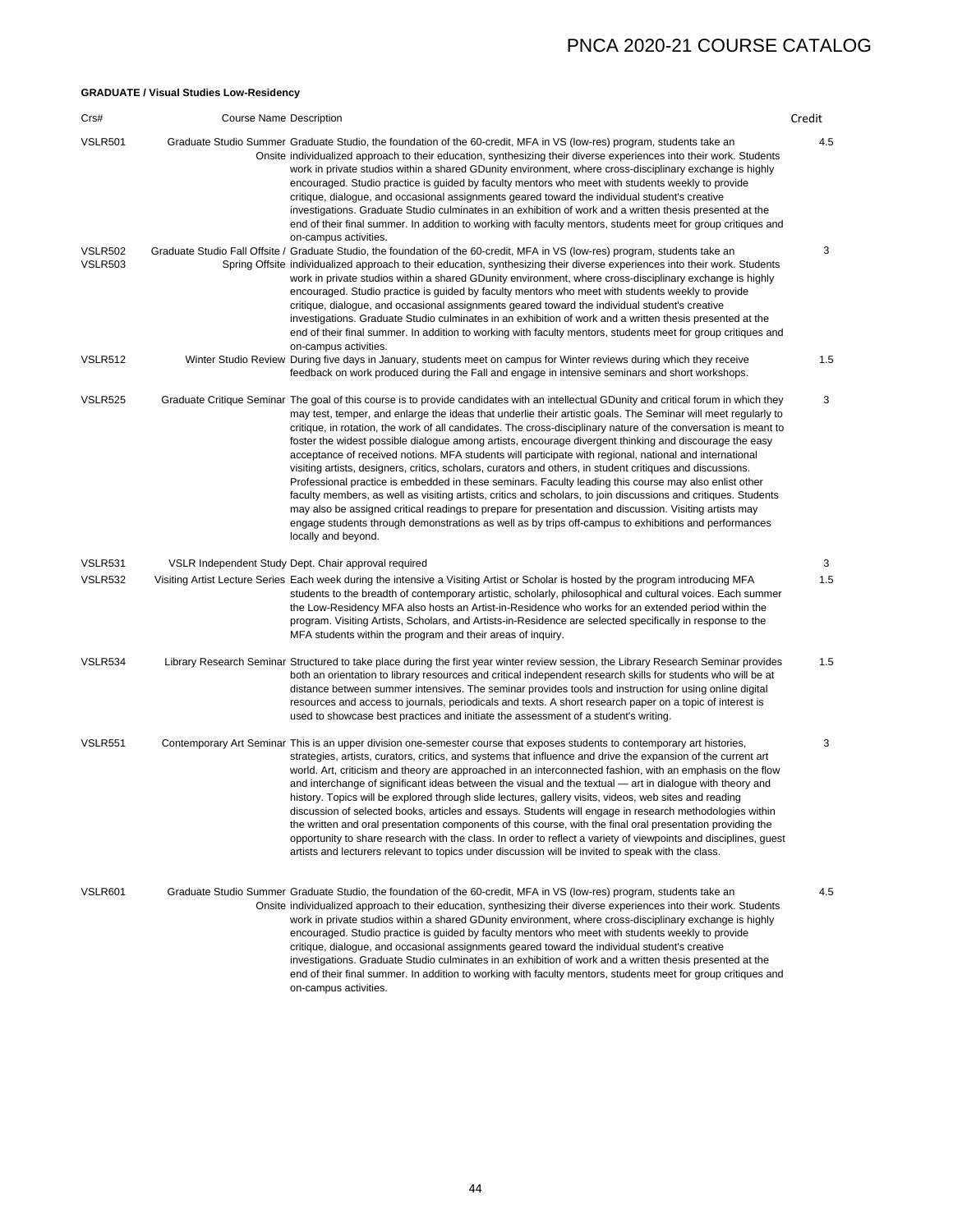### **GRADUATE / Visual Studies Low-Residency (cont.)**

| Crs#                             | Course Name Description |                                                                                                                                                                                                                                                                                                                                                                                                                                                                                                                                                                                                                                                                                                                                                                                                                                                                                                                                                                                                                                                                                                                                                                                                                      | Credit |
|----------------------------------|-------------------------|----------------------------------------------------------------------------------------------------------------------------------------------------------------------------------------------------------------------------------------------------------------------------------------------------------------------------------------------------------------------------------------------------------------------------------------------------------------------------------------------------------------------------------------------------------------------------------------------------------------------------------------------------------------------------------------------------------------------------------------------------------------------------------------------------------------------------------------------------------------------------------------------------------------------------------------------------------------------------------------------------------------------------------------------------------------------------------------------------------------------------------------------------------------------------------------------------------------------|--------|
| <b>VSLR602</b><br><b>VSLR603</b> |                         | Graduate Studio Fall Offsite / Graduate Studio, the foundation of the 60-credit, MFA in VS (low-res) program, students take an<br>Spring Offsite individualized approach to their education, synthesizing their diverse experiences into their work. Students<br>work in private studios within a shared GDunity environment, where cross-disciplinary exchange is highly<br>encouraged. Studio practice is guided by faculty mentors who meet with students weekly to provide<br>critique, dialogue, and occasional assignments geared toward the individual student's creative<br>investigations. Graduate Studio culminates in an exhibition of work and a written thesis presented at the<br>end of their final summer. In addition to working with faculty mentors, students meet for group critiques and                                                                                                                                                                                                                                                                                                                                                                                                       | 3      |
| <b>VSLR604</b>                   |                         | on-campus activities.<br>Graduate Studio Summer Graduate Studio, the foundation of the 60-credit, MFA in VS (low-res) program, students take an<br>Onsite individualized approach to their education, synthesizing their diverse experiences into their work. Students<br>work in private studios within a shared GDunity environment, where cross-disciplinary exchange is highly<br>encouraged. Studio practice is guided by faculty mentors who meet with students weekly to provide<br>critique, dialogue, and occasional assignments geared toward the individual student's creative<br>investigations. Graduate Studio culminates in an exhibition of work and a written thesis presented at the<br>end of their final summer. In addition to working with faculty mentors, students meet for group critiques and<br>on-campus activities.                                                                                                                                                                                                                                                                                                                                                                     | 6      |
| VSLR612                          |                         | Winter Studio Review During five days in January, students meet on campus for Winter reviews during which they receive<br>feedback on work produced during the Fall and engage in intensive seminars and short workshops.                                                                                                                                                                                                                                                                                                                                                                                                                                                                                                                                                                                                                                                                                                                                                                                                                                                                                                                                                                                            | 1.5    |
| <b>VSLR625</b>                   |                         | Graduate Critique Seminar The goal of this course is to provide candidates with an intellectual GDunity and critical forum in which they<br>may test, temper, and enlarge the ideas that underlie their artistic goals. The Seminar will meet regularly to<br>critique, in rotation, the work of all candidates. The cross-disciplinary nature of the conversation is meant to<br>foster the widest possible dialogue among artists, encourage divergent thinking and discourage the easy<br>acceptance of received notions. MFA students will participate with regional, national and international<br>visiting artists, designers, critics, scholars, curators and others, in student critiques and discussions.<br>Professional practice is embedded in these seminars. Faculty leading this course may also enlist other<br>faculty members, as well as visiting artists, critics and scholars, to join discussions and critiques. Students<br>may also be assigned critical readings to prepare for presentation and discussion. Visiting artists may<br>engage students through demonstrations as well as by trips off-campus to exhibitions and performances<br>locally and beyond.                           | 3      |
| <b>VSLR626</b>                   |                         | Graduate Critique Seminar The goal of this course is to provide candidates with an intellectual GDunity and critical forum in which they<br>may test, temper, and enlarge the ideas that underlie their artistic goals. The Seminar will meet regularly to<br>critique, in rotation, the work of all candidates. The cross-disciplinary nature of the conversation is meant to<br>foster the widest possible dialogue among artists, encourage divergent thinking and discourage the easy<br>acceptance of received notions. MFA students will participate with regional, national and international<br>visiting artists, designers, critics, scholars, curators and others, in student critiques and discussions.<br>Professional practice is embedded in these seminars. Faculty leading this course may also enlist other<br>faculty members, as well as visiting artists, critics and scholars, to join discussions and critiques. Students<br>may also be assigned critical readings to prepare for presentation and discussion. Visiting artists may<br>engage students through demonstrations as well as by trips off-campus to exhibitions and performances<br>locally and beyond.                           | 3      |
| <b>VSLR631</b>                   |                         | VSLR Independent Study Dept. Chair approval required.                                                                                                                                                                                                                                                                                                                                                                                                                                                                                                                                                                                                                                                                                                                                                                                                                                                                                                                                                                                                                                                                                                                                                                | 3      |
| <b>VSLR632</b>                   |                         | Visiting Artist Lecture Series Each week during the intensive a Visiting Artist or Scholar is hosted by the program introducing MFA<br>students to the breadth of contemporary artistic, scholarly, philosophical and cultural voices. Each summer<br>the Low-Residency MFA also hosts an Artist-in-Residence who works for an extended period within the<br>program. Visiting Artists, Scholars, and Artists-in-Residence are selected specifically in response to the<br>MFA students within the program and their areas of inquiry.                                                                                                                                                                                                                                                                                                                                                                                                                                                                                                                                                                                                                                                                               | 1.5    |
| VSLR634                          |                         | Professional Practice This course is designed to develop effective professional strategies for successfully pursuing and<br>navigating a sustained and meaningful artistic practice upon completion of the MFA LRVS program; taking<br>into consideration the multitude of disciplines, interests and goals the program supports. We will consider<br>protocols for professional etiquette, identify opportunities for achieving career objectives, and examine<br>personal and social identities that comprise an individual's professional identity. Emphasis is placed on<br>developing strong self-presentation skills to best represent your individual practice. This may include:<br>portfolio development, submission materials, grant and exhibition proposals, working with galleries,<br>residencies, fellowships, teaching positions, interviewing, public lectures, job search resources, calls for<br>entry, taxes, websites, shipping, contracts, GDissions, and establishing a studio. The objective is to<br>prepare students to identify, plan and pursue strategies for successful career development and<br>professional accomplishments from which to offer a meaningful cultural contribution. | 1.5    |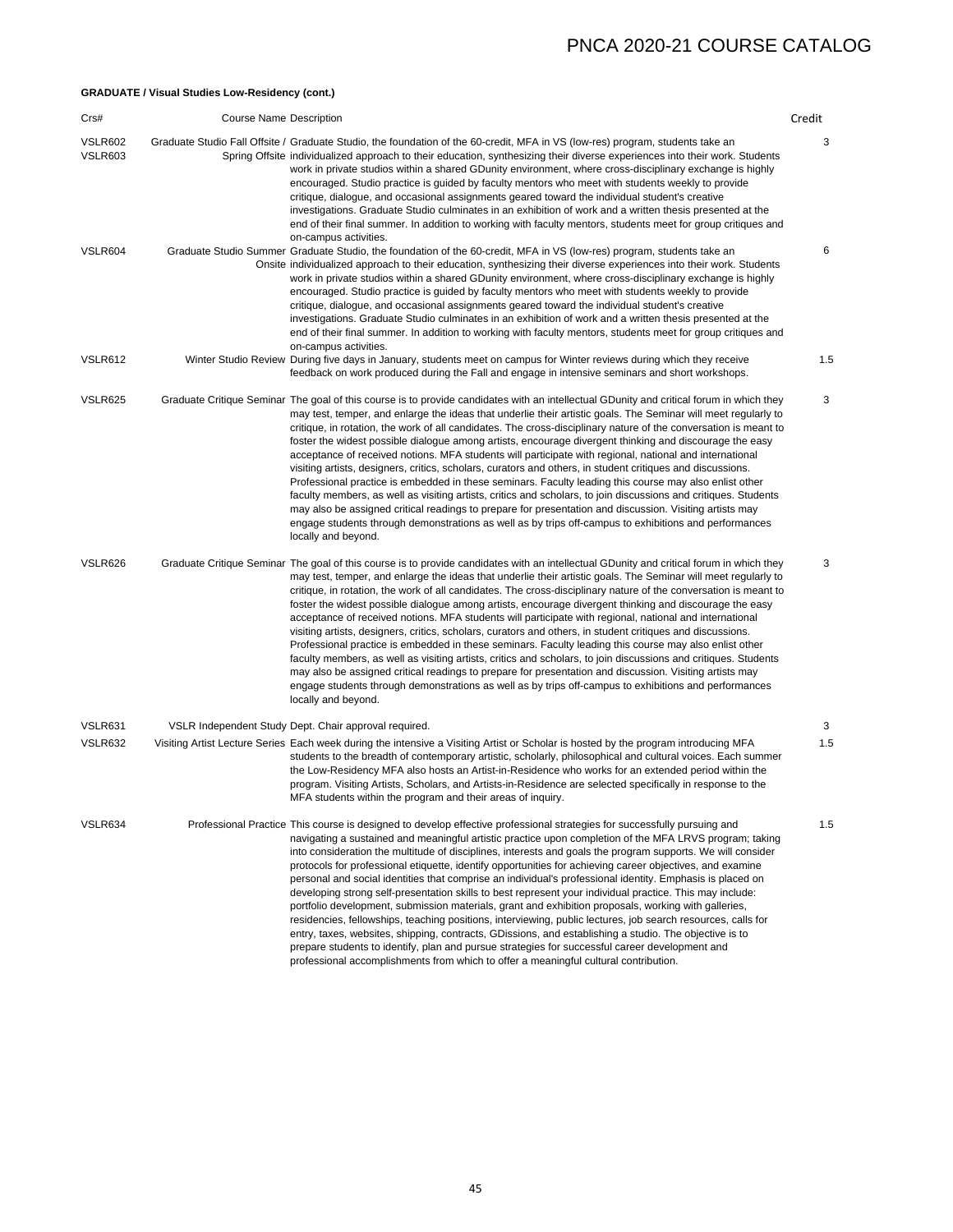### **GRADUATE / Visual Studies Low-Residency (cont.)**

| Crs#           | <b>Course Name Description</b> |                                                                                                                                                                                                                                                                                                                                                                                                                                                                                                                                                                                                                                                                                                                                                                                                                                                                                                                                                                                                                                                                                                                             | Credit |
|----------------|--------------------------------|-----------------------------------------------------------------------------------------------------------------------------------------------------------------------------------------------------------------------------------------------------------------------------------------------------------------------------------------------------------------------------------------------------------------------------------------------------------------------------------------------------------------------------------------------------------------------------------------------------------------------------------------------------------------------------------------------------------------------------------------------------------------------------------------------------------------------------------------------------------------------------------------------------------------------------------------------------------------------------------------------------------------------------------------------------------------------------------------------------------------------------|--------|
| <b>VSLR652</b> |                                | Critical Studies/Visual Media This seminar explores critical theory as a critique of seeing, images, art, the construction of "otherness"<br>Seminar (gender, race, class, sexuality, nation), and the roles and responsibilities of artists and viewers. Though our<br>subject is theory, questions about theory and practice will be grounded in examples of the work of artists.<br>Our seminar begins and ends with questions. When images can be used both to save and to kill, what<br>does it mean to be an artist? Drawing on critical theory, performance theory, rhetorical analysis, and ethics,<br>we will attend to the responsibilities of imagemakers and image consumers; the roles of artists in an image-<br>saturated culture; the (mis)use of images to construct difference; and questions about how human beings<br>engage language and images to make worlds. Topics to be covered include: visuality, panopticism,<br>performativity, ideology, experience, racism, whiteness, phenomenology, postcolonialism, sexism,<br>resistance, agency, language, grievability, mystery, and (in) visibility. | 3      |
| VSLR672        |                                | Graduate Thesis Writing This course is designed to instruct, quide, and support the MFA student with the completion of her/his<br>Thesis Paper. The Thesis Paper is a statement of your critical positions as an artist. It is informed by your<br>studio practice and supported by relevant sources. This course prepares the MFA student to develop a<br>successfully researched Thesis Paper that relates the concept, process, and evaluation of their artwork to<br>a reader. At the end of this course, the student should be prepared to present a thoroughly developed<br>Thesis Paper. Each student will be led through three rough drafts before the final paper is presented for<br>grading, binding, and storage in the PNCA library holdings. The final body of text will be between 6000 and<br>9000 words (approximately 20-30 pages) in length.                                                                                                                                                                                                                                                             | 3      |

46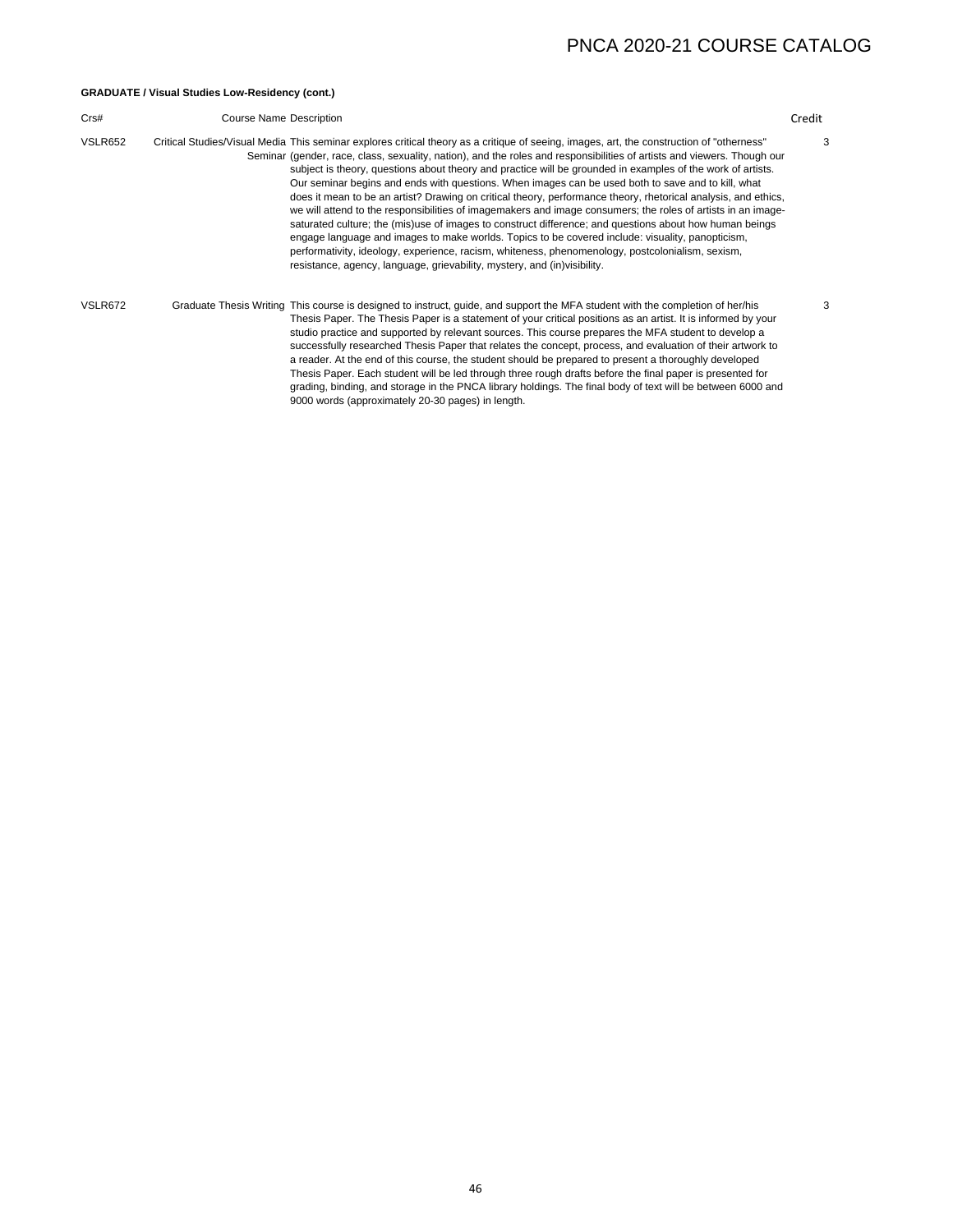### **GRADUATE / Creative Writing Low-Residency**

| Crs#                                                  | <b>Course Name Description</b> |                                                                                                                                                                                                                                                                                                                                                                                                                                                                                                                                                                                                                                                                                                                                                                                                                                         | Credit         |
|-------------------------------------------------------|--------------------------------|-----------------------------------------------------------------------------------------------------------------------------------------------------------------------------------------------------------------------------------------------------------------------------------------------------------------------------------------------------------------------------------------------------------------------------------------------------------------------------------------------------------------------------------------------------------------------------------------------------------------------------------------------------------------------------------------------------------------------------------------------------------------------------------------------------------------------------------------|----------------|
| <b>WR501</b><br>WR511<br><b>WR601</b><br>WR611        |                                | Critical Studies Graduate students explore critical race theory, feminist theory, post-colonial theory, and queer theory in<br>relation to contemporary poetics and poetic methods. On-site. 4<br>crs.                                                                                                                                                                                                                                                                                                                                                                                                                                                                                                                                                                                                                                  | $\mathbf{1}$   |
| <b>WR502</b><br><b>WR512</b><br><b>WR602</b><br>WR612 |                                | Graduate Workshop Graduate workshop is a mixed-genre seminar in which students critique one another's works under the<br>mentorship of two accomplished writer-teachers. The workshop is writing intensive and generative while<br>offering each graduate student one opportunity for submission of creative work. Creative works are<br>discussed in a generous, critical atmosphere that encourages risk-taking in the creative process and<br>respect for the writer. Time might be used for generative making sessions and discussions of assigned<br>readings. The larger goal of graduate workshop is the deepening of community—to create and hold space<br>for writers to share their work with others and to support the work of their fellow writers. 4 crs.                                                                  | $\mathbf{1}$   |
| <b>WR503</b><br><b>WR513</b><br><b>WR603</b><br>WR613 |                                | Studio, Symposium & Lecture Graduate students attend lectures, panels, informal discussions, generative making sessions, and public<br>readings and performances by faculty mentors, peers, and quest artists and writers. Topics include literary<br>and theoretical texts, methods / materials / forms / processes, how artists encounter issues around social<br>injustice and social change, and possibilities for professional engagement, e.g., publishing, promotion,<br>social practice, writers in the schools. Graduate students are exposed to multiple ways in which writer-<br>teachers cultivate their own creative practices. 12 crs                                                                                                                                                                                     | 3              |
| <b>WR505</b>                                          |                                | Creative Writing Studio 1 Graduate students generate rough drafts of original prose, cross-genre, poetry, and literary translations<br>while further developing close reading and critical writing skills about literature, writing methods, and<br>various aesthetic approaches to making. Through regularly scheduled packet exchanges, graduate<br>students submit to faculty mentors creative work, critical responses to readings, a bibliography in MLA<br>format of literary works and texts, and personal letters discussing their own work and their responses to the<br>faculty mentor's feedback. The aim is for graduate students to generate as many rough pages as possible.<br>Graduate students are encouraged to take risks, experiment, and make use of a variety of forms, genres,<br>mediums, and materials. 7 crs. | $\overline{7}$ |
| <b>WR515</b>                                          |                                | Creative Writing Studio 2 Graduate students generate and exchange new creative and critical works along with letters with faculty<br>mentor a total of five times. Graduate students also prepare for their First Year Review Presentations---to<br>occur at Residency #3; this includes a polished artist's statement, complete bibliography (in MLA format) of<br>books read during the first year of the program, a five-minute public reading of creative work, and a brief<br>question-and-answer session with faculty mentors and students. 7 crs.                                                                                                                                                                                                                                                                                | $\overline{7}$ |
| WR615                                                 |                                | Creative Writing Studio 3 Graduate students develop and begin to revise a creative writing thesis draft along with letters. This is<br>done in three exchanges with letters between students and faculty mentors. 3 crs.                                                                                                                                                                                                                                                                                                                                                                                                                                                                                                                                                                                                                | 3              |
| <b>WR620</b>                                          |                                | Forms & Methods 1 Graduate students draft, revise, polish a 15-20-page essay on methods / materials / forms / process. This<br>is done in three exchanges with letters between students and faculty mentors. 6 crs.                                                                                                                                                                                                                                                                                                                                                                                                                                                                                                                                                                                                                     | 6              |
| WR621                                                 |                                | Forms & Methods 2 Graduate students prepare a 45-minute generative making session or a 30-minute talk on methods /<br>materials / forms / process to be given at their final residency. Students draft and revise a teaching<br>philosophy, cover letter, and teaching CV. This is done in two exchanges with letters between students and<br>faculty mentors. 3 crs.                                                                                                                                                                                                                                                                                                                                                                                                                                                                   | 3              |
| <b>WR698</b>                                          |                                | Creative Writing Thesis Graduate students revise and polish creative writing thesis with the goal of creating a polished, publishable<br>book-length manuscript of creative writing work. This is done in four exchanges with letters between<br>students and faculty mentors a total five times. 6 crs.                                                                                                                                                                                                                                                                                                                                                                                                                                                                                                                                | 6              |
| <b>WR699</b>                                          |                                | Thesis Presentation Graduate students in their final residency give a public reading of their creative work, defend their creative<br>writing thesis, and facilitate a 45-minute generative making session or a thirty minute talk on methods /<br>materials / forms / process. 5 crs.                                                                                                                                                                                                                                                                                                                                                                                                                                                                                                                                                  | 5              |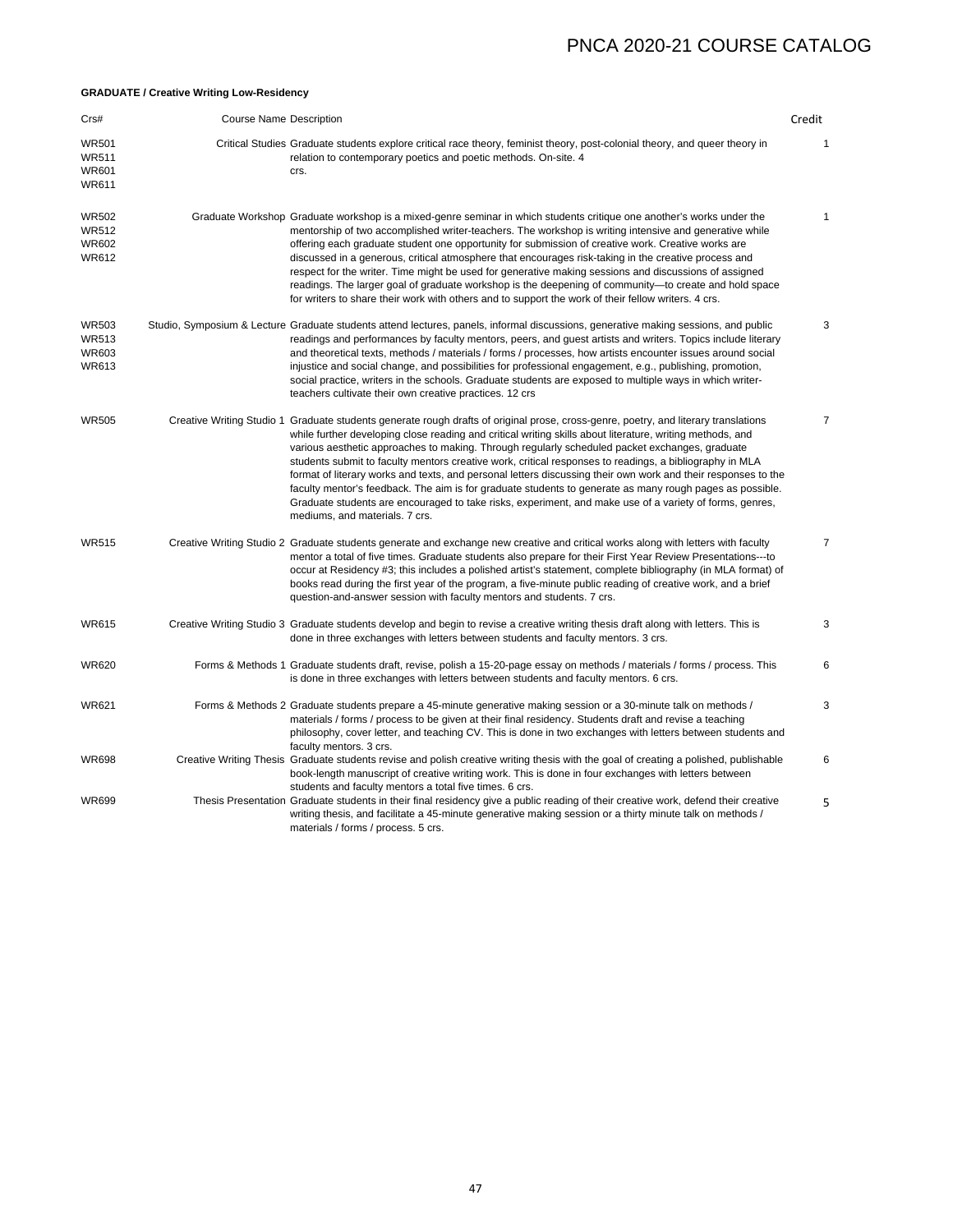### PACIFIC NORTHWEST COLLEGE OF ART **UNDERGRADUATE MAJORS**

| <b>STUDIO REQUIREMENTS FOR ANIMATED ARTS MAJOR (F20-21)</b>                            |        |
|----------------------------------------------------------------------------------------|--------|
| <b>Required Courses</b>                                                                | Credit |
| Animation I: Materials, Methods & Motion                                               | 3      |
| Animation II: Hybrid Moving Image                                                      | 3      |
| VID211 Beginning Video or AA236 Character & Identity or AA237 Stop Motion              | ς      |
| VID211 Beginning Video or AA236 Character & Identity or AA237 Stop Motion              | 3      |
| VID212 Beginning Sound                                                                 | 3      |
| IM201 Theory & Practice                                                                | 3      |
| AA331 Animated Short Film                                                              | ς      |
| AA332 Animated Installation                                                            | 3      |
| AA333 Narrative Strategies                                                             | ς      |
| IM301 Theory & Practice                                                                | ς      |
| <b>MA300 Professional Practices</b>                                                    | 3      |
| TH401 Thesis Critique Seminar                                                          | ς      |
|                                                                                        |        |
| *400-lvl Studio course menu: SA410 (Studio Arts), MA410 (Media Arts), DA (Design Arts) | 3      |
| MA400 Media Art Thesis                                                                 | 3      |
| <b>Studio Electives</b>                                                                | 18     |
| Total                                                                                  | 60     |

See Requirements: All Undergraduate majors (Studio Foundation/Art History/ Liberal Arts)

| <b>Studio Foundation (All Undergraduate majors)</b> | $15-16$ |
|-----------------------------------------------------|---------|
| Art History (All Undergraduate majors)              | 15      |
| <b>Liberal Arts</b>                                 | 30      |
| <b>Total</b>                                        | 60-61   |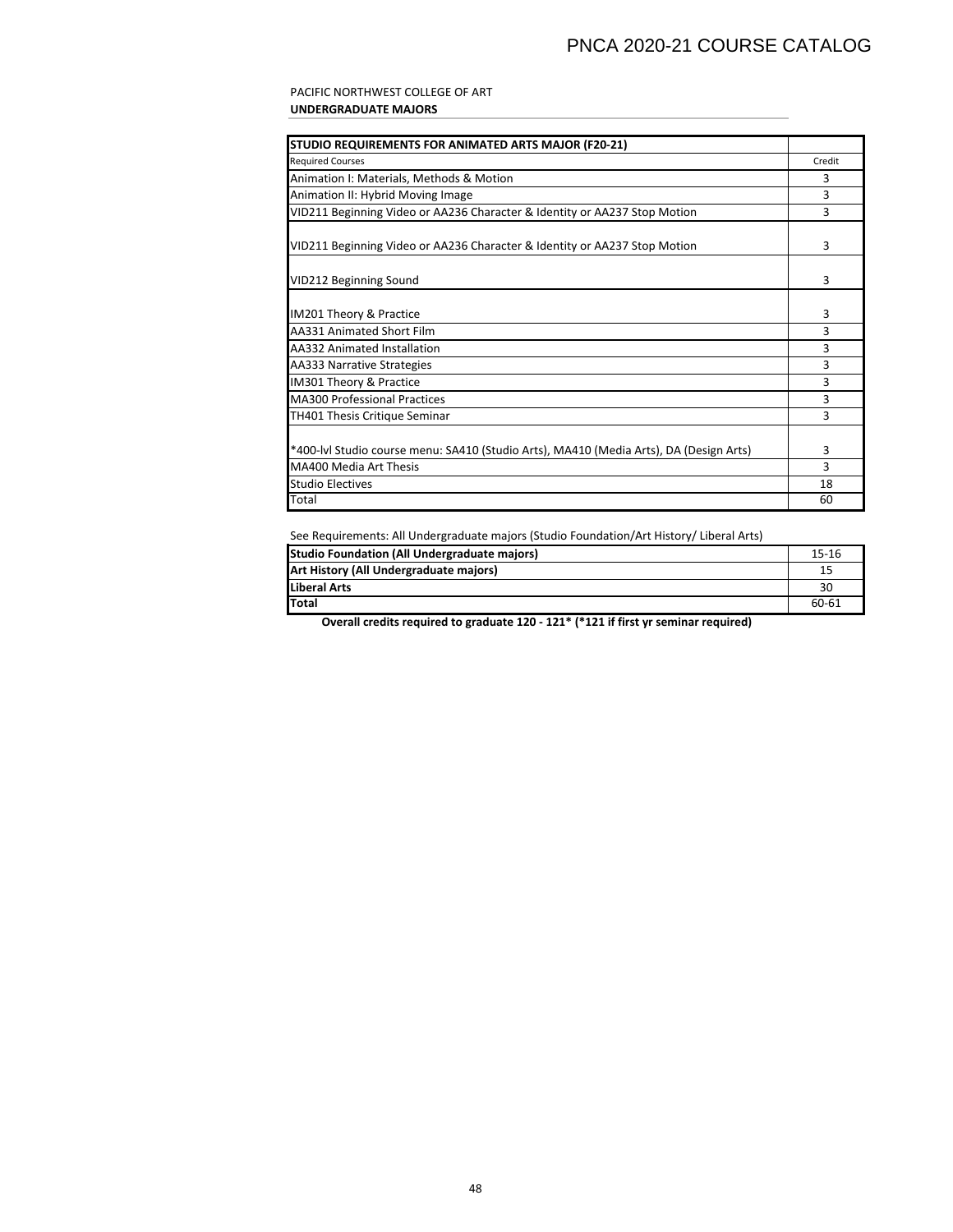| STUDIO REQUIREMENTS FOR GENERAL FINE ARTS MAJOR (F20-21)                                    |              |
|---------------------------------------------------------------------------------------------|--------------|
| <b>Required Courses</b>                                                                     | Credit       |
| 200-level Fall Fine Art or Design Sequence                                                  | 3            |
| 200-level Spring Fine Art or Design Sequence                                                | 3            |
| 200-level Fine Art or Design Studio Course (Sequence Optional)                              | $\mathbf{R}$ |
| 200-level Fine Art or Design Studio Course (Sequence Optional)                              | $\mathbf{R}$ |
| <b>IM201 Theory and Practice</b>                                                            | 3            |
| 300-level Fall Fine Art or Design Sequence                                                  | 3            |
| 300-level Spring Fine Art or Design Sequence                                                | 3            |
|                                                                                             |              |
| 300-level Studio course in Fine Art or Design or Internship (Sequence Optional)             | 3            |
|                                                                                             |              |
| 300-level Studio course in Fine Art or Design or Internship (Sequence Optional)             | 3            |
| IM301 TheoryandPractice                                                                     | 3            |
| MA or SA300 Professional Practice                                                           | 3            |
|                                                                                             |              |
| TH401 Thesis Critique Seminar (or DA453 Design Arts Thesis Development, if design focused)  | 3            |
|                                                                                             |              |
| *400-lvl Studio course *A menu of 400-level options will be offered each semester. Students |              |
| can choose from SA410 (Studio Arts), MA410 (Media Arts), DA (Design Arts).                  | 3            |
| DA, MA, or SA400 Thesis                                                                     | 3            |
| <b>Studio Electives</b>                                                                     | 18           |
| Total                                                                                       | 60           |

See Requirements: All Undergraduate majors (Studio Foundation/Art History/ Liberal Arts)

| <b>Studio Foundation (All Undergraduate majors)</b> | $15 - 16$ |
|-----------------------------------------------------|-----------|
| Art History (All Undergraduate majors)              |           |
| Liberal Arts                                        | 30        |
| <b>Total</b>                                        | 60-61     |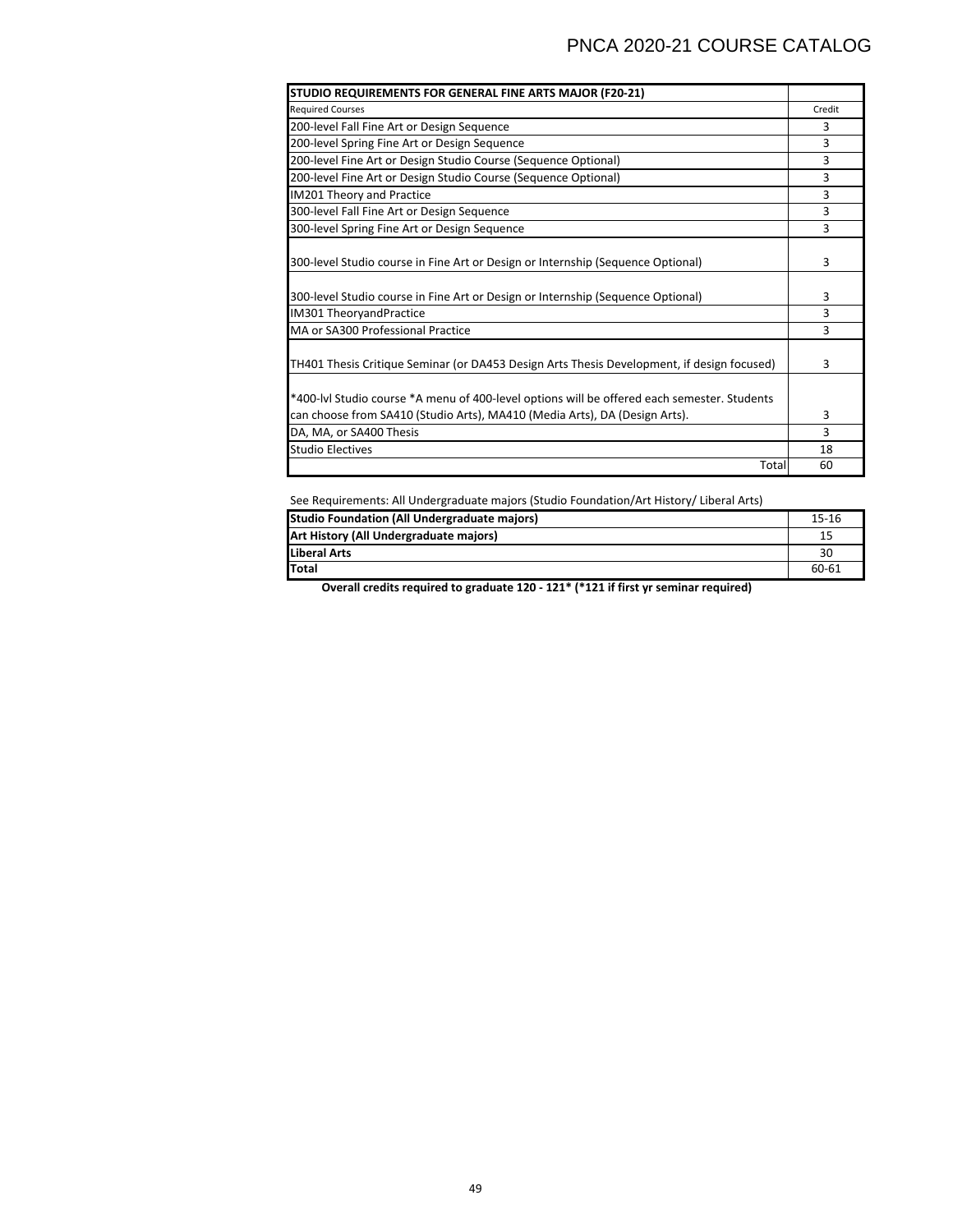| STUDIO REQUIREMENTS FOR GRAPHIC DESIGN MAJOR (F20-21)                                                                                                                                                                                                                                                                                                                                                                                                                       |        |
|-----------------------------------------------------------------------------------------------------------------------------------------------------------------------------------------------------------------------------------------------------------------------------------------------------------------------------------------------------------------------------------------------------------------------------------------------------------------------------|--------|
| <b>Required Courses</b>                                                                                                                                                                                                                                                                                                                                                                                                                                                     | Credit |
| GD241 Design Studio I: Signs                                                                                                                                                                                                                                                                                                                                                                                                                                                | 3      |
| GD242 Design Studio I: Psych of Seeing                                                                                                                                                                                                                                                                                                                                                                                                                                      | 3      |
| GD245 Typography I                                                                                                                                                                                                                                                                                                                                                                                                                                                          | 3      |
| GD246 Typography II                                                                                                                                                                                                                                                                                                                                                                                                                                                         | 3      |
| GD247 Production                                                                                                                                                                                                                                                                                                                                                                                                                                                            | 3      |
| GD251 Fund of Interactive Media                                                                                                                                                                                                                                                                                                                                                                                                                                             | 3      |
| GD341 Design Studio II: Culture & Audience                                                                                                                                                                                                                                                                                                                                                                                                                                  | 3      |
| GD342 Design Studio II: Rhetoric & Persuasion                                                                                                                                                                                                                                                                                                                                                                                                                               | 3      |
| *Required Studio Elective from suggested menu of courses (see below)<br>GD350 Interface & Structure; PH272 Concept / Capture / Print I; AA231 Begin Animated Arts; VID211<br>Begin Video; VID212 Begin Sound; Printmaking: Screen/Relief, Letterpress/Book Arts, Intaglio/Litho;<br>IL354 Design & Image, IL252 Visual Techniques, IL254 or IL256 Digital Media Strategies, IL257 Children's<br>Book Illustration, IL351 Visual Vocabulary; additional GD441 GD Internship. | 3      |
| <b>GD351 Motion Graphics</b>                                                                                                                                                                                                                                                                                                                                                                                                                                                | 3      |
| GD344 Marketing & Branding                                                                                                                                                                                                                                                                                                                                                                                                                                                  | 3      |
| GD443 Design Arts Advanced Studio: Strategy                                                                                                                                                                                                                                                                                                                                                                                                                                 | 3      |
| DA441 GD Internship or DA445 Center for Design                                                                                                                                                                                                                                                                                                                                                                                                                              | 3      |
| DA453 Design Arts Thesis Development                                                                                                                                                                                                                                                                                                                                                                                                                                        | 3      |
| GD444 Design Arts Advanced Studio: Vision                                                                                                                                                                                                                                                                                                                                                                                                                                   | 3      |
| DA400 Design Arts Thesis                                                                                                                                                                                                                                                                                                                                                                                                                                                    | 3      |
| <b>Studio Electives</b>                                                                                                                                                                                                                                                                                                                                                                                                                                                     | 12     |
| Total                                                                                                                                                                                                                                                                                                                                                                                                                                                                       | 60     |

See Requirements: All Undergraduate majors (Studio Foundation/Art History/ Liberal Arts)

| <b>Studio Foundation (All Undergraduate majors)</b> | $15 - 16$ |
|-----------------------------------------------------|-----------|
| Art History (All Undergraduate majors)              | 15        |
| Liberal Arts                                        | 30        |
| <b>Total</b>                                        | 60-61     |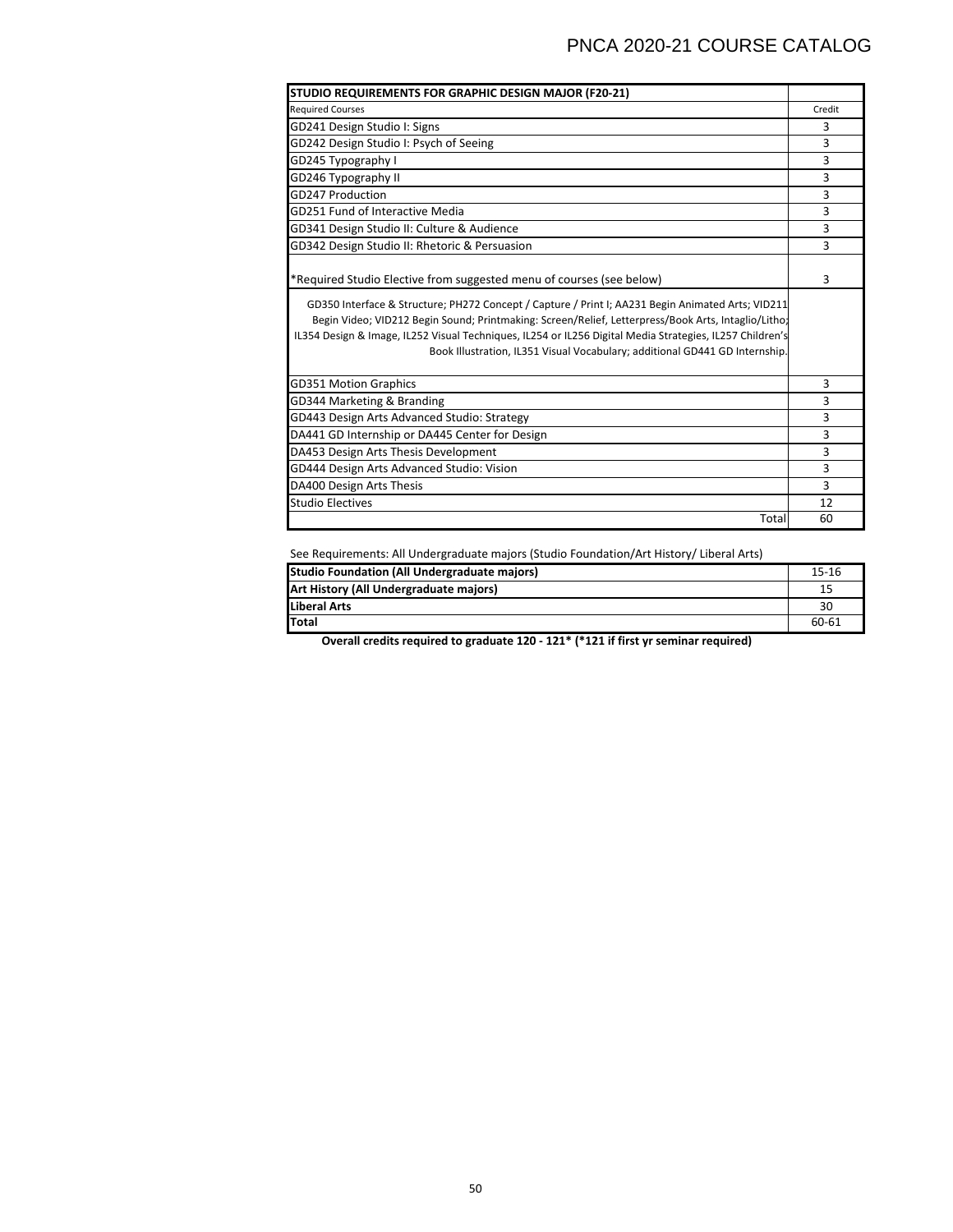| STUDIO REQUIREMENTS FOR ILLUSTRATION MAJOR (F20-21)                                        |              |
|--------------------------------------------------------------------------------------------|--------------|
| <b>Required Courses</b>                                                                    | Credit       |
| IL251 Word & Image                                                                         | 3            |
| IL252 Visual Techniques                                                                    | 3            |
| IL253 Painting for Illustration                                                            | 3            |
| IL255 Drawing for Illustration                                                             | 3            |
| IL254 Digital Media Strategies: Photoshop                                                  | 3            |
| IL256 Digital Media Strategies: Illustrator                                                | 3            |
| IL351 Visual Vocabulary                                                                    | ξ            |
|                                                                                            |              |
| IL354 Design & Image                                                                       | 3            |
|                                                                                            |              |
| IL352 Cultural Marketplace                                                                 | 3            |
| Elective from recommended menu options (see below)                                         | ξ            |
|                                                                                            |              |
| recommended electives: IL257 Character Design, IL257 Visual Development, IL257             |              |
| Environments & Architecture, DA410 Capsule Collection, IL357 Graphic Novel, IL358 Advanced |              |
| Graphic Novel, IL358 Picture Book, IL257 Experiments in Movement, IL358 Character Design,  |              |
| GD351 Motion Graphics, GD251 Fundamentals of Interactive Media                             |              |
| <b>IL450 Advanced Illustration Studio</b>                                                  | 3            |
| DA453 Design Arts Thesis Development                                                       | 3            |
| DA441 Design Arts Internship or DA445 Center for Design                                    | 3            |
| <b>IL451 Illustration Advanced Studio</b>                                                  | 3            |
| DA400 Design Arts Thesis                                                                   | $\mathbf{a}$ |
| <b>Studio Electives</b>                                                                    | 15           |
| Total                                                                                      | 60           |
| See Requirements: All Undergraduate majors (Studio Foundation/Art History/ Liberal Arts)   |              |
| <b>Studio Foundation (All Undergraduate majors)</b>                                        | $15 - 16$    |
| Art History (All Undergraduate majors)                                                     | 15           |
| <b>Liberal Arts</b>                                                                        | 30           |
| <b>Total</b>                                                                               | 60-61        |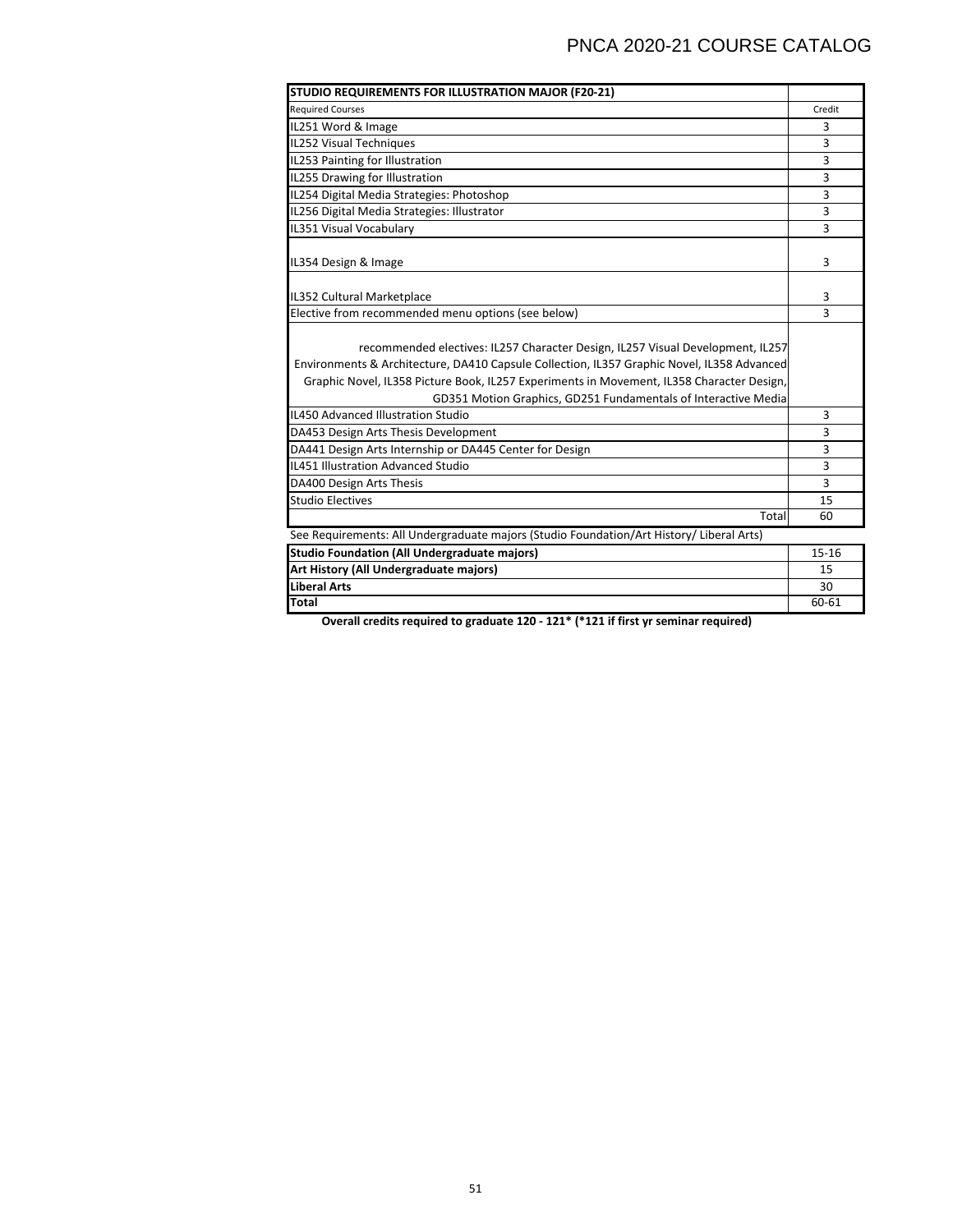| STUDIO REQUIREMENTS FOR INTERMEDIA MAJOR (F20-21)                                                                                                                                                                                                                                                                                                                                              |              |
|------------------------------------------------------------------------------------------------------------------------------------------------------------------------------------------------------------------------------------------------------------------------------------------------------------------------------------------------------------------------------------------------|--------------|
| <b>Required Courses</b>                                                                                                                                                                                                                                                                                                                                                                        | Credit       |
| 200-level studio course                                                                                                                                                                                                                                                                                                                                                                        | 3            |
| 200-level studio course                                                                                                                                                                                                                                                                                                                                                                        | 3            |
| 200-level studio course                                                                                                                                                                                                                                                                                                                                                                        | 3            |
| 200-level studio course                                                                                                                                                                                                                                                                                                                                                                        | 3            |
| IM201 Theory and Practice                                                                                                                                                                                                                                                                                                                                                                      | 3            |
| Junior 300-level Interdisciplinary studio course                                                                                                                                                                                                                                                                                                                                               | 3            |
| Junior 300-level Interdisciplinary studio course                                                                                                                                                                                                                                                                                                                                               | $\mathbf{a}$ |
| OPTIONS INCLDE: Video Installation (can be taken for two semesters)<br>Intermediate Video<br>Intermediate Sound<br><b>Experiments in Combined Print Media</b><br>Intermediate Sculpture (can be taken for two semesters)<br><b>Hybrid Painting</b><br><b>Intermediate Animated Arts</b><br>Narrative Strategies (Animated Arts)<br>Drawing Seminar (DR363/364)<br><b>Screens &amp; Devices</b> |              |
| Junior 300-level Intermedia studio course or any 300-level studio                                                                                                                                                                                                                                                                                                                              | 3            |
| IM301 Theory and Practice                                                                                                                                                                                                                                                                                                                                                                      | 3            |
| IM301 Theory and Practice                                                                                                                                                                                                                                                                                                                                                                      | 3            |
| <b>MA300 Professional Practices</b>                                                                                                                                                                                                                                                                                                                                                            | 3            |
| TH401 Thesis Critique Seminar                                                                                                                                                                                                                                                                                                                                                                  | 3            |
| *400-lvl Studio course menu: SA410 (Studio Arts), MA410 (Media Arts), DA (Design Arts)<br>MA400 Media Arts Thesis<br><b>Studio Electives</b>                                                                                                                                                                                                                                                   | 3<br>3<br>18 |
| Total                                                                                                                                                                                                                                                                                                                                                                                          | 60           |
| See Requirements: All Undergraduate majors (Studio Foundation/Art History/ Liberal Arts)                                                                                                                                                                                                                                                                                                       |              |
|                                                                                                                                                                                                                                                                                                                                                                                                |              |
| <b>Studio Foundation (All Undergraduate majors)</b>                                                                                                                                                                                                                                                                                                                                            | $15 - 16$    |
| Art History (All Undergraduate majors)<br><b>Liberal Arts</b>                                                                                                                                                                                                                                                                                                                                  | 15<br>30     |
| Total                                                                                                                                                                                                                                                                                                                                                                                          | 60-61        |
|                                                                                                                                                                                                                                                                                                                                                                                                |              |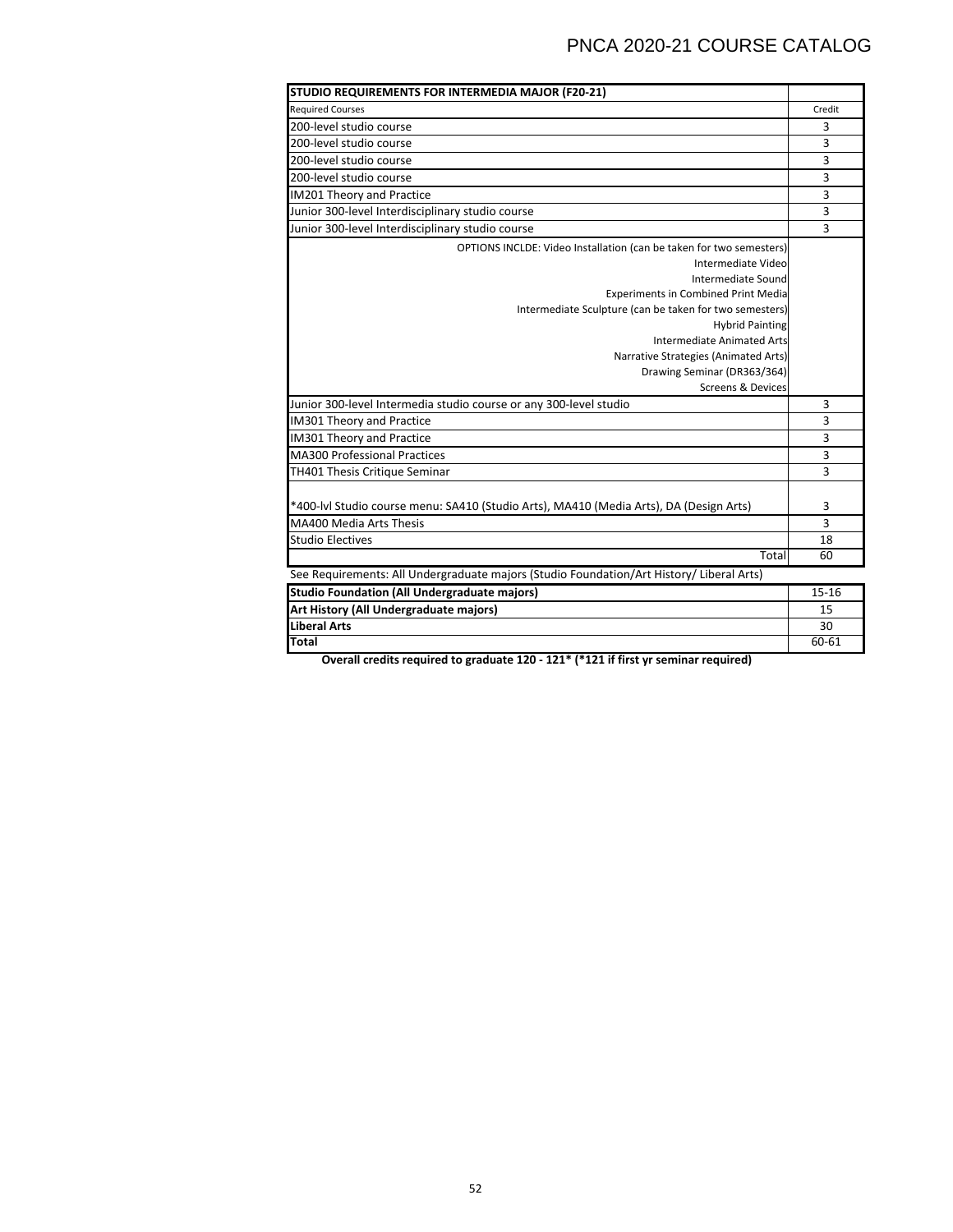| <b>STUDIO REQUIREMENTS FOR PAINTING MAJOR (F20-21)</b>                                   |        |
|------------------------------------------------------------------------------------------|--------|
| <b>Required Courses</b>                                                                  | Credit |
| PA261 Painting Studio: Materials and Methods or PA266 Observational Painting             | 3      |
| PA262 Painting Studio: Techniques & Applications                                         | ξ      |
| Choose 6 cr from any 200-level Drawing, Painting or Theory & Practice (from menu)        |        |
| Course 1                                                                                 | 3      |
| Course 2                                                                                 | 3      |
| DR265 Drawing Studio: Technique & Applications                                           |        |
| DR266 Drawing Studio: Image in Context                                                   |        |
| DR261 The Figure                                                                         |        |
| DR267 Anatomy                                                                            |        |
|                                                                                          |        |
| PADR361 Painting & Drawing Studio: Self-directed Projects or IM351 Hybrid Painting       | 3      |
| PADR362 Painting & Drawing Studio: Pre-Thesis                                            | 3      |
| Choose 6 cr from any 300-level Drawing, Painting or Theory & Practice (from menu)        |        |
| Course 1                                                                                 | 3      |
| Course 2                                                                                 | 3      |
| <b>DR361 Advanced Figure</b>                                                             |        |
| DR363 Drawing Seminar: The Mediated Image                                                |        |
| DR364 Drawing Seminar: Systems, Structures & Strategies                                  |        |
| PADR365 Special Topics<br>IM301 Theory & Practice                                        |        |
| IM351 Intermedia Special Topics                                                          |        |
| <b>SA300 Professional Practices</b>                                                      | 3      |
| TH401 Thesis Critique Seminar                                                            | 3      |
|                                                                                          |        |
| *400-lvl Studio course menu: SA410 (Studio Arts), MA410 (Media Arts), DA (Design Arts)   | 3      |
| <b>SA400 Studio Arts Thesis</b>                                                          | 3      |
| <b>Studio Electives</b>                                                                  | 24     |
| Total                                                                                    | 60     |
| See Requirements: All Undergraduate majors (Studio Foundation/Art History/ Liberal Arts) |        |
| <b>Studio Foundation (All Undergraduate majors)</b>                                      | 15-16  |
| Art History (All Undergraduate majors)                                                   | 15     |
| <b>Liberal Arts</b>                                                                      | 30     |
| <b>Total</b>                                                                             | 60-61  |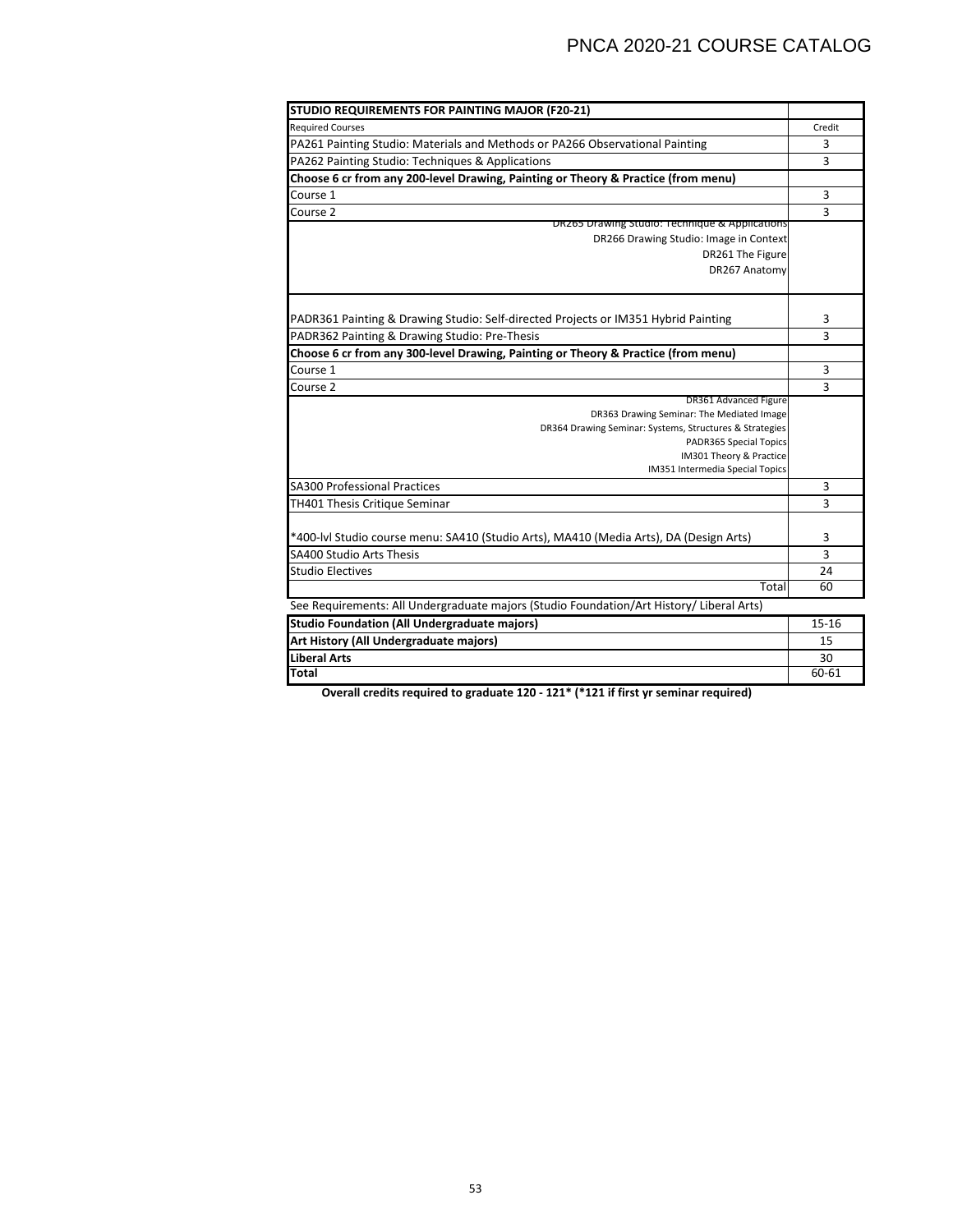| <b>STUDIO REQUIREMENTS FOR PHOTOGRAPHY MAJOR (F20-21)</b>                                |           |
|------------------------------------------------------------------------------------------|-----------|
| <b>Required Courses</b>                                                                  | Credit    |
| PH265 Intro. to the Photographic Image                                                   | 3         |
| PH273 Studio Lighting Essentials                                                         | 3         |
| PH272 Concept / Capture / Print I                                                        | 3         |
| PH274 Photographic Investigations                                                        | 3         |
| Photographic Investigations menu: Analog Processes                                       |           |
| <b>Alternative Processes</b>                                                             |           |
| Product Photography                                                                      |           |
| <b>Fashion Photography</b>                                                               |           |
| Documentary Photography                                                                  |           |
| IM201 Theory and Practice                                                                | 3         |
| PH371 Photographic Practice and Research                                                 | 3         |
| PH372 The Photographic in Contemporary Art                                               | 3         |
| <b>IM301 Theory and Practice</b>                                                         | 3         |
| PH375 Concept / Capture / Print II                                                       | 3         |
| PH374 Studio Lighting                                                                    | 3         |
| <b>MA300 Professional Practices</b>                                                      | 3         |
| TH401 Thesis Critique Seminar                                                            | 3         |
| *400-lvl Studio course menu: SA410 (Studio Arts), MA410 (Media Arts), DA (Design Arts)   | 3         |
| Advanced Photographic Investigations menu: Sculpture and Photography                     |           |
| Photography and Performance                                                              |           |
| Imaging and the Internet                                                                 |           |
| <b>Digital Publications</b>                                                              |           |
| Interactive Photographic Media                                                           |           |
| Structuring, Sequencing, Series                                                          |           |
| MA400 Media Arts Thesis                                                                  | 3         |
| <b>Studio Electives</b>                                                                  | 18        |
| Total                                                                                    | 60        |
| See Requirements: All Undergraduate majors (Studio Foundation/Art History/ Liberal Arts) |           |
| <b>Studio Foundation (All Undergraduate majors)</b>                                      | $15 - 16$ |
| Art History (All Undergraduate majors)                                                   | 15        |
| <b>Liberal Arts</b>                                                                      | 30        |
| Total                                                                                    | 60-61     |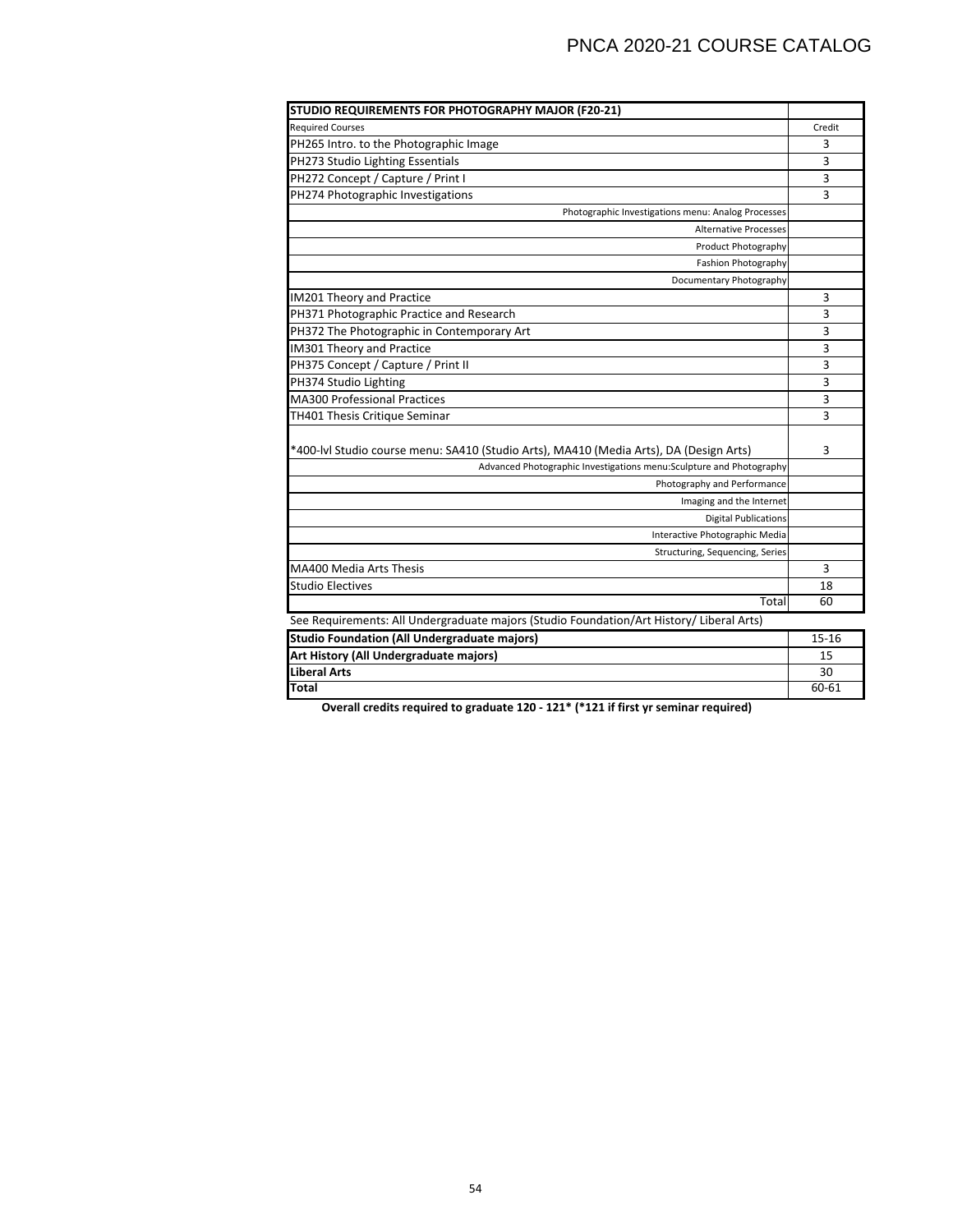| STUDIO REQUIREMENTS FOR PRINTMAKING MAJOR (F20-21)                                       |              |
|------------------------------------------------------------------------------------------|--------------|
|                                                                                          | Credit       |
| PR281 Beginning Printmaking (Intaglio & Relief)                                          | 3            |
| PR282 Beginning Printmaking (Screen & Lithography)                                       | 3            |
| PR286 Beginning Printmaking (Letterpress & Book)                                         | 3            |
| <b>IM201 Theory and Practice</b>                                                         | 3            |
| PR 370 or 371 or 372 or 385 or 389 Intermediate Printmaking                              |              |
| (Choose from menu below)                                                                 | 3            |
| PR 370 or 371 or 372 or 385 or 389 Intermediate Printmaking                              |              |
| (Choose from menu below)                                                                 | 3            |
| PR 370 or 371 or 372 or 385 or 389 Intermediate Printmaking                              |              |
| (Choose from menu below)                                                                 | 3            |
| Print menu: PR370 Printstallation; PR371 Print Studio; PR372 Printing on Fabric; PR385   |              |
| Experiments in Combined Print Media; PR389 Print: Special Topics.                        |              |
| IM301 Theory and Practice                                                                | 3            |
| <b>SA300 Professional Practices</b>                                                      | 3            |
| TH401 Thesis Critique Seminar                                                            | 3            |
| *400-lyl Studio course menu: SA410 (Studio Arts), MA410 (Media Arts), DA (Design Arts)   | 3            |
| <b>SA400 Studio Arts Thesis</b>                                                          | $\mathbf{R}$ |
| <b>Studio Electives</b>                                                                  | 24           |
| Total                                                                                    | 60           |
| See Requirements: All Undergraduate majors (Studio Foundation/Art History/ Liberal Arts) |              |
| <b>Studio Foundation (All Undergraduate majors)</b>                                      | $15 - 16$    |
| Art History (All Undergraduate majors)                                                   | 15           |

**Overall credits required to graduate 120 ‐ 121\* (\*121 if first yr seminar required)**

**Liberal Arts** 30 **Total 60−61** 60−61 60−61 60−61 60−61 60−61 60−61 60−61 60−61 60−61 60−61 60−61 60−61 60−61 60−61 60−61 60−61 60−61 60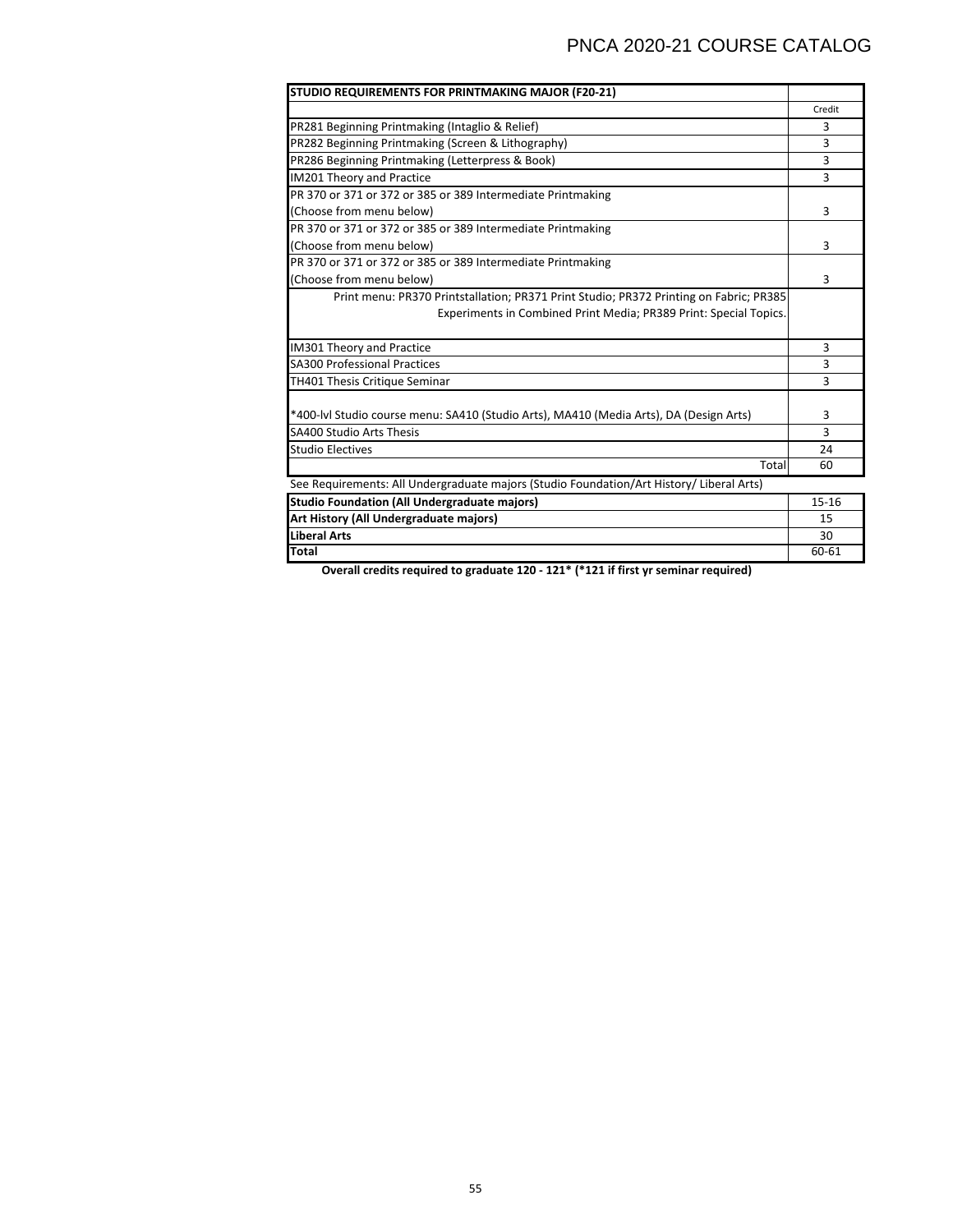| STUDIO REQUIREMENTS FOR SCULPTURE MAJOR (F20-21)                                                   |           |
|----------------------------------------------------------------------------------------------------|-----------|
| <b>Required Courses</b>                                                                            | Credit    |
| SC291 Sculpture I                                                                                  | 3         |
| SC291 Sculpture I                                                                                  | 3         |
| SC291 Sculpture I                                                                                  | 3         |
| SC291 - Menu Options: Ceramics I, Fabrication Techniques-Metal and Wood I, Moldmaking I,           |           |
| Multiples I, Soft Sculpture I, Experimenting With Materials I, Activated Objects I, The Figure I,  |           |
| Object Design & Digital Fabrication I                                                              |           |
| IM201 Theory and Practice                                                                          | 3         |
| SC391 Sculpture II                                                                                 | 3         |
| SC391 Sculpture II                                                                                 | 3         |
| SC391 - Menu Options: Ceramics II, Fabrication Techniques-Metal and Wood II, Moldmaking II,        |           |
| Multiples II, Soft Sculpture II, Experimenting With Materials II, Activated Objects II, The Figure |           |
| II, Material, Process, Idea, Object Design & Digital Fabrication II                                |           |
| IM301 Theory and Practice                                                                          | 3         |
| IM301 Theory and Practice                                                                          | 3         |
| SA300 Professional Practices                                                                       | 3         |
| TH401 Thesis Critique Seminar                                                                      | 3         |
| *400-lvl Studio course menu: SA410 (Studio Arts), MA410 (Media Arts), DA (Design Arts)             | 3         |
| <b>SA400 Studio Arts Thesis</b>                                                                    | 3         |
| <b>Studio Electives</b>                                                                            | 24        |
| Total                                                                                              | 60        |
| See Requirements: All Undergraduate majors (Studio Foundation/Art History/ Liberal Arts)           |           |
| <b>Studio Foundation (All Undergraduate majors)</b>                                                | $15 - 16$ |
| Art History (All Undergraduate majors)                                                             | 15        |
| <b>Liberal Arts</b>                                                                                | 30        |
| Total                                                                                              | 60-61     |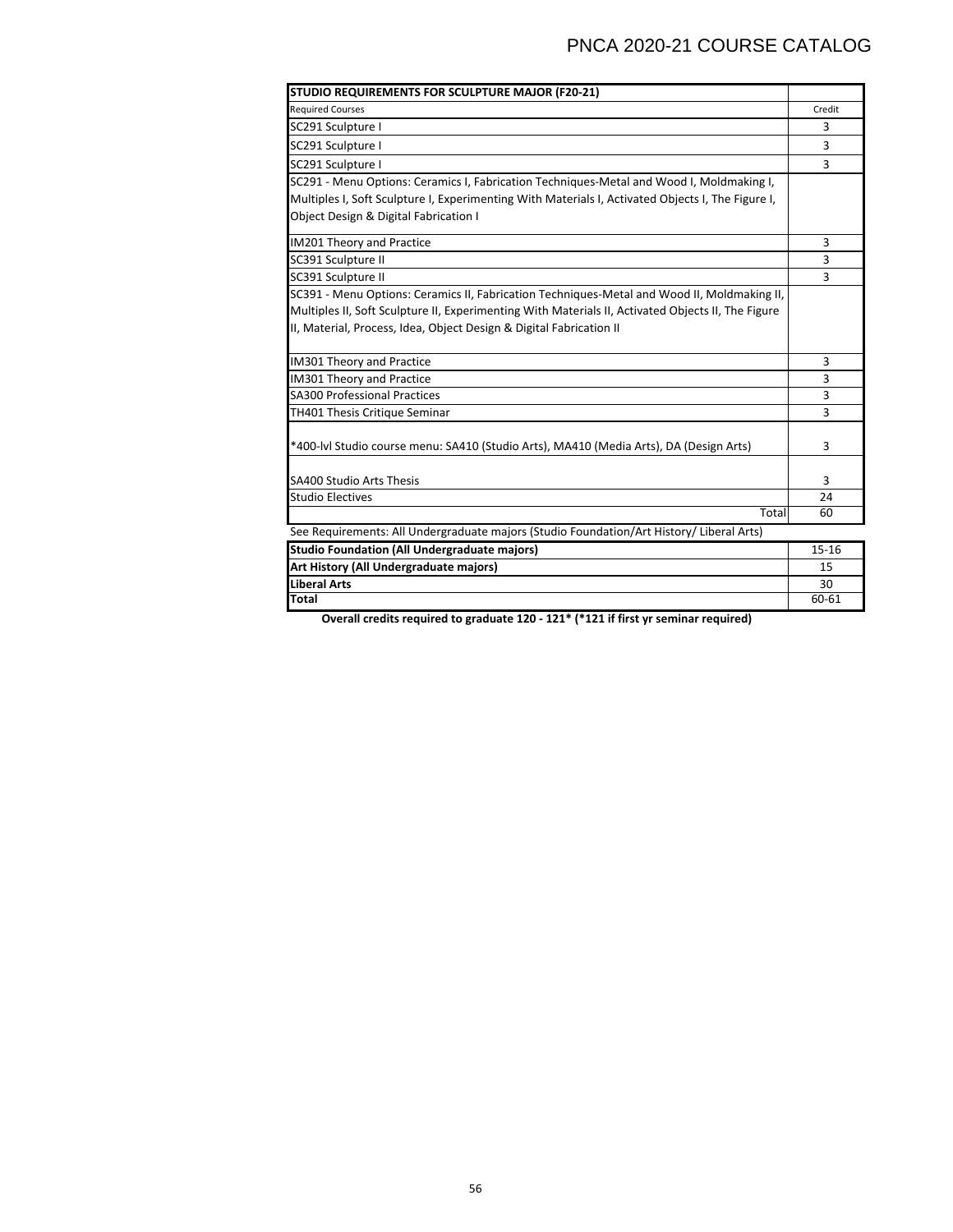| STUDIO REQUIREMENTS FOR VIDEO SOUND MAJOR (F20-21)                                       |           |
|------------------------------------------------------------------------------------------|-----------|
| <b>Required Courses</b>                                                                  | Credit    |
| VID211 Beginning Video                                                                   | 3         |
| VID212 Beginning Sound                                                                   | 3         |
| VID213 Video Strategies                                                                  | 3         |
| IM251 Performance, AA231 Beginning Animated Arts                                         | ς         |
| IM201 Theory & Practice                                                                  | 3         |
| VID311 Intermediate Video                                                                | 3         |
| VID312 Intermediate Sound                                                                | 3         |
|                                                                                          |           |
| VID313 Screens & Devices                                                                 | 3         |
| VID314 Projection, Sound & Space                                                         | 3         |
| IM301 Theory & Practice(choose Image, Text, Media OR Narrative)                          | 3         |
| <b>MA300 Professional Practices</b>                                                      | 3         |
| <b>TH401 Thesis Critique Seminar</b>                                                     | ς         |
|                                                                                          |           |
| *400-lvl Studio course menu: SA410 (Studio Arts), MA410 (Media Arts), DA (Design Arts)   | 3         |
| <b>MA400 Media Arts Thesis</b>                                                           | 3         |
| <b>Studio Electives</b>                                                                  | 18        |
| Total                                                                                    | 60        |
| See Requirements: All Undergraduate majors (Studio Foundation/Art History/ Liberal Arts) |           |
| <b>Studio Foundation (All Undergraduate majors)</b>                                      | $15 - 16$ |
| Art History (All Undergraduate majors)                                                   | 15        |
| Liberal Arts                                                                             | 30        |

**Overall credits required to graduate 120 ‐ 121\* (\*121 if first yr seminar required)**

**Total 60−61** 60−61 60−61 60−61 60−61 60−61 60−61 60−61 60−61 60−61 60−61 60−61 60−61 60−61 60−61 60−61 60−61 60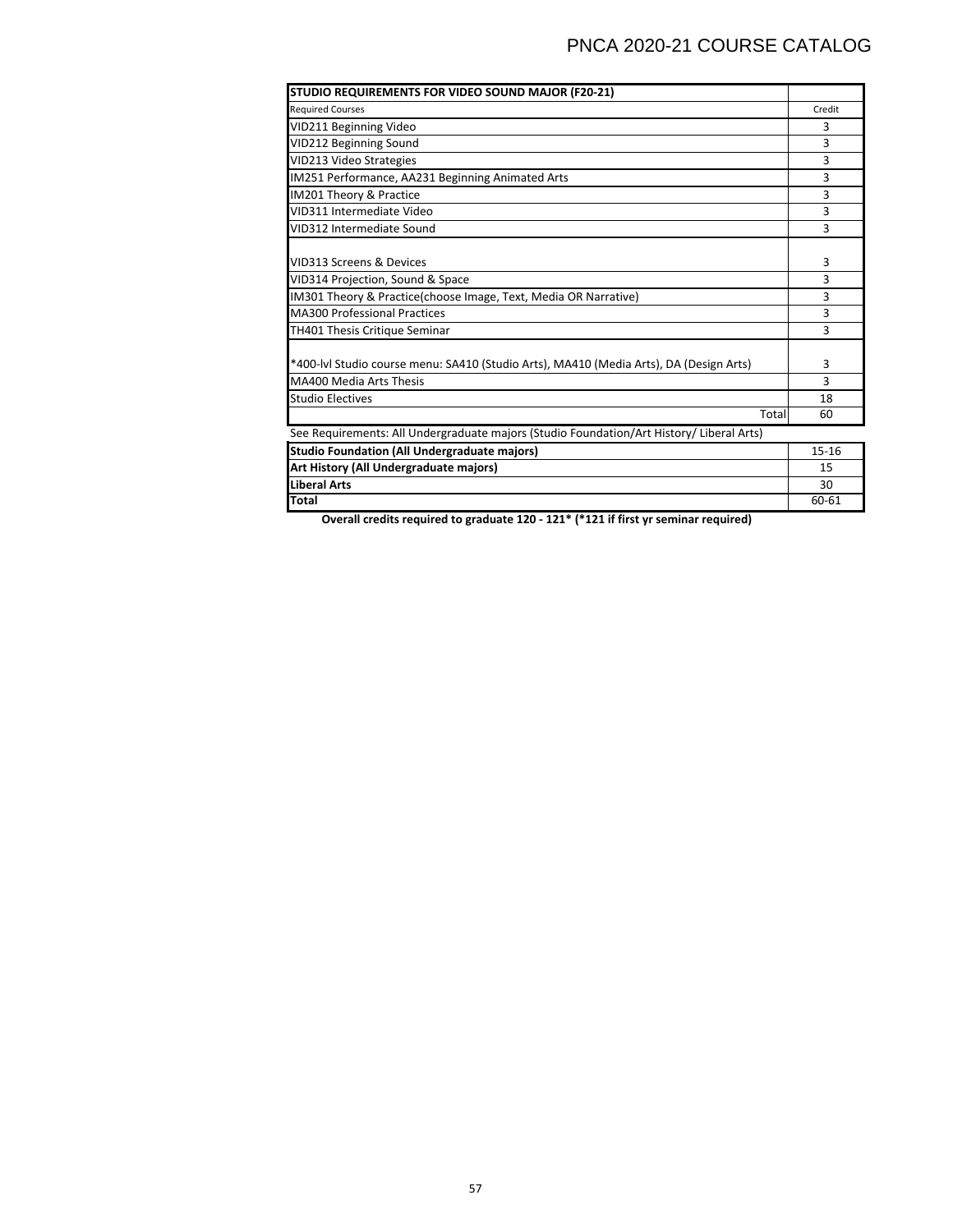| STUDIO REQUIREMENTS FOR CREATIVE WRITING MAJOR (F20-21)                                  |           |
|------------------------------------------------------------------------------------------|-----------|
| <b>Required Courses</b>                                                                  | Credit    |
| CW221 Intro to Short Forms                                                               | 3         |
| CW223 Expanded Poetic Fields                                                             | 3         |
| 200-level Creative Writing course (see menu A)                                           | 3         |
| 200-level Creative Writing course (see menu A                                            | 3         |
| Menu A: CW224 Scripting (new title),                                                     |           |
| CW225 Writing with Digital Media,                                                        |           |
| <b>CW200 Creative Writing Special Topics (TBD)</b>                                       |           |
| IM201 Theory & Practice                                                                  | 3         |
|                                                                                          |           |
| LA325 Literature Seminar                                                                 | 3         |
|                                                                                          |           |
| 300-level Writing course (see menu B)                                                    | 3         |
|                                                                                          |           |
| 300-level Writing course (see menu B)                                                    | 3         |
| Menu B: CW323 Poetry Intensive,                                                          |           |
| CW324 Scripting Intensive,                                                               |           |
| CW300 Creative Writing Special Topics (TBD),                                             |           |
| Creative Writing Internship,                                                             |           |
| Creative Writing Internship CW322 The Lit Zine                                           |           |
| <b>LA325 Literature Seminar</b>                                                          | 3         |
| IM301 Theory & Practice (Image Text Media recommended)                                   | 3         |
| <b>SA300 Professional Practice</b>                                                       | 3         |
| TH401 Thesis Critique Seminar                                                            | 3         |
| SA410 (Artist's Publications recommended)                                                | 3         |
| <b>SA400 Studio Arts Thesis</b>                                                          | 3         |
| <b>Studio Electives</b>                                                                  | 18        |
| Total                                                                                    | 60        |
| See Requirements: All Undergraduate majors (Studio Foundation/Art History/ Liberal Arts) |           |
| <b>Studio Foundation (All Undergraduate majors)</b>                                      | $15 - 16$ |
| Art History (All Undergraduate majors)                                                   | 15        |
| <b>Liberal Arts</b>                                                                      | 30        |
| Total                                                                                    | 60-61     |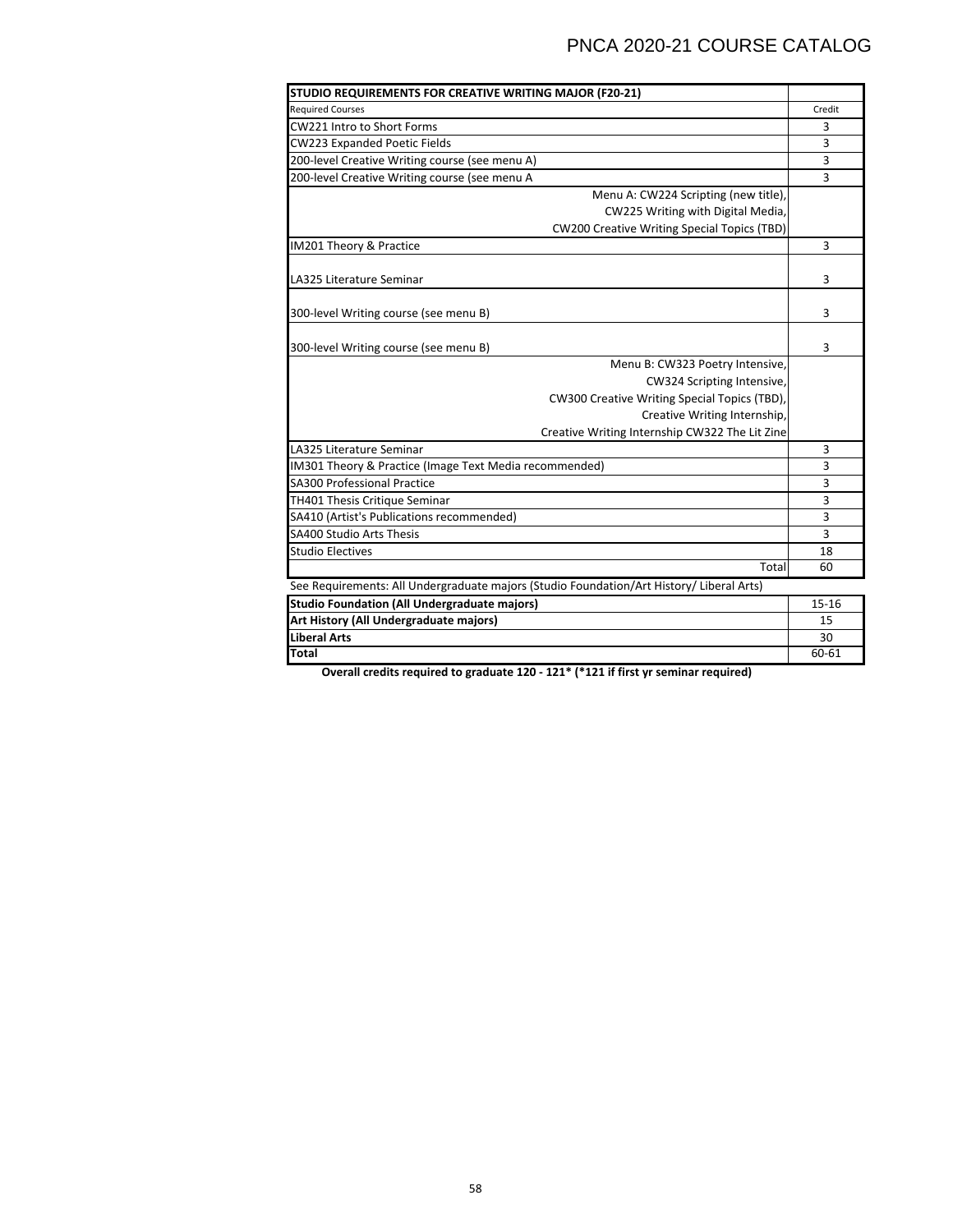| Requirements: All Undergraduate majors (Studio Foundation/Art History/ Liberal Arts)   |              |
|----------------------------------------------------------------------------------------|--------------|
| <b>Studio Foundation (All Undergraduate majors)</b>                                    |              |
| FD101 Visual Elements: 2-D                                                             | 3            |
| FD102 Visual Elements: Digital Tools                                                   | 3            |
| FD105 Basic Drawing                                                                    | 3            |
| FD111 3-D Design                                                                       | 3            |
| <b>FD112 Time Arts</b>                                                                 | 3            |
| ** FD100 First Year Seminar - req. of Freshmen with < than 30 transfer credits         | $\mathbf{1}$ |
| Total                                                                                  | 15 to 16     |
| Art History (All Undergraduate majors)                                                 |              |
| <b>AH125 Exploring Visual Culture</b>                                                  | 3            |
| AH210 Intro to World Art History                                                       | 3            |
| AH213-218 History of: topic specific to major                                          | 3            |
| (GD) (IL) Design Arts                                                                  |              |
| (PR) Printed Matter                                                                    |              |
| (SC) Object, Space, and Time                                                           |              |
| (AA) (VIDSND) Moving Image                                                             |              |
| (PH) Photography                                                                       |              |
| (PA) Painting and Drawing                                                              |              |
| (CW) & (IM) choose 1 of any PNCA offering                                              |              |
| Art History Elective (200-400 level)                                                   | 3            |
| Art History Elective (300-400 level)                                                   | ξ            |
| Total                                                                                  | 15           |
| <b>Liberal Arts</b>                                                                    |              |
| LA 122 Writing in Context                                                              | 3            |
| MTH101 Math or SCI223 Science                                                          | 3            |
| MTH101 Math or SCI223 Science                                                          | 3            |
| LA225 Perspectives on Society & Culture                                                | 3            |
| LA225 Perspectives on Society & Culture                                                | 3            |
| LA321 Social Science Seminar                                                           | 3            |
| <b>LA325 Literature Seminar</b>                                                        | 3            |
| Liberal Arts Elective* (300-400 level)                                                 | 3            |
| Liberal Arts Elective* (300-400 level)                                                 | 3            |
| LA421 Research for a Creative Practice                                                 | 3            |
| earned by additional classes of LA321 Social Science Seminar, LA325 Literature Seminar |              |
| Total                                                                                  | 30           |
|                                                                                        | 60-61        |
| Overall credits required to graduate 120 - 121* (*121 if first yr seminar required)    |              |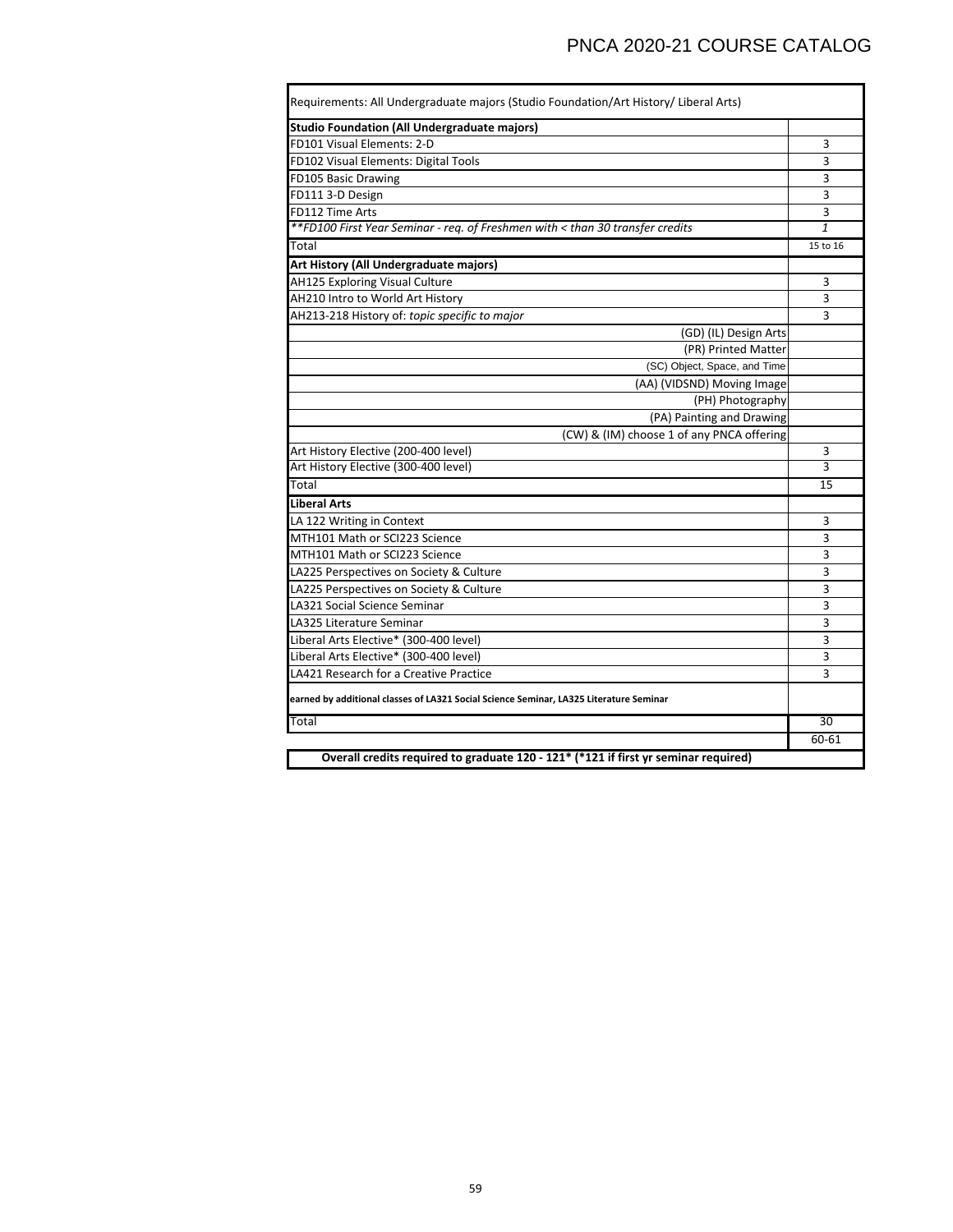| PACIFIC NORTHWEST COLLEGE OF ART                |              |               |
|-------------------------------------------------|--------------|---------------|
| Hallie Ford School of Graduate Studies at PNCA  |              |               |
| Requirements for MFA in Applied Craft + Design  |              |               |
| <b>FALL Semester 1</b>                          |              |               |
| Course                                          |              | <b>Credit</b> |
| <b>Studio Practice</b>                          |              | 6             |
| Critique Seminar                                |              | 3             |
| Critical Studies: Modern Craft + Design History |              | 3             |
| Elective                                        |              | 3             |
| <b>SPRING Semester 1</b>                        |              |               |
| Course                                          |              | Credit        |
| <b>Studio Practice</b>                          |              | 6             |
| Critique Seminar                                |              | 3             |
| Creative Entrepreneurship                       |              | 3             |
| <b>Critical Studies</b>                         |              | 3             |
| Total                                           |              | 30            |
| <b>FALL Semester 2</b>                          |              |               |
| Course                                          |              | <b>Credit</b> |
| <b>Studio Practice</b>                          |              | 6             |
| Critique Seminar                                |              | 3             |
| Creative Entrepreneurship                       |              | 3             |
| Practicum                                       |              | 3             |
| <b>SPRING Semester 2</b>                        |              |               |
| Course                                          |              | Credit        |
| Studio Practice                                 |              | 6             |
| Critique Seminar                                |              | 3             |
| Practicum                                       |              | 3             |
| Elective                                        |              | 3             |
|                                                 | <b>Total</b> | 30            |
| Overall credits earned to graduate 60           |              |               |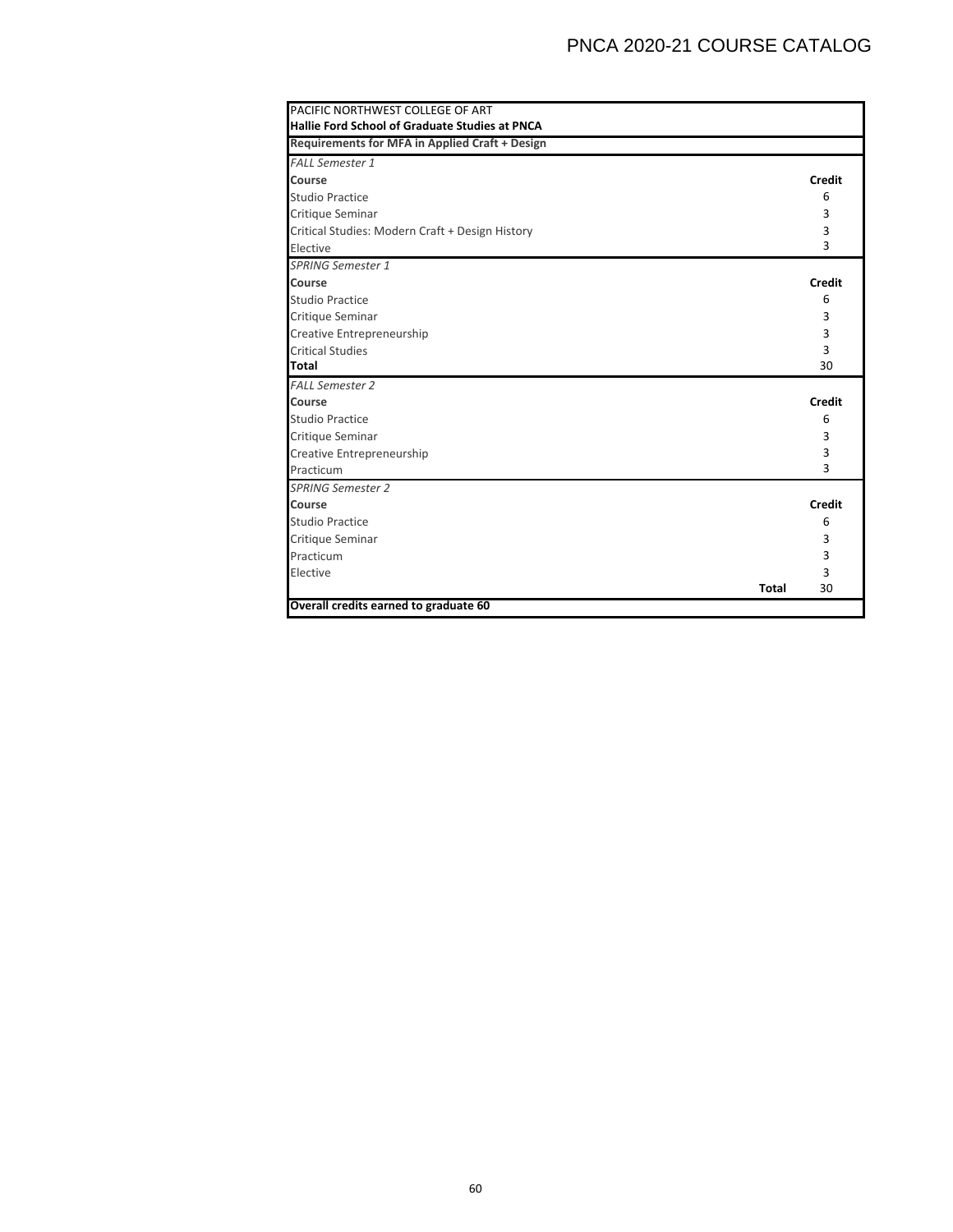| PACIFIC NORTHWEST COLLEGE OF ART               |              |               |
|------------------------------------------------|--------------|---------------|
| Hallie Ford School of Graduate Studies at PNCA |              |               |
| <b>Requirements for MA in Design Systems</b>   |              |               |
| <b>FALL Semester 1</b>                         |              |               |
| Course                                         |              | <b>Credit</b> |
| <b>Systems Thinking</b>                        |              | 3             |
| Research + Insights                            |              | $\mathbf{R}$  |
| Design Methods                                 |              | 3             |
| Design Sprint                                  |              | $\mathbf{1}$  |
| SPRING Semester 1                              |              |               |
| <b>Course</b>                                  |              | Credit        |
| Design Futures and Ecologies                   |              | 3             |
| Styles of Facilitation and Collaboration       |              | $\mathbf{R}$  |
| Methods 2: Design Deliverables                 |              | $3$ to $6$    |
| <b>Visual Facilitation</b>                     |              | 1             |
|                                                | <b>Total</b> | 20            |
| <b>FALL Semester 2</b>                         |              |               |
| Course                                         |              | Credit        |
| Cultural Entrepreneurship                      |              | 3             |
| <b>Strategy &amp; Forsight</b>                 |              | 3             |
| Capstone Studio                                |              | 3             |
| Data Visualization                             |              | 1             |
| <b>SPRING Semester 2</b>                       |              |               |
| Course                                         |              | Credit        |
| Creative Leadership, Equity and Ethics         |              | 3             |
| Capstone Seminar (Writing)                     |              | $\mathbf{R}$  |
| Capstone Studio (Critique)                     |              | $3$ to $6$    |
| <b>Conflict Facilitation</b>                   |              | 1             |
| Total                                          |              | 20            |
| Overall credits earned to graduate             |              | 40            |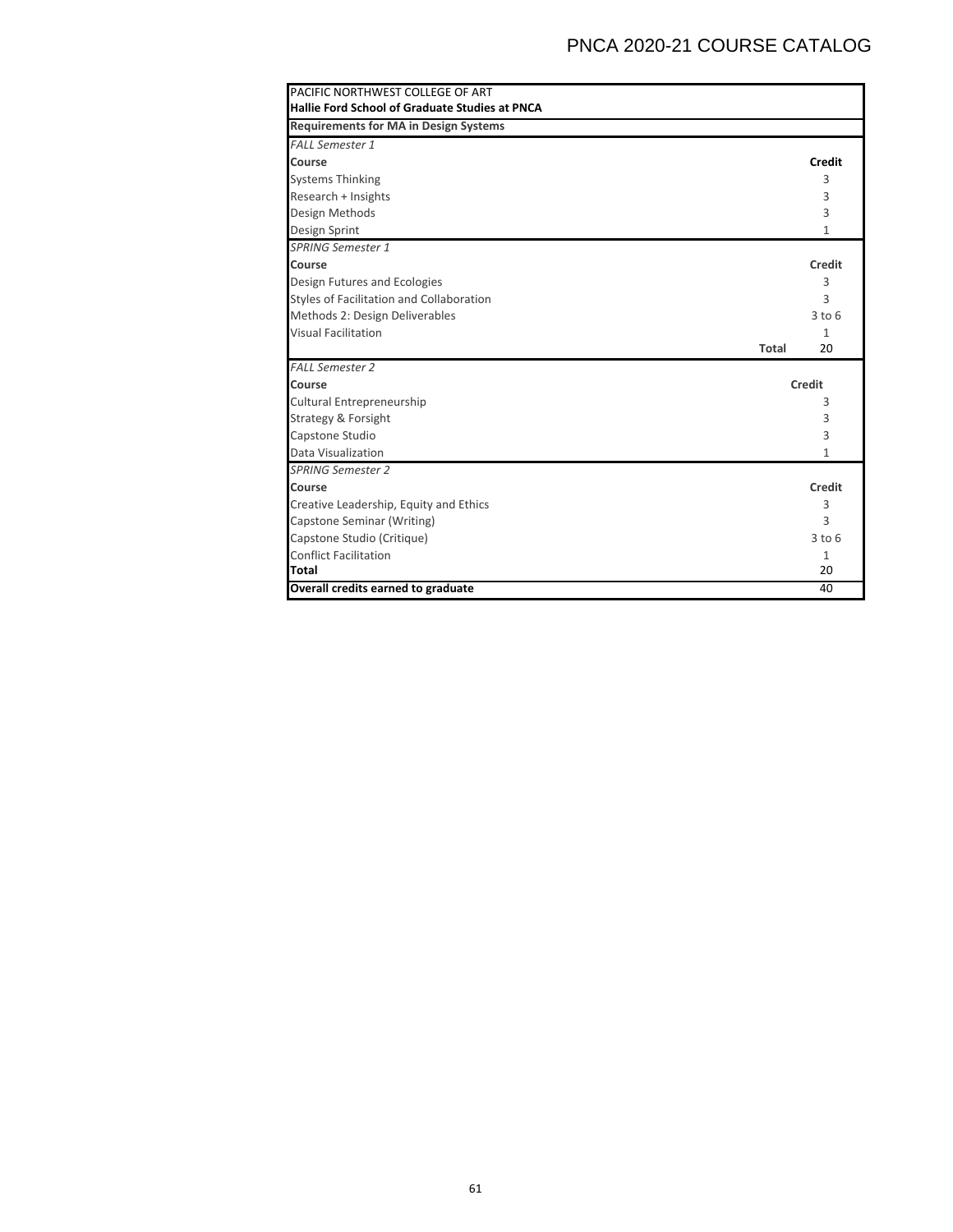| PACIFIC NORTHWEST COLLEGE OF ART                               |               |
|----------------------------------------------------------------|---------------|
| Hallie Ford School of Graduate Studies at PNCA                 |               |
| <b>Requirements for MFA in Collaborative Design</b>            |               |
| <b>FALL Semester 1</b>                                         |               |
| Course                                                         | <b>Credit</b> |
| <b>Systems Thinking</b>                                        | 3             |
| Research + Insights                                            | 3             |
| Design Methods                                                 | 3             |
| Design Sprint                                                  | 1             |
| Speculative Design & Long Term Design Thinking                 | 3             |
| Hallie Ford Elective - Print                                   | 3             |
| <b>SPRING Semester 1</b>                                       |               |
| Course                                                         | <b>Credit</b> |
| Design Futures and Ecologies                                   | 3             |
| Styles of Facilitation and Collaboration                       | 3             |
| Methods 2: Design Deliverables                                 | $3$ to $6$    |
| <b>Visual Facilitation</b>                                     | $\mathbf{1}$  |
| Hallie Ford Elective - Code or Craft                           | 3             |
| <b>Total</b>                                                   | 30            |
| <b>FALL Semester 2</b>                                         |               |
| Course                                                         | <b>Credit</b> |
| Cultural Entrepreneurship                                      | 3             |
| <b>Strategy &amp; Forsight</b>                                 | 3             |
| Capstone Studio                                                | 3             |
| Data Visualization                                             | $\mathbf{1}$  |
| Design Studio                                                  | 3             |
| Hallie Ford Elective - Teach or Craft                          | 3             |
| <b>SPRING Semester 2</b>                                       |               |
| Course                                                         | <b>Credit</b> |
| Creative Leadership, Equity and Ethics                         | 3             |
| Capstone Seminar (Writing)                                     | 3             |
| Capstone Studio (Critique)                                     | $3$ to $6$    |
| <b>Conflict Facilitation</b>                                   | $\mathbf{1}$  |
| Design Studio (Making)                                         | 3             |
| Hallie Ford Elective - Craft                                   | 3             |
| <b>Total</b>                                                   | 30            |
| Overall credits earned to graduate MFA in Collaborative Design | 60            |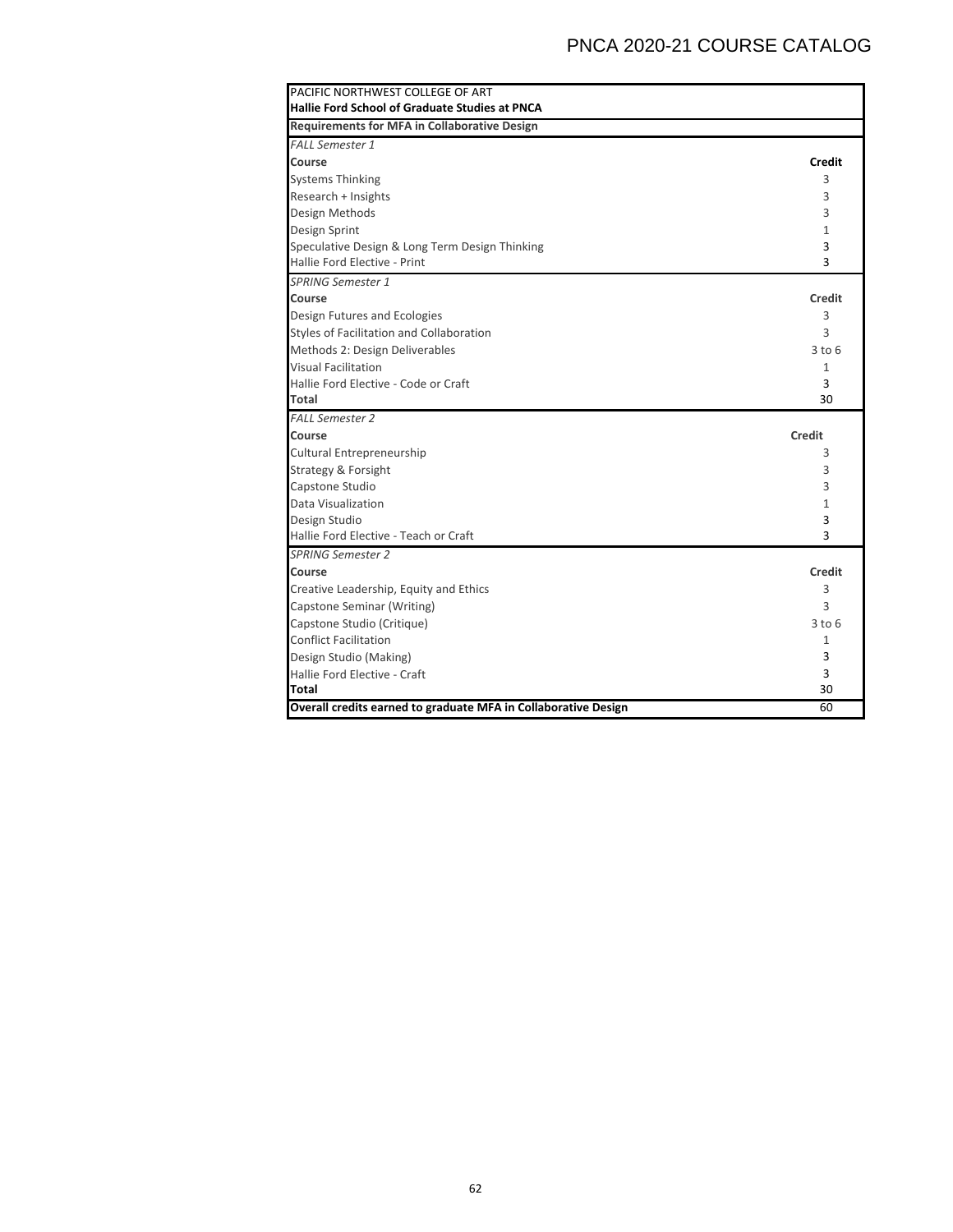| PACIFIC NORTHWEST COLLEGE OF ART<br>Hallie Ford School of Graduate Studies at PNCA |                |
|------------------------------------------------------------------------------------|----------------|
| <b>Requirements for MA in Critical Studies</b>                                     |                |
| <b>FALL Semester 1</b>                                                             |                |
| Course                                                                             | Credit         |
| Critical Theory 1: Introduction                                                    | З              |
| Introduction to Cultural Studies                                                   | 3              |
| Ethics & Visual Culture                                                            | 3              |
| Elective                                                                           | 3              |
| <b>SPRING Semester 1</b>                                                           |                |
| Course                                                                             | Credit         |
| Critical Theory 2: Feminist Theory, Queer Theory, Gender, and Sexuality            | 3              |
| Research for a Creative Practice 2                                                 | 3              |
| <b>Creative Non-Fiction Writing</b>                                                | 3              |
| Elective                                                                           | 3              |
| <b>Total</b>                                                                       | 24             |
| <b>FALL Semester 2</b>                                                             |                |
|                                                                                    |                |
| Course                                                                             | <b>Credits</b> |
| Critical Theory 3: Critical Race Theory and Postcolonial Theory                    | 3              |
| Thesis Writing 1                                                                   | 6              |
| <b>SPRING Semester 2</b>                                                           |                |
| Course                                                                             | Credit         |
| Thesis Writing 2: Preparing for Publication                                        | 6              |
| Internships                                                                        | 3              |
| <b>Professional Practice</b>                                                       | 3              |
| Total                                                                              | 21             |
| Overall credits earned to graduate                                                 | 45             |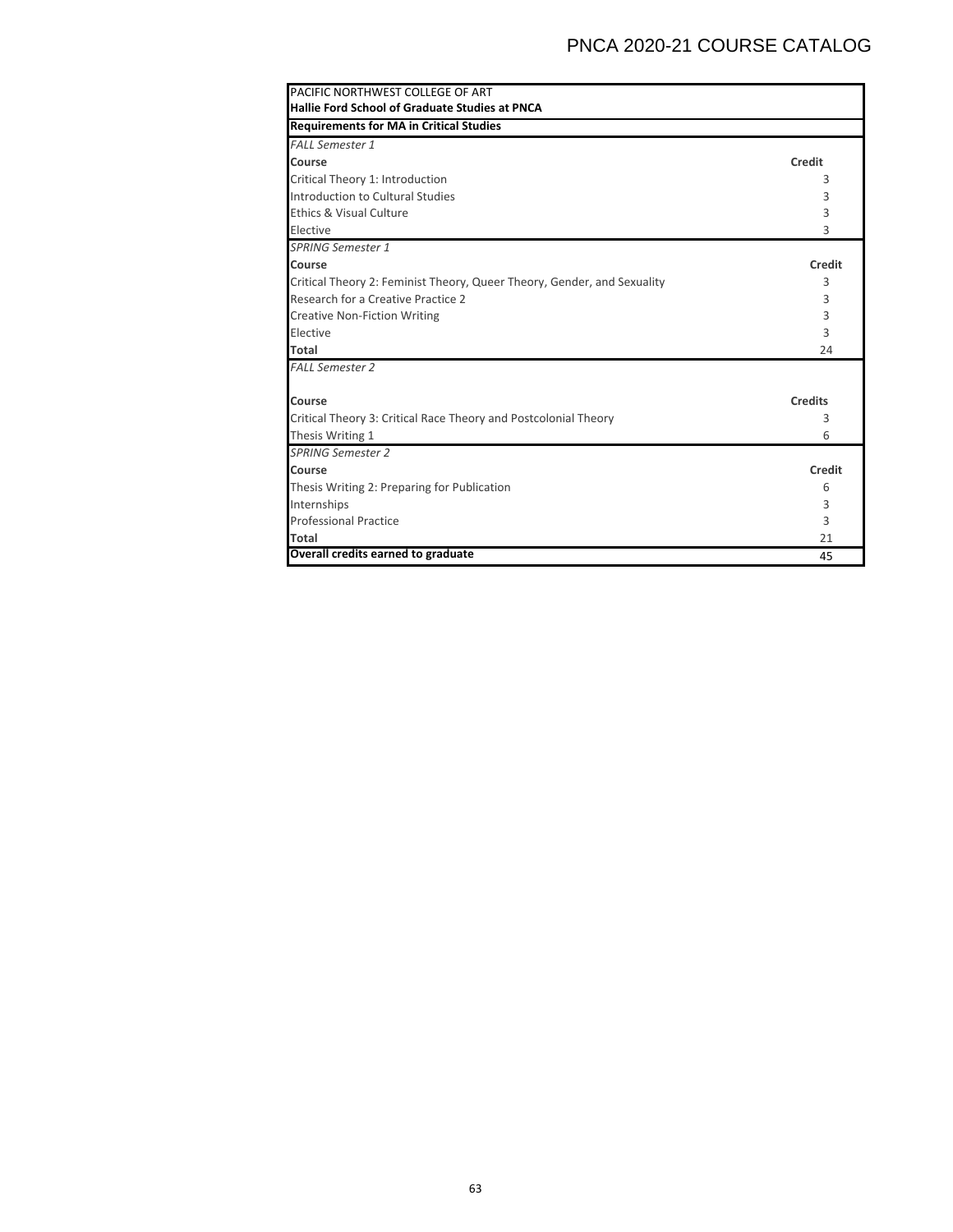| PACIFIC NORTHWEST COLLEGE OF ART                      |                |
|-------------------------------------------------------|----------------|
| <b>Hallie Ford School of Graduate Studies at PNCA</b> |                |
| <b>Requirements for MFA in Print Media</b>            |                |
| <b>FALL Semester 1</b>                                |                |
| Course                                                | <b>Credits</b> |
| Graduate Critique Seminar                             | 3              |
| Print Media - Graduate Studio                         | 3              |
| Graduate Printmaking: Projects and Explorations       | 3              |
| Collaboration & Research Lab                          | 3              |
| <b>Critical Pedagogy</b>                              | 3              |
| Mid Year Assessment                                   |                |
| <b>SPRING Semester 1</b>                              |                |
| Course                                                | Credit         |
| Graduate Critique Seminar                             | 3              |
| Print Media - Graduate Studio                         | 3              |
| <b>Collaboration &amp; Research Lab</b>               | 3              |
| Elective 1                                            | 3              |
| CS: Multiples                                         | 3              |
| <b>First Year Review</b>                              |                |
| Total                                                 | 30             |
| <b>FALL Semester 2</b>                                |                |
| Course                                                | <b>Credits</b> |
| Graduate Critique Seminar                             | 3              |
| Print Media - Graduate Studio (with Mentor)           | 3              |
| Elective 2                                            | 3              |
| Collaboration & Research Lab                          | 3              |
| Elective 3                                            | 3              |
| Mid-year Assessment                                   |                |
| <b>SPRING Semester 2</b>                              |                |
| Course                                                | <b>Credits</b> |
| Graduate Critique Seminar                             | 3              |
| Collaboration & Research Lab                          | 3              |
| Critical Studies: Capstone Research and Writing       | 3              |
| Capstone Project (with mentor)                        | 6              |
| <b>Total</b>                                          | 30             |
| Overall credits earned to graduate                    | 60             |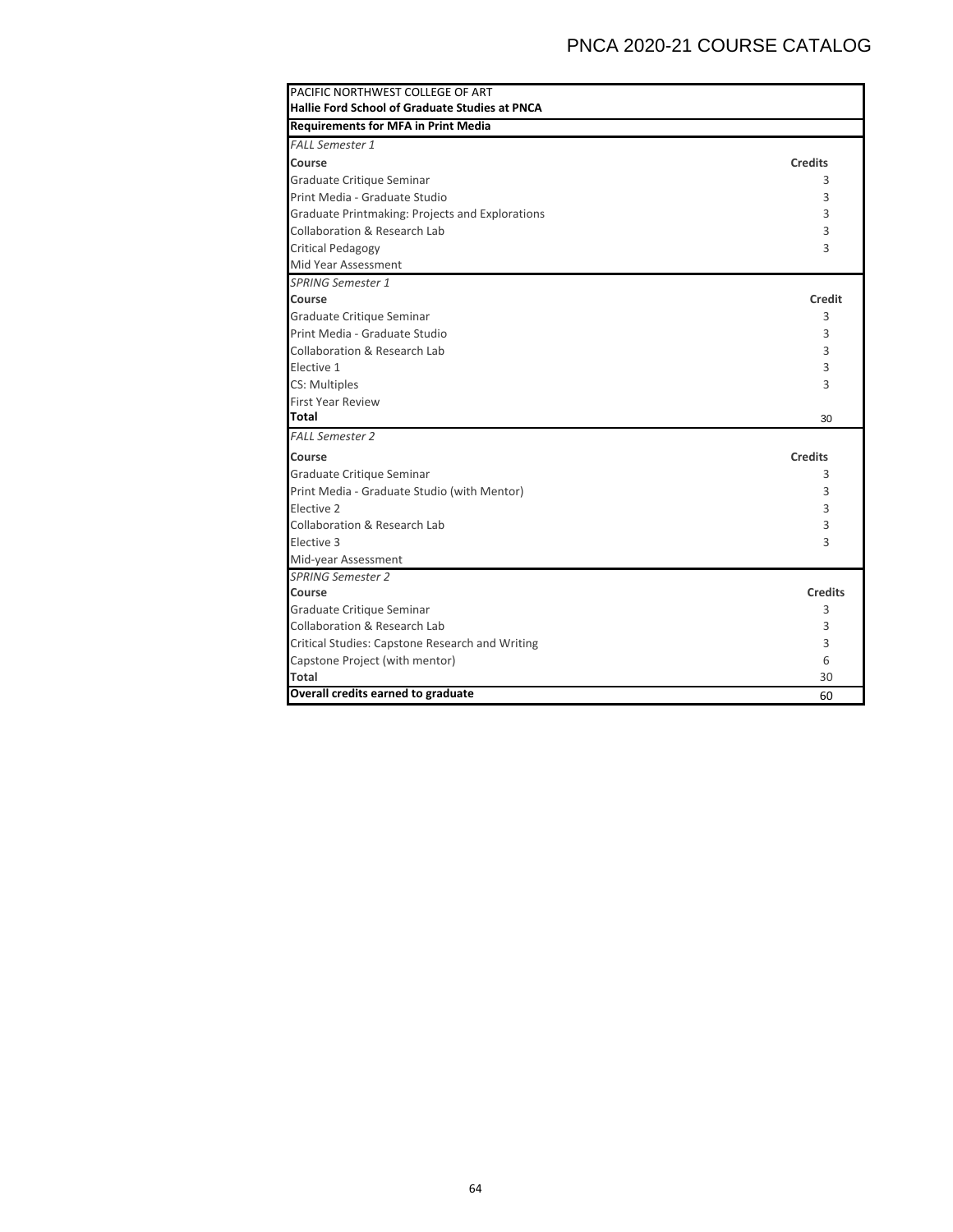| PACIFIC NORTHWEST COLLEGE OF ART                                              |                |
|-------------------------------------------------------------------------------|----------------|
| Hallie Ford School of Graduate Studies at PNCA                                |                |
| <b>Requirements for MFA in Visual Studies</b>                                 |                |
| <b>FALL Semester 1</b>                                                        |                |
|                                                                               |                |
| Course                                                                        | <b>Credits</b> |
| Graduate Studio (this reflects studio work time)                              | 9              |
| Graduate Critique Seminar                                                     | 3              |
| Contemporary Art Seminar                                                      | 3              |
| <b>Elective Credit</b>                                                        | 3              |
| <b>SPRING Semester 1</b>                                                      |                |
|                                                                               |                |
| Course                                                                        | <b>Credits</b> |
| Graduate Studio (this reflects studio work time)                              | 9              |
| Graduate Critique Seminar                                                     | 3              |
| <b>Critical Theory</b>                                                        | 3              |
| <b>Elective Credit</b><br><b>Total</b>                                        | 3              |
|                                                                               | 36             |
| <b>FALL Semester 2</b>                                                        |                |
|                                                                               | <b>Credits</b> |
| Course                                                                        | 9              |
| Graduate Studio (this reflects studio work time)<br>Graduate Critique Seminar | 3              |
| <b>Elective Credit</b>                                                        | 3              |
| <b>SPRING Semester 2</b>                                                      |                |
|                                                                               |                |
| Course                                                                        | <b>Credits</b> |
| Graduate Studio (this reflects studio work time)                              | 9              |
| Graduate Critique Seminar                                                     | 3              |
| <b>Thesis Writing</b>                                                         | 3              |
| <b>Total</b>                                                                  | 24             |
| Overall credits earned to graduate                                            | 60             |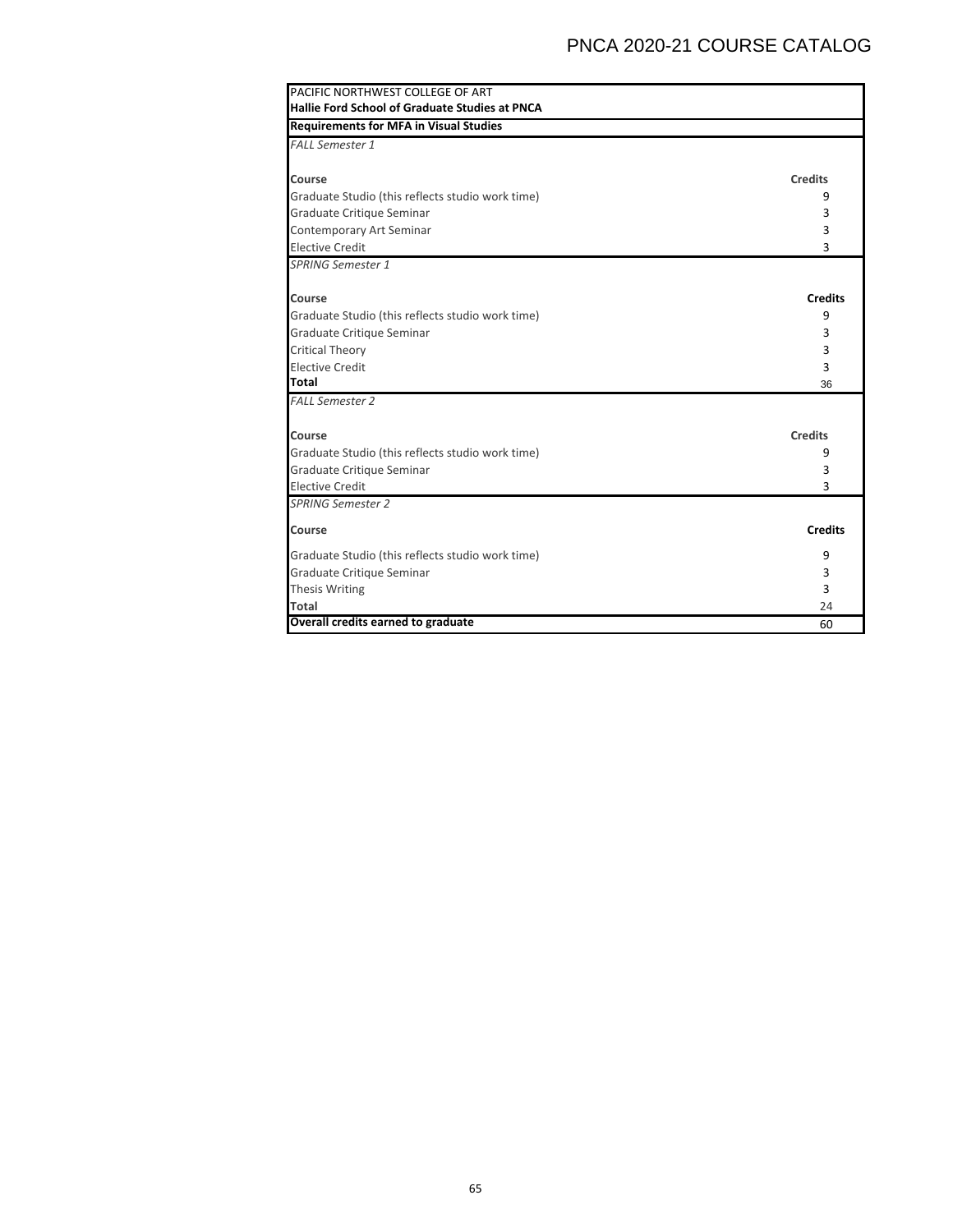| PACIFIC NORTHWEST COLLEGE OF ART                                                  |                |
|-----------------------------------------------------------------------------------|----------------|
| Hallie Ford School of Graduate Studies at PNCA                                    |                |
| <b>Requirements for MFA in Creative Writing</b>                                   |                |
| Year 1 - SUMMER Semester Residency                                                |                |
| Course                                                                            | <b>Credits</b> |
| Critical Studies: Narrative theory                                                | 1              |
| Critique Seminar: Graduate Workshop                                               | $\mathbf{1}$   |
| Studio, Symposium & Lecture                                                       | 3              |
| <b>FALL Semester</b>                                                              |                |
| Course                                                                            | <b>Credits</b> |
| Creative Writing Sudio 1                                                          | $\overline{7}$ |
| <b>SPRING Semester</b>                                                            |                |
| Course                                                                            | <b>Credits</b> |
| <b>Critical Studies: Rotating Topics</b>                                          | $\mathbf{1}$   |
| Critique Seminar: Graduate Workshop                                               | 1              |
| Studio, Symposium & Lecture                                                       | 3              |
| <b>Creative Writing Sudio 2</b>                                                   | 7              |
| Studio Elective or Professional Practice internship (can be taken Spring or Fall) | 3              |
| <b>Total</b>                                                                      | 27             |
| Year 2 - SUMMER Semester Residency 1                                              |                |
| Course                                                                            | <b>Credits</b> |
| <b>Critical Studies: Rotating Topics</b>                                          | 1              |
| Critique Seminar: Graduate Workshop                                               | 1              |
| Studio, Symposium & Lecture                                                       | 3              |
| <b>FALL Semester</b>                                                              |                |
| Course                                                                            | <b>Credits</b> |
| Creative Writing Studio 3                                                         | 3              |
| Forms & Methods 1                                                                 | 6              |
| <b>SPRING Semester</b>                                                            |                |
| Course                                                                            | <b>Credits</b> |
| <b>Critical Studies: Rotating Topics</b>                                          | 1              |
| Graduate Workshop                                                                 | 1              |
| Studio, Symposium & Lecture                                                       | 3              |
| Forms & Methods 2                                                                 | 3              |
| <b>Creative Writing Thesis</b>                                                    | 6              |
| <b>SUMMER Semester Residency 2</b>                                                |                |
| Course                                                                            | <b>Credits</b> |
| <b>Creative Writing Thesis Presentation</b><br>Total                              | 5              |
| Overall credits earned to graduate                                                | 33             |
|                                                                                   | 60             |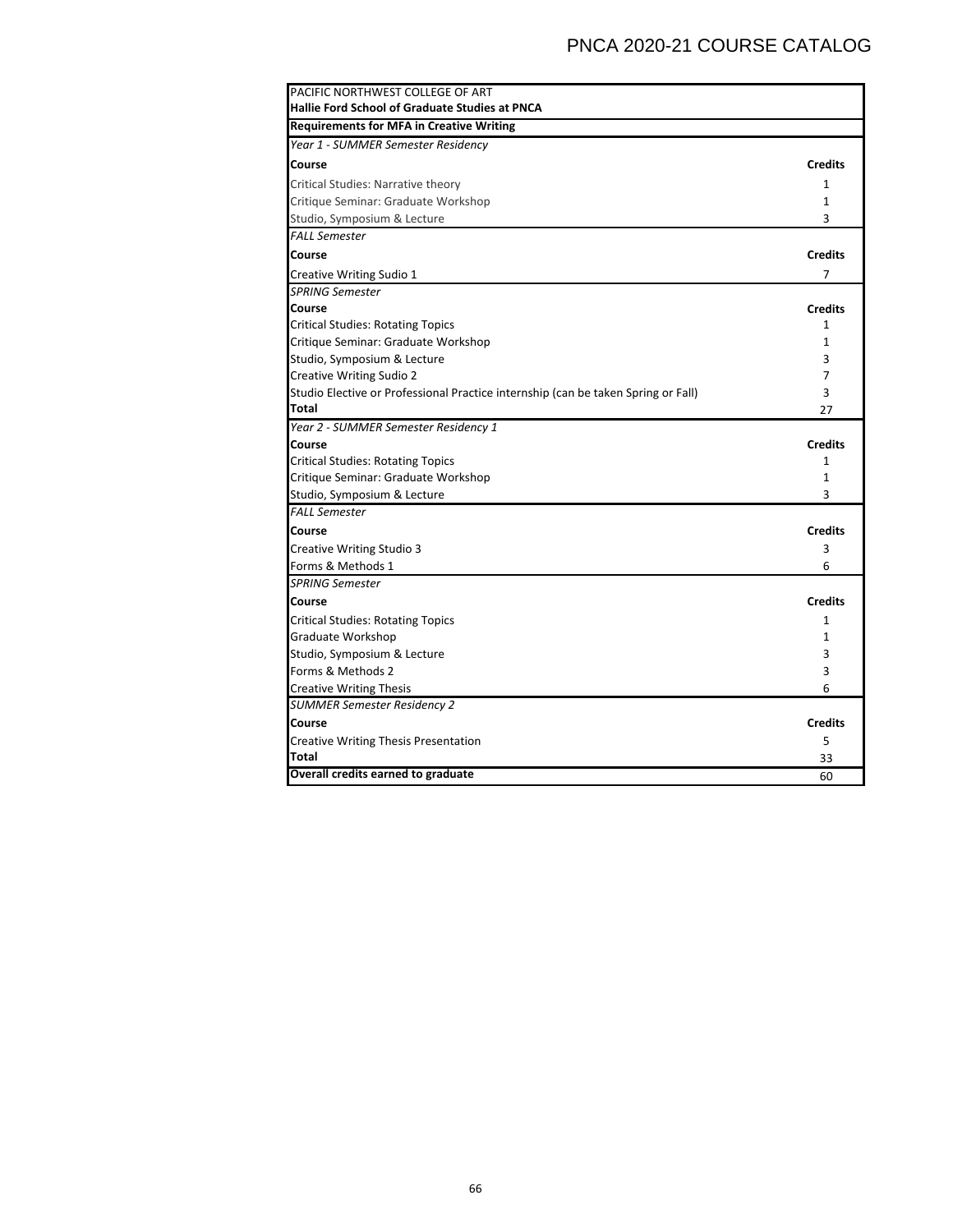| PACIFIC NORTHWEST COLLEGE OF ART<br>Hallie Ford School of Graduate Studies at PNCA |                       |
|------------------------------------------------------------------------------------|-----------------------|
| Requirements for MFA in Visual Studies Low Res.                                    |                       |
| <b>SUMMER Year 1</b>                                                               |                       |
| Course                                                                             | <b>Credits</b>        |
| Graduate Studio (onsite)                                                           | 4.5                   |
| Graduate Critique Seminar                                                          | 3                     |
| <b>Visiting Artist Series</b>                                                      | 1.5                   |
| Contemprary Art Seminar                                                            | 3                     |
| <b>FALL Year 1</b>                                                                 |                       |
| Course                                                                             | <b>Credits</b>        |
| Graduate Studio (offsite)                                                          | 3                     |
|                                                                                    | 15                    |
| SPRING Year 1                                                                      |                       |
| Course                                                                             | <b>Credits</b>        |
| Graduate Studio (offsite)                                                          | 3                     |
| Winter Studio Review                                                               | 1.5                   |
| Library Research Seminar                                                           | 1.5<br>6              |
|                                                                                    |                       |
| <b>SUMMER Year 2</b>                                                               |                       |
| Course                                                                             | <b>Credits</b>        |
| Art History Seminar                                                                | 3                     |
| Graduate Studio (onsite)                                                           | 4.5                   |
| Graduate Critique Seminar                                                          | 3                     |
| <b>Critical Studies Seminar</b>                                                    | 3                     |
| <b>Visiting Artist Series</b>                                                      | 1.5                   |
| FALL Year 2                                                                        |                       |
| Course                                                                             | <b>Credits</b>        |
| Graduate Studio (offsite)                                                          | 3                     |
|                                                                                    | 18                    |
| <b>SPRING Year 2</b>                                                               |                       |
| Course                                                                             | <b>Credits</b><br>1.5 |
| <b>Graduate Thesis Writing</b>                                                     |                       |
| Winter Studio Review                                                               | 1.5<br>3              |
| Graduate Studio (offsite)                                                          |                       |
| Grad. Thesis Writing (online)                                                      | 1.5<br>7.5            |
| Year 3                                                                             |                       |
| Course                                                                             | <b>Credits</b>        |
| Graduate Studio (onsite)                                                           | 6                     |
| Graduate Critique Seminar                                                          | 3                     |
| <b>Professional Practice</b>                                                       | 1.5                   |
| Elective                                                                           | 3                     |
|                                                                                    | 13.5                  |
| Overall credits earned to graduate                                                 | 60                    |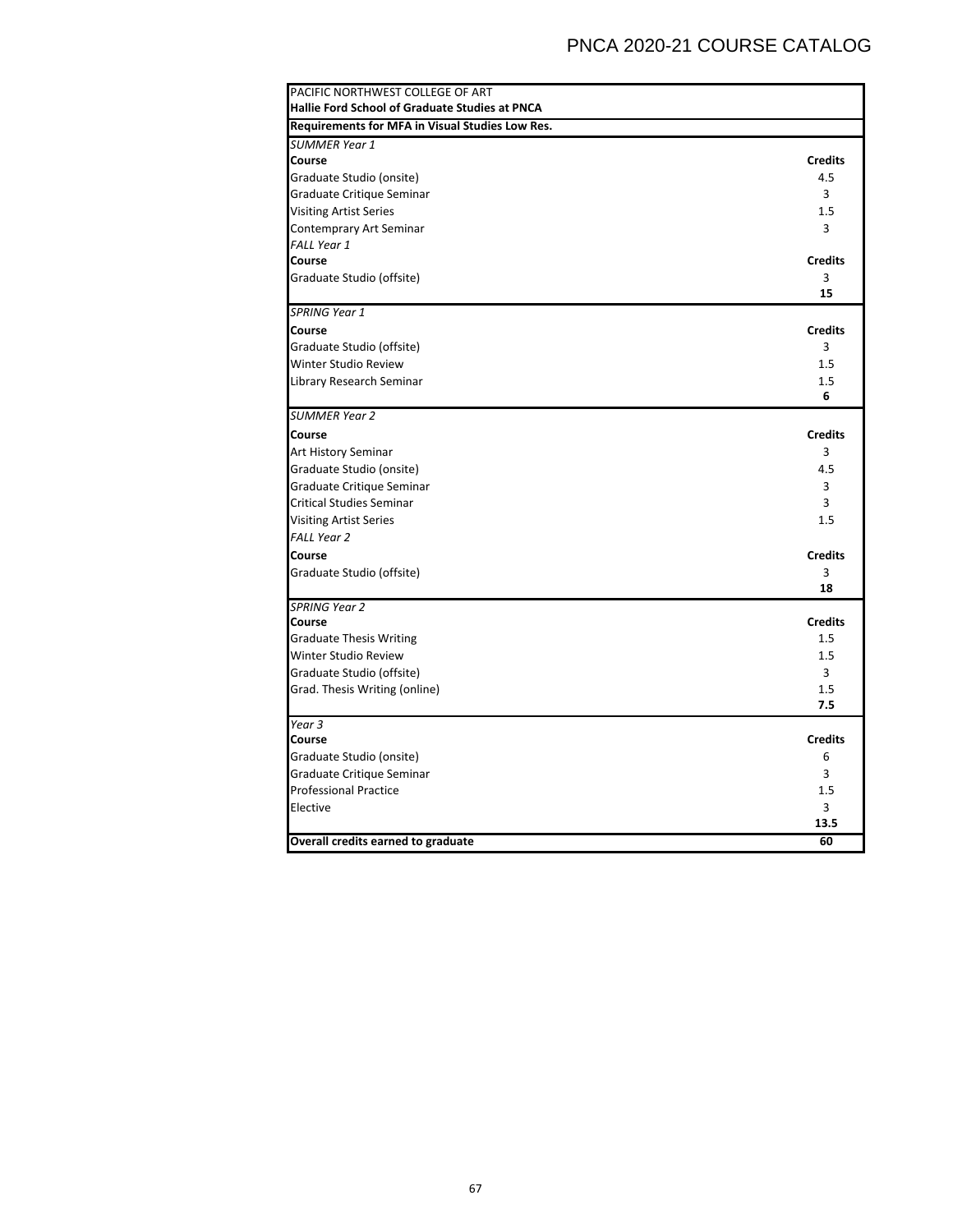### **Undergraduate Minors**

#### **Art and Ecology**

In this interdisciplinary minor, you'll develop a broad understanding of pressing ecological issues and their relationship to the social, political, cultural, and economic systems that impact the future of humanity, other species, and our shared planet. You'll understand how your own work as an artist or a designer can comment on, interact with, and impact the world. Course highlights: Ecology and Resilience, Environmental Science and Ecology, Art + Ecology: Global Culture and Ecology. 15 credits, 2 required courses IM201 Theory and Practice: Art + Ecology ‐ SCI223 Environmental Science and Ecology. 3 elective course from menu.

#### **Art History**

Art History examines the breadth of human creativity and considers how it influences and reflects the culture of its time. Power, myth, science, religion, philosophy and technique are all included. By delving into historical and contemporary artistic tenets and their social contexts, you'll gain a richer and more diverse visual arsenal which will sharpen your critical faculties and help you develop a deeper understanding of your own work. The Art History minor includes writing and research skills that prepare you for graduate study and professional careers.

Course highlights: The Moving Image, Design History, Art of West Africa, Contemporary Topics, Theory and Culture of Art History. Requirements 18 total credits of art history (6 classes). 15 credits of art history (5 classes). For the required AH credits, two 300‐level AH seminars plus the extra course for the

minor. This means that the student's AH electives need to be at the 300-level (students not pursuing the minor have the option to take one 200‐level elective and one 300‐level elective). The additional class (3 credits) required for the minor comes from the required course AH319 Theory and Culture of Art History

#### **Ceramics**

In this minor, you can choose to focus on clay as a dynamic sculptural medium or material for fabricating wares and functional objects as you develop skills and techniques while developing a broader understanding of historical precedents and contemporary practices. You'll work in our dynamic Ceramics studio with seasoned pros to deepen your practice or expand outward into new pathways including entrepreneurial studio strategies.

Course highlights: Moldmaking, Experimenting with Materials. Requirements 15 credits, Ceramic specific curriculum (Ceramics 1, 2 and 3) is supported by a menu of other studio coursework (Moldmaking, Activated Objects, Multiples, Experimenting with Materials) and a required topic relevant Art History course (Object, Space and Time).

#### **Creative Writing**

Creative Writing at PNCA offers a unique opportunity to explore writing's relationship to contemporary art through interdisciplinary and hybrid forms. Through creative writing studio classes you'll explore experimental writing practices including the use of language as a visual medium and incorporate writing into visual work as well as those focused on contemporary forms of fiction, poetry, and script writing.

Course highlights: Intro to Short Forms, Expanded Poetic Fields, Writing with Digital Media. Requirements: 15 credits, Choose at least 3 of these core CW classes: CW221 Short Forms (req.) CW223 Expanded Poetic Fields (req.) CW224 Scripting CW322 The Lit Zine Choose remaining credits (2 classes) from menu.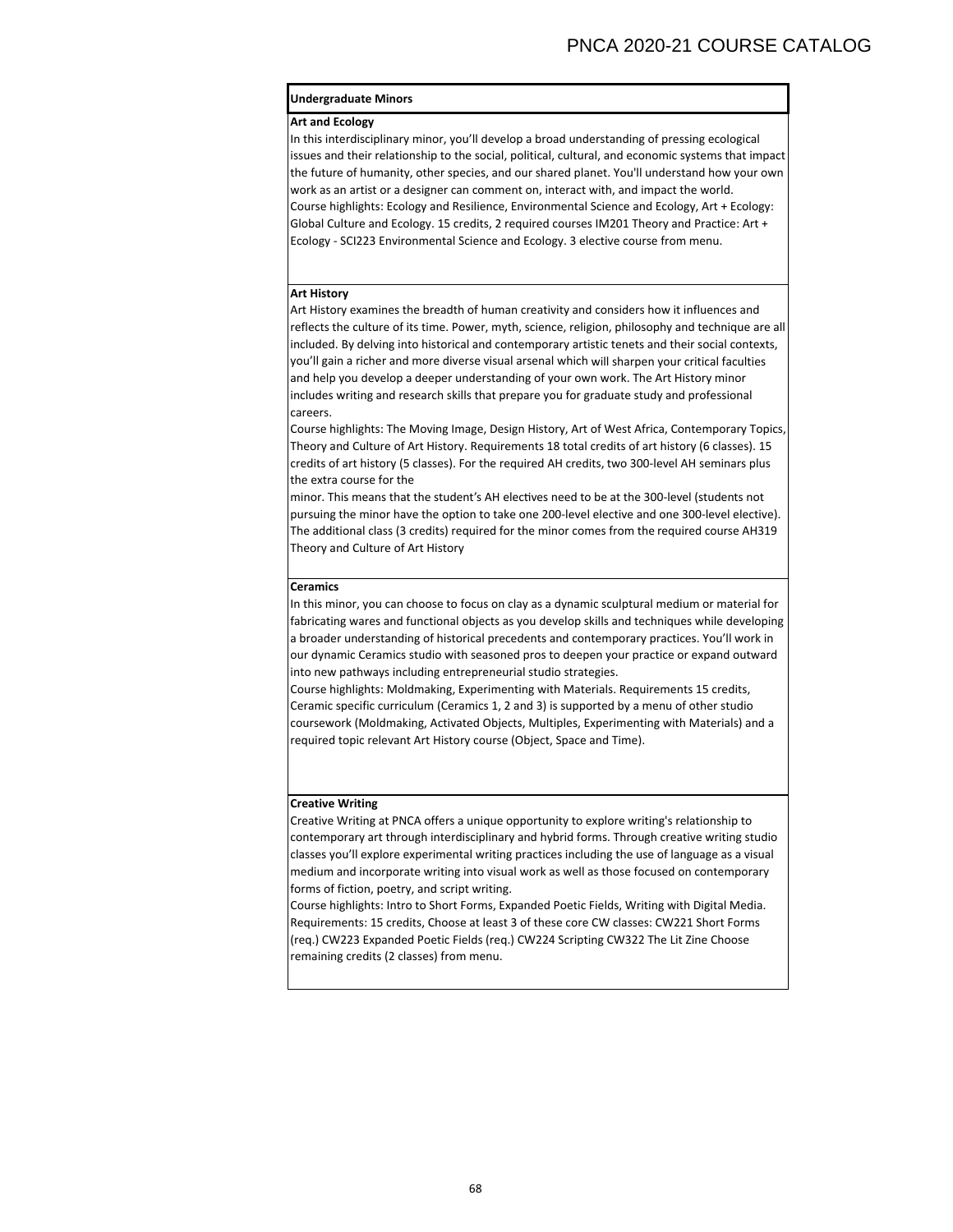#### **Undergraduate Minors (cont.)**

### **Drawing**

Drawing is practiced by artists across genres and disciplines as a way to translate ideas to form, and use of drawing in its capacity as an exploratory medium is nearly universal. The Drawing minor offers the opportunity for sustained study and practice of drawing supporting both practices: drawing as exploration and drawing as form.

Course highlights: The Figure, Advanced Drawing‐Process and Idea, Drawing Seminar: Systems, Structures, and Strategies. Requirements: 15 credits, AH 218 History of Painting and Drawing (req.). Required to take at minimum two courses in Drawing at the 200 level (menu), two courses in Drawing at the 300 level (menu).

#### **Fashion**

Fashion Design is a minor with a multi‐disciplinary approach. We encourage students to delve into material exploration, garment construction, fabric manipulation and embellishment, silkscreen printing, pattern drafting and draping, textiles, concept development, and fashion sketching. The minor invites you to consider fashion as an embedded aspect of contemporary society while exploring the garment itself from many perspectives including costuming, wearable technology, textile design, soft sculpture, performance, and body augmentation. Course highlights: Printing on Fabric, Fashion Matters, Capsule Collection, Special Projects: Sewing Construction I. Requirements: 15 credits, AH 219 History of Fashion (req.). SC293 Special Projects: Sewing Construction I (req.). Student should select two courses from the 300‐ level menu of courses.

#### **Game**

Gaming in both analog and digital formats is one of the most relevant and pervasive forms of entertainment worldwide. Beyond its role in entertainment, social scientists and cultural anthropologists alike have identified gaming as a dominant form of finding and building community in contemporary society, using game culture as an expressive means of connecting with others. In this minor, you'll develop a general understanding of the philosophies, systems, and mechanics utilized in contemporary game and interactive design while becoming familiar with processes for research, experimentation, design, prototyping, and production. Course highlights: World Building, Character Design, Scripting, Interactive Aesthetics. Requirements: 15 credits, IL257 ‐ Special Topics: Intro Game Development (req.). Select 4 courses from a menu of courses (2 should be 300 level coursework).

#### **Graphic Design**

Design shapes the way we interact with the world around us. The same skills that designers use working with clients can also be used to "move" people—for more powerful communication, or to create social change. This minor is a way for you to gain fundamental graphic design techniques working with typography and visual systems for a range of technology. You will also gain core skills in ideation, critical evaluation, and revision that you can take into a broad range of careers. A minor in graphic design will give you a general understanding of the broad possibilities within design and help you learn to speak the language of design for fruitful collaboration.

Course highlights: Signs + Symbols, Typography, Culture + Audience, Brand + Marketing. Requirements: 15 credits, Students minoring in Graphic Design will be required to take at minimum three courses in

- Graphic Design at the 200 level including:
- GD245 Typography I
- GD241Design Studio I, part 1: Signs and Symbols
- GD242 Design Studio I, part 2: Psychology of Seeing
- plus three other courses at the 200, 300, or 400 level.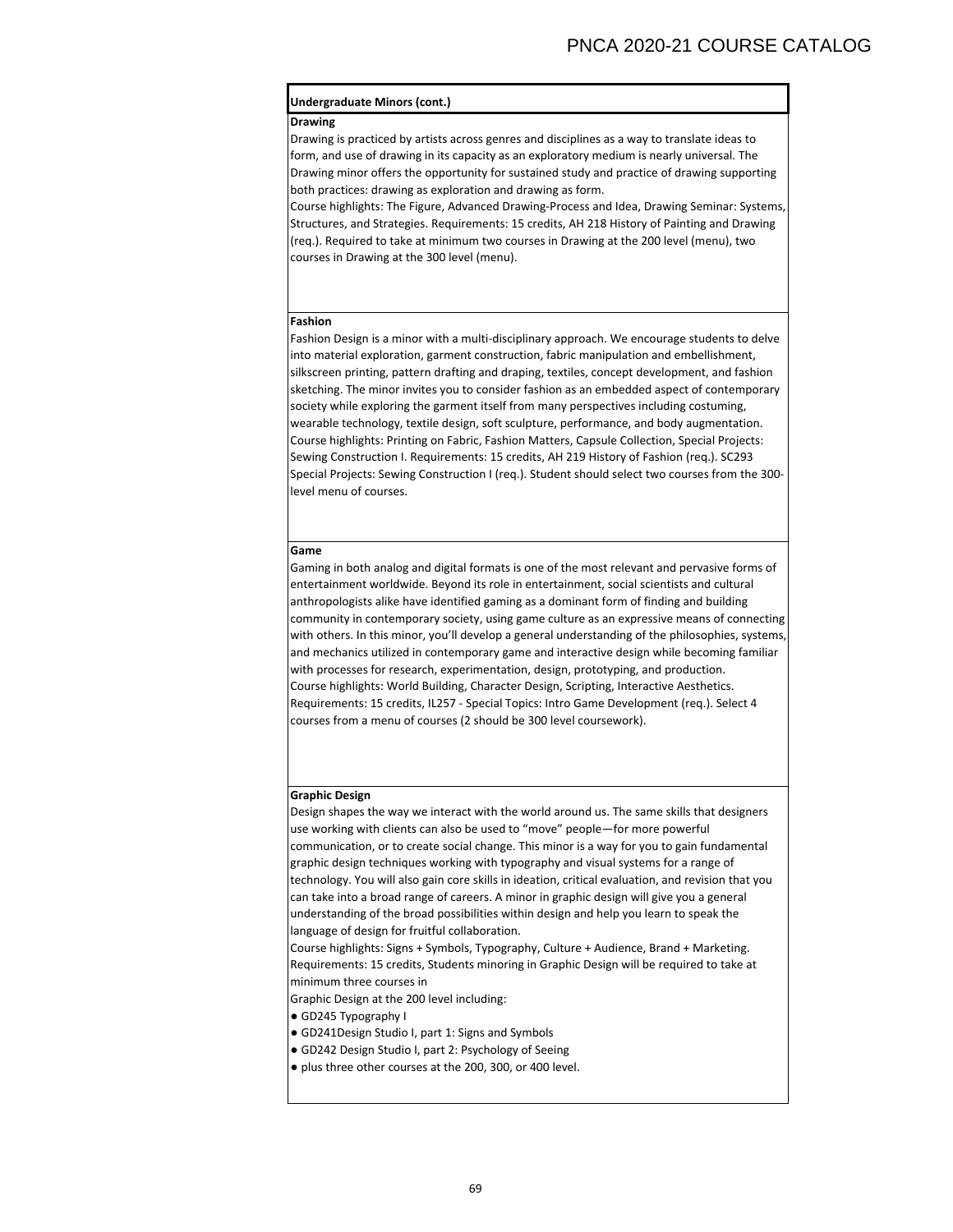| <b>PNCA Faculty</b>                      | PNCA Faculty bios: http://pnca.edu/faculty                                                                                                                                                                               |
|------------------------------------------|--------------------------------------------------------------------------------------------------------------------------------------------------------------------------------------------------------------------------|
| Last name, First name Degrees            |                                                                                                                                                                                                                          |
|                                          | MFA 2005 Tyler School of Art, Temple University (Printmaking); BFA 2003 Pacific Northwest College of Art<br>ANCLIFFE, ABRA (Printmaking); BA 1998 Lewis & Clark College (English Literature)                             |
|                                          | ARNOLD, ADAM BFA 1991 Pacific Northwest College of Art; AA 1996 Fashion Institute of Design & Merchandising<br>MFA 2007 Portland State University (Contemporary Art Practice)                                            |
|                                          | <b>BARNES, GORDON BFA 2005 Sonoma State University (Printmaking)</b>                                                                                                                                                     |
|                                          | <b>BECK, DYLAN</b> MFA Tyler School of Art; BFA Ohio University                                                                                                                                                          |
|                                          | <b>BEELER, JULIE BFA University of the Pacific (Graphic Design and Art History)</b>                                                                                                                                      |
|                                          | <b>BERAHIMI, BIJAN BFA 2013 California Institute of the Arts (Graphic Design)</b>                                                                                                                                        |
| <b>BERGMAN, AERON History)</b>           | MA 1999 NYU (Studio Art), MA 1997 University of Toronto (Art History), BA 1994 Michigan State University (Art                                                                                                            |
|                                          | PhD 2013 University of California at Davis (Cultural Studies); MA 2005 New York University (Visual Culture); BA 1997<br><b>BERNSTEIN, SARA Portland State University (English)</b>                                       |
| <b>BOAS, SIMON Multimedia)</b>           | MFA 2018 University of California, Santa Cruz (Digital Arts & New Media); BA 2010 University of Oregon (Journalism &                                                                                                     |
|                                          | MFA 1990 School of the Art Institute of Chicago (Experimental Filmmaking); MS 1976 Portland State University<br><b>BOND, ROSE</b> (Education); BA 1971 Portland State University (Drawing and Painting)                  |
|                                          | MESM 2002 University of California, Santa Barbara (Environmental Science and Management)<br><b>BOSANQUET, EMILY BS 2000 University of Edinburgh (Geology) (Honors)</b>                                                   |
|                                          | MFA California Institute of the Arts (Critical Studies/Creative Writing Program); BA Mills College (Latin American<br><b>BOSHIER, ROSA Literary &amp; Cultural Studies, Minor in Spanish)</b>                            |
|                                          | MAR 2001 Yale University, Yale Divinity School                                                                                                                                                                           |
|                                          | MFA 1999 Brown University (Creative Writing)<br>BRADSHAW, KRISTIN BA 1997 Converse College (English Literature) (cum laude) (English Department Award)                                                                   |
|                                          | BRANDENBERG, AMY MFA 2014 University of Hawaii Manoa (Mathematics); BFA 2009 Portland State University (Mathematics)                                                                                                     |
|                                          | <b>BRUELS, JESS</b> BFA 2006 Oklahoma State University (Graphic Design, focus in Electronic Media)                                                                                                                       |
|                                          | <b>BUBNIS, RYAN BFA 2006 Pacific Northwest College of Art (Illustration)</b>                                                                                                                                             |
|                                          | BUGARIN, PRECIOUS BFA 1996 University of San Francisco (Graphic Design)                                                                                                                                                  |
| <b>CHATHAS, DAVID</b> Graphic Design)    | MFA 2015 California Institute for the Arts (Graphic Design); BFA 2010 University of Illinois at Chicago (Photography &                                                                                                   |
| <b>CHOWDHURY, SRIJON Art/Journalism)</b> | MFA 2013 Otis College of Art & Design (Fine Art); BFA/BA 2009 University of Minnesota Twin Cities (Studio                                                                                                                |
|                                          | MFA 2008 Bard College - International Center of Photography (Advanced Photographic Studies)<br>CHRISTIANSEN, TERESA BA 2001 Bates College (Studio Art, Psychology) (magna cum laude) (Phi Beta Kappa)                    |
|                                          | <b>COBB, THOMAS</b> BFA 1995 Washington University (Painting, minor in Music)                                                                                                                                            |
| <b>COHEN, COLE Writing)</b>              | MFA 2009 California Institute of the Arts (Writing & Critical Studies); BFA 2003 University of Redlands (Creative                                                                                                        |
|                                          | MFA 2006 Rhode Island School of Design (Printmaking)<br>Teaching Certificate 2006 Brown University / Harriet W. Sheridan Center for Teaching and Learning                                                                |
|                                          | BA 2000 Macalester College (Studio Art, minor in German Studies) (magna cum laude) (Phi Beta Kappa)<br>COPELAND, KATE Workshops 1998-2011 Penland School of Crafts (Printmaking, Photography, Painting)                  |
|                                          | MFA 2004 California Institute of the Arts (Experimental Animation)<br>DAMIANO, LORI BA 2000 University of California, San Diego (Media Arts: Film/Video)                                                                 |
|                                          | DEFREECE, ARDIS MFA 2017 Pacific Northwest College of Art (Visual Studies); BA 1996 Mount Saint Mary's College (Art)                                                                                                     |
| DENISON, CARMEN of Art (Intermedia)      | MA 2013 Pacific Northwest College of Art (Critical Theory & Creative Research); BFA 2010 Pacific Northwest College                                                                                                       |
|                                          | MFA 2007 University of Oregon (Digital Art)<br><b>DIEHL, CARL BFA 2000 Syracuse University (Art Video)</b>                                                                                                               |
|                                          | <b>DOUGHTON, ERIN BA 1994 Lewis &amp; Clark College (Theatre)</b>                                                                                                                                                        |
|                                          | <b>DRILLING, TERESA BFA Rochester Institute of Technology (Painting)</b>                                                                                                                                                 |
|                                          | PhD 2016 George Washington University (American Studies); MA 2006 University of California, Riverside<br>DRURY, MEGHAN (Ethnomusicology); BA 2004 Scripps College (Anthropology)                                         |
|                                          | <b>ECKARD, DAVID</b> BFA 1988 School of the Art Institute of Chicago (Sculpture)<br>PhD 2017 Princeton University (English); MA 2012 Princeton University (English Literature); BA 2008 Carleton College                 |
|                                          | EGGAN, TAYLOR (English Language & Literature)                                                                                                                                                                            |
|                                          | <b>EVANS, KRISTINE BFA 2012 Pacific Northwest College of Art (Illustration)</b>                                                                                                                                          |
|                                          | FACTOR, TIA MFA University of California, Berkeley (Art Practice); BFA California College of the Arts<br>MFA 2016 California College of the Arts (Interdisciplinary Fine Art); BFA 2008 Pacific Northwest College of Art |
|                                          | FARAHAT, SARAH (Intermedia); BA 2001 Occidental College (Psychology, minor in Fine Art)                                                                                                                                  |
|                                          |                                                                                                                                                                                                                          |
|                                          | FEINICS, LISA PhD 1998 University of Washington (Neurobiology & Behavior)                                                                                                                                                |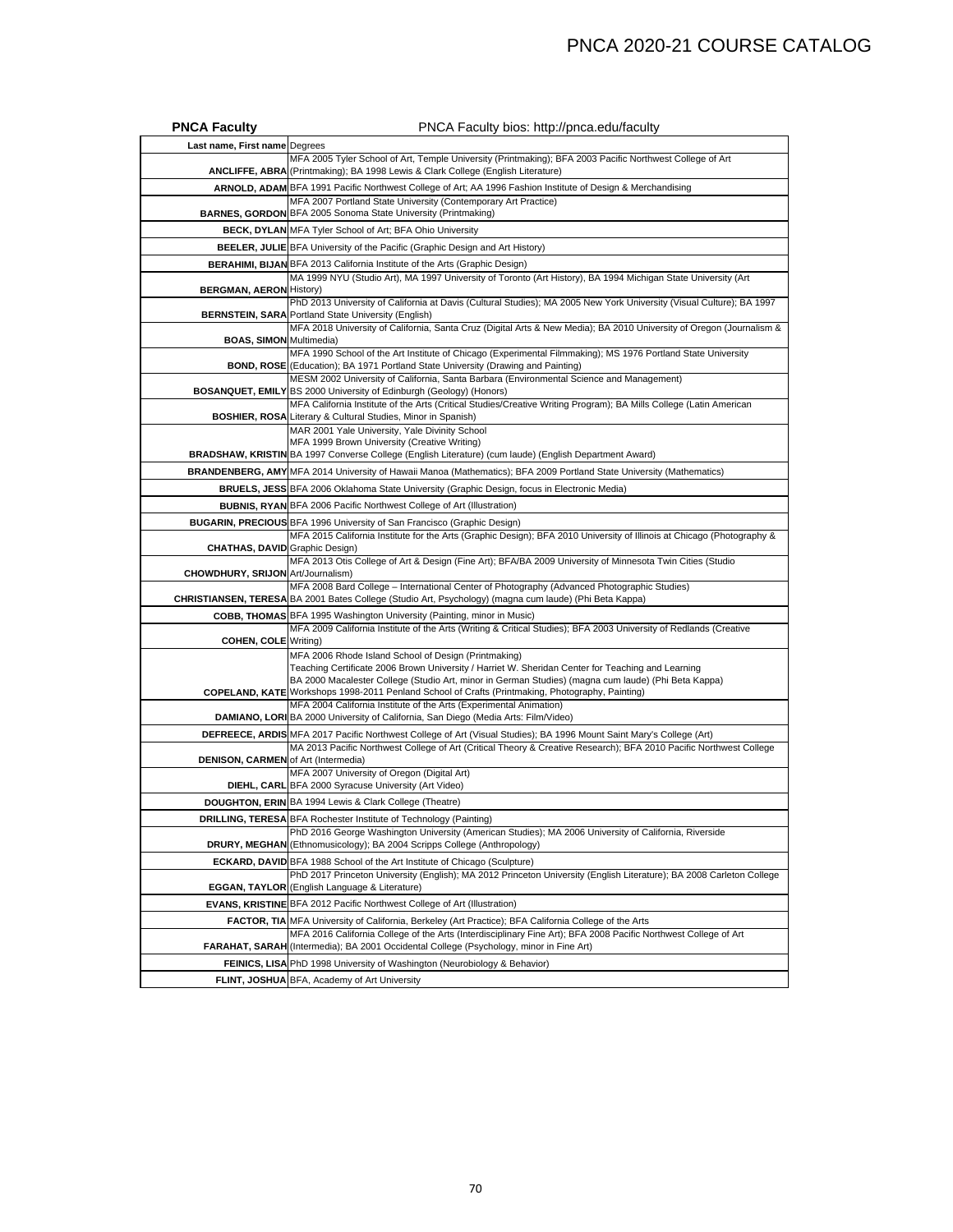|                                              | FRENCH, MARTIN BFA 1983 Art Center College of Design (Illustration/Design)                                                                                                                                                                                 |
|----------------------------------------------|------------------------------------------------------------------------------------------------------------------------------------------------------------------------------------------------------------------------------------------------------------|
|                                              | GALLUCCI, MARIO MFA 2014 Pacific Northwest College of Art (Visual Studies); BA 2004 Elon University                                                                                                                                                        |
|                                              | GANDER, CHRIS BFA 1986 Pacific Northwest College of Art (Sculpture)                                                                                                                                                                                        |
| <b>GARCIA MARRUFO, RUBEN Administration)</b> | MFA 2018 Pacific Northwest College of Art (Visual Studies); BA 2011 Universidad de Estudios Avanzados (Business                                                                                                                                            |
|                                              | MFA 2009 Portland State University (Contemporary Art Practice); BFA 2006 University of Nevada-Las Vegas (New<br>GILLEY, DAMIEN Media); BA 2001 University of California Santa Barbara (Psychology, Religious Studies)                                      |
|                                              | MFA 2014 Pacific Northwest College of Art/Oregon College of Art & Craft (Applied Craft & Design); BA 2001 Boston<br>GILLIGAN, MEGHANN College (Philosophy & Sociology)                                                                                     |
|                                              | MFA 1991 Cranbrook Academy of Art (Printmaking)<br>GINSBURG, EMILY BA 1986 Trinity College (Art History)                                                                                                                                                   |
|                                              | <b>GUBITOSA, MICHAEL B Arch 2005 The Pennsylvania State University</b>                                                                                                                                                                                     |
|                                              | <b>GUTH, MK</b> MFA 2002 New York University; BA 1987 University of Wisconsin, Madison (Sociology)                                                                                                                                                         |
| HANLEY, MEGAN (Art Education)                | MFA 2017 Portland State University (Contemporary Art Practice); BFA 2008 School of the Museum of Fine Arts Boston                                                                                                                                          |
| <b>HEARD, MEHRAN</b>                         |                                                                                                                                                                                                                                                            |
|                                              | 2003 Masters of Art, Royal College of Art, London, England<br><b>HEIT, LAURA</b> 1996 Bachelor of Fine Arts, The School of the Art Institute of Chicago                                                                                                    |
|                                              | HILL, JONATHAN BFA 2003 Savannah College of Art & Design (Sequential Art)                                                                                                                                                                                  |
|                                              | HOHN, DAVID BFA 1996 Maryland Institute College of Art (Illustration)                                                                                                                                                                                      |
|                                              | HUNT, MEG BFA 2005 University of Connecticut (Printmaking & Illustration)                                                                                                                                                                                  |
|                                              | HUSTON, SARA MFA Cranbook Academy of Art (3D); BFA Art Academy of Cincinnati (Sculpture)                                                                                                                                                                   |
|                                              | <b>IMATANI, GARRICK</b> MFA Columbia University; BFA University of California, Santa Barbara                                                                                                                                                               |
|                                              | JAFFE, SARA MFA 2009 University of Massachusetts, Amherst; BA 1999 Wesleyan University                                                                                                                                                                     |
|                                              |                                                                                                                                                                                                                                                            |
|                                              | JOHNSON, JASMIN MA New York University (Interdisciplinary Humanities); BA Oakwood University (English, minor in Black World Studies)<br>MFA 2016 San Francisco Art Institute (Studio Art); BA 2011 Vassar College (Comparative Ethnic Studies and Studio   |
| <b>JOHNSTON, JALEESA Art)</b>                |                                                                                                                                                                                                                                                            |
|                                              | MFA 2004 Washington University in St. Louis School of Art (Printmaking & Drawing); BFA 2002 PNCA (Printmaking);<br>KITAI, YOSHIHIRO General Certificate 1999 Pierce College                                                                                |
|                                              | <b>KLIEWER, LINDA BFA 1976 University of Virginia (Studio Art)</b>                                                                                                                                                                                         |
|                                              | MFA 2015 Oregon College of Art & Craft/Pacific Northwest College of Art (Applied Craft + Design); BFA 2007<br>KOIKI, BUKOLA University of North Texas (Communication Design)                                                                               |
|                                              | MFA 2001 Savannah College of Art and Design (Media and Performing Arts, Emphasis Directing); BFA 1999 Savannah<br><b>LANCIOTTI, RIC</b> College of Art and Design (Video and Film, Minor in Art History)                                                   |
|                                              | LAZARUS, MICHAEL MFA 1994 School of Visual Arts; BFA 1992 Rhode Island School of Design                                                                                                                                                                    |
|                                              | MFA 2003 Pratt Institute (Printmaking);                                                                                                                                                                                                                    |
|                                              | <b>LETZELTER, MATTHEW BFA 1998 University of Florida, College of Fine Arts (Printmaking)</b>                                                                                                                                                               |
|                                              | LICCARDO, MICHELLE MFA 2010 Portland State University (Contemporary Studio Practice); BA 2007 Portland State University (Fine Arts)<br>PhD 2018 University of California Santa Barbara (Art History); MA 2008 San Diego State University (Art History); BA |
|                                              | <b>LIEBERMAN, SHANNON</b> 2003 Tulane University (Art History & French)                                                                                                                                                                                    |
|                                              | PhD 2015 University of Wisconsin Milwaukee (English); MA 2008 Portland State University (English); BA 2006<br><b>LIPTON, SHAWNA Dalhousie University (English)</b>                                                                                         |
|                                              | <b>LUKACS, CHUCK BFA 1993 College for Creative Studies (Illustration)</b>                                                                                                                                                                                  |
|                                              | MFA School of the Art Institute of Chicago (Painting and Drawing); BFA California College of the Arts (Painting and                                                                                                                                        |
| <b>MALDONADO, VICTOR Drawing)</b>            |                                                                                                                                                                                                                                                            |
|                                              | MFA 1999 Rochester Institute of Technology (Computer Animation); BA 1996 The Evergreen State College (Video,<br>MARGOLIS, ZAK Film, Animation, Sound & Music Recording)                                                                                    |
|                                              | MARTINEZ, MAXIMILIANO MFA 2017 Pacific Northwest College of Art; BFA 2013 University of North Texas                                                                                                                                                        |
|                                              | <b>MCGEHEE, ABBY</b> PhD University of California, Berkeley (medieval architecture of France and England)                                                                                                                                                  |
|                                              | <b>MCNAMARA, JASON</b> BA 2013 Ashford University (Communication); American Sign Language Certificate 2009 Berkeley City College                                                                                                                           |
|                                              | <b>MCNAMARA, PHOENIX</b> MFA PNCA/OCAC 2016 (Applied Craft & Design), BFA Maine College of Art 2006 (Illustration)                                                                                                                                         |
|                                              | PhD 2017 Rutgers University Newark (American Studies), MA 2012 Rutgers University New Brunswick (History), BA                                                                                                                                              |
|                                              | <b>MCNULTY, SLOANE</b> 2009 Rutgers University Newark (History/Political Science)<br>MFA 2016 Rhode Island School of Design (Photography), BFA 2008 Pacific Northwest College of Art (Photography);                                                        |
|                                              | <b>MEADOWS, SARAH BA 2000 The Evergreen State College (Liberal Arts)</b>                                                                                                                                                                                   |
|                                              | MEYER, ZACH MFA 2017 School of Visual Arts (Illustration as Visual Essay); BFA 2012 Pratt Institute (Communications Design)                                                                                                                                |
|                                              | MILLER, ABBIE MFA 2007 Cranbrook Academy of Art (Fiber); BFA 2004 University of Wyoming (Drawing & Apparel Construction)                                                                                                                                   |
|                                              | MILSTEIN, RACHEL MFA 2020 Pacific Northwest College of Art (Visual Studies); BS 2017 Oregon State University (Fine Art)                                                                                                                                    |
|                                              | <b>MIYAMOTO, KANANI</b> MFA Pacific Northwest College of Art (Print Media)                                                                                                                                                                                 |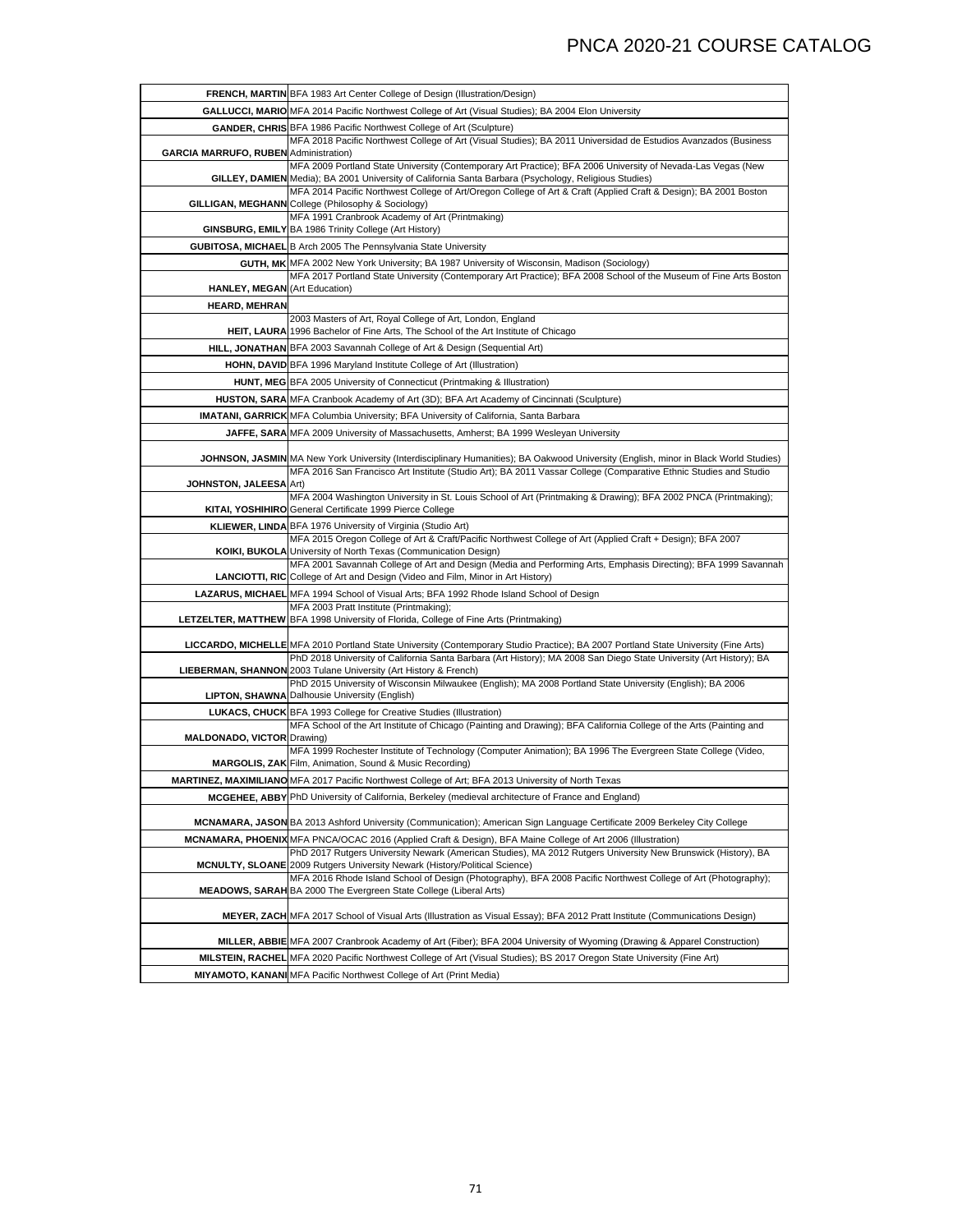|                                          | MO, MONICA BFA Syracuse University; Graphic Communications CTE Onondaga-Cortland-Madison BOCES                                                                                                                                                  |
|------------------------------------------|-------------------------------------------------------------------------------------------------------------------------------------------------------------------------------------------------------------------------------------------------|
|                                          | MONTONE, PAUL MA 2000 Portland State University (English); BA 1993 University of Oregon (English)                                                                                                                                               |
|                                          | MFA 2016 Northeastern University (Information Design & Visualization); BS 2004 Oregon State University (Biology,                                                                                                                                |
| MORET-FERGUSON, SKYE minor in Chemistry) |                                                                                                                                                                                                                                                 |
| <b>NANNEMAN, ALEX Writing)</b>           | MA 2016 University of Oregon (History of Art & Architecture); BA 2013 Pacific University (Art History & Creative                                                                                                                                |
|                                          | NARELLE, NINA MA 2012 Saybrook University (Organizational Development); BA 2004 Lewis & Clark College (Economics)                                                                                                                               |
|                                          | <b>NEHIL, SETH</b> MFA 2005 Bard College (Music/Sound); BFA 1998 University of Texas (Painting/Transmedia)                                                                                                                                      |
|                                          | PhD 2008 Emory University (Latin American History); MA 2005 Emory University (Latin American History); BA 2001                                                                                                                                  |
|                                          | <b>NOUWEN, MOLLIE</b> Whitman College (History & Music)                                                                                                                                                                                         |
|                                          | OH, JOOYOUNG MFA 2003 Savannah College of Art & Design (Industrial Design); BFA 1999 Ewha Womens University (Ceramic Art)                                                                                                                       |
|                                          | MFA 2013 Pacific Northwest College of Art (Collaborative Design); BA 2010 Minnesota State University, Moorhead                                                                                                                                  |
| <b>OLSON, DANIELLE</b> (Graphic Design)  |                                                                                                                                                                                                                                                 |
|                                          | PATTON, NICK MFA Pacific Northwest College of Art (Visual Studies); BA Columbus College of Art & Design (Illustration)                                                                                                                          |
|                                          |                                                                                                                                                                                                                                                 |
|                                          | PELZNER, BARRY MAT 1970 Reed College (Teaching); BFA 1977 PNCA (Painting, Drawing); BA 1968 Reed College (Literature)                                                                                                                           |
| PFEIFFER, DIANE                          |                                                                                                                                                                                                                                                 |
|                                          | <b>PONTERI, JAY MFA Warren Wilson College; MA New Mexico State</b><br>Graduate Certificate 2015 California State University, Monterey Bay (Scientific Illustration); BA 2006 Western                                                            |
|                                          | <b>PSALTIS, REID</b> Washington University (Studio Art)                                                                                                                                                                                         |
|                                          | MFA 2010 Pacific Northwest College of Art (Visual Studies)                                                                                                                                                                                      |
|                                          | BFA Candidate 2007 Art Center College of Design (Illustration Design)                                                                                                                                                                           |
|                                          | RAU, ZACK BA 1999 University of California Davis (Studio Art/Installation)<br>PhD 2009 University of California, San Diego (Art History, Theory, and Criticism)                                                                                 |
|                                          | REED PAVIC, LAUREL BA 2002 University of California, San Diego (Visual Arts-Art History/Criticism, minor in European Studies)                                                                                                                   |
|                                          | PhD 1986 University of California, San Diego (Modern European Cultural History)                                                                                                                                                                 |
|                                          | MA 1981 University of California, San Diego (Modern European Cultural History)<br>RITCHIE, DAVID BA 1978 University of Sussex (English in the School of European Studies)                                                                       |
|                                          |                                                                                                                                                                                                                                                 |
|                                          | RODGERS, BERNADETTE PhD 2001 University of Washington (Astronomy)<br>PhD 2016 Cambirdge University/King's College (History); M.Phil 2011 (Political Thought & Intellectual History)                                                             |
|                                          | ROGERS, MICHAEL Cambridge University/Trinity Hall; BA 2008 Reed College (History)                                                                                                                                                               |
|                                          | Grad Cert 1999 Denver Publishing Institute (Book Publishing)<br>ROGERS BROWN, KRISTIN BA 1994 Kenyon College (Studio Art, English)                                                                                                              |
|                                          | ROSS, MICHELLE MFA Washington State University (Painting & Drawing); BFA Pacific Northwest College of Art (Painting)                                                                                                                            |
|                                          |                                                                                                                                                                                                                                                 |
|                                          | RUPP, VINCENT MS 2000 Northeastern University (Mathematics & Statistics); BA 2000 University of Colorado, Boulder (Mathematics)<br>EdD 1973 University of South Dakota, Vermillion (Counseling Psychology); MA 1971 University of South Dakota, |
|                                          | RYAN, ROBERT Vermillion (Educational Psychology); BA 1963 South Dakota State University, Brookings (Zoology)                                                                                                                                    |
|                                          | BFA 2009 University of Texas at El Paso (Sculpture, minor in Printmaking); MFA 2012 University of Texas at San<br><b>SALCIDO, IVAN Antonio (Sculpture)</b>                                                                                      |
|                                          | <b>SALINAS, ALEJANDRA</b> MFA 2008 University of Gothenberg, Sweden                                                                                                                                                                             |
|                                          | MFA 2007 Portland State University (Sculpture)                                                                                                                                                                                                  |
|                                          | <b>SCHENK, CRYSTAL BFA 1999 The School of the Art Institute of Chicago (Sculpture)</b>                                                                                                                                                          |
|                                          | MFA 1990 Ohio University (Photography)<br>SCHOOLMASTER, SALLY BS 1986 University of Oregon (Journalism)                                                                                                                                         |
|                                          |                                                                                                                                                                                                                                                 |
|                                          | <b>SHERWIN, DAVID BA University of Virginia (English)</b><br>MFA 2013 Saint Mary's College of California (Poetry); BFA 2011 Evergreen State College; AA 2005 Art Institute of                                                                   |
|                                          | <b>SHERWIN, MARY</b> Seattle (Commercial Photography)                                                                                                                                                                                           |
|                                          | SIESTREEM, SARA MFA 2007 Pratt Institute; BS 2005 Portland State University                                                                                                                                                                     |
|                                          |                                                                                                                                                                                                                                                 |
|                                          | SILVERMAN, HOWARD BS 1984 University of Pennsylvania, Wharton School (Decision Sciences: Management of Information Systems)                                                                                                                     |
|                                          | <b>SPARKS, RORY BFA 1994 Saint Cloud State University (Art/Graphic Design)</b>                                                                                                                                                                  |
|                                          | STEVENS, MELANIE MFA 2017 Pacific Northwest College of Art (Visual Studies); BA 2001 Yale University (Political Science)                                                                                                                        |
|                                          | <b>TAI, ARIELLA BA Stanford University (Film &amp; Media Studies)</b><br>MFA 2014 Portland State University (Contemporary Art Practices); BA 2008 University of California Berkeley (Art &                                                      |
|                                          | TOWNE, SHARITA Interdisciplinary Studies)                                                                                                                                                                                                       |
|                                          | TRUXES, ANNA PhD in progress CUNY Graduate Center (Art History, Film Studies certificate); BA Whitman College (Art History)                                                                                                                     |
|                                          | ULENERS, ROEL MFA 1997 Sint-Lucas Antwerp (Visual communication/Graphic Design)                                                                                                                                                                 |
|                                          |                                                                                                                                                                                                                                                 |
|                                          | VAZQUEZ-GOMEZ, PATRICIA MFA Portland State University; BA The Evergreen State College; BA Universidad Nacional Autónoma de México                                                                                                               |